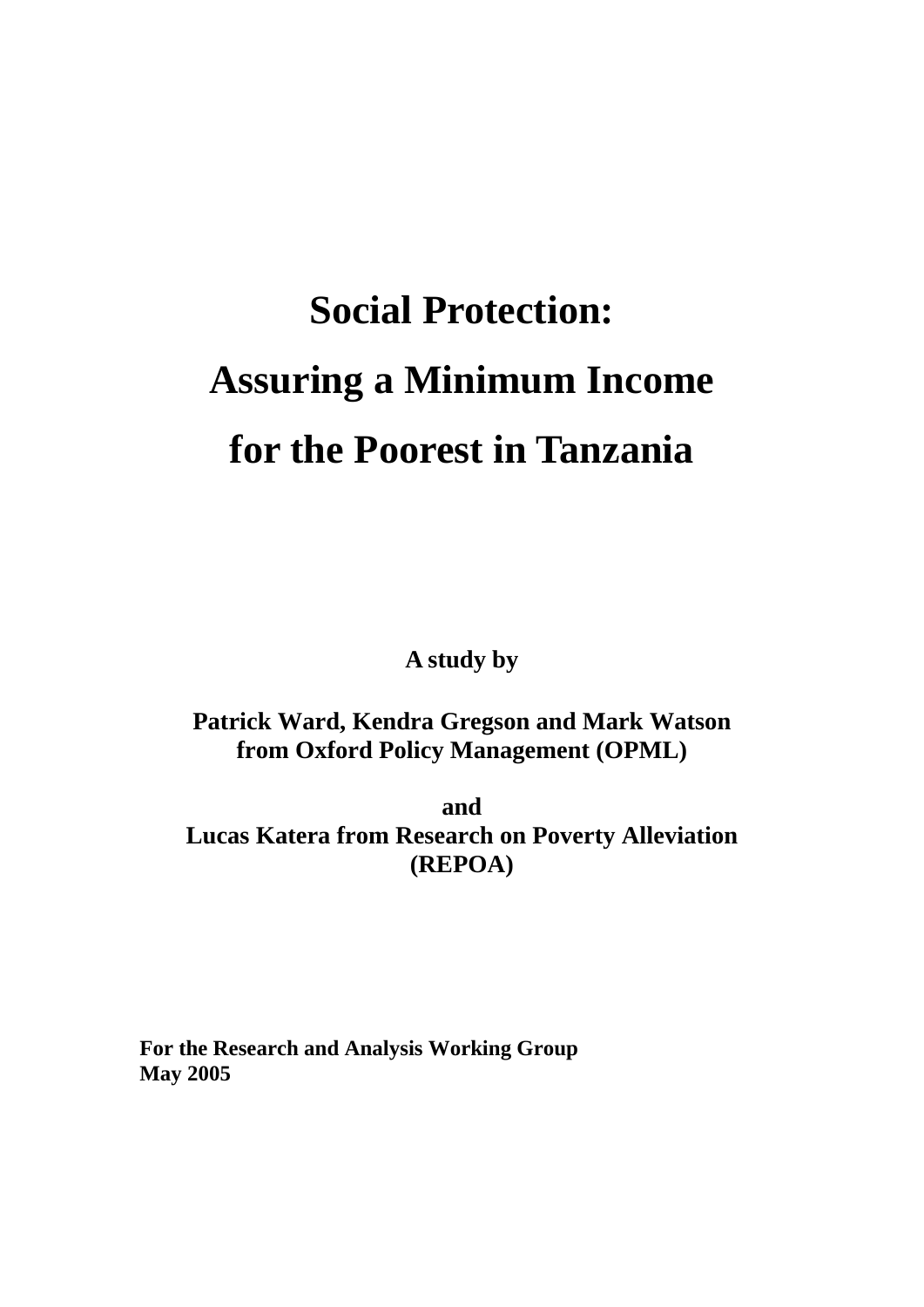# **List of Acronyms**

| <b>ALMP</b>      | <b>Active Labour Market Programmes</b>                          |  |  |  |
|------------------|-----------------------------------------------------------------|--|--|--|
| <b>BAKWATA</b>   | Baraza Kuu la Waisilamu Tanzania                                |  |  |  |
| <b>BNL</b>       | <b>Basic Needs Poverty Line</b>                                 |  |  |  |
| BoT              | <b>Bank of Tanzania</b>                                         |  |  |  |
| <b>CBOs</b>      | <b>Community Based Organizations</b>                            |  |  |  |
| <b>CBTD</b>      | Community Based Targeting and Distribution                      |  |  |  |
| <b>CBT</b>       | <b>Community Based Targeting</b>                                |  |  |  |
| <b>CDI</b>       | <b>Community Development Initiatives</b>                        |  |  |  |
| <b>CHAWATA</b>   | Chama cha Walemavu Tanzania                                     |  |  |  |
| COASCO           | Cooperative Audit and Supervision Corporation                   |  |  |  |
| <b>CRDB</b>      | Cooperative and Rural Development Bank                          |  |  |  |
| <b>DANIDA</b>    | Danish International Development Agency                         |  |  |  |
| <b>DDC</b>       | <b>District Disaster Committees</b>                             |  |  |  |
|                  |                                                                 |  |  |  |
| <b>DMD</b>       | Disaster management Department                                  |  |  |  |
| <b>FAO</b>       | Food and Agriculture Organization                               |  |  |  |
| <b>FPL</b>       | Food Poverty Line                                               |  |  |  |
| <b>FSIT</b>      | Food Security Information Team                                  |  |  |  |
| <b>GDP</b>       | <b>Gross Domestic Product</b>                                   |  |  |  |
| <b>GEPF</b>      | Government Employees Provident Fund                             |  |  |  |
| GoT              | Government of Tanzania                                          |  |  |  |
| <b>HBS</b>       | <b>Household Budget Survey</b>                                  |  |  |  |
| <b>HIV/AIDS</b>  | Immunodeficiency Virus/Acute<br>Human<br>Immune<br>Deficiency   |  |  |  |
|                  | Syndrome                                                        |  |  |  |
| <b>IFAD</b>      | International Fund for Agriculture Development                  |  |  |  |
| <b>INGOs</b>     | <b>International Non-Government Organizations</b>               |  |  |  |
| <b>LAPF</b>      | <b>Local Authorities Provident Fund</b>                         |  |  |  |
| <b>MFIs</b>      | <b>Microfinance Institutions</b>                                |  |  |  |
| <b>MOCDGC</b>    | Ministry of Community Development, gender and Children          |  |  |  |
| <b>MDGs</b>      | Millennium Development Goals                                    |  |  |  |
| <b>MOLYDS</b>    | Ministry of Labour, Youth Development and Sport                 |  |  |  |
| <b>NDMP</b>      | National Disaster Management Policy                             |  |  |  |
| <b>NGOs</b>      | Non-Governmental Organizations                                  |  |  |  |
| <b>NMB</b>       | <b>National Microfinance Bank</b>                               |  |  |  |
|                  |                                                                 |  |  |  |
| <b>NSSF</b>      | <b>National Social Security Fund</b>                            |  |  |  |
| <b>OPML</b>      | <b>Oxford Policy Management</b>                                 |  |  |  |
| <b>PHDR</b>      | Poverty and Human Development Report                            |  |  |  |
| <b>PMO</b>       | Prime Minister's Office                                         |  |  |  |
| <b>PMS</b>       | <b>Poverty Monitoring System</b>                                |  |  |  |
| PO-RALG          | President's Office-Regional Administration and Local Government |  |  |  |
| <b>PPA</b>       | Participatory Poverty Assessment                                |  |  |  |
| <b>PPF</b>       | <b>Parastatal Pension Fund</b>                                  |  |  |  |
| <b>PRS</b>       | <b>Poverty Reduction Strategy</b>                               |  |  |  |
| <b>PSPF</b>      | <b>Public Service Pension Fund</b>                              |  |  |  |
| <b>PWP</b>       | Public Works Programme                                          |  |  |  |
| <b>REPOA</b>     | Research on Poverty Alleviation                                 |  |  |  |
| <b>RFSP</b>      | The Rural Financial Services Programme                          |  |  |  |
| <b>RIA</b>       | <b>Rapid Impact Assessment</b>                                  |  |  |  |
| <b>ROSCAs</b>    | Informal rotating savings and credit associations               |  |  |  |
| <b>R&amp;AWG</b> | Research and Analysis Working Group                             |  |  |  |
| <b>SACAS</b>     | Savings and credit associations                                 |  |  |  |
| <b>SACCOS</b>    | Savings and Credit Cooperative Societies                        |  |  |  |
| <b>SCCULT</b>    | Savings and Credit Cooperative Union League of Tanzania (1992)  |  |  |  |
| <b>SELF</b>      |                                                                 |  |  |  |
|                  | <b>Small Enterprises Loan Facilities</b>                        |  |  |  |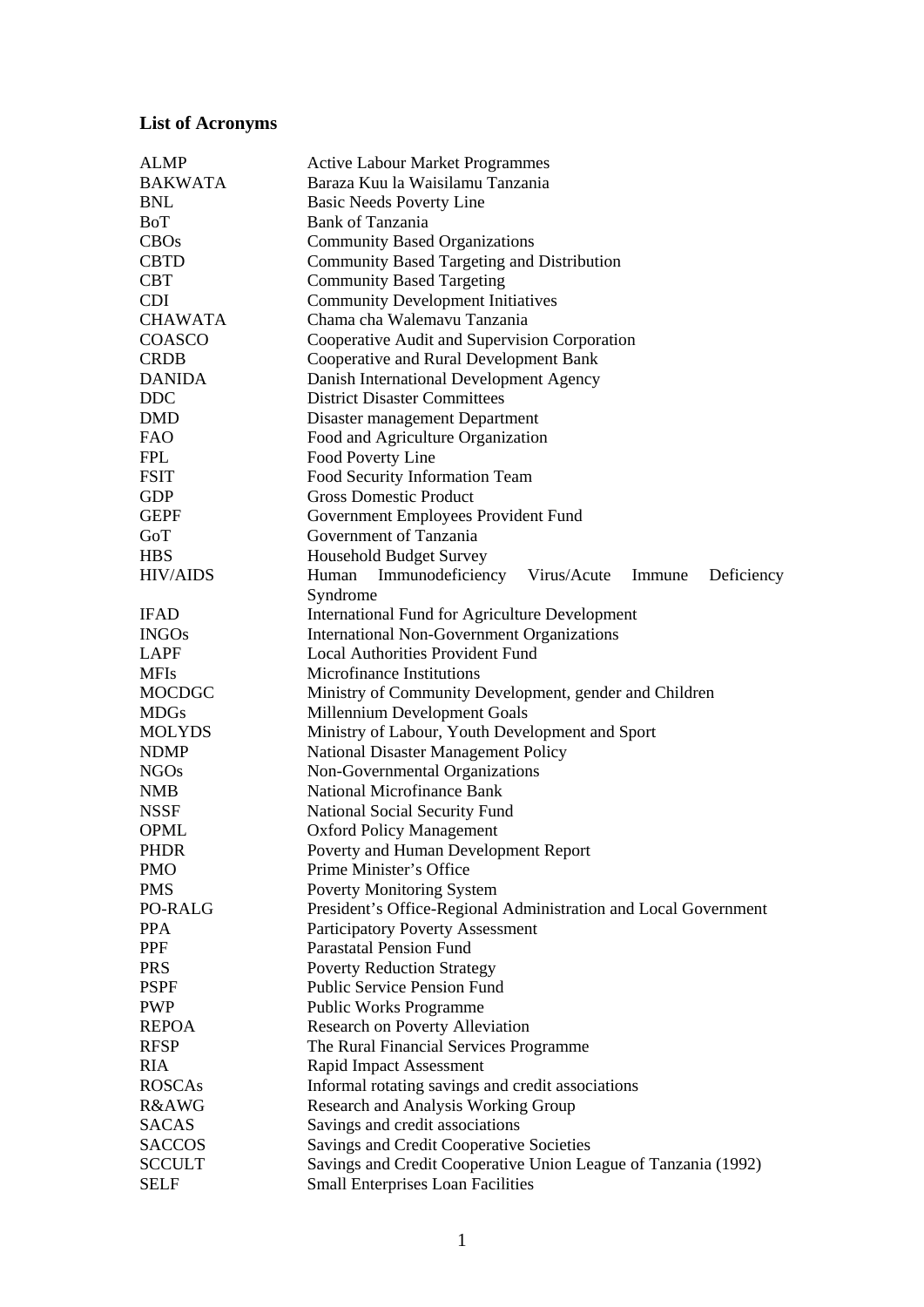| SGR             | Strategic Grain Reserve                    |
|-----------------|--------------------------------------------|
| SSP             | Social Support Program                     |
| <b>TANDREC</b>  | <b>Tanzanian Disaster Relief Committee</b> |
| <b>TANROADS</b> | Tanzania Road Agencies                     |
| TASAF           | Tanzania Social Action Fund                |
| TOR             | Terms of Reference                         |
| TPB             | Tanzania Postal Bank                       |
| TSh             | Tanzanian Shillings                        |
| UK              | United Kingdom                             |
| URT             | United Republic of Tanzania                |
| WFP             | World Food Program                         |
|                 |                                            |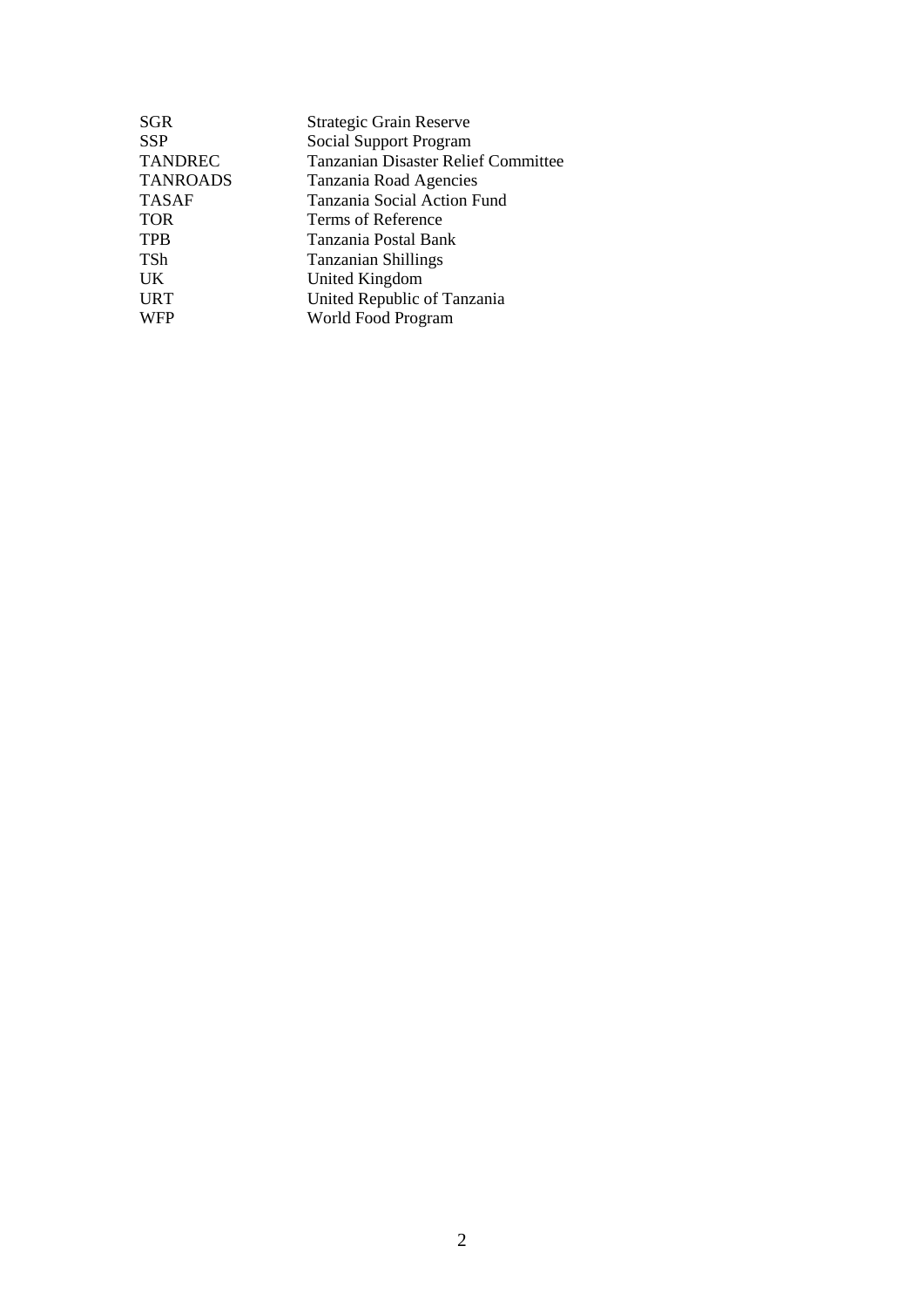# **Executive Summary**

This report provides a review of one element of social protection in Tanzania. It examined, specifically, the dimension of social protection that deals with supporting household consumption/income through interventions at the level of the household and individual. This involved a review of poverty and vulnerability in Tanzania and of the expenditure and institutional arrangements of relevant programmes. It was decided that the review should prioritise breadth and as a result, it could not go into a great deal of depth. The findings must in some areas be considered provisional pointers for areas of further investigation.

# *Poverty and vulnerability*

We begin by distinguishing poverty, which is falling below an acceptable level of welfare, from vulnerability, which commonly refers to the possibility of a decline in welfare in the future. The identification of 'vulnerable groups' can be different again. This work focuses on income poverty, measured by household consumption. The Household Budget Survey (HBS) provides information on the incidence of income poverty, showing it to be an overwhelmingly rural phenomenon. The data from the HBS can be used to estimate the nominal cost of lifting poor households above the poverty line (in 2000/01); this is some TSh 79 billion for the lower poverty line and around TSh 249 billion for the higher poverty line, without allowing for any administrative costs or leakage. These figures represent around 1.0 and 3.3 percent of GDP, and 8 and 25 percent of government recurrent expenditure, respectively. Financing and administering a public transfer programme of that scale would greatly stretch the capacity of Tanzania, suggesting that the immediate priority should be for limited, clearly defined objectives and beneficiaries and a well-targeted and efficient programme.

There is no comprehensive national information available on household vulnerability, in part because all households are vulnerable to some extent and there are no quantitative measures of difference in degree of vulnerability. The Participatory Poverty Assessment (PPA) identifies a number of groups that are deemed by respondents to be particularly vulnerable. According to the Census, these groups range in size from a few hundred thousand individuals (e.g. orphans who have lost both parents, the disabled) to many millions (e.g. women of childbearing age). Individuals in these categories are usually members of households that may vary widely in their socioeconomic status. In so far as can be determined from the HBS data, none of these characteristics would be sufficient on their own to accurately target transfers to poor households.

# *Programme review*

The review of existing programmes focussed on four areas: food aid/ food security; public works with a large 'safety net' component; savings and insurance schemes; and welfare programmes. The decision to include or exclude certain programmes was not always self-evident and required an element of judgement. It was difficult to collect information on the activities, organisation and expenditure of nongovernmental organisations and the focus has therefore been largely on the work of government and international organisations.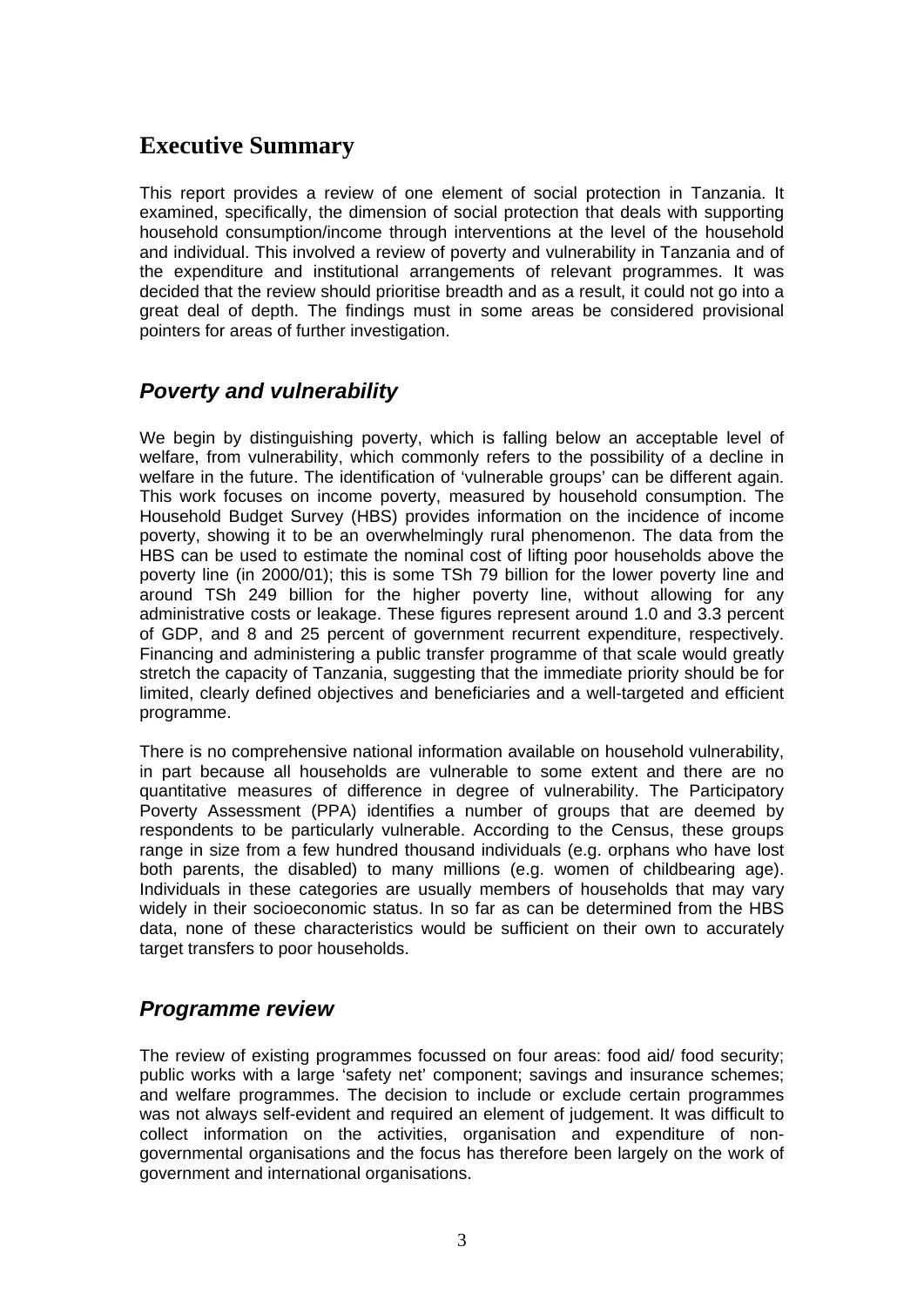In **food aid**, the main actors at a national level are the Prime Minister's Office (Disaster Management Department) and the World Food Programme. In **public works**, the main actor is the Public Works component of the Tanzania Social Action Fund (TASAF). In **savings and insurance**, the review looked at programmes and organisations that promote access to savings facilities, and the pension funds. In **social welfare,** most information was obtained on government activities, particularly the Ministry of Labour, Youth Development and Sport. In many of these areas, local government and or non-government organisations also play an important role.

The review of each of the programme areas highlights a number of issues specific to that area (which are detailed in section 4 of the report), while recognising that all address complex problems and are constrained by limited resources. Across all four programme areas, the following issues stand out.

#### **Institutional arrangements**

Social protection policy is divided across many actors. With so many institutional actors, close coordination is essential. A clear view of objectives and priorities is also essential, given the limited resources available. However, there is often a lack of institutional coherence and coordination. A start has been made with the development of the National Social Security Policy, but this needs to be moved forwards to consolidate progress in institutional and operational terms.

Operationally, there is often a lack of coordination between different programme areas of the social protection system. Different organisations are mandated to use different means of support and there is insufficient linkage and coordination between programmes and modalities. In particular, emergency food aid and TASAF tend to operate independently from other elements, at least at the national level. There is no overarching body to review the effectiveness of the various instruments and approaches. Myriad activities go on at various levels and with various objectives. There are numerous opportunities for a more complementary use of resources that are not taken.

Within particular programme areas, coordination is often more effective. For example, the emergency food aid programmes use the Food Security Information Team (FSIT) to coordinate food security assessments and response across government ministries, NGOs and development partners. Such coordination is not always the case, however, and there are examples of programmes undertaking similar activities that fail to coordinate effectively. In addition, roles and responsibilities at different levels of government within a single organisation are not always clearly differentiated in practice and are sometimes overlapping. For example, the social welfare offices at the regional and district level, both within the same ministerial structure, appear to be carrying out the same tasks.

There is a good deal of coordination between NGOs and Government in policy discussions and activities. The government has a mechanism for funding NGOs to carry out specific activities and for supporting NGO projects. The GoT acknowledges the key role that is being played by civil society, however, government policies seem to place over-reliance on NGOs and assume their capacity to undertake multiple activities. Many NGOs have a low internal resource base, which creates an overreliance on donor funds. Further consideration is needed regarding the relative responsibilities and resources of the different actors.

Overall, social protection clearly suffers from the effects of its fragmentation. There is a need for an institutional structure which provides an effective and coherent lead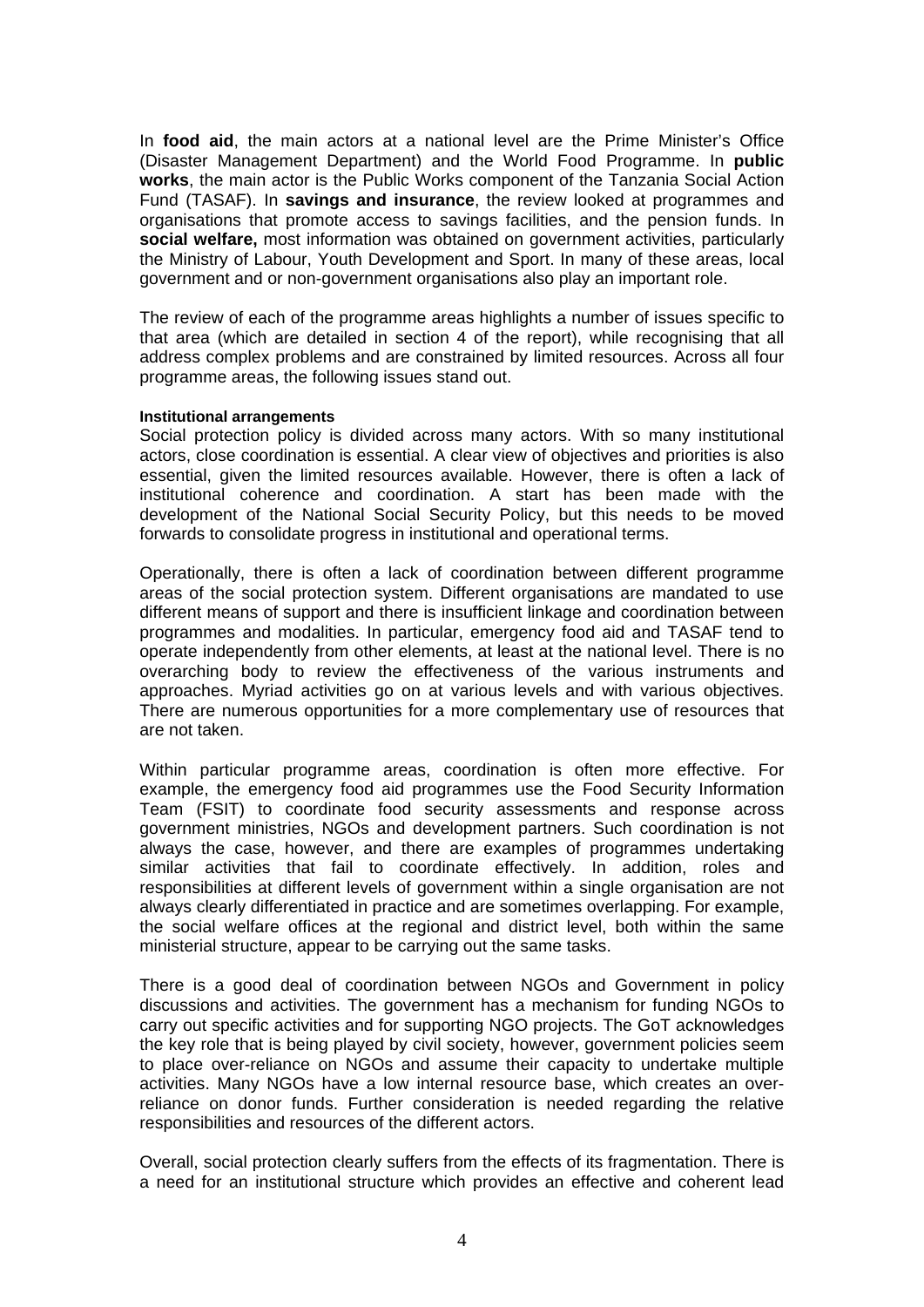and facilitates coordination between the different actors. In the longer term, the objective may be to have all programmes, or at least all non-emergency programmes, operating from within a single ministry. In the short term, it must be recognised that large programmes are likely to remain in their current institutional homes and mechanisms must be found to facilitate coordination and coherence across this 'modular' structure. There is also scope for institutional reorganisation to improve focus around the main instruments of social protection within the Ministry of Labour, Youth and Sports Development and Ministry of Community Development, Gender and Children. Developing a social policy forum, possibly within the scope of the social security policy, may provide means for intersectoral dialogue.

A strong social protection focal point should provide leadership and coordination within the sector and could act as an advocate for social protection issues in other sectors.

#### **Expenditure**

The budget for these areas, excluding savings and insurance, amounted to around TSh 28 billion in 2004/05. This represents a small share of total government expenditure – 1.5 percent of recurrent expenditure and 0.8 percent of total expenditure. This is around TSh 780 per capita annually – well under 1 USD. With the exception of 2003/04, when a large food aid programme was undertaken because of the drought, the share of social protection in government expenditure has declined over the past four years. This might reflect the fact that they are not priority sectors in the PRS and, possibly, doubts about their effectiveness. The food programmes represent the largest share of expenditure, even in non-drought years.

Social protection resources should be directed through an increasingly consolidated policy, budgetary and institutional framework. This might make it possible to increase financial flows and enter a virtuous spiral, with measurable improvements in welfare outcomes stimulating increased funding. One step in this direction might be the use of a common funding pool arrangement for external resources. This would provide a more strategic overview of resource use and enable them to be deployed more effectively. It should ideally be coupled with a long term  $-$  ten to fifteen year  $$ commitment from external development partners.

A stronger social protection lead could also ensure that there is an effective social protection element in the use of other external financial resources, such as those for HIV/AIDS and environmental protection.

While the study focussed on public expenditure, other households are probably the most important source of support for most households in Tanzania. Although precise estimates are not possible, the HBS suggests that total gross household receipts from other households are substantially larger than the amounts spent by government and development partners on social protection.

#### **Instruments**

There is limited information available to compare the different instruments being used in Tanzania. Programmes often do not collect comparable information and existing assessments are often quite limited. Nevertheless, the review did suggest some conclusions.

There is a case for increasing access to financial services, allowing households to save and facilitating remittances between households. This is an area of active support by government and development partners, although assessing their impact on welfare is difficult. Formal insurance mechanisms currently have low coverage.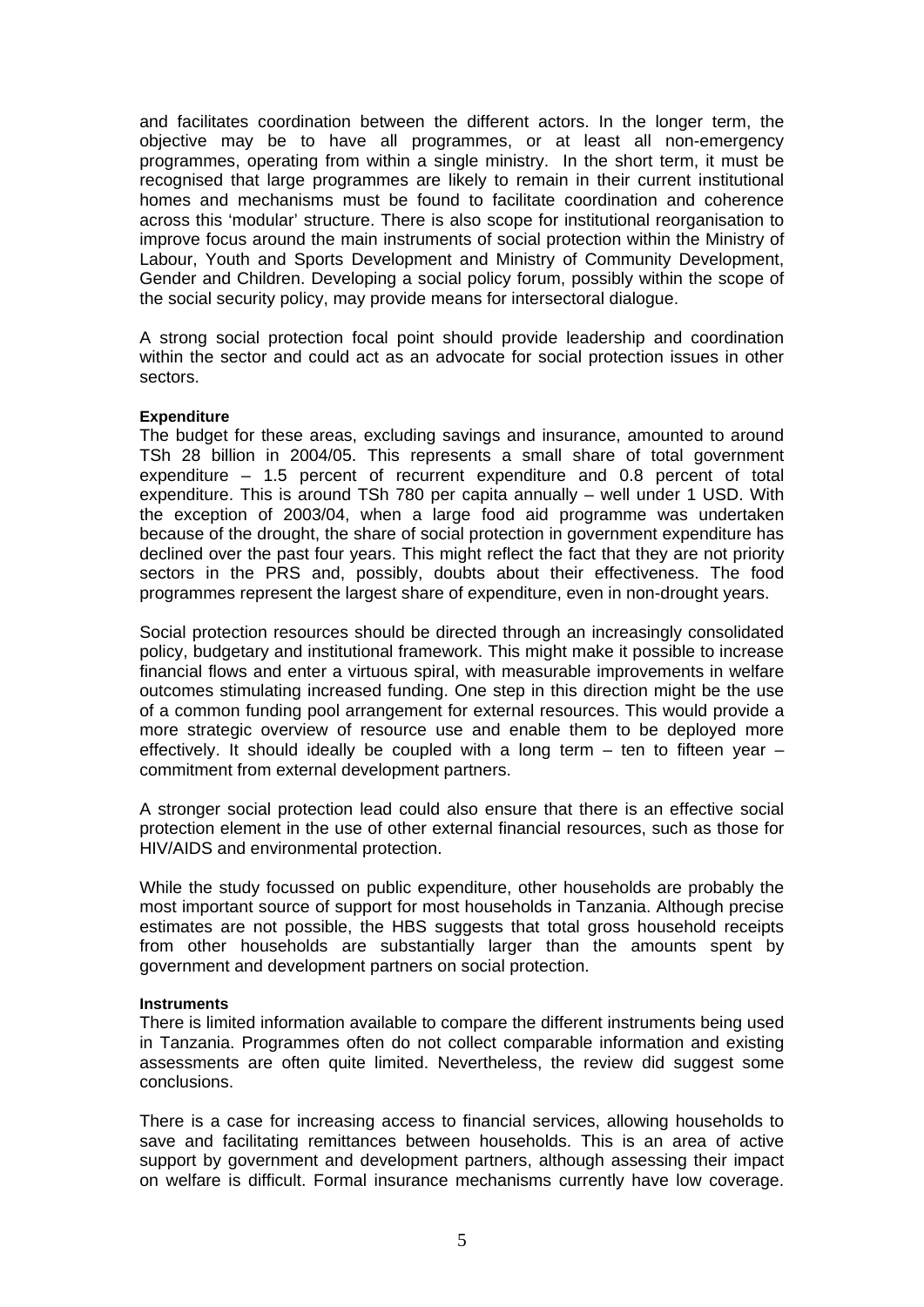They will doubtlessly become increasingly important as the formal economy expands, but they will not be able to provide social protection for the majority for a long time to come.

Welfare payments, principally the concern of MOLYDS and non-government organisations, reach only very limited numbers of beneficiaries. While important for individual beneficiaries, who may well be relatively disadvantaged, they are not currently able to have much impact on a national scale. The case for scaling up these interventions through existing channels is weak when the Ministry seems unable to monitor its current activities and outputs effectively.

The case for using food aid rather than other instruments seems, in general, to be weak. High logistic costs suggest it is not generally an appropriate development tool. The use of emergency food aid in times of drought may be more appropriate, but even this is open to doubt. There are no clear national criteria for deciding when and where it is appropriate to supply food aid rather than use other instruments. An indepth, independent review on the appropriateness of the use of food aid in Tanzania is warranted, given the large share of public resources it absorbs.

Public works are the most difficult to evaluate, since much depends on the value of the infrastructure that is produced and on the extent to which the wage payments supplement the income of the poor. There is little data available on this in Tanzania. While the active community participation in the selection of projects is positive, there are concerns about the risks and benefits of using an essentially parallel, vertical programme to build infrastructure, rather than integrating social protection considerations into existing infrastructure programmes.

#### **Beneficiaries**

Obtaining consolidated information on the number of beneficiaries from the various programmes is often difficult. What was obtained shows that coverage is usually limited, relative to the number of potential beneficiaries. Emergency food aid programmes, in years when emergencies are declared, are possible exceptions and may benefit over a million individuals for a limited period. Other programmes benefit many fewer individuals. The public works element of TASAF reported around 110,000 beneficiaries (participating in the work) by June 2004. There is no consolidated information available on the number of beneficiaries of each of the two Ministries dealing with social welfare, but it appears that they generally support very few individuals. Pension and insurance schemes have a similarly limited coverage. Overall, most of the population is untouched by any of the formal social protection activities.

One of the main problems with all existing programmes therefore, with the partial exception of emergency food aid, is one of coverage. Low coverage of large groups of potential beneficiaries is inherently inequitable. The case for more clearly defining beneficiary groups and scaling up a limited number of programmes to provide effective national coverage is strong.

In geographical terms, food aid and public works both specifically target rural populations. Other programmes are over-represented in urban areas. The distribution of programme activities by region is difficult to assess; the results of the poverty mapping exercise ought to provide useful information for the allocation of resources to regions and districts in future.

Most social protection activities make a systematic attempt to promote increased gender equity in their operations, although not all collect data on the sex of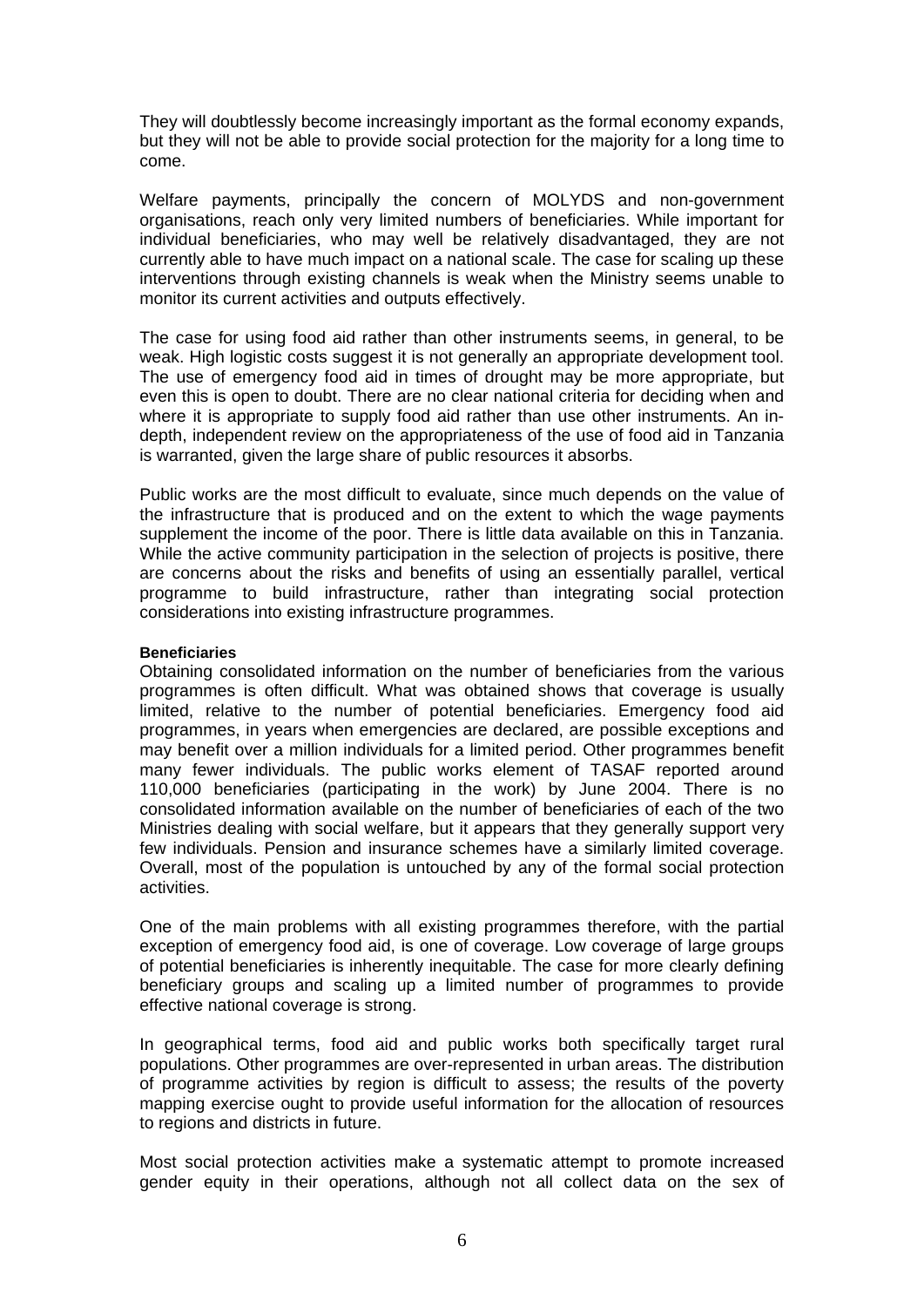beneficiaries. TASAF has managed to ensure half of the PWP participants are female, although only about one quarter of SACCOS members are women.

#### **Information**

There is a serious lack of information on many of the key dimensions that should be used to assess social protection programmes. Depending on the programme, information may be missing on the value of benefits received; on coverage and leakage; on expenditure and its breakdown; on the socioeconomic status and gender of recipients; even, in some cases, on the number of recipients. Reporting, monitoring and evaluation are all areas that should be strengthened in future programme design.

A comprehensive sector review, with sufficient resources to examine in greater depth both expenditure and outputs and assess issues of efficiency and effectiveness, would be valuable.

# *Options for social protection*

Finally, the report outlines a number of options for developing social protection in Tanzania and undertakes some simple simulation exercises to assess their effect on poverty. These provide only a 'broad-brush' overview of options to stimulate debate and more in-depth analysis. The options are assumed to supplement a number of existing core activities. These include the operation of a national food reserve, child protection services such as fostering and adoption; and emergency responses. It is assumed that resources for social protection would be directed through an increasingly consolidated and coherent policy, budgetary and institutional framework. It is also argued that increasing household access to financial services – particularly, secure savings mechanisms that may be used to smooth consumption  $-$  is an important objective. However, it would not be possible to model the impact of this with the approach used here.

A number of characteristics that should be reflected in social protection interventions are identified, and two scenarios are examined: one in which funding remains at levels similar to now (TSH 25 billion); another in which there is a fourfold increase in total resources to TSh 100 billion. This would be administratively demanding and would represent a substantial fraction of government expenditure (around 6 percent of total expenditure in 2001). It is assumed that it would not be possible to implement any sort of means tested (or proxy means tested) programme on this scale.

For the first scenario, the impact on poverty of two possible approaches is assessed: a universal pension, and community-targeted support to orphans and the elderly. It shows that current levels of resources are insufficient to have much impact on income poverty in the population as a whole. At these levels, there is a particularly strong case for identifying a relatively small, high priority group and delivering a highly targeted, coherent and efficient programme. The review of existing programmes has not presented such a picture.

For the second scenario, in addition to the above programmes, we examine the impact on poverty of programmes that include an investment objective in addition to poverty alleviation: public works and conditional cash transfers for primary school attendance. As would be expected, greater impact is possible when resources are increased: declines in the food poverty headcount of between 2.2 and 3.8 percentage points and in the basic needs headcount of between 2.1 and 4.5 percentage points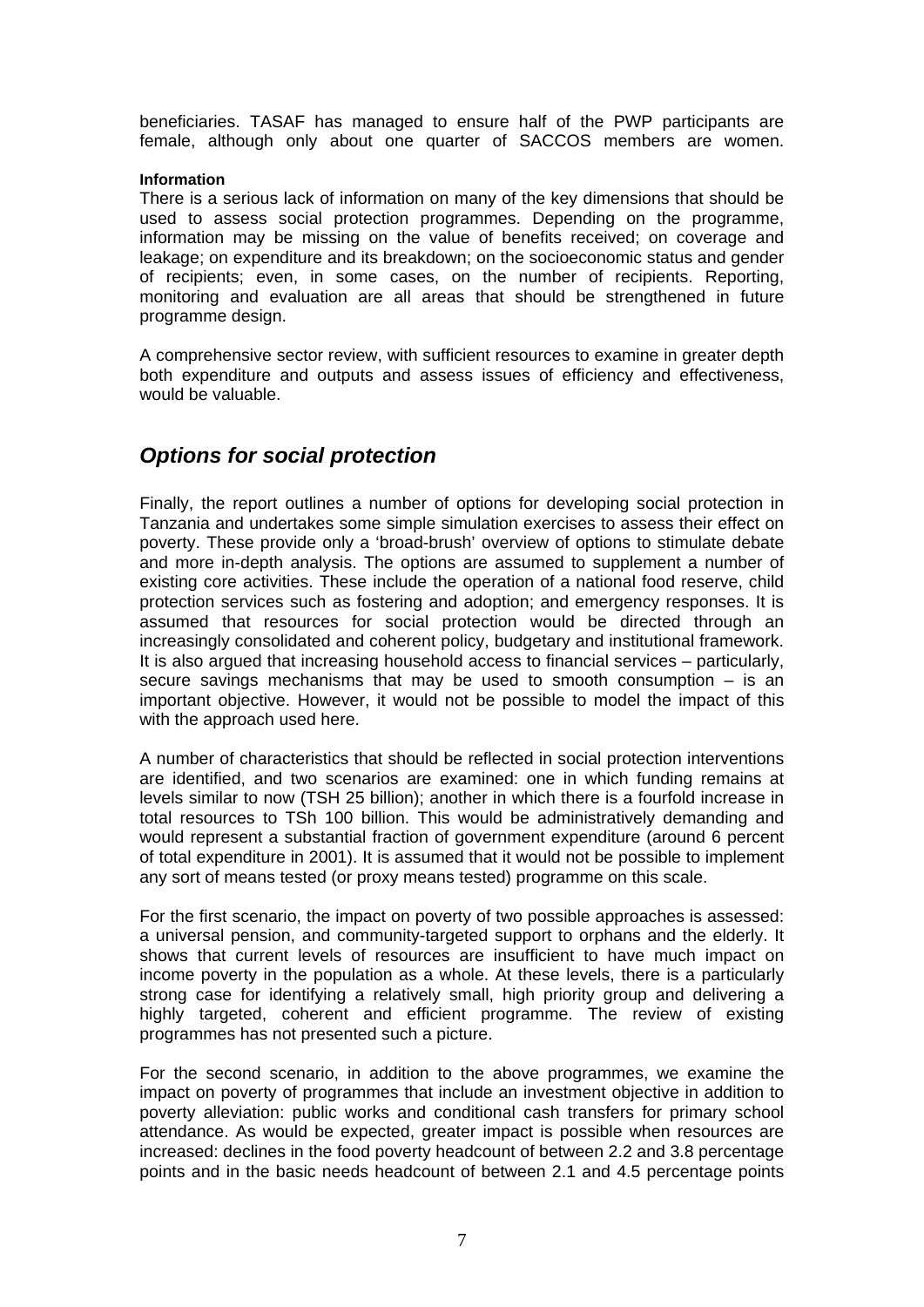can be achieved; and in the depth of poverty of between 9 and 24 percent. Most individuals would remain in poverty, although declines in the depth of poverty can be appreciable.

Public works schemes have the least effect on poverty for a given total expenditure, and community based targeting appears to have the most. However, these findings are highly sensitive to the assumptions made and do not attempt to evaluate the value of other benefits from some of the options. In-depth work is required to more comprehensively assess the benefits and the costs of the various programme options.

Such a study could draw on additional reviews and studies undertaken in this area, some of which are proposed in this report (and listed in Appendix 5). It should take into account the institutional coordination and capacity issues identified here. It should feed into a policy dialogue around the priorities, objectives and financing of social protection options for the period of the National Strategy for Growth and Reduction of Poverty (NSGRP) and beyond.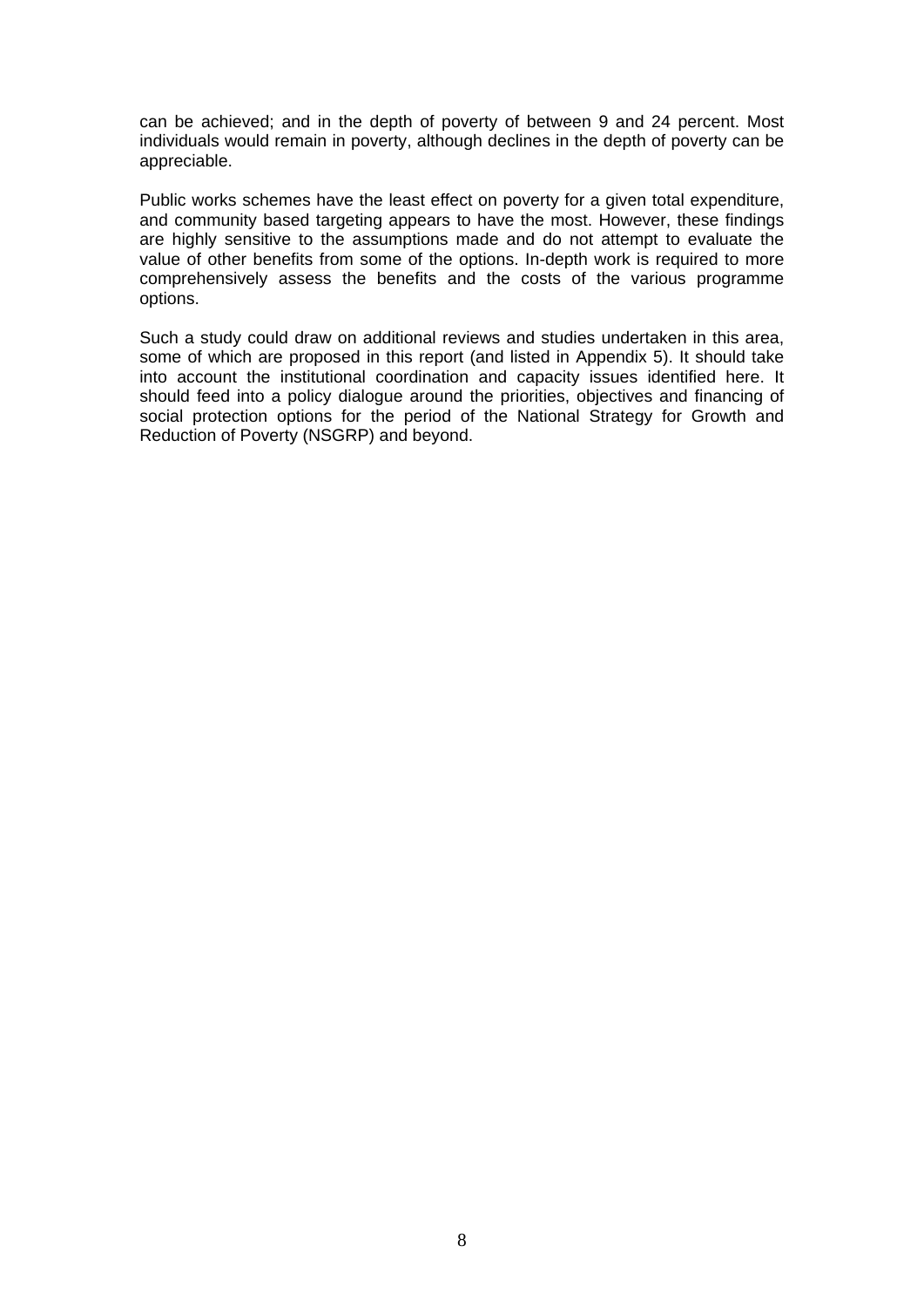# **1. Introduction**

## **Background**

Within the context of Poverty Monitoring System (PMS), the Research and Analysis Technical Working Group (R&AWG) has been given mandate to set priorities for research and analysis and to coordinate their implementation (URT, 2001). In doing so, different stakeholders are involved either through suggestions from different studies or through different forums. During the poverty policy week of the October 2003 in which the preparation of the PRS II was launched following the completion of the PRS I, participants identified vulnerability and social protection as an area that needed further work.

The PPA tried to identify who are the vulnerable, where they are, and response options at their disposal. The second Poverty and Human Development Report (2003) described the extent to which major social protection and risk management programs and strategies have contributed to protecting vulnerable individuals, households and communities. However, there had not been attempts to look into different programs in terms of the way through which beneficiaries are targeted, expenditure of various transfer programs and the nominal cost of ensuring the minimum income for the poor. It was therefore felt that this gap would need to be filled.

Since capacity building is an important aspect of the R&AWG, a team of consultants from the Oxford Policy Management Limited (OPML) of the UK teamed up with a local researcher from REPOA to work on this study.<sup>1</sup> Members of the R&AWG provided guidance on the direction of the study.

## **Objectives and scope of the work**

Since social protection covers a number of different areas, the terms of reference identified the focus of the work to be an examination of the dimension of social protection that deals with **supporting household consumption/income levels through interventions at the level of the household and individual**. This included transfer payments, public works with a large 'safety net' component and micro-credit and insurance schemes. The activities to be undertaken included:

1. A thorough **review of poverty and vulnerability** in Tanzania including an **analysis of the HBS** in terms of the depth of poverty i.e. how much would it cost to ensure that every household had income sufficient to meet the basic needs poverty line as well as the food poverty line, geographically, and by other household characteristics. It should also examine the possibility of matching the groups identified in the PPA as being most vulnerable with households in the HBS, and how far poor households can be identified by

<sup>&</sup>lt;u>.</u> <sup>1</sup> The team from OPML is comprised of Patrick Ward, Kendra Gregson and Mark Watson. Local researcher is Lucas Katera. Mr George Mkude served as a research assistant in this work. Ludovico Carraro undertook additional analysis of the HBS and Clare O'Brien did a review of the literature.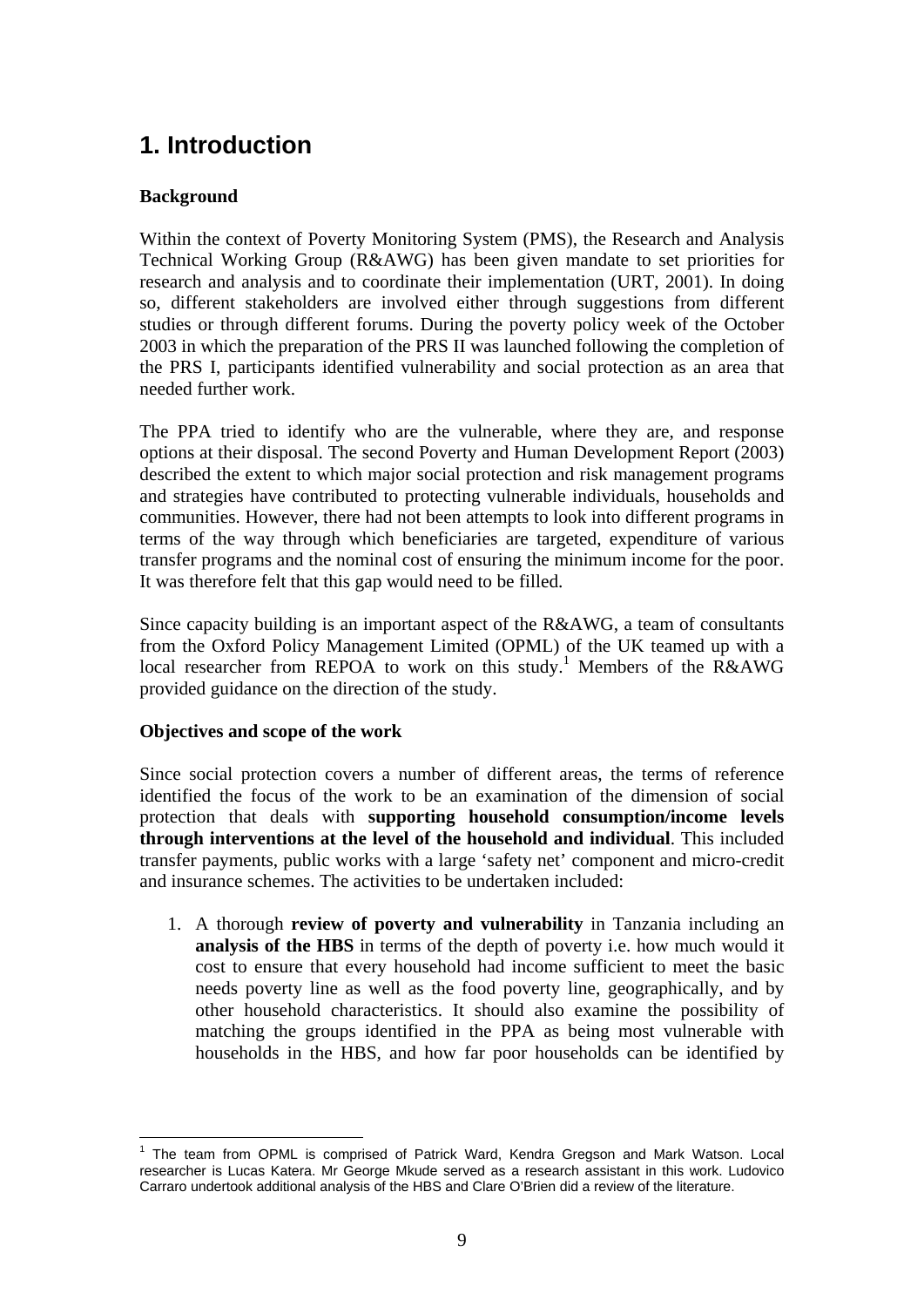other characteristics.<sup>2</sup> It should examine the extent to which information on food consumption patterns and on transfers in the HBS data can be used to deepen the understanding of poverty and of existing social support mechanisms.

- 2. A detailed **situation analysis of the institutional arrangements** for this dimension of social protection. This should include: an understanding of the roles and responsibilities within and between Government departments, mechanisms for collaborative policy development, planning and funding; involvement of civil society and the organizational resource base built around them; and informal social networks that provide resources and social support, such as family, friends, neighbours, self-help groups, spiritual and customary networks, and their costs.
- 3. A **review of expenditure** on this dimension of social protection.
- 4. On the basis of the reviews in (1) to (3) above, provide practical **recommendations for the PRS on a coherent policy** and integrated institutional framework to guide an affordable, prioritised, sustainable and effective mechanism of social protection, which ensures a coherent, integrated and consolidated strategy to guide mainstreaming of social protection in various development processes, taking into account recommendations made in the PPA and gender dimensions.

These TOR were recognised to be ambitious, given the resources available. However, it was decided that the team should begin by working on this TOR, and conclude by identifying remaining gaps in the study and recommendations on how these could be taken forwards. While there was an unavoidable trade off between breadth and depth, it was felt to be more useful to try to take a broad overview, within which to identify the major issues, rather than to narrow the TOR too early and thereby risk not identifying major issues.

In the event, the work encountered the following major constraints and gaps:

- 1. There was something of a 'boundary problem' in defining which social protection schemes fell within the remit of the study, and in excluding other activities that may not be considered social protection but have some relevance. Less emphasis was put on micro-credit, more on savings, since credit is often supposed to be for investment purposes, although it is recognised that some of these boundary decisions could be somewhat arbitrary.
- 2. There are some limitations in the HBS that restrict what can be done appropriately in some areas of analysis. In-depth analysis of some issues would also require more time than was available under this study.

 2 The groups identified include: children, especially orphans; childbearing women/ women with young children; widows; the elderly; the disabled; people with chronic illness; people living in households affected by HIV/AIDS; and destitute persons.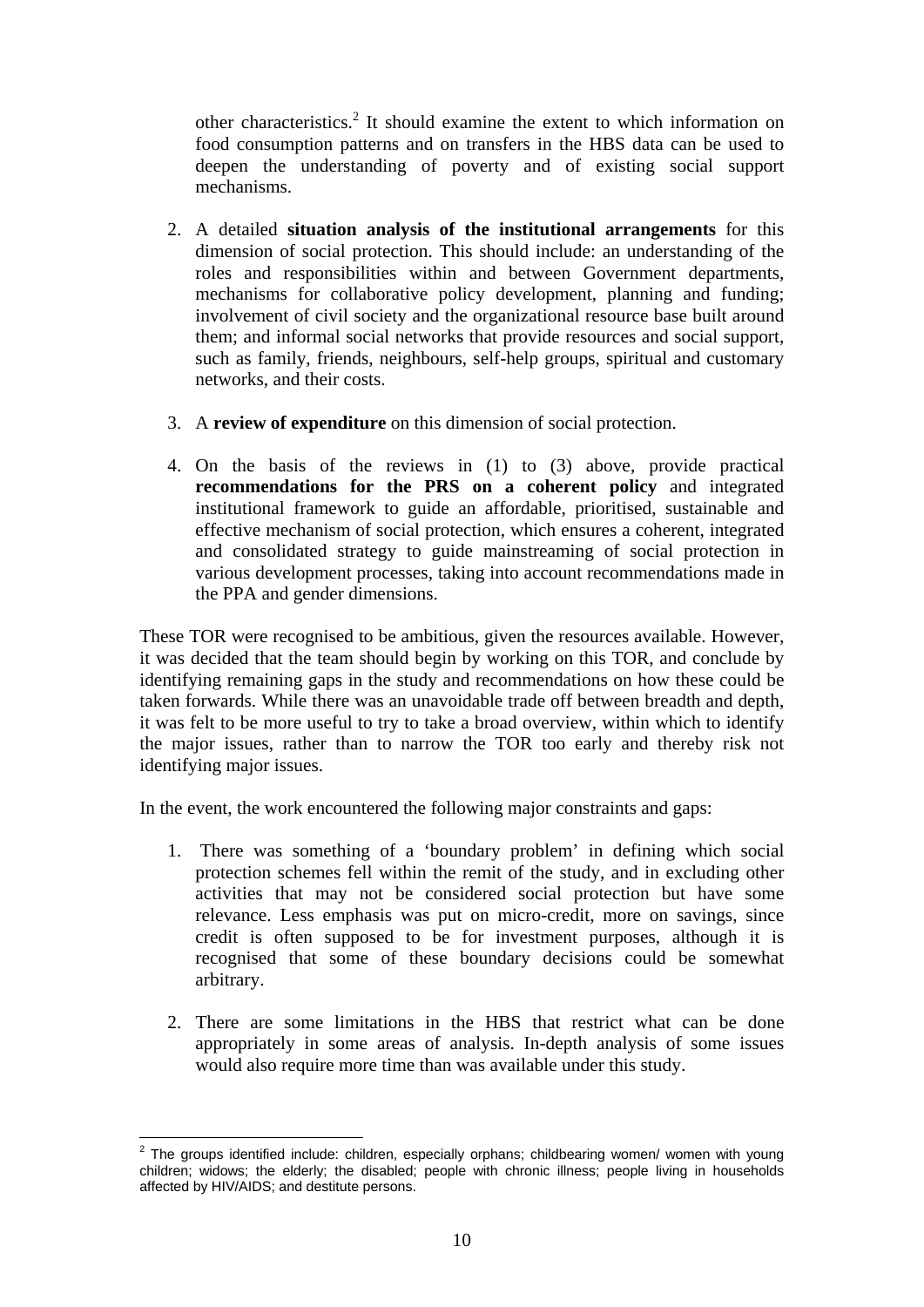- 3. Because of the wide variety of actors and lack of consolidated information, it was not possible to undertake a comprehensive review of institutional arrangements and expenditure for all elements of social protection. It was necessary to focus on the larger and more formally constituted actors.
- 4. In fact, it was decided that the study should not seek to make extensive policy recommendations. There are already in existence various relevant government policies, some of which provide elements for an integrated framework for social protection. Rather, the report should focus on identifying some of the major policy, strategic and operational issues affecting current activities and outlining options for taking forward social protection.

The report is organized in six sections. This first section provides an introduction and describes the objectives of the work. Section two provides an overview of issues of poverty, vulnerability and key dimensions of social protection in general, while section three describes what is known about poverty and vulnerability in Tanzania. Section four reviews existing programs; section five draws together some of the main conclusions from the review. Section six outlines, very broadly, some options for taking forward social protection in Tanzania.

The report aims to provide an overview and to identify key issues. The trade-off between breadth and depth was felt quite acutely and, in some areas, the findings should be considered as provisional indications for future in-depth work rather than as definitive. It is hoped that it will act as a prompt to further dialogue and analysis.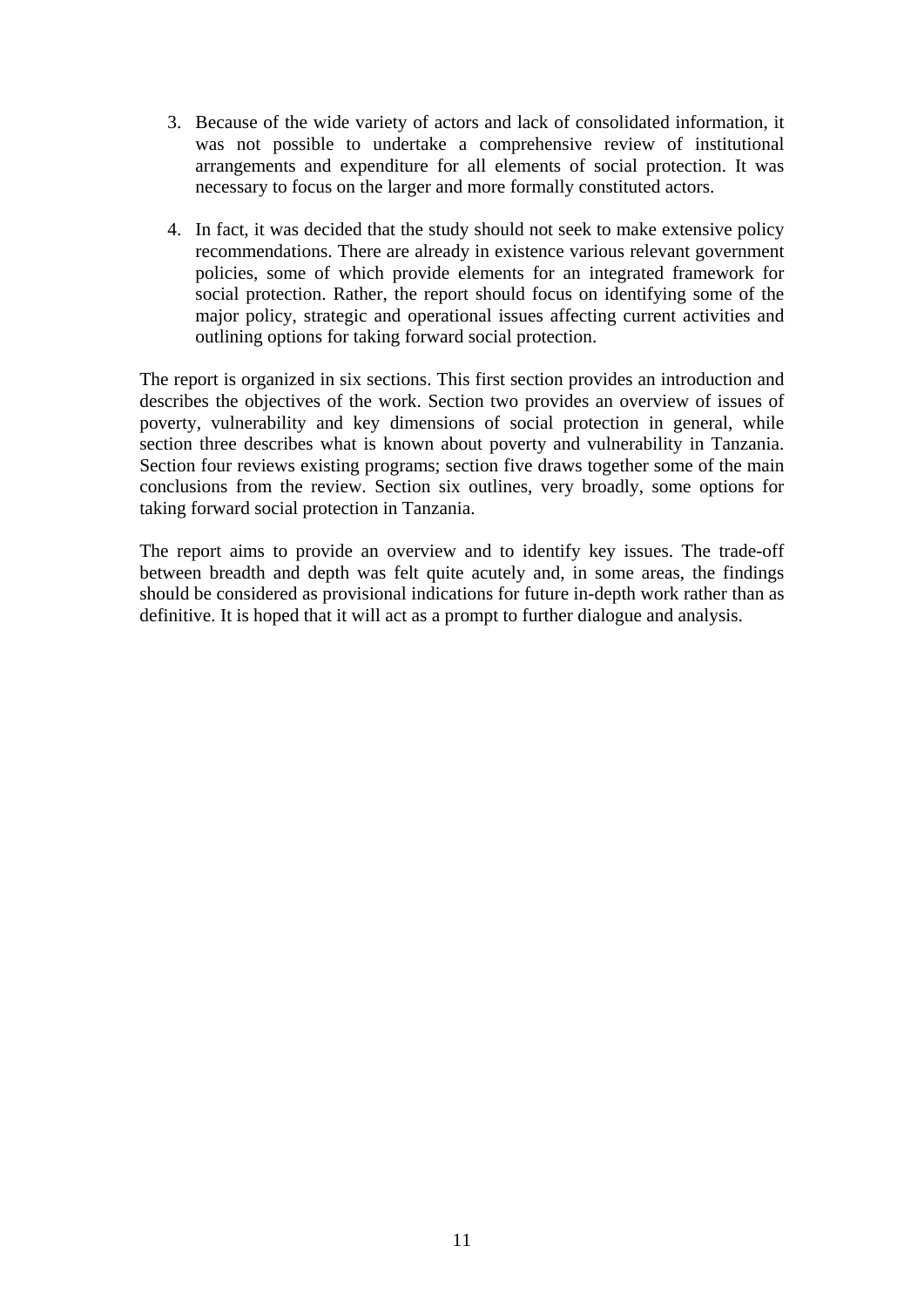# **2. Poverty, vulnerability and social protection**

This section outlines some generic issues on poverty, vulnerability and social protection. It begins by distinguishing poverty from vulnerability, and vulnerability from vulnerable groups. It goes on to consider key dimensions of social protection programmes.

## **Poverty**

The PHDR 2002 described poverty as: "households are below a socially defined minimum level of well being, usually manifest in hunger, sickness, powerlessness, illiteracy etc" (R&AWG, 2002). The measure of well being might be based on a measure of the household's consumption level (income poverty) or on other measures such as literacy or health status.

This report deals only with income poverty, measured through household consumption. Households are poor if their consumption falls below a minimum level the poverty line (expressed per 'adult equivalent'). Households may move into or out of poverty over time. Households that remain in poverty over a long period are considered chronically poor. Others may suffer a temporary decline in their consumption levels but then recover, so their experience of poverty is transient.

Despite the definition based on households given above, poverty rates are normally calculated for individuals. However, since consumption is measured at a household level, differences in consumption levels between individuals within a household cannot usually be assessed. It is assumed that household consumption is distributed amongst household members in proportion to needs (based on an equivalence scale).

## **Vulnerability and vulnerable groups**

Vulnerability has been defined in different ways. Central to the concept, usually, is the idea of the *risk* of a decline in welfare, commonly in response to 'shocks' of some kind. For example, the PPA defined vulnerability as:

'Vulnerability is the probability of suffering a decline in welfare' (R&AWG, 2004)

Again, the measure of welfare can be either income/consumption levels, or another. In practice, most focus tends to have been on the former. An analysis of vulnerability should consider the causes of decline in welfare. These are commonly grouped into 'idiosyncratic' and 'covariant' factors – the former affecting particular individuals or households, while the latter affects larger populations simultaneously (see, for example, World Bank, 2001). It should consider the mechanisms by which such a decline may be prevented, or the chance of it occurring be reduced, and its impact mitigated in advance to reduce its effect on welfare if it does occur. It should also consider the way in which individuals and households cope with such declines when they occur. Exposure to such risks may be both a cause and a consequence of poverty.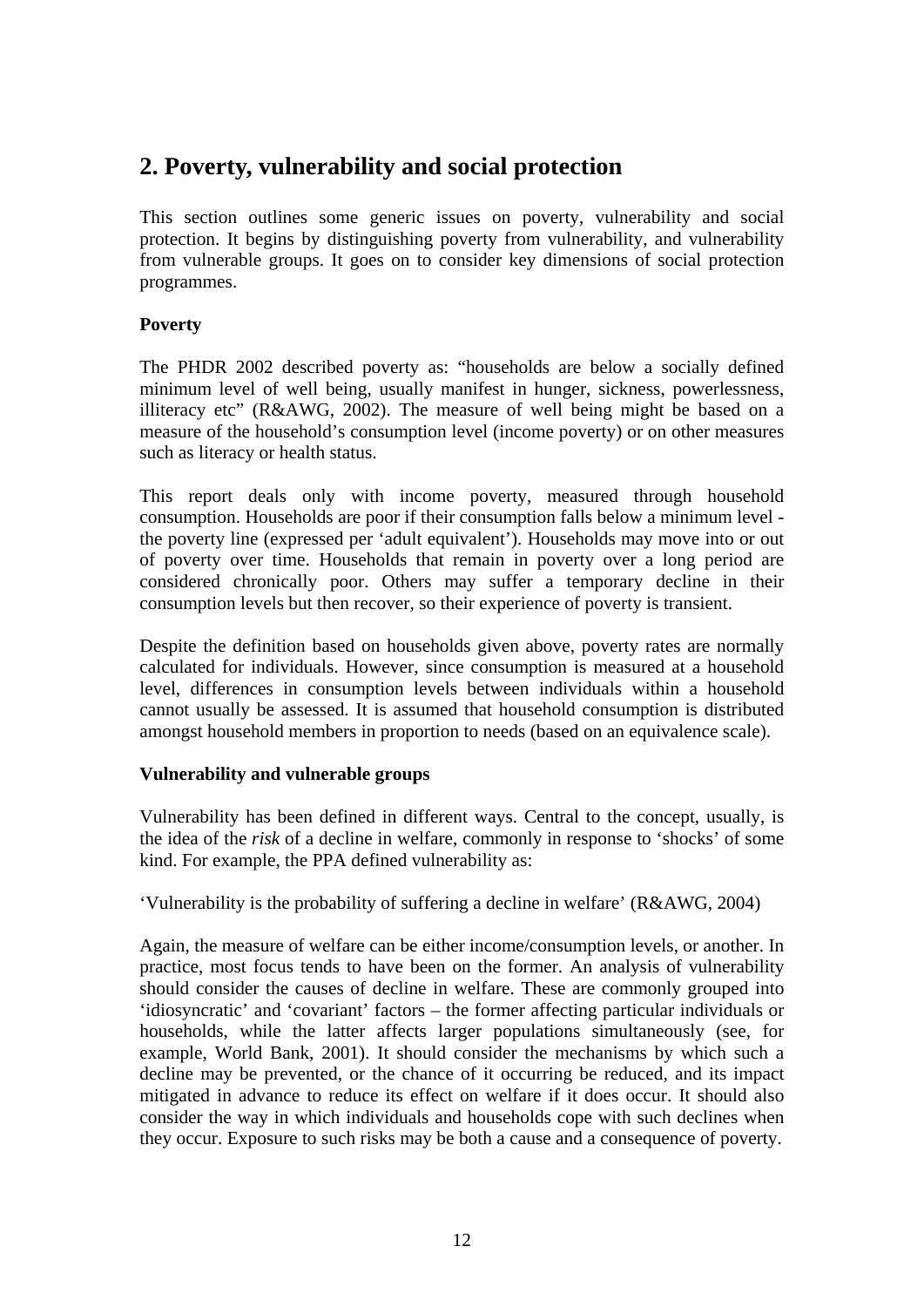Groups may be identified as 'vulnerable' in a number of different ways (Hoogeveen, Tesliuc et al. no date). It may be that they have a higher level of (perceived or actual) vulnerability in the sense given above – namely, that they are more likely to suffer a decline in welfare in the future, either because they are more at risk of certain shocks or less able to cope with the consequences. Where the measure of welfare is consumption poverty, in general one would then expect them to be (income) poor.<sup>3</sup>

Sometimes groups are identified as vulnerable in a more general sense: that they are already disadvantaged in a particular area (which might be a dimension of nonincome poverty) or are particularly likely to suffer from the effects of a decline in welfare. It is useful to keep these distinctions clear.

#### **The role of social protection and the focus of the study**

There is no consensus on the definition of social protection, and interpretations sometimes differ widely, but it is generally located within a framework of poverty and vulnerability. For example, Norton et al (2001) define it as:

'Social protection refers to the public actions taken in response to levels of vulnerability, risk and deprivation which are deemed socially unacceptable within a given polity or society' (Norton, Conway et al. 2001, p. 21)

This report takes a relatively narrow focus. It examines, specifically, "the dimension of social protection that deals with supporting household consumption/income levels through interventions at the level of the household and individual." The focus is on mechanisms that mitigate the impact of shocks and that assist households to cope with a low income: food aid and other transfers, public works, insurance and savings. It excludes certain dimensions of what is commonly considered as social protection as a result – some elements of labour market interventions, for example. It excludes the dimension of social protection that deals with access to basic social services such as health and education, including issues around user fees and their waiving. It also excludes a specific consideration of public and private investments to reduce the risks faced by households. More broadly, it excludes a consideration of some areas of activity that will eventually have the most impact on poverty and vulnerability. In the long term, economic growth is essential to lift households out of poverty, reduce their vulnerability to shocks and increase the capacity of the public sector to provide an effective safety net. However, the policies and investment that are necessary for such growth are outside the remit of this study.

It is reasonable to ask whether transfers to support consumption might be more effectively used by investing in growth or in risk-reduction. Transfers to the poorest for the purpose of supporting consumption might have both positive and negative effects on economic growth, and there may be a potential trade-off against the impact such resources would have if they were instead invested. A common argument is that cash transfers are not a core element of poverty reduction as there are many poor, there is a tendency of leakage of benefits to non-target groups and there may be adverse incentive effects on the labour supply. Ravallion (2003) argues however that a market economy can generate too much risk, and uninsured risk can perpetuate

 3 It is conceivable that a group is identified as vulnerable to a particular shock which has not (yet) occurred and therefore they are more vulnerable but not poorer.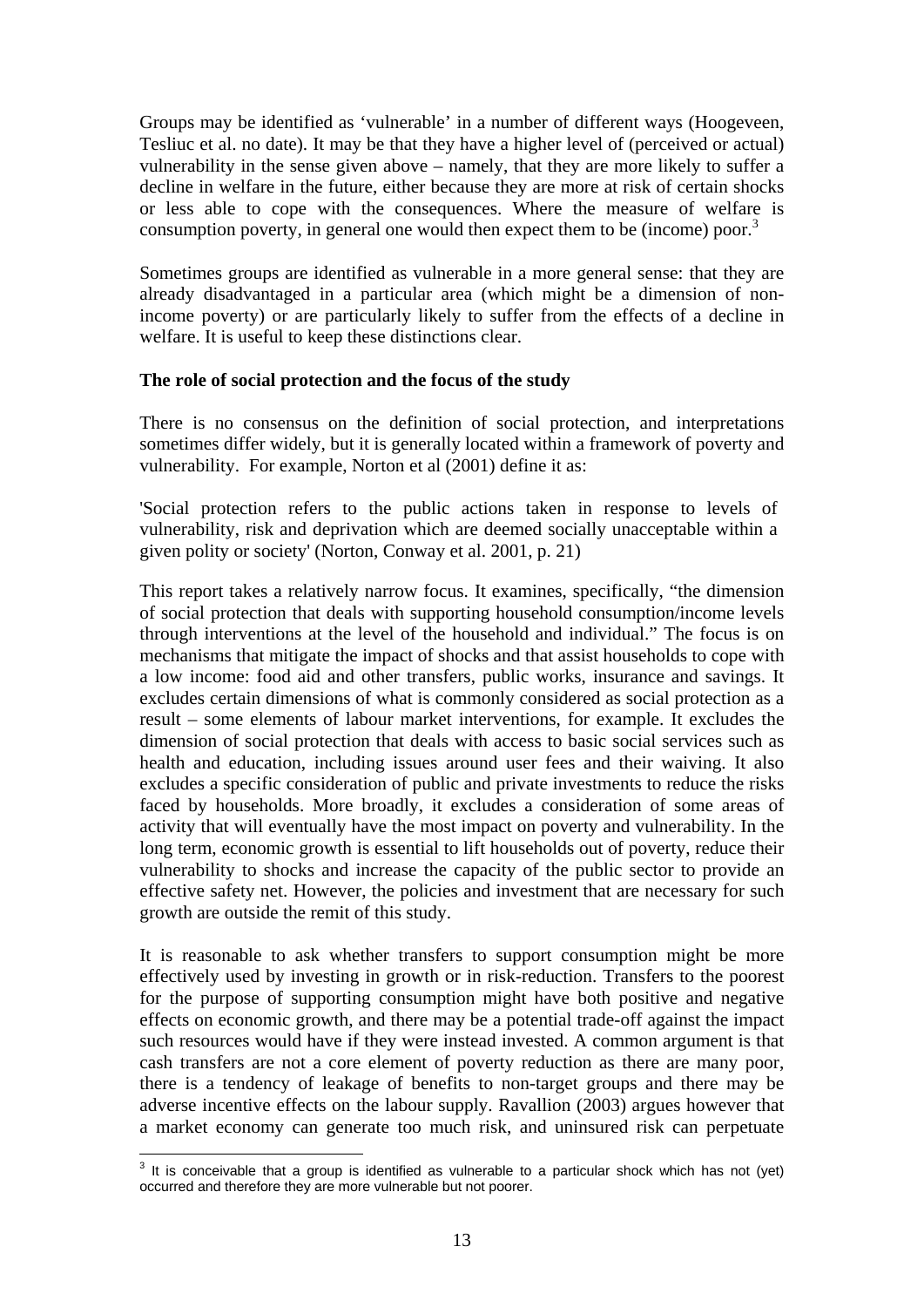chronic poverty. A person needs a certain threshold of nutrition and basic needs to be able to be productive. The poor have few options for obtaining assets hence will remain with outmoded technology as they are less risky, and if borrowing is not an option then liquid wealth is required to protect consumption.

We do not address this debate. We assume that there are established social benefits to social protection and that there is both a moral and political case for its provision, as evidenced by existing government expenditure. This report focuses, rather, on the extent and nature of the problem to be addressed and the effectiveness with which existing resources are used.

#### **Key dimensions of social protection**

An effective social protection programme considers all potential social protection instruments and their mutual effect on reaching those in need. It considers its ability to reach the poorest through targeting, the administrative mechanisms required and the capacity and effective use of all institutions and resources involved.

#### **Types of social protection and their balance**

Insurance-based schemes are financed by contributions made by employees. The aims are to smooth life cycle consumption and enhance savings. It protects people against risks by ensuring that the status quo will be retained or regained in the case of shock. These schemes are linked directly to employment, and require that a person builds up funds within the system through regular employment. As such one challenge is to develop insurance mechanisms for the informal and rural sector.

Distinct from an insurance system, a social welfare system can be flexibly designed to respond to needs. Usually targeting specific beneficiary groups that have few options to gain adequate income, they aim to relieve deprivation and possibly include a longer-term objective to improve physical, human and social capital.

Instead of cash, welfare systems may use food and in-kind transfers. Food-based programmes are usually implemented with other goals in mind, related to dietary adequacy, nutrition and health, and to the increased use of services (Rogers and Coates 2002). As food is often within the domain of women, women are likely to have more control over the resource. Food programmes may be most appropriate when: (i) there is no food available (ii) to encourage the use of a particular type of food and (iii) where nutritional improvement is a major objective. In-kind goods may be provided where households have difficulties obtaining goods from the market to promote other aspects of a particular programme such as in income generation programmes.

Public works programmes provide temporary employment in labour intensive lowskilled jobs. It provides income transfers to poor households, and in the process builds necessary infrastructure which off-sets the trade off between public spending for income transfers and that for development (Subbarao 2003). The idea is to provide a cash income at times when households face a critical income shortfall. Key in the design is to set a minimal wage in order to attract those who are most desperate for the job and so as not to distort the existing labour market. The disadvantage is that for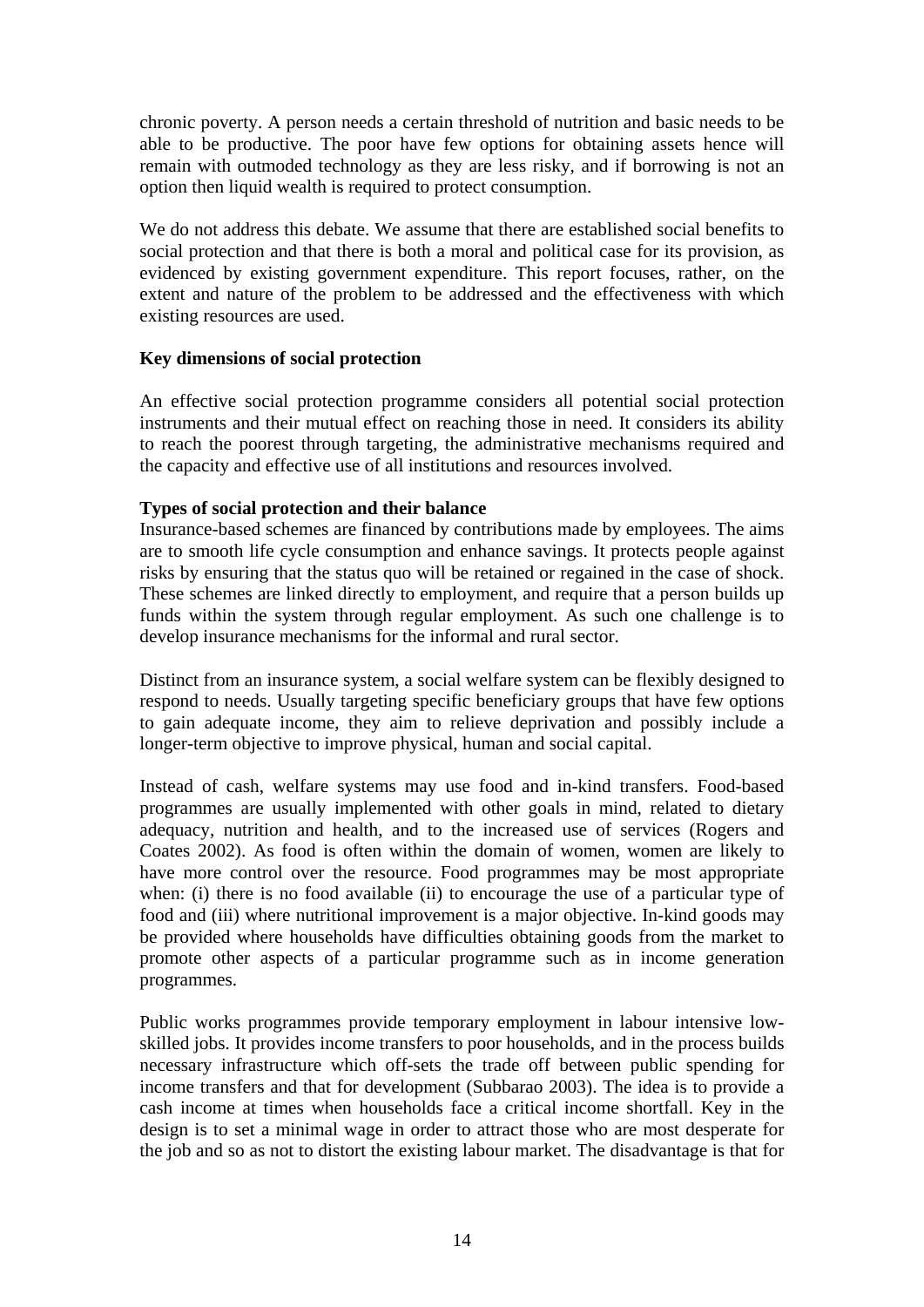those long-term unemployed this does not necessarily result in them getting gainful employment after the project ends.

The balance between the programmes is a key element, considering the risks faced and the individuals facing them, and the scope for support from all existing instruments. In Tanzania, public works and food transfers absorb the majority of income transfer resources with little focus on cash transfers. Although insurance does have resources, it reaches a low proportion of the population.

#### **Institutional issues**

#### **The welfare mix**

Social protection programmes may be provided by the government, non-governmental and the private sector. Theoretically the advantage of administering a benefit through a government organisation is that there is direct accountability to the state, it can facilitate the equity of the system across the country, and can be harmonized with other government policies. The advantages of using a third sector organisation is its knowledge of the beneficiaries, however the main disadvantages are questions about the sustainability of the organisation, security of funding, and the trade-off in its accountability to the funding agency distinct from its clients. In addition, third sector organisations may target a specific group of people to the exclusion of others. The private sector has some of the same disadvantages as the third sector, focussing only on its clients and is dependent on its ability to maximize profit.

#### **Incentives**

The individuals in the institutions, and the institution itself, have incentives and disincentives for being involved in delivering a social protection programme. In assessing the effectiveness of a system, consideration should be given to the people responsible for delivering the service and the ability of the institutions to adapt and adjust the design of the programme. The service providers require technical knowledge and equipment to administer the programme. In situations of low wages, civil servants with the required skills may exit the system to be in the private sector. For both the individual and the institution there are financial incentives to consider (de Neubourg 2002).

#### **Organisational structure and functioning**

Tanzania is adopting a policy of decentralisation of government powers from national to lower levels, with a particular emphasis on increasing the role of district authorities. Some ministries such as the Ministry of Community Development, Gender and Children (MOCDGC) have moved further forward with decentralization while others such as the Ministry of Labour, Youth Development and Sports (MOLYDS) have not decentralised so extensively.

In addition, there are numerous organisations operating in social protection. It is important to understand how they connect with each other in order to use resources effectively to deliver social protection. It is important to consider the differentiation of roles and tasks and the effectiveness of their integration both within and between organizations (Axelsson (2002)).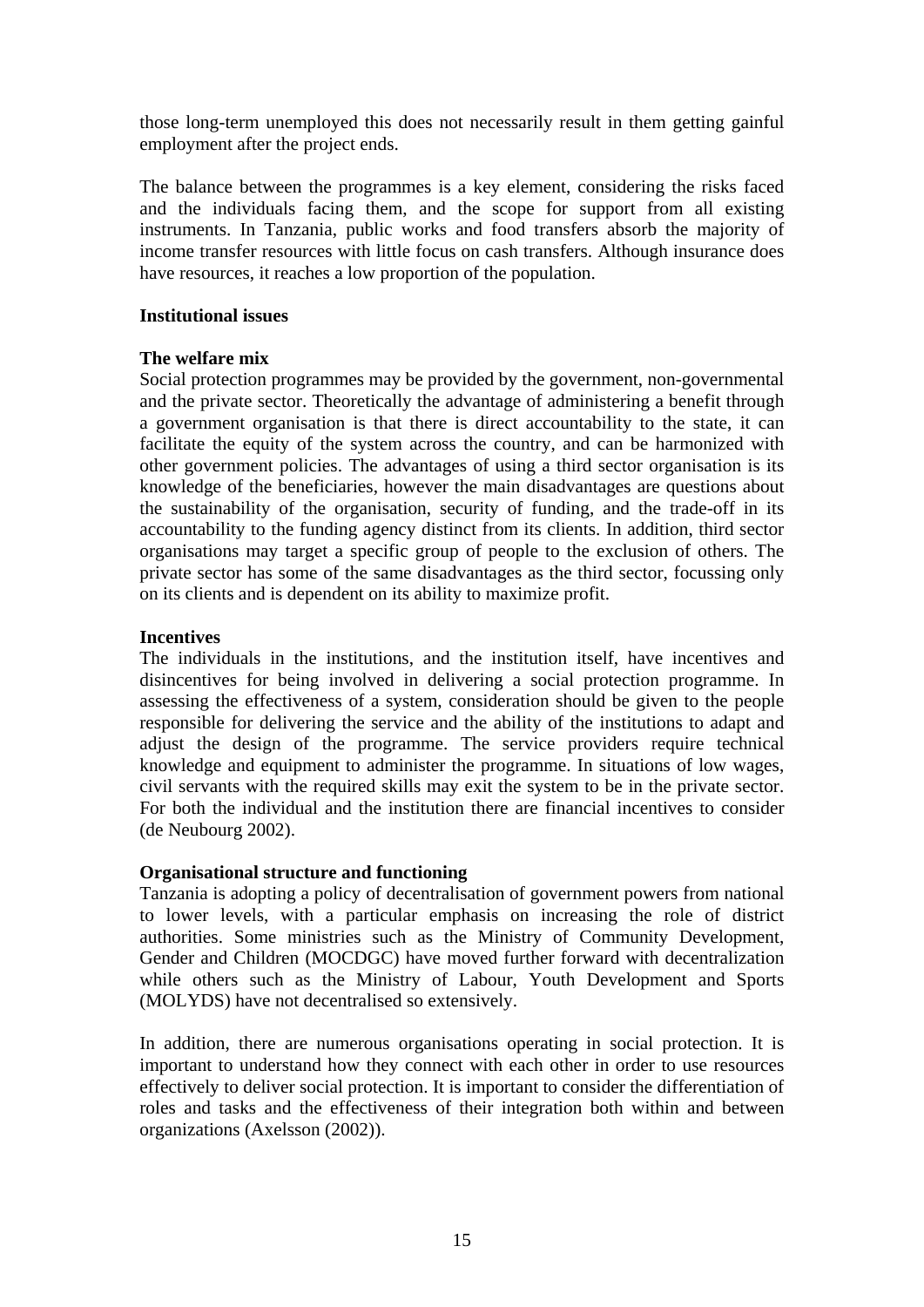#### **Financing**

Financing for public social protection programmes can come from general revenues, earmarked taxes and contributions. In the case of Tanzania public sector funding is partially met by international development partners through direct budgetary support, pooled sector specific financing and the funding of vertical projects and programmes. Direct contributions most clearly connect with schemes where contributions from employees and possibly employers and the state are directed to a specific insurance or provident fund. Local taxation can be an effective mechanism to generate revenues to respond to local needs, but may be fragmented and constrained by central restrictions. In addition a weak administrative capacity may limit revenue raising efforts (Klugman 1997).

Third sector providers are also important. Funding may come from an outside donor or the government. These may be in the form of grants (e.g. matching grants), credits, revenue generated from other activities such as in a food monetization program. There may also be revenue generated by voluntary donations either by individuals or other organizations.

In many developing countries, development partners and IFIs provide a large fraction of the resources for social protection programmes. In these cases, the future sustainability of programme costs, and the extent to which government is prepared to depend on external financing over the medium term, are major issues.

A substantial fraction of the finance for social protection comes from none of these sources, but in intra- and inter-household transfers. This is discussed further in section 3.

The cost of administering and implementing the programme as a fraction of total programme cost is one measure of efficiency, although it varies widely depending on what is being provided. Programmes providing food or services may have overhead costs well in excess of 25 percent, while at the other extreme insurance programmes may have costs of one to three percent.

## **Targeting and the Selection of Beneficiaries**

Targeting a benefit should result in efficient use of the resources to increase the incomes of the poor. To measure the success of targeting, consideration is given to errors of exclusion and errors of inclusion. Errors of exclusion mean that some people in need of assistance will end up without a benefit, while errors of inclusion mean that there is a waste of resources, since some individuals who are not in need of assistance receive it. It is expected that in any program there will be targeting errors. At the outset consideration should be given to which errors are more likely in a program and the strategies to reduce them. $4$ 

Different methods of targeting benefits include:

- Categorical targeting, where a benefit is provided to a specific socially defined group of people;
- Means-testing, where a benefit is provided to a person or household that has less than a predetermined level of income.

 4 This section draws on Coady, D. et al. (2002).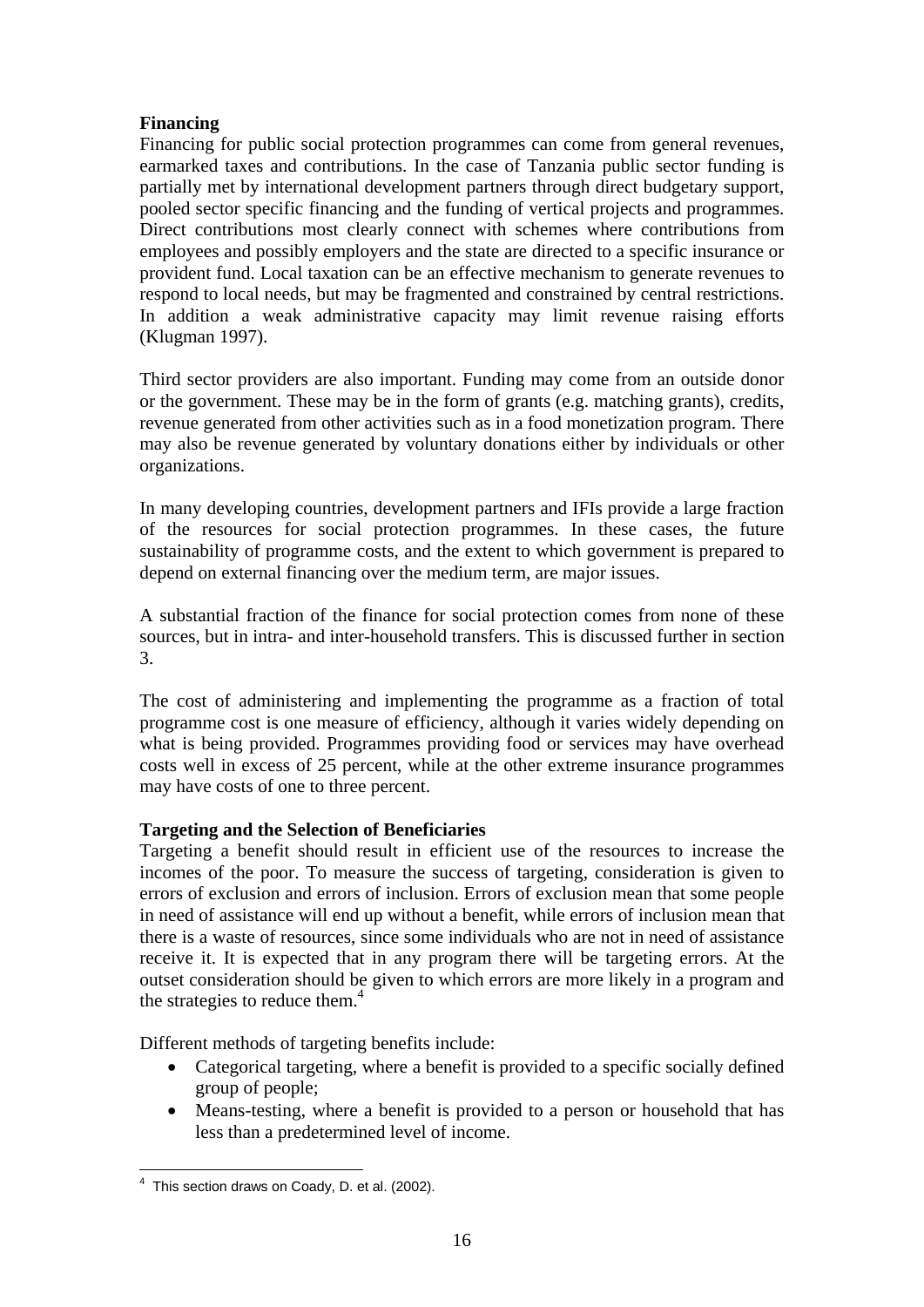- Proxy means testing, where a set of readily observable indicators correlated to poverty are used to identify poor households.
- Conditional cash transfers, which require a specific action or behaviour of a person or household, such as sending a child to school, as a requirement for receiving the benefit.
- Geographical targeting, where resources are directed particularly at a specific area.
- Community-based targeting, where a group of community members select beneficiaries, commonly on the basis of pre-defined broad criteria or categories.

## **Equity and Equality**

Increasing equity is one of the central concerns of social protection. A social protection system would reflect the extent to which a society aims for redistribution. In that regard, the coverage, efficiency and targeting effectiveness of the existing programmes are all highly relevant to equity considerations. There are also a set of equity dimensions within this framework.

Gender is one of these. Women have generally been at a disadvantage in accessing cash and may be indirectly discriminated against in social protection systems. They may have limited access to social benefits, and to property and inheritance. The key social protection mechanism is labour, with work providing the greatest proportion of household income and therefore protection against risk. Carer's responsibilities, often falling on women, (e.g. motherhood, caring for relatives not able to work) result in their absence from the labour market and reduce directly earned income and participation in insurance mechanisms, where these exist. Studies often show that the receipt of a cash benefit by the female in the household will result in a greater amount of the benefit going to household requirements such as nutrition, health and education rather than delivering the same resources via the father (Conning and Kevane 2001), and that there are greater poverty mitigation effects (Tabor 2002).

Another dimension concerns life-cycle issues–how effectively do social protection programmes meet needs at different stages of the life cycle, including the particular needs of children, the elderly and during the particular demands of child-bearing and child rearing? Different ages require different types of social protection, and different delivery instruments.

The geographical distribution of benefits is a third dimension – both regional and urban/rural. This is partly a question of targeting – identifying where the poor are and ensuring that benefits reach those areas in proportion to need.

These various dimensions of social protection programmes were considered in the review of programmes in section 4. We return to some of the issues in section 5.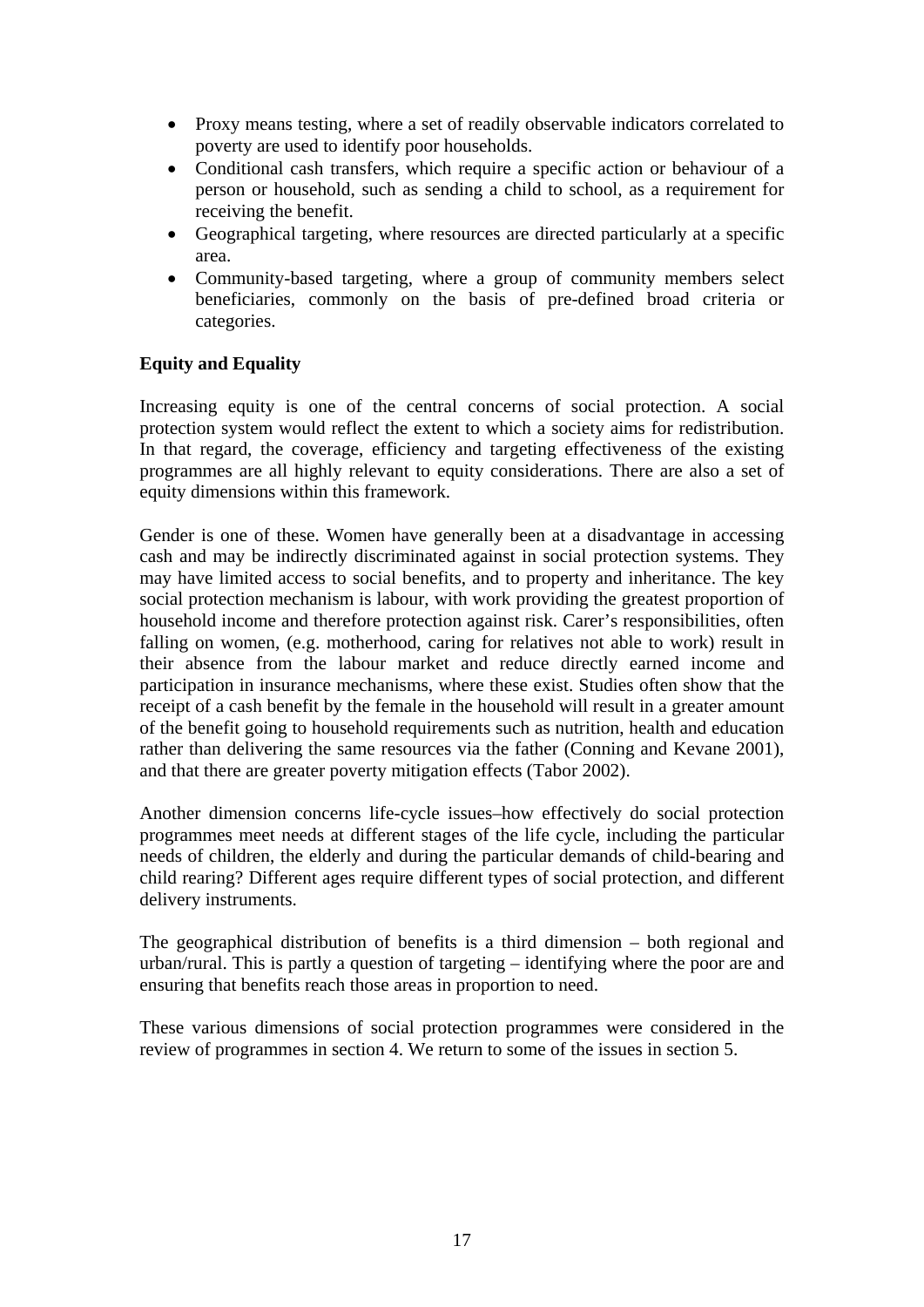# **3. Poverty and vulnerability in Tanzania**

This section examines what is known about income poverty and vulnerability in Tanzania.

#### **Income poverty**

The main source of quantitative information on income poverty is the Household Budget Survey. It shows that, in 2001, some 19 percent of individuals were below the food poverty line (FPL) and 36 percent were below the higher, basic needs poverty line (BNL). Around 6.1 million individuals were below the FPL and 11.6 million individuals below the BNL (using revised population estimates). Poverty is highest in rural areas and this, coupled with the larger rural population, means that the overwhelming majority of the poor live in rural areas (around 88 percent). It is clear that resources intended to mitigate poverty must be largely directed at rural areas.

The HBS showed a strong (inverse) relationship between poverty levels and the education of the household head. It also showed that larger households and households with larger numbers of dependants are more likely to be poor. Femaleheaded households were no poorer than male-headed households. Households that depend on agriculture and the sale of livestock were also more likely to be poor.<sup>5</sup> Poor households are less likely to have access to a protected water source, a toilet or an electricity connection and to utilise health and education services.

The HBS also examined the extent of income poverty in each region. Large variations in poverty levels were found between the regions - shown in Appendix 1. However, there are quite wide sampling errors around these estimates and they should be treated with some caution.

It is possible to calculate the (theoretical) cost of lifting households above the poverty line using the HBS data (Table 3.1). This is simply the sum of the extent to which individuals in poverty fall below the poverty line. For 2000/01, these calculations suggest that the poorest, in aggregate, fall around 79 billion TSh below the food poverty line. In theory, a perfectly precise, cost free transfer of this amount to the appropriate households ought to lift all households above the food poverty line. The amount increases rapidly as higher poverty lines are considered; around 249 billion TSh would be required to lift all households above the basic needs poverty line. These figures represent around TSh 13,108 and 21,594 per individual below the poverty line, respectively. As would be expected, most of the 'gap' is in rural areas.

 5 As part of this analysis, the authors examined how much the ranking of different groups was affected by varying the adult equivalence scale and economies of size that are used in the poverty analysis. In general, geographical differences are largely unaffected. Differences in poverty levels according to household demographic parameters – including household size and age-composition - are more affected but in general retain the same order over reasonable ranges of the scale parameters.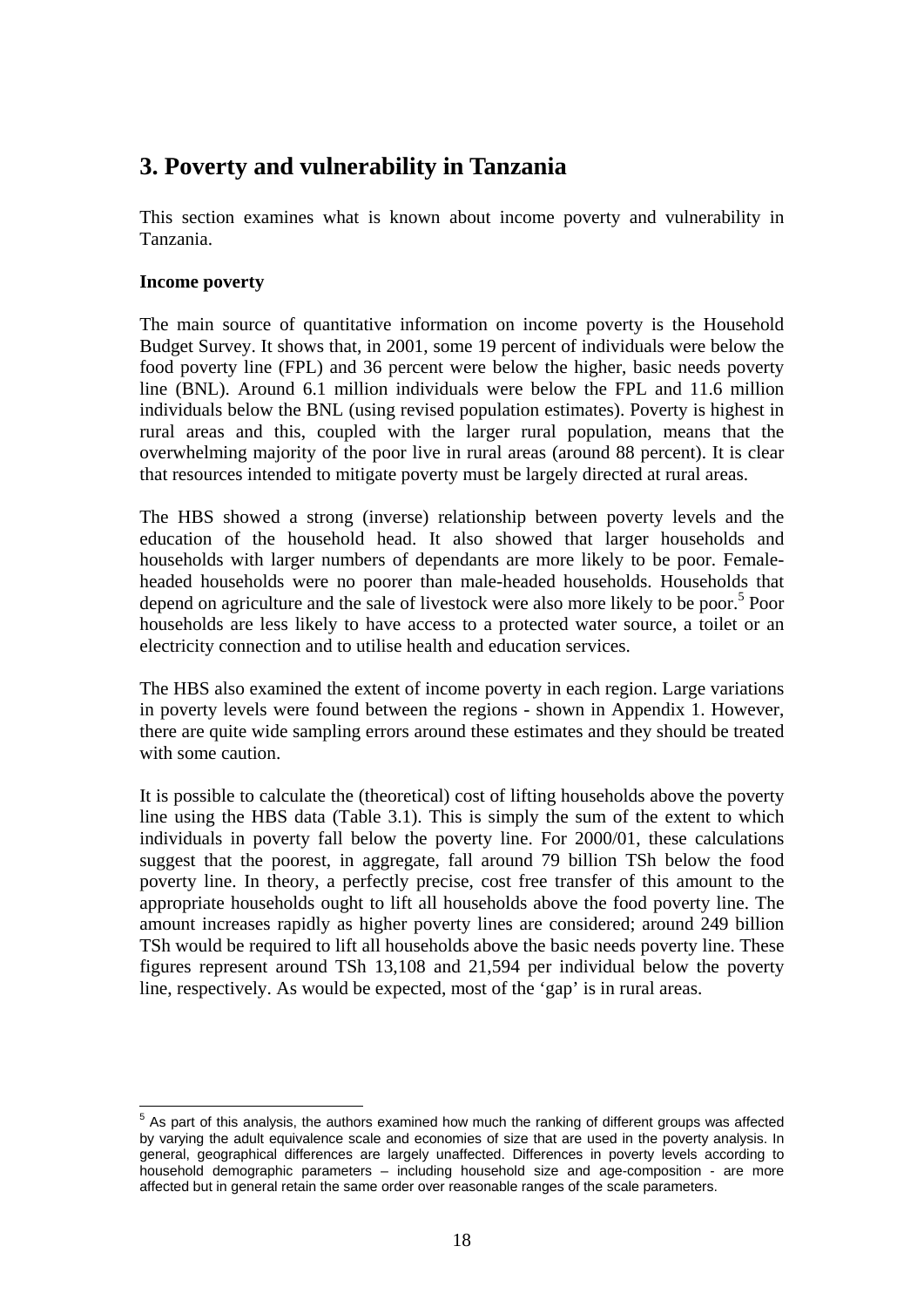|               | Food Poverty Line |                            | <b>BN</b> Poverty Line |               |  |
|---------------|-------------------|----------------------------|------------------------|---------------|--|
|               | Cost              | Share                      | Cost                   | Share         |  |
|               | Million TSh       | <b>Million TSh</b><br>$\%$ |                        | $\frac{0}{6}$ |  |
|               |                   |                            |                        |               |  |
| Dar es Salaam | 2,831             | 3.6                        | 10,500                 | 4.2           |  |
| Other urban   | 10,899            | 13.9                       | 33,605                 | 13.5          |  |
| Rural         | 64,960            | 82.6                       | 204,470                | 82.3          |  |
|               |                   |                            |                        |               |  |
| Total         | 78,689            | 100.0                      | 248,575                | 100.0         |  |

*Table 3.1: Nominal annual cost of lifting poor households above the poverty line (2001 prices)* 

Source: authors' analysis of the HBS (2000/01) and 2001 population data derived from the 2002 Census

Note that the aggregate poverty gap is approximate, since it is calculated using averages of the number of adult equivalents per individual in each of the urban/rural regional strata.

These are approximate and quite 'theoretical' numbers, since they make no allowance for the costs that would be incurred in transferring the resources to these individuals, or for the inevitable leakage of transfers to non-poor households. However, they provide a useful context with which to view current social protection expenditure. In aggregate they are, respectively, 1.0 and 3.3 percent of GDP in 2001 (Table 3.2). These are relatively small proportions by comparison with some other countries, probably largely as a consequence of the relatively low poverty lines that are used in the HBS – particularly the food poverty line.

These figures represent between 10 and 31 percent of government recurrent expenditure (in 2001/02) and between 6 and 20 percent of total expenditure. Total actual expenditure on social protection in 2001/02 represented about Tsh 4,808 per person below the food poverty line, and Tsh 2,508 below the basic needs poverty line, well below the average gap per person below the poverty line. Financing and administering a public transfer programme of the scale necessary to lift all individuals above the poverty lines would, in the short term, be well beyond the capacity of Tanzania to sustain, even allowing for the contributions of development partners. This suggests that the immediate priority should be for a clearly defined, well-targeted and efficient social protection programme.

|                                                         | Food Poverty<br>Line | <b>Basic Needs</b><br>Poverty Line |
|---------------------------------------------------------|----------------------|------------------------------------|
|                                                         |                      |                                    |
| Average gap per person below the poverty line (TSh)     | 13,108               | 21,594                             |
| Share of GDP (%)                                        | 1.01                 | 3.3                                |
| As a share of 2001 Government recurrent expenditure (%) | 7.8                  | 24.6                               |
| As a share of 2001 Government total expenditure $(\%)$  | 4.8                  | 15.3                               |
|                                                         |                      |                                    |

*Table 3.2: Poverty gap as a share of GDP and government expenditure on social protection (2001)* 

Source: authors' analysis of the HBS (2000/01), 2002 Census

It is possible to examine the distribution of the aggregate poverty gap by region – given in Appendix 1. It is a function of the population of the region and the magnitude of the poverty gap within each region. If these estimates were sufficiently precise, they might provide a valuable indication for the distribution of social protection budget allocations to each region. However, similar caveats apply to these as to the poverty head count estimates – namely, that there are substantial sampling errors around them. The poverty mapping work should be used to cross check these figures.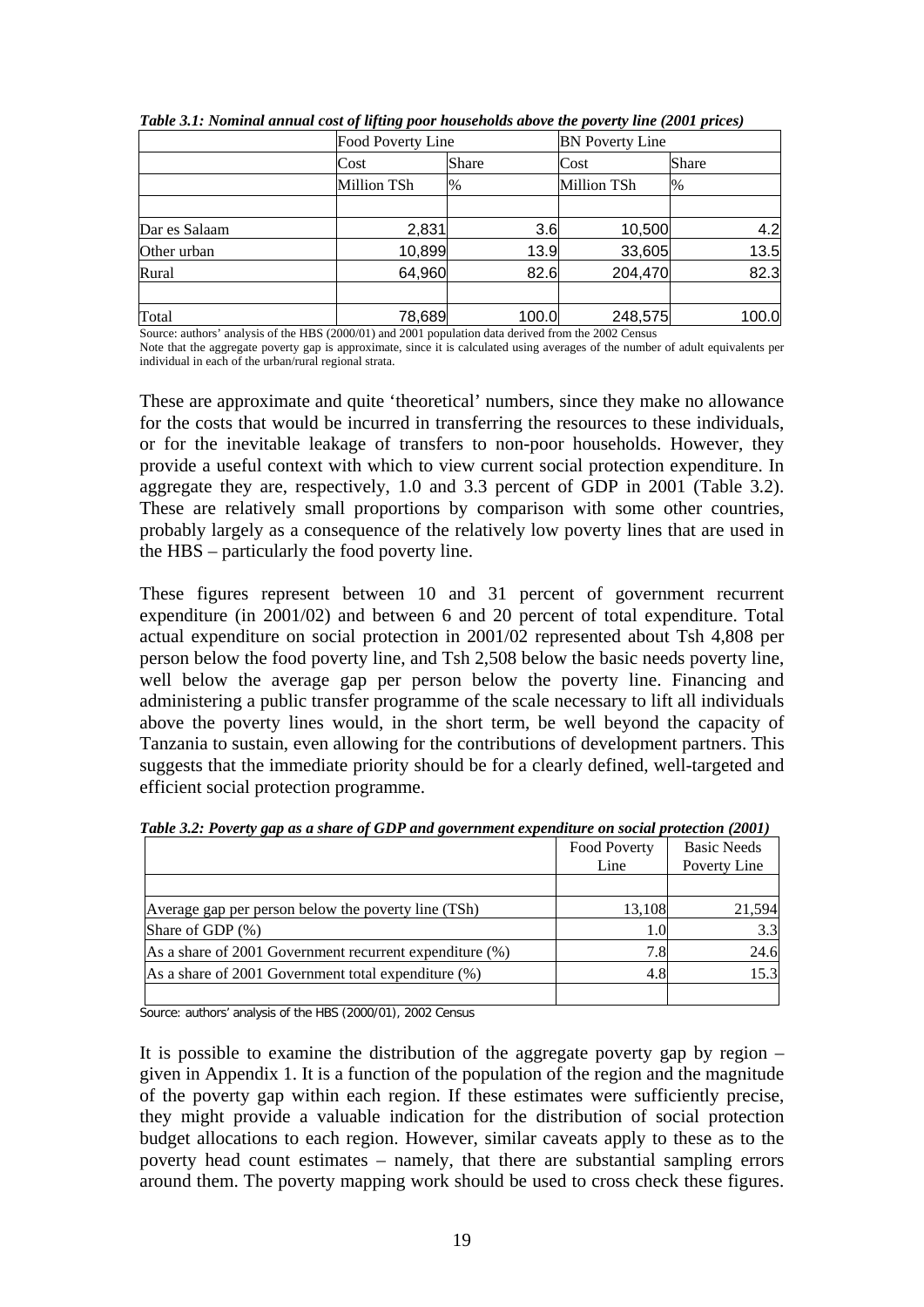With greater certainty they could play a role in budget allocation and the assessment of the regional distribution of existing programme benefits.

#### **Vulnerability and vulnerable groups**

In practice there is no comprehensive, quantitative information on the degree of vulnerability of households or individuals in Tanzania. The identification of vulnerable households or vulnerable groups is qualitative (eg Tanzanian Participatory Poverty Assessment) or semi-qualitative (e.g. vulnerability assessment for food security, Disaster Vulnerability Assessment). However, the concern in this study is not to address vulnerability *per se*. It is to identify the extent to which transfers can be used to mitigate existing poverty. The question, therefore, is if the existing analyses of vulnerability, and the identification of vulnerable households and groups that have been undertaken, provide an appropriate basis for the targeting of transfers to address poverty.

The Tanzania Participatory Poverty Assessment (PPA) analyses some of the factors that bring households into poverty and prevent their escape from it (Research and Analysis Working Group 2002). The PPA defines vulnerability as the likelihood of future declines in welfare. It identifies a set of impoverishing forces that tend to reduce people's level of welfare, distinguishing sudden, unpredictable shocks from ongoing, chronic stresses. It also recognises that individuals are not simply the victim of these forces, but react to them in a variety of ways. The extent to which they can effectively respond to them depends on the assets that they have – human, social, political, natural, physical and financial capital. It also depends on the extent to which they can deploy these assets, which is affected by a set of 'limiting factors' in their environment. It recognises that most households are vulnerable to some degree – but the degree of vulnerability varies.

The PPA identified a range of impoverishing forces. These included environmental, economic, governance, health (including HIV/AIDS), lifecycle and cultural factors. Other studies have identified the importance of environmental, economic and health shocks on welfare. The policies that address these factors, and their impact on welfare, cover many of the development aims of the Government and responsibilities spread across various ministries. They go well beyond the area of concern of this study. The PPA also identified particular social groups that are more vulnerable. They were identified as 'social groups with the least freedom to act', since they suffer more constraints on the extent to which they may respond to shocks and stresses. The groups identified on this basis were: children (especially orphans); childbearing women/women with young children; widows; the elderly; people with disabilities; people with chronic illnesses; people in HIV/AIDS affected households, and destitute persons. Young people are also identified as a group with limited power and control over resources.

There are other approaches to defining and assessing vulnerability in Tanzania. The most relevant to this study is that used in the food security assessments undertaken under the framework of the Food Security Information Team.<sup>6</sup> These assessments are

 6 There have also been two national Disaster Vulnerability Assessments conducted on behalf of the Disaster Management Department of the Prime Minister's Office. These are of less relevance here since their purpose is essentially to review disaster preparedness.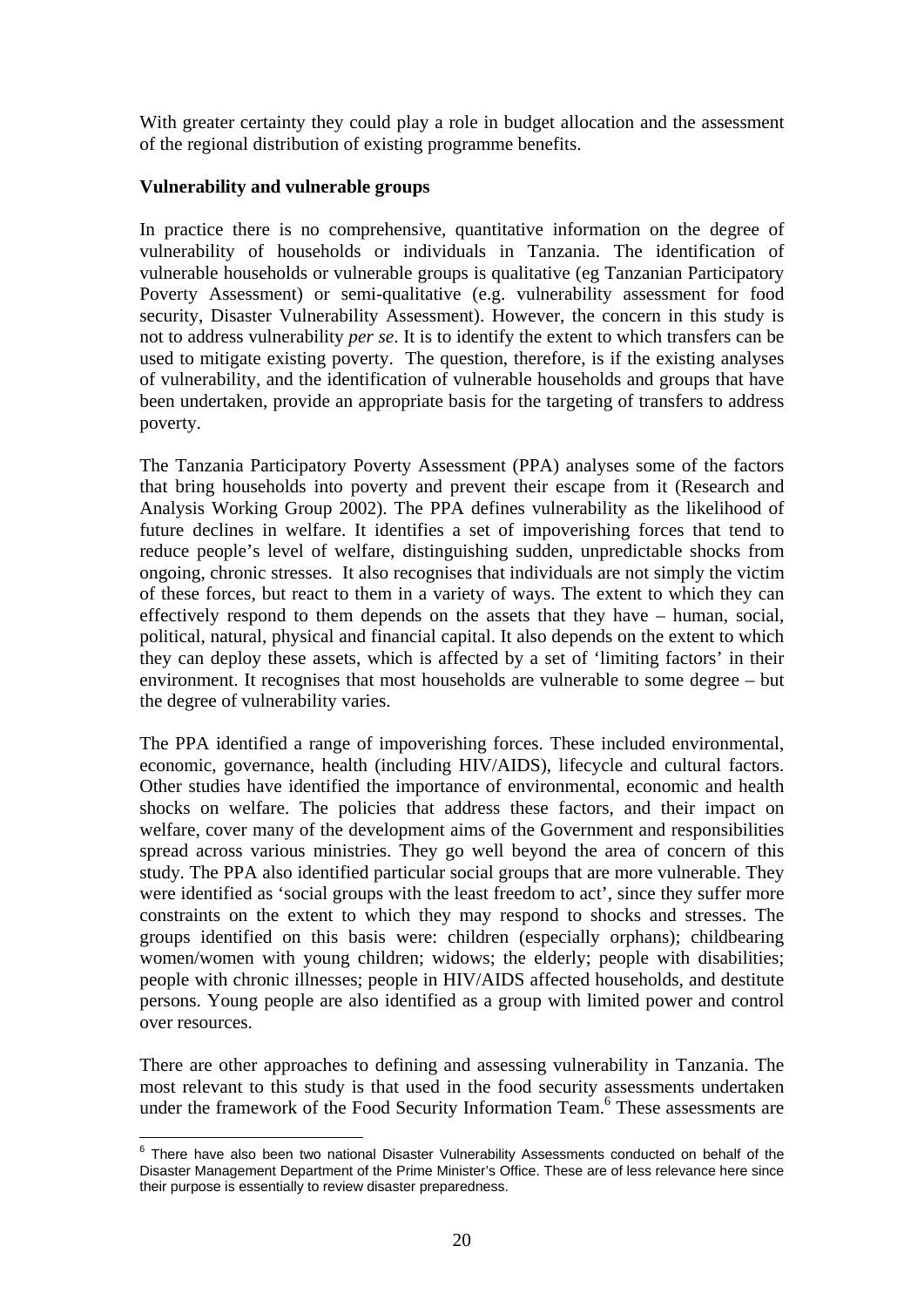undertaken in districts that are expected to have poor harvests and are based on a consideration of the anticipated food production of farming households and their reported capacity to cope with a poor harvest. They result in a recommendation to provide (or not) food aid and seeds to assist needy households. They do not produce generalisations about categories of individuals or households that are vulnerable – the analysis is more location- and time-specific. A detailed discussion of this process is given in section 4.

In this section, we focus on the identification and characteristics of the vulnerable groups identified in the PPA. Table 3.3 presents estimates of the number of individuals in each category, or the most similar group, where these can be obtained. They are taken from the 2002 Population and Housing Census wherever possible.

| Group                                           | <b>Estimate of number</b> | Source        |
|-------------------------------------------------|---------------------------|---------------|
| Children $(0-14)$                               | 14,803,723                | Census        |
| Elderly $(65+)$                                 | 1,317,937                 | Census        |
| Youth 15-19                                     | 3,489,233                 | Census        |
| Youth 15-24                                     | 6,547,605                 | Census        |
| <b>Women 15-49</b>                              | 8,245,388                 | Census        |
| Widows (all)                                    | 1,001,792                 | Census        |
| Widows (women only)                             | 863,658                   | Census        |
|                                                 |                           |               |
| Orphans-children under 18, lost mother (only)   | 372,732                   | Census        |
| Orphans – children under 18, lost father (only) | 1,031,501                 | Census        |
| Orphans – children under 18, lost both parents  | 185,961                   | Census        |
| Disabled                                        | 663,391                   | Census        |
| Usually unable to work, $15+$                   | 846,058                   | Census        |
| Currently unable to work, 15+                   | 1,013,149                 | Census        |
| Chronically ill                                 | 1,038,217                 | HBS 2000/01   |
| $HIV+$                                          | 1,600,000                 | <b>UNAIDS</b> |
|                                                 |                           |               |

*Table 3.3: Estimates of the number of individuals in various vulnerable groups* 

Notes: Women 15-49 (unsmoothed), widow and widower figures include Zanzibar. The number of chronically ill is taken from the HBS and is the proportion of individuals who missed more than two of the previous four weeks of school or work due to illness applied to 2002 Census.

Some of the identified vulnerable groups are large – particularly children and women in childbearing age. According to the census, double orphans (children who have lost both parents) form the smallest group, followed by the disabled, who constitute almost 2 percent of the population, although this figure is lower than in some comparable populations. The number of individuals who were unable to work because of illness, age or disability was higher. There are many more female widows than widowers because, in part, men are more likely to re-marry. The HIV survey that was recently completed ought to give much more reliable information on HIV prevalence and its impact on households.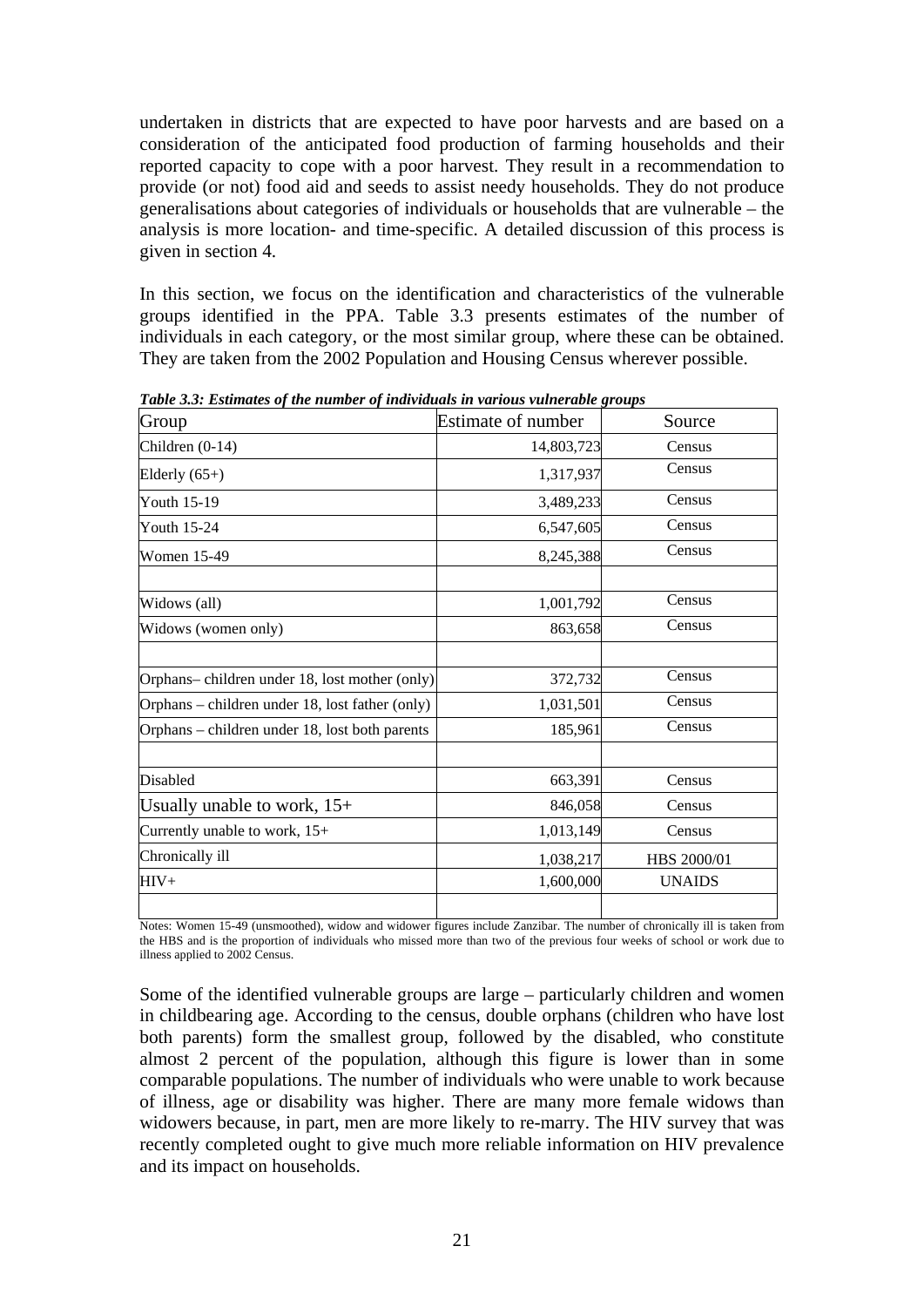#### **Assessing the poverty status of identified 'vulnerable groups'**

For some of the groups identified as vulnerable, the HBS can be used to examine the degree to which these individuals are concentrated in poorer households. It is important to remember that consumption is measured at a household level and so differences between individuals within a household cannot be assessed. This means that the HBS data cannot be used to assess if particular types of individuals are poor, but only if they are disproportionately present in poor households.

Table 3.4 shows the distribution of individuals by consumption level and by age group, by marital status and by 'chronic illness'. It is clear that children and the elderly are more likely to be living in poor households, although the association is quite weak. There is no apparent overall association with widowhood, either male and female or female only, or with illness. The lack of association with illness might be due to lower levels of self-reporting in poorer households, as has often been found.<sup>7</sup>

| Decile          | Children | Adult | Elderly | Widows-<br>all | Widows<br>female | -With chronic<br>illness |
|-----------------|----------|-------|---------|----------------|------------------|--------------------------|
|                 | Under 15 |       | $65+$   |                |                  |                          |
| Poorest         | 11.1     | 9.0   | 10.2    | 10.8           | 10.7             | 9.5                      |
| 2 <sup>nd</sup> | 10.8     | 9.2   | 11.3    | 10.2           | 9.5              | 11.3                     |
| $3^{\text{rd}}$ | 10.6     | 9.5   | 10.9    | 10.2           | 10.6             | 9.7                      |
| 4 <sup>th</sup> | 10.5     | 9.4   | 10.4    | 7.5            | 7.5              | 8.9                      |
| $5^{\text{th}}$ | 10.8     | 9.5   | 8.6     | 9.7            | 9.6              | 9.0                      |
| 6 <sup>th</sup> | 10.1     | 10.0  | 9.1     | 10.4           | 11.1             | 9.2                      |
| 7 <sup>th</sup> | 9.3      | 10.5  | 9.8     | 9.3            | 9.7              | 8.0                      |
| 8 <sup>th</sup> | 9.8      | 10.4  | 8.6     | 11.7           | 11.6             | 11.9                     |
| 9 <sup>th</sup> | 8.9      | 10.7  | 12.4    | 9.8            | 9.0              | 12.6                     |
| Richest         | 8.0      | 11.8  | 8.8     | 10.5           | 10.8             | 9.9                      |
| Total           | 100      | 100   | 100     | 100.0          | 100.0            | 100.0                    |

*Table 3.4: Distribution of members of vulnerable groups according to household consumption level* 

Source: authors' analysis of the HBS (2000/01), 2002 Census

1

None of the characteristics examined here show a sufficiently high concentration of vulnerable individuals within poor households for the single characteristic to be used as a basis for targeting transfers aimed at income-poor households. To do so would imply very high levels of leakage of the benefit to non-poor households. However, this cannot be considered conclusive, since we have no quantitative information on the distribution of consumption within households. The PPA showed that the distribution of power and resources within households is often far from equal, so it is possible that particular individuals are poor within an apparently better-off household.

 $<sup>7</sup>$  The share (by value) of household consumption that is home produced, while lower in higher deciles,</sup> did not show a strong relationship with poverty in the poorest deciles.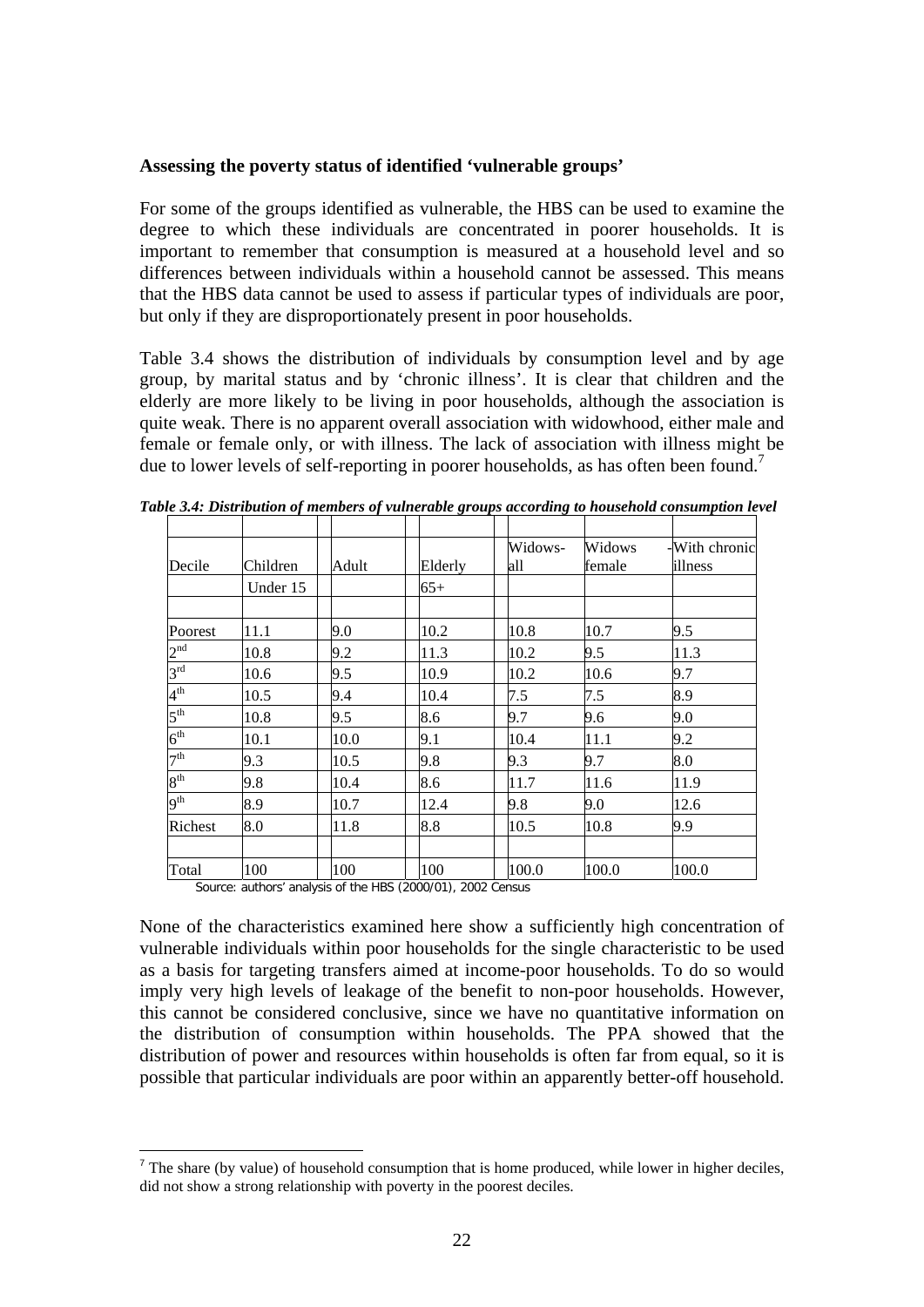Unfortunately, this reflects the limits of the use to which the HBS data can be put. $8\,$  It is also not possible to undertake this type of analysis for all the identified vulnerable groups because not all are identified in the HBS, although it is possible to use an extension of poverty mapping methods to estimate poverty levels in other groups, with some caveats about the validity of such an approach (Hoogeveen 2004).

While the analysis above does not provide evidence that any of these characteristics can be used for targeting resources, two other dimensions should be considered. The first is to remember that it tells us nothing about any disadvantage they may suffer on non-income poverty measures. The second is that it is possible that certain groups suffer more from a particular level of household income poverty. One aspect of this is intra-household distribution mentioned above. The other is a question of the impact of income poverty on particular groups. The effect of poverty on the development of children is an example. These characteristics might then be seen as a basis for targeting resources *given that* a household is poor, rather than as a proxy for identifying poor households, for which they do not appear to be suitable.

#### **Proxy means testing and geographical targeting**

Another means of identifying poor households might be based on proxy means testing. This uses a set of observable household characteristics to identify poor households. Work on the proxy predictors suggested that it might be possible to correctly classify some 70 to 80 percent of households by their poverty status using proxy information (Ward, Owens et al. 2002). Such an approach has been applied in sub-populations in at least two cases (EDI Ltd. 2004). Ongoing work on poverty mapping and on the analysis of proxy predictors for the HIV and Agricultural Survey will provide geographically disaggregated poverty estimates and will assess the errors around predicted consumption levels for individual households. While unlikely to be used routinely, this approach might be used to cross-check community based targeting mechanisms.

#### **Household reports on sources of support**

According to the PPA, mutual support between households is the predominant means of social protection in Tanzania. It describes various ways in which this occurs, including remittances to relatives, assistance to poor households to meet particular costs, clan-based support systems and other religious and secular mutual assistance groups and community-based orphanages. These mutual assistance networks have difficulty in coping with shocks that affect large populations. Moreover, PPA participants reported that they were weakening due to an increasing requirement for cash and, possibly, the effect of the HIV epidemic.

The Household Budget Survey 2000/01 collected information on household income.<sup>9</sup> It is difficult to collect accurate information on household income, but it is nevertheless useful to

 8 Differences between men and women are particularly likely to be obscured by an analysis such as that in Table 3.4 and the tabulation was not undertaken. In fact, individual expenditure records were also completed in the HBS, at least in urban areas. A sub-sample of these records might conceivably be used to look at questions of intra-household distribution.

<sup>9</sup> Information was collected in two ways – using recall over the previous 12 months and in the diary that recorded the details of household income and expenditure for one month. Of the two, the annual data appears to be more reliable and this is presented in this section. In addition, a substantial anomaly in the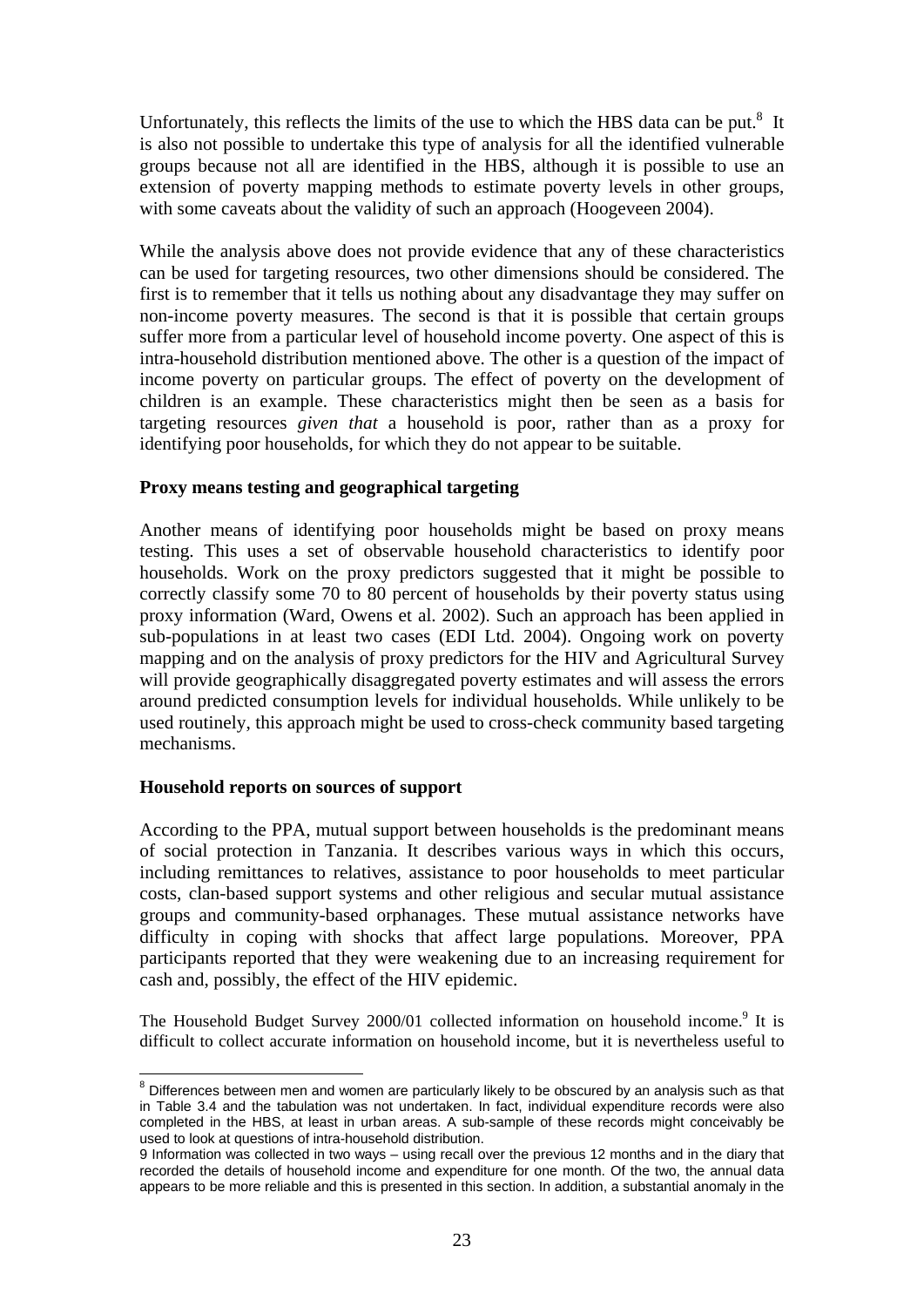examine what the data shows about household income from unearned sources – that is, transfers from other households and from the formal insurance and welfare systems. It is possible that the information on formal systems, particularly food aid, is under-recorded.

Such information shows, as might be expected, that transfers from other households  $-$  gifts and receipts – are much more common than formal benefits (Table 3.5). Some 5 percent of households received any kind of formal benefit, while remittances and gifts reached 11 and 24 percent respectively. Together, informal receipts constitute around 84 percent by value of all gross receipts from these sources. The HBS also shows that about one percent of households report making contributions to social security or pension funds; even in urban areas this proportion is only around two percent.

Proportionately, formal benefits are more likely to reach households in Dar es Salaam, while informal transfers reach other urban and rural households. Poor households are proportionately less likely to have received any type of transfer, but nevertheless benefit appreciably from these transfers. It should also be remembered that some households that were classed as non-poor might have been lifted above the poverty line by the transfers.

Table 3.5: Percentage of households receiving transfers by type of transfer, location and poverty status

|               | Formal benefits Remittances |      | Gifts | Anv  |
|---------------|-----------------------------|------|-------|------|
| Dar es Salaam | 9.4                         |      | 22.6  | 33.3 |
| Other urban   | 4.5                         | 12.5 | 26.6  | 34.5 |
| Rural         | 4.5                         | 10.9 | 23.3  | 30.5 |
|               |                             |      |       |      |
| Non-poor      | 5.2                         | 11.5 | 25.7  | 33.2 |
| Poor          | 3.9                         | 9.4  | 18.5  | 26.1 |
|               |                             |      |       |      |
| Total         | 4.9                         | 10.9 | 23.8  | 31.3 |

Source: Authors' analysis of HBS (2000/01).

<u>.</u>

For households that receive transfers, their value is often appreciable, with a mean transfer of about TSh 4,500 in total from all three sources (Table 3.6), although median values are much lower, with a median for the total of TSh 1,667. As a whole, they constitute on average around 11 to 12 percent of household consumption – similar fractions for poor and non-poor households, although the absolute value for poor households is lower. The skew in the distribution means that grossing up these figures to provide national totals might not be very accurate, but they suggest some TSh 40 to 100 billion in gross annual household receipts from these sources, most of which comes from inter-household sources, suggesting that interhousehold transfers are larger in total value than all government expenditure on social protection (see section 4). Net transfers are substantially lower, though variations over time in the flows might partly be acting to smooth consumption during short-term difficulties.

#### Table 3.6: Mean value of transfers received per household / TSh per month

| Formal<br>benefits | Remittances | Gifts | $\tau$ otal |
|--------------------|-------------|-------|-------------|
|                    |             |       |             |

coding of some income sources was found, in that an income code for receipts in cash often seemed to have units for in kind items recorded. There is also an apparent inconsistency between the frequency of givers and receivers of remittances and gifts, suggesting that these two categories may not have been very effectively distinguished. However the combined level of the two categories is more consistent. There are also commonly large differences between median and means for a variable, indicating the presence of some large values in the distribution. All the estimates presented in this section should be treated with some care. More in-depth analysis of household income data, including transfers, would be valuable.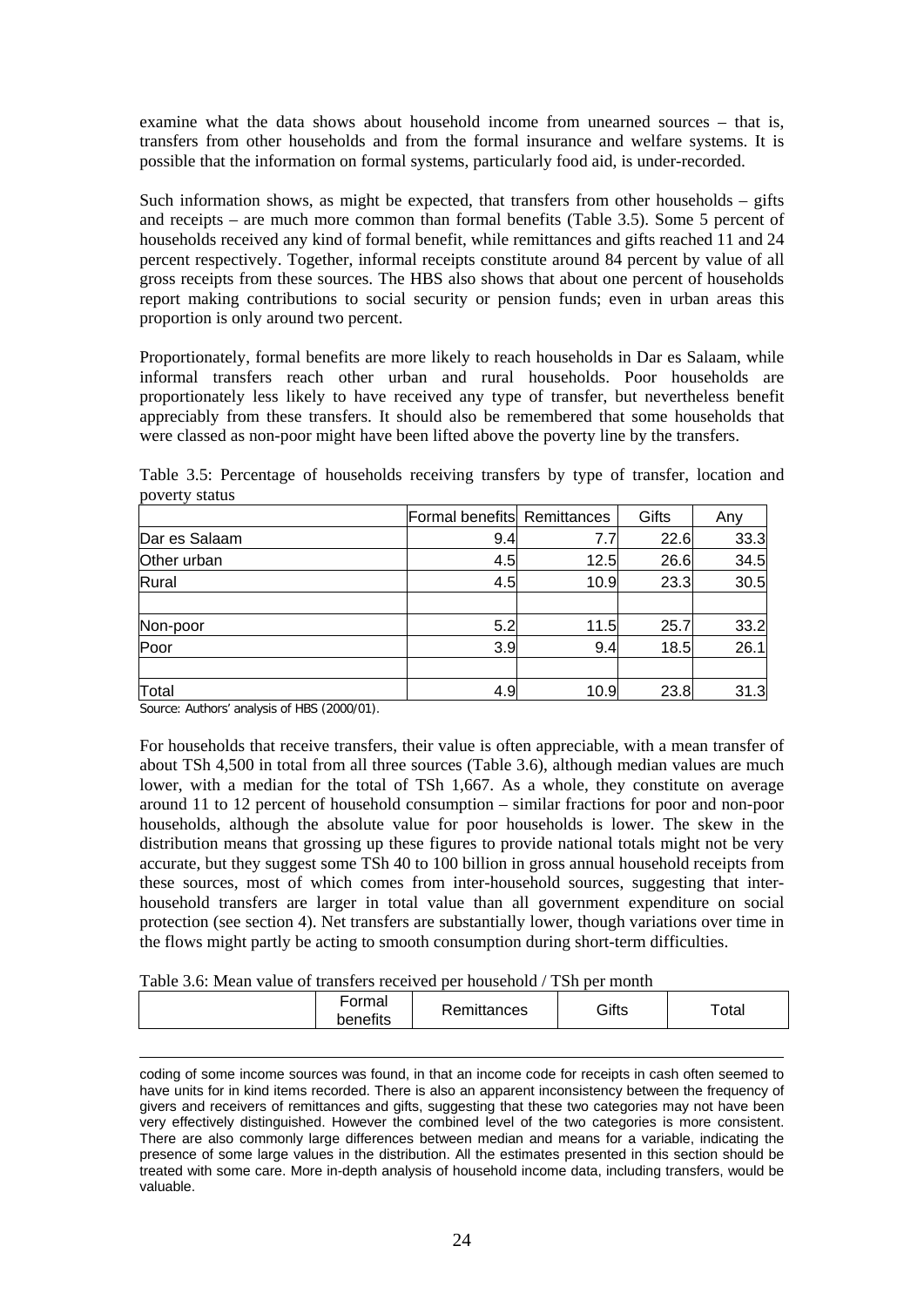| Dar es Salaam | 13,056 | 8,436 | 9,064 | 11,773 |
|---------------|--------|-------|-------|--------|
| Other urban   | 13,038 | 5,510 | 5,750 | 8,128  |
| Rural         | 2,172  | 2,605 | 2,406 | 3,092  |
|               |        |       |       |        |
| Non-poor      | 5,820  | 3,885 | 3,777 | 5,178  |
| Poor          | 2,371  | 1,699 | 1,901 | 2,314  |
| Total         | 5,064  | 3,376 | 3,384 | 4,533  |

Source: Authors' analysis of HBS (2000/01).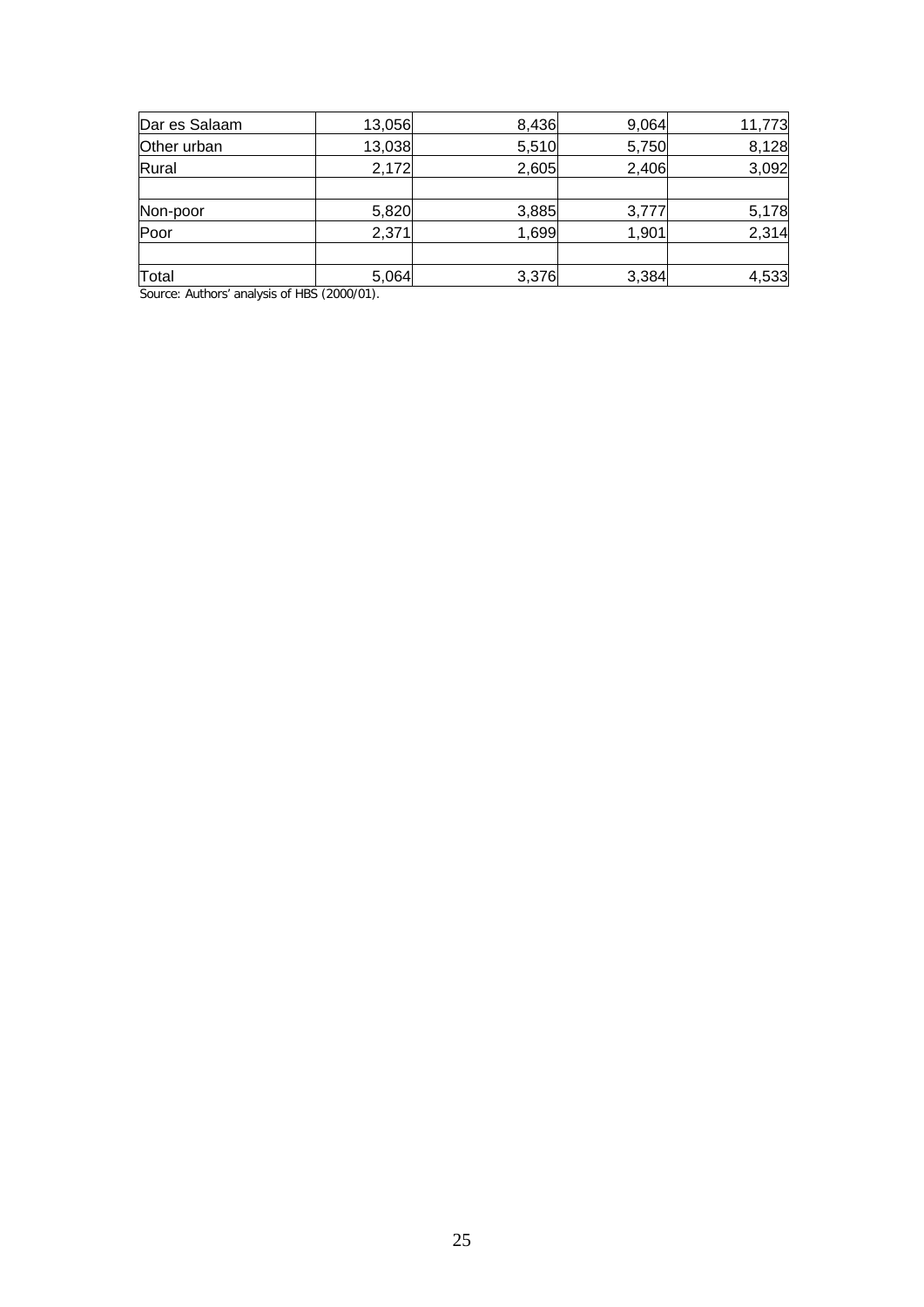# **4. EXISTING PROGRAMMES**

## **4.1 An overview of the programmes**

This chapter reviews the main areas of social protection currently operating in Tanzania. This section provides an overview of the programmes, while subsequent sections discuss each area in detail. Four areas are considered in this review.

- Food aid: The main actors in this area are the Prime Minister's Office (Disaster Management Department) and the World Food Programme, although local government and NGOs are actively involved in implementation (section 4.2);
- Active labour market programmes the main one being the Public Works component of the Tanzania Social Action Fund (TASAF) (4.3);
- Savings and insurance including pension funds and programmes that support access to savings mechanisms (4.4);
- Social welfare programmes undertaken by government, religious organisations, NGOs and CBOs (4.5).

Chapter 5 brings together the main conclusions that come out of this review.

One objective of the study was to review expenditure on social protection. It only proved possible to collect sufficient information on expenditure by government and some development partner programmes.<sup>10</sup> It was not possible to collect comprehensive information on expenditure by non-government organisations, although some individual organisations proved exceptions.

## **Expenditure**

Expenditure on current public sector social transfers and welfare services is presented in Table 4.1 below. It does not include expenditure on savings and insurance schemes.

Although it has varied from year to year depending on the scale of drought support, on the whole expenditure on these programmes represents a small share of total government expenditure – around one to two percent of recurrent expenditure, and less than one percent of total expenditure by 2004. This is around TSh 780 per capita annually – well under 1 USD. With the exception of 2003/04, when a large food aid programme was undertaken because of the drought, expenditure has declined as a share of government expenditure over the past four years. This might reflect the fact that they are not priority sectors in the PRS and, possibly, doubts about their effectiveness.

The food programmes represent the largest share of total social protection expenditure, even in non-drought years.

<sup>&</sup>lt;u>.</u>  $10$  The Ministry of Community Development, Gender and Children plays a role in monitoring child rights and in administering development funds for women and youth, and so has been included, although it does not administer transfers *per se*.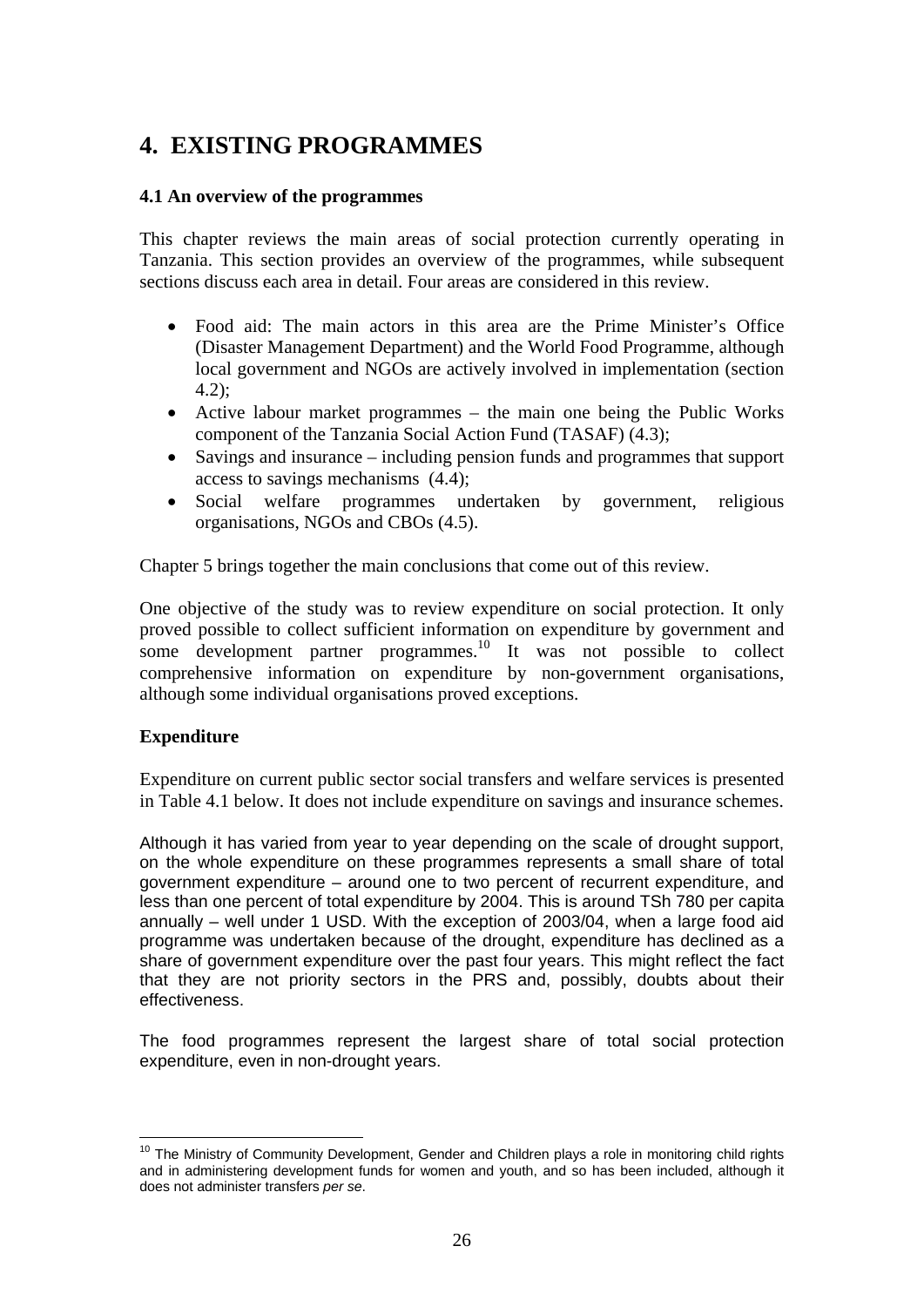| Table 4.1 Social Welfare Expenditure in Tanzania (I Sh Millions) |               |               |                 |               |
|------------------------------------------------------------------|---------------|---------------|-----------------|---------------|
|                                                                  | 2001/02       | 2002/03       | 2003/04         | 2004/05       |
|                                                                  | <b>Actual</b> | <b>Actual</b> | <b>Estimate</b> | <b>Budget</b> |
| <b>Food Security Expenditure</b>                                 |               |               |                 |               |
| GoT Min of Agriculture and Food                                  | 4,240.7       | 3,920.8       | 18,960.7        | 8,373.5       |
| Security Prog 50 (incl Strategic Grain                           |               |               |                 |               |
| Reserve) and Prime Ministers                                     |               |               |                 |               |
| Office/Disaster Management Dep't                                 |               |               |                 |               |
| GoT food security as a % of total GoT                            | 0.26%         | 0.19%         | 0.70%           | 0.24%         |
| expenditure                                                      |               |               |                 |               |
| WFP (PRRO)                                                       | 11,206.6      | 10,548.1      | 23,408.6        | 8,388.2       |
| GoT and WFP expenditure on food                                  | 15,447.3      | 14,468.9      | 42,369.3        | 16,761.8      |
| security                                                         |               |               |                 |               |
| GoT and WFP food security spending as                            | 0.95%         | 0.69%         | 1.57%           | 0.49%         |
| a % of total GoT expenditure                                     |               |               |                 |               |
| <b>Social Welfare Expenditure</b>                                |               |               |                 |               |
| Min of Community Development,                                    | 3,453.9       | 3335.9        | 3,967.6         | 4,121.3       |
| Gender and Children (total)                                      |               |               |                 |               |
| Min of Labour, Youth Development and                             | 2222.1        | 2116.9        | 2274.6          | 2,567.1       |
| Sports (relevant programmes)                                     |               |               |                 |               |
| GoT Social Programmes combined                                   | 5,676.1       | 5,452.8       | 6,242.2         | 6,688.4       |
| GoT Social programmes as a % of total                            | 0.35%         | 0.26%         | 0.23%           | 0.20%         |
| GoT expenditure                                                  |               |               |                 |               |
| Tanzania Social Action Fund (TASAF) Expenditure                  |               |               |                 |               |
| Estimated expenditure on social                                  | 4,275.0       | 4,275.0       | 4,275.0         | 4,275.0       |
| protection                                                       |               |               |                 |               |
| Notional % of total GoT expenditure                              | 0.26%         | 0.2%          | 0.16%           | 0.12%         |
| <b>Total Social Protection Expenditures</b>                      |               |               |                 |               |
| Combined social protection expenditure                           | 25,398.5      | 24,196.8      | 52,886.5        | 27,725.1      |
|                                                                  |               |               |                 |               |
| Combined SP expenditure as a % of total                          | 1.56%         | 1.15%         | 1.96%           | 0.81%         |
| GoT expenditure                                                  |               |               |                 |               |
| Combined SP expenditure as a % of GoT                            | 2.51%         | 2.00%         | 3.57%           | 1.51%         |
| recurrent expenditure                                            |               |               |                 |               |

*Table 4.1 Social Welfare Expenditure in Tanzania (T Sh Millions)* 

Notes: WFP figures exclude refugee support programmes; TASAF social protection expenditure is estimated at 28.5% of total TASAF expenditure and assumes equal annual disbursements.

#### **Beneficiaries**

Obtaining consolidated information on the number of beneficiaries from these programmes is also often difficult. There is no information available from the Disaster Management Office on the number of recipients of government food aid in recent years. WFP reports that it provided emergency food aid for 2.4 million people between December 2000 and May 2004; other schemes had provided for around 44,000 direct beneficiaries between the beginning of the programme (2002) and December 2004. It is not known how many individuals benefit from price stabilisation interventions.

There is no consolidated information available on the number of beneficiaries of each of the two Ministries dealing with social welfare, though limited piecemeal information obtained from different units suggest that many sections provide support to very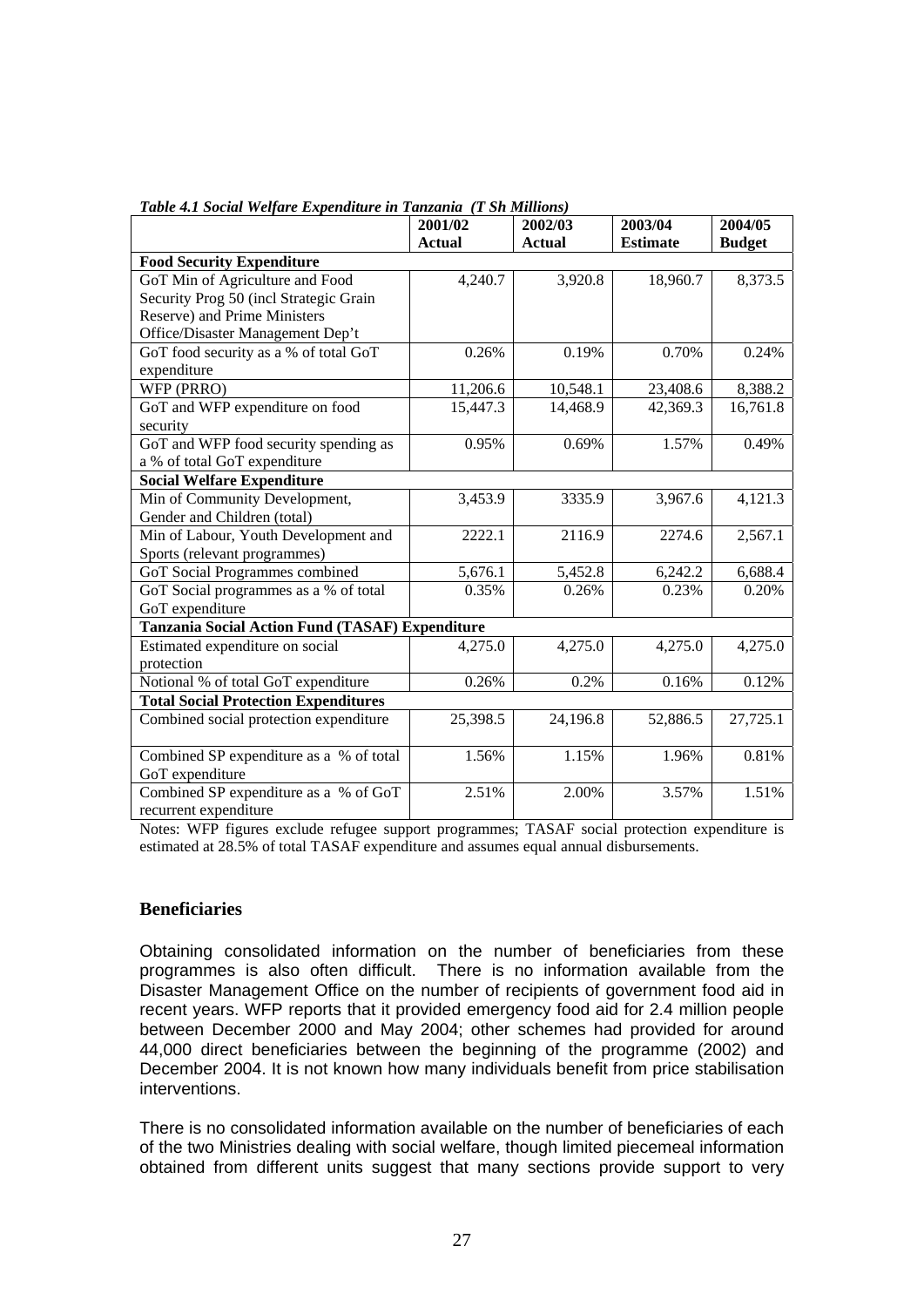limited numbers of individuals. It was not possible to collect consolidated information on the number of individuals supported by non-government actors.

The public works element of TASAF reported around 110,000 beneficiaries (participating in the work) by June 2004.

Between them, these programmes therefore reach a limited number of individuals: temporary food aid is the largest, reaching millions for a limited period. Pension and insurance schemes have a similarly limited coverage, with only around 700,000 members in total, according to figures provided (Table 4.2). Overall, most of the population is untouched by any of the formal social protection activities.

| <b>Scheme</b>                        | Number of<br>members | Number of pensioners /<br>beneficiaries       |
|--------------------------------------|----------------------|-----------------------------------------------|
| <b>National Social Security Fund</b> | 364,543              | 35,865 (provident fund)<br>2,116 (pensioners) |
| Local Authorities Provident Fund     | Est. 42,000          |                                               |
| <b>Parastatal Pension Fund</b>       | 72,755               | 12,113                                        |
| <b>Public Service Pension Fund</b>   | 207,845              | 729                                           |
| Government Employees Provident Fund  | 17,001               | 75                                            |

Table 4.2: Pension and provident funds

Note: figures are for most recent year available and are sometimes approximate. Sources given in section 4.4.

#### **4.2 Food Security and Food Aid**

#### **Overview**

Government policies towards agriculture and food security have changed in recent years: the focus has been on liberalization, restructuring to facilitate private sector-led agricultural development, decentralization of most support activities to a district level and introduction of a new policy to improve land tenure.

The national food security policy embraces a wide range of interventions to improve food security, including a range of investments and reforms. In keeping with the focus of this study, we concentrate only on the programmes that are aimed at directly supporting household consumption. This is, above all, the food aid that is provided in years of drought, but also includes food for work and school feeding programmes. We do not address the range of preventive measures that are covered in the agricultural sector and rural development strategies.

Institutional responsibility for food security rests with two organisations:

- The Disaster Management Department (DMD) of the Prime Minister's **Office**
- The National Food Security Department of the Ministry of Agriculture and Food Security (MAFS);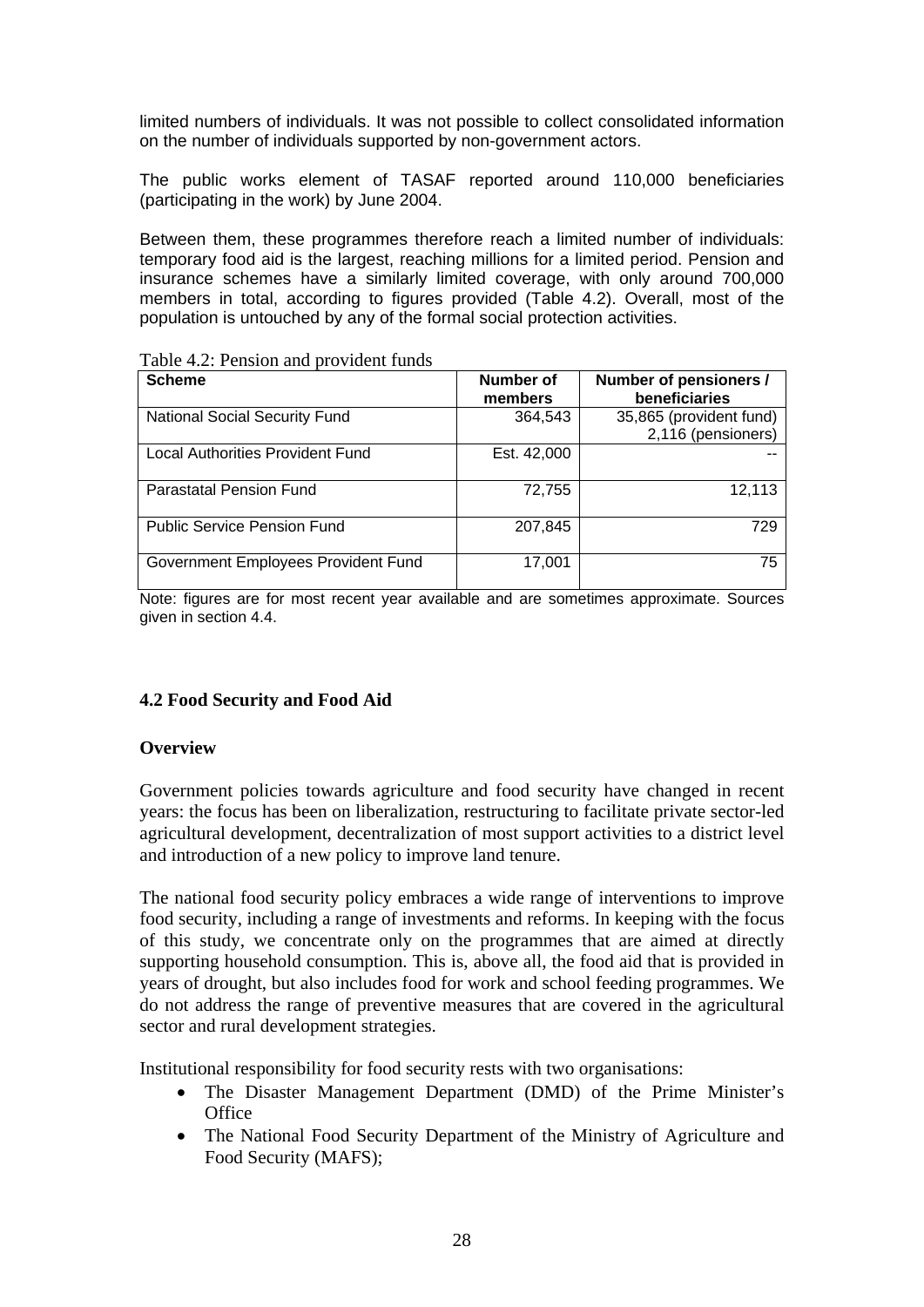These organisations are overseen by the Tanzanian Disaster Relief Committee (TANDREC), an inter-ministerial committee tasked with determining the national response to disasters and overseeing relief operations. The DMD can draw on the expertise of the Food Security Information Team (FSIT), which undertakes needs assessment and includes representatives of the public sector, the UN and other development partners and civil society. Key responsibilities in terms of assessment of individual needs and food distribution rest with local government. Districts have District Disaster Committees chaired by the District Commissioner and including both officials and civil society representatives. This DDC collates information provided at village and wards levels concerning food security and needs.

In terms of food supply, the Government's main instrument is the operation of a Strategic Grain Reserve (SGR) with ring-fenced financing, through which the Government can purchase maize for distribution at times of shortage. In principle, the SGR carries sufficient reserves to bridge the gap between a shortage being identified, and the delivery of additional imported maize. The SGR releases grain at market prices – both as part of the normal turnover of stock and in response to underproduction as identified by the DMD. It also releases subsidized maize in response to DMD directive (in fact, DMD purchases the maize). This maize is sold to beneficiaries at a subsidized price of TSh 50 per kg, about one third of the typical market price.

The process of needs assessment and the public sector response to those needs has been progressively refined with external support. In particular a new National Disaster Management Policy (NDMP) (URT, 2004) was prepared in 2004 which envisages a much more holistic approach encompassing prevention, preparedness, response, recovery and rehabilitation. In parallel with this the new National Food Security Policy (NFSP) takes account of the linkages between Government policies and production.

Other actors use food as a relief and development instrument, World Food Programme (WFP) being the most significant. WFP activities are coordinated by the Prime Minister's Office. It is currently in mid-way through a five-year country strategy for Tanzania, which includes:

- a food for work programme run in conjunction with IFAD;
- a supplementary feeding programme mainly targeting vulnerable children at primary school age, and
- a pilot programme to support HIV/AIDS patients with supplementary food.

In addition to these regular country activities WFP mounted appeals for Emergency Food Aid Programme in 2001 and 2003 in response to the GoT's request for support. In 2003/04 this provided food, principally maize on a "food for farming" basis, with the intention of enabling small farmers to stay on the land and replant for the following season. It also included a small seed inputs component. Both elements had to be scaled back in 2003 due to shortfalls in donations. The seeds component, undertaken in conjunction with FAO, was also scaled back and was handicapped because seeds were received late and distributed in a manner that was not clearly linked to needs.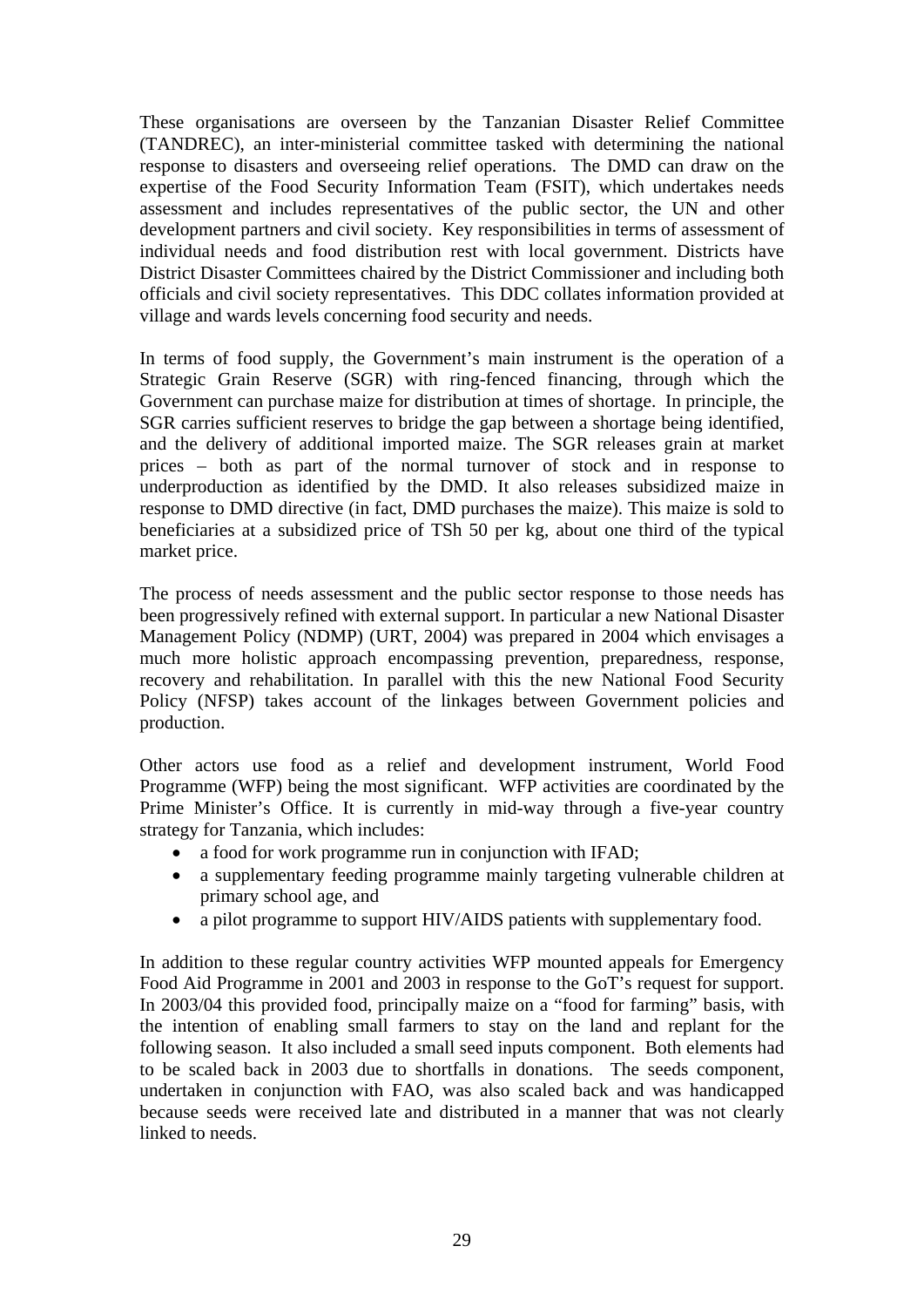In addition WFP has a large refugee-feeding programme for camps housing refugees from the Great Lakes conflict. The refugee-feeding programme is largely insulated from support to Tanzania, as it uses other funding sources, and lies outside Tanzania's social protection needs and mechanisms. There are some linkages to mention: it does draw on resources purchased in-country (some food and transport), thereby creating additional demand and potentially competing for services of commercial haulers.

#### **Institutional issues**

There is a good deal of coordination within the emergency food aid system. In particular, the FSIT joint evaluation and single recommendation to DMD on food aid requirements should ensure that key stakeholders – government, development partners and civil society – work within a consistent framework and to a common objective. It ensures that district level information and the opinions of regional and district stakeholders are integrated into the process. It should also allow the food aid directed through the two different channels to be coordinated: in particular, the areas targeted for food aid were supposed to receive subsidised government food first, followed by the free food for farming. Civil society, local government and the community were involved in both the assessment and the distribution of food aid, although in different ways.

Operationally, this did not always work as well as intended. The DMD revised the target districts and villages somewhat in isolation from the FSIT system. Delays in the receipt of food meant that sometimes both subsidised and free food were received at similar times, causing confusion to beneficiaries, or subsidized maize went to some villages while free food went to a neighbouring village within the same district. The two different channels used different targeting mechanisms, with the result that the final distribution of food did not follow the original recommendations on targeting the most vulnerable areas. There was also some level of conflict reported between the district and village level distribution mechanisms, with some government officials complaining of exclusion from the distribution of WFP food (FSIT/PMO/WFP 2004). Beneficiaries for WFP-supplied food were selected using community based targeting, which has been found elsewhere to be relatively effective at reaching the poor.  $^{11}$ 

In a wider perspective, the bodies that deal with food security and food aid tend to operate in isolation from other elements working in social protection. While 'vulnerability' is central to the identification of food aid recipients, the analysis of vulnerability tends to focus largely on food production, food markets and food stocks. There is both a conceptual and institutional isolation from the more general analysis of household welfare and vulnerability, and from considering the range of possible instruments that might be used to respond to a (potential) decline in household consumption. Food aid is treated largely as a stand-alone instrument, and not integrated with other schemes such as the direct labour programme run under TASAF or the social protection activities of the Ministry of Labour, Youth Development and Sports or Ministry of Community Development, Gender and Children. There is little practical coordination and no sharing of information on beneficiaries. In the longer perspective, the goal must be to achieve a linked social protection approach that

<sup>&</sup>lt;u>.</u>  $11$  In both Albania's and Uzbekistan's cash benefit programmes, community based targeting was found to more accurately target the poor than could be expected through other targeting methods (Alderman, H. (2002); Coudouel, A., et al. (1998).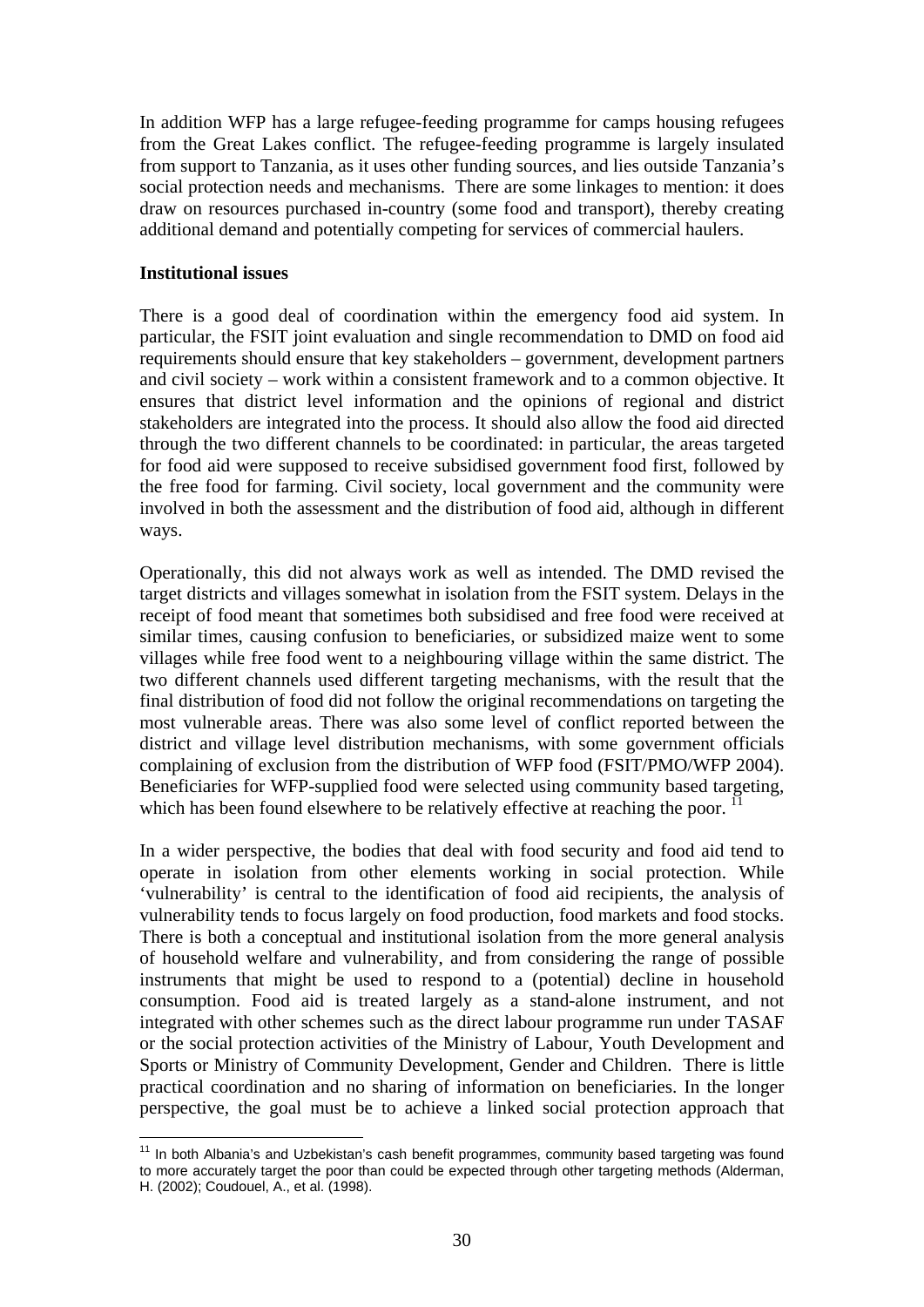integrates the various instruments to provide necessary but contained support to the most needy.

Other operational issues include budgeting and financing. The GoT budget allocations work on the basis that there will be no crisis, and therefore there is only a nominal budget provided to DMD to facilitate transportation of maize from the SGR to districts. District budgets are similarly constrained, and there is a perception that emergency distribution within districts in 2003/04 was undertaken late as a result of funding constraints. A further problem is that collection of fees from sales of maize at a subsidized price has been poor, and such cost recovery should be tied in more closely with other elements of the decentralization process. Transport constraints are also important. Tanzania has a relatively small commercial transport contracting operation, and there are reports that delays occurred in 2003 in finding suitable transporters. There is a risk that Government, WFP and private traders all compete for the same transport resources at times of need.

#### **Expenditure, benefits and beneficiaries**

Expenditure by Government and WFP on food aid programmes for 2003/04 was 42.4 billion Tsh – some 1.6% of government recurrent expenditure. This was much higher than usual because of the emergency response to the drought – in 2001/02 and 2002/02 it averaged around 15 billion TSh each year.

In 2003/04, emergency food aid was recommended initially for 1,939,698 people, with a recommendation that they receive a total of 77,489 Mt of food for variable periods, partly in subsidised maize from GoT and partly in free maize from WFP. This food was to be distributed in a total of 46 districts (FSIT/PMO/WFP 2003).

In the event, the actual distributions differed from plans. WFP received less food than requested and reduced the scope of coverage – distributing some 29,068 MT to 1.2 million individuals. Average receipts per person were, therefore, 24kg. GoT supplied close to the pledged 32,000 Mt (31,098 Mt is recorded in the district-wise data supplied by  $DMD$ ).<sup>12</sup>

The WFP school feeding programme fed a total of 155,000 beneficiaries since the beginning of the country programme; WFP has supported 36,229 direct beneficiaries under the food for work scheme, and 8,000 direct beneficiaries under the HIV/AIDS programme.

Using budgeted figures, the school feeding programme envisaged feeding of 67,500 pupils at selected primary and pre-primary schools and a further 7,500 students at selected primary boarding schools. According to the WFP's budget, total costs including overheads come to US\$15.560 million over five years or some US\$3.1million per annum. This represents some US\$41.70 per child per year. Programme coverage as a percentage of primary enrolment is very low: the GoT's Education Sector Development Programme estimates that there are some 6.08 million potential pupils in the 7-13 age cohort. Although school feeding programmes have been found to improve attendance rates elsewhere, a programme reaching only 1 to 2

<sup>1</sup>  $12$  The DMD is unable to supply information on the number of beneficiaries that received this maize, so it is not possible to calculate the average amount supplied per beneficiary.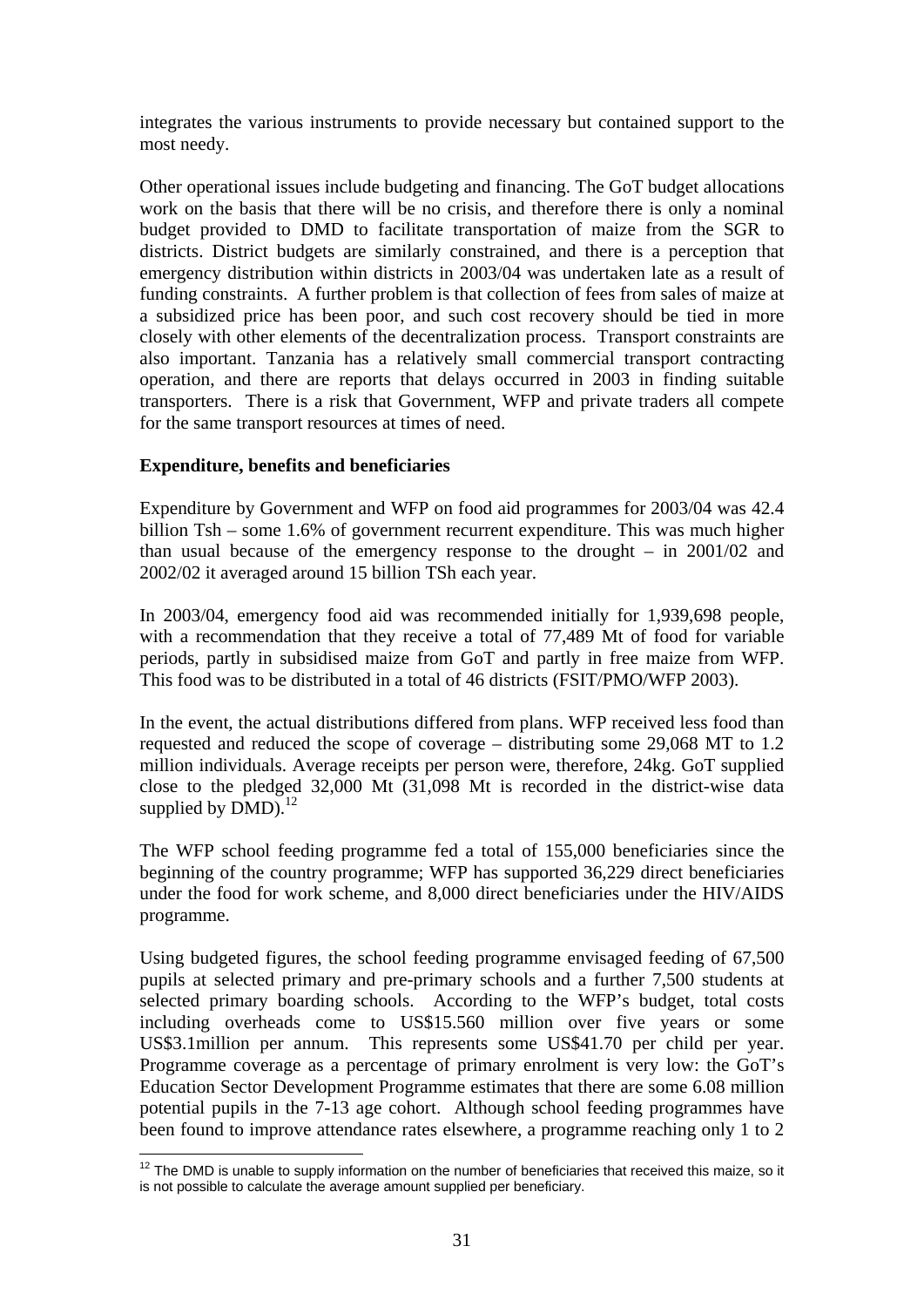percent of those in the right age band, and at a cost which preclude scaling up to meet the needs of all of those children below the food poverty line, appears to be impractical.

#### **Distribution, targeting and impact of emergency food aid**

The system for identifying beneficiaries for emergency food aid is complex, and there is little documentation on the systems or the methods used. The following description has been gathered largely from interviews.

The Ministry of Agriculture and Food Security calculates anticipated national crop production levels each year, and identifies districts that are likely to be food insecure, based on predicted yields. This is calculated for 12 basic food crops using information on the area planted and rainfall data from a sample of villages, together with assessments of expected yields by regional and district level officials. Predicted food production is compared with an estimate of need based on population. This identifies districts with an expected deficit of food crop production, which are then visited by a team that undertakes a 'vulnerability assessment', evaluating the extent to which households have other sources of income/livelihoods and stocks that can mitigate the effect of low food production. The vulnerability assessments are coordinated by the Food Security Information Team. They collect information at district, village and household level.

Districts are divided into agro-ecological zones and wards are mapped to each zone. Zones are then classified according to production level  $\langle$  <30%, 30-60%, >60% of normal crop production) based on the reports of district officials. Information is also collected on the availability of food crops in the market, food and livestock prices, condition of pasture, water, livestock and seed stocks. In a couple of villages representing each zone, the team speaks with a number of opinion leaders and records: the number of households, the reported food situation and availability of main food crops, food and livestock prices, condition of pasture, water, livestock and seed stocks, occurrence of extreme hardship and coping strategies. Villagers then divide households into better off/medium/poor and interviewers conduct group interviews with a number of household members from the medium and poor categories. The household questionnaires are completed with 'average' information from this group. This includes information on the food sources, number of meals per day and income sources and how they compare to normal levels; it also includes information on expenditure in last two weeks in broad categories and expectations of income and food sources over the forthcoming 6 months. An estimate of how long each type of household will be able to cope in the face of production shortages is derived from this information and this is generalised to the entire agro-ecological zone. Food aid recommendations are derived from this and presented to the PMO by FSIT.

This approach has the benefit of collecting standardised information in a uniform manner across the various districts. It also keeps data collection and processing to a manageable volume so that recommendations are timely. Working in the FSIT framework, it allows a number of stakeholders to come to a consensus on food aid requirements. However, it has a number of drawbacks. It is, ultimately, a qualitative,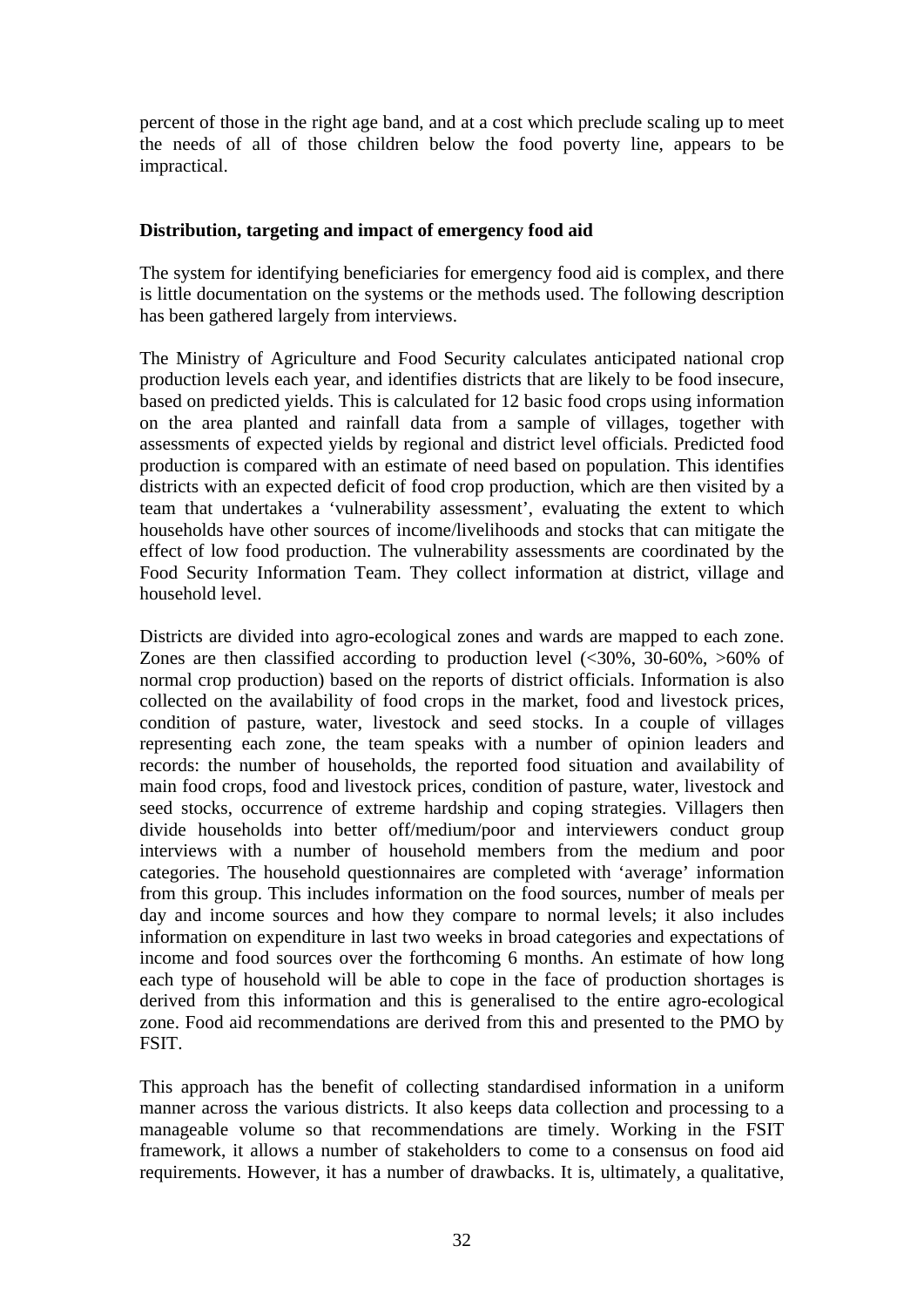judgement-based approach since there is no determined way of combining the various strands of information. It also depends on a relatively small number of observations to generalise to an entire zone. It is recognised that households may have a variety of income sources, even amongst those that are classed as poor, and that it is very difficult to capture the diversity amongst households. Work has been done in some regions on a more in-depth livelihood analysis, but it is expensive and time consuming to do this thoroughly, and potentially not feasible in an emergency situation. Respondents may also have an incentive to falsify information in the interest of obtaining food aid.

In practice, the distribution to districts and villages did not always follow the recommendations made by FSIT. WFP food was delivered to a smaller number of districts than recommended (30) because of its receipt of less maize than it had requested. Within those districts, it is believed to have been delivered to the recommended villages. GoT subsidised food was distributed to more districts than had been recommended – around 71 in total – with large variations between the amounts originally recommended and the amounts provided to each region. Within the recipient districts, it was delivered to some villages that had not been originally recommended and some of the targeted villages received little. The changes were explained to be due to the failure of the vuli rains in some areas. Additional requests for food aid were submitted by the district authorities, outside of the usual FSIT framework, and the DMD undertook some verification of these requests. As a result, there is some scepticism about the rigour with which the standard approach was applied and the extent to which political factors might therefore have influenced the final distribution.

The selection of beneficiary households within the villages differed between GoT and WFP food. The former was distributed through the local government system, in which the district authorities liaised with the village government, who identified the needy in consultation with neighbourhood heads. This identification included categories that are particularly at risk such as the elderly, orphans, and the disabled, together with a consideration of each household's source of livelihoods. This approach seems to have identified many households as needy and the food was shared widely – it 'did not last beyond a week in many cases.' The Rapid Impact Assessment (RIA) also found that beneficiaries were not always the poorest and better off households often purchased the food (FSIT/PMO/WFP 2004).

WFP food was supposed to be allocated to households using community based targeting and distribution (CBTD), in which community members identify the most needy beneficiaries in the village. These beneficiaries are then supposed to receive a full ration. However, communities had little training on how to assess eligibility in a consistent manner and too much is left to interpretation. While the CBTD process was undertaken, the RIA reports that beneficiaries then re-distributed much more widely once they had complied with the mandated CBTD process. It also reports conflict and resentment amongst non-recipients where this had not happened. This suggests that the principle of highly targeted food rations was often not widely accepted in practice.

These findings suggest that the extent to which both types of food aid could effectively target the poorest was limited. While some leakage is inevitable, the RIA, although usefully highlighting the issues, was unable to quantify this. It also provides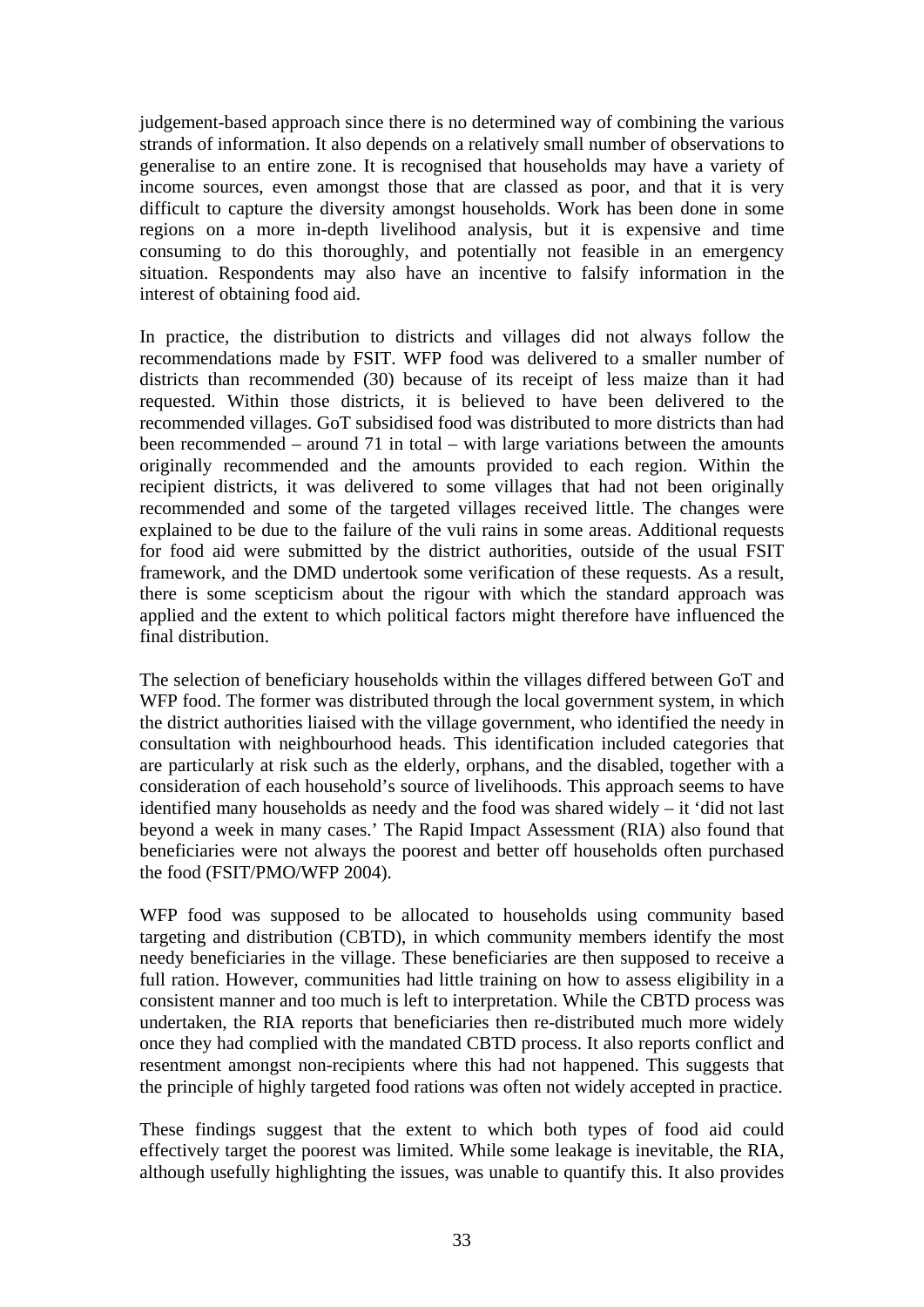little information on the impact of the food aid on beneficiary households. Although it concludes that the food aid was successful in preventing the deterioration of livelihoods and nutritional status and the adoption of extreme coping mechanisms, this is mostly presented in terms of a reported 'desirability score', which is difficult to assess. It appears that some quantitative household-level information on the use of the food aid and on coping strategies was collected, though this is not systematically presented, making any independent assessment of impact difficult. It is also difficult to see how the subsidised food, if it really did cover only one week of consumption, could have had much impact on the welfare of any household. Given that WFP food distribution excluded some of the districts that were originally recommended for food aid, information on household welfare in the excluded districts might have provided valuable comparison data with which to assess the impact of the aid, but such a systematic comparison does not seem to have been done. A more rigorous assessment of the impact of the emergency programme is warranted, given the large amount of public money that went into it.

The team was not able to locate any information on the effectiveness of the marketpriced maize releases.

#### **Issues Arising: Food Aid as a Social Protection Mechanism**

The food aid system has achieved a relatively high degree of coordination amongst different actors – central and local government, development partners, nongovernment organisations and the community. When an emergency is declared, it has demonstrated that it can reach large numbers of individuals in the face of substantial logistical challenges, and as a result has a larger population coverage than other programmes.

There is a move from the narrow focus on food for relief purposes to acknowledgement of the holistic role of food production and security in social and development terms, and it is recognised that food security issues should be an integral part of the wider poverty reduction debate. However, as outlined above, the bodies that deal with food security and food aid tend to operate in isolation from other elements working in social protection. The analysis of vulnerability and poverty that they undertake tends to focus largely on agricultural production related shocks, rather than the wide set of factors that may impact on household welfare. The analysis undertaken begins with an assessment of expected food production levels. In areas where production is expected to be low, it results in an assessment of whether food aid should be provided and, if so, how many households should be given food aid. There are no generally defined criteria about *under what conditions* food aid is an appropriate response, rather than an alternative instrument – either in terms of the degree of anticipated production shortfalls (what constitutes 'an emergency'), or in terms of alternative income sources or local market conditions. The information that is collected is not geared to assessing whether food aid is the appropriate instrument for that community, but rather whether it should be provided or not.

There are some recognised benefits to the use of food aid as an instrument to support household consumption. These include the risks of transporting and distributing cash as an alternative and a perception that women and children are more likely to benefit from food than cash transfer. There are also some well-known disadvantages to its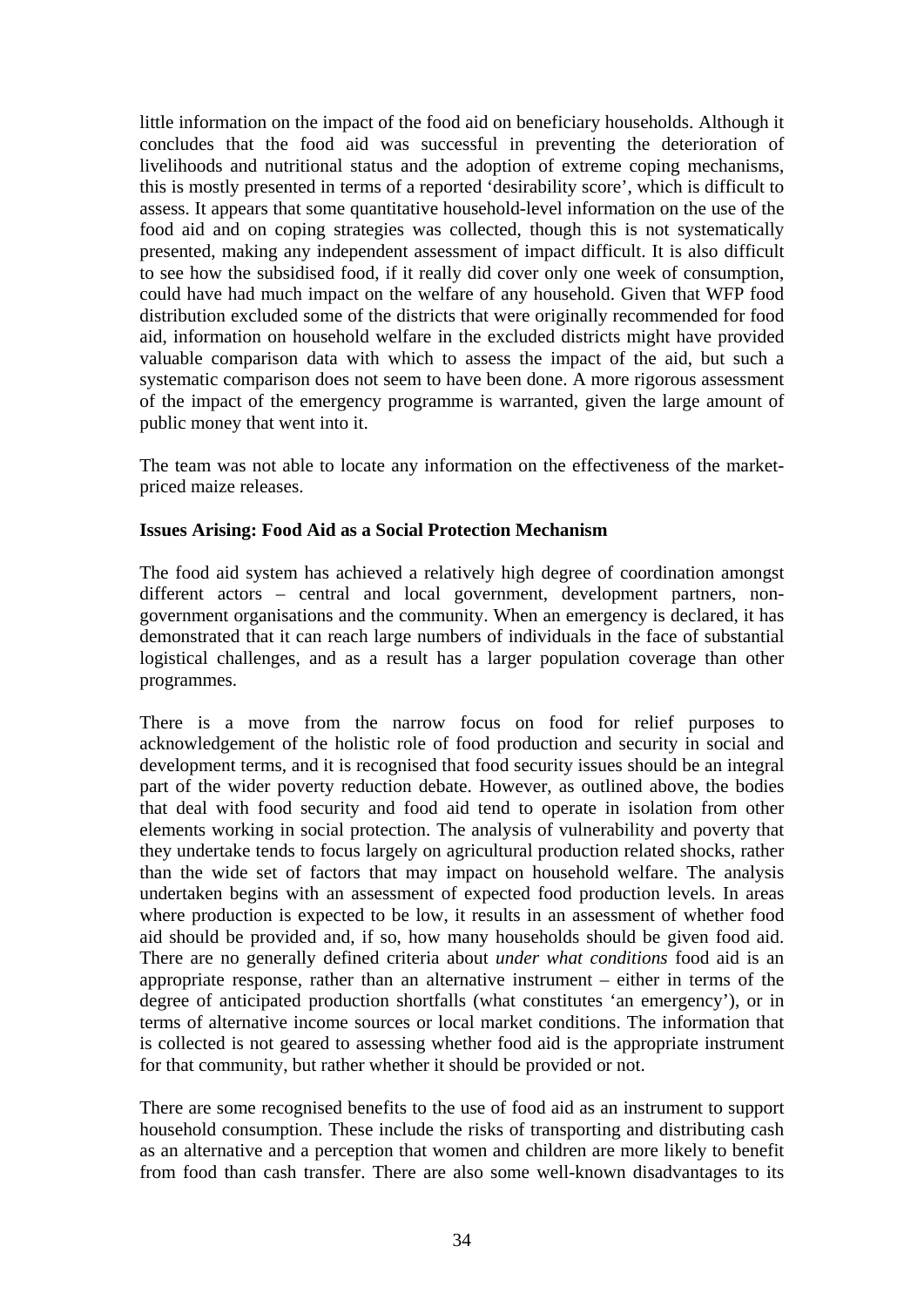use, recognised both internationally and within Tanzania. These include the high logistic and transaction costs relative to the value of the transfer; its relative lack of liquidity, meaning that households cannot use it to meet other needs that they might have that could be met with cash; and possible distortionary effects on local markets. The Household Budget Survey shows that, even in rural areas, over half of all food consumed (by value) is purchased. This suggests that many areas have effective food markets, reducing the case for the provision of food as a commodity.

This study was not in a position to make any definitive statement about the appropriateness of the use of food aid in Tanzania over recent years. However, international experience suggests that a set of criteria can be identified by which to make this judgement.<sup>13</sup> It is recommended that a systematic review be undertaken to specify the circumstances and locations in which food aid is an appropriate instrument, within the context of social protection as a whole. Food aid distribution should then be recommended and delivered, if appropriate, against these stated criteria. Any food aid that is provided should be delivered within a coordinated social protection framework. Where it is concluded appropriate, the issue of the appropriate food mix and its nutritional effectiveness needs to be considered. The pricing of food aid needs to be consistent with ensuring that it reaches the most vulnerable without distorting the market.

Such a review should also consider the role of food aid in development, as opposed to relief. Given the high transaction costs outlined above, it is not clear that food is a suitable instrument for development objectives, either as food for work or in the form of school feeding programmes. This question should be addressed systematically in the review.

It should also assess the validity of the analytical framework and the reliability of the information that is used to make food security/food aid assessments. At present, there is little attempt to cross-check or validate the information system that is used: from the production estimates which begin the process to the final definition of beneficiaries and recipients. Those inside the system tend to work within a largely consensual paradigm, which outsiders may not share.<sup>14</sup> There is a responsibility to demonstrate that public resources, constituting a large part of social protection expenditure, are being directed appropriately.

Monitoring and evaluation should be strengthened as part of this. This could begin with the computerisation of administrative records at the DMD to enable it to keep track of disbursements and beneficiaries over time. It should also improve the quantitative, household-level assessment of who benefits from food aid, how much they benefited, and its impact on welfare.

#### **4.3 Labour Market Programmes**

**Overview** 

1

<sup>&</sup>lt;sup>13</sup> See Rogers, B. L. and J. Coates (2002).<br><sup>14</sup> This emphasises the need for an 'external' view of the system in any review.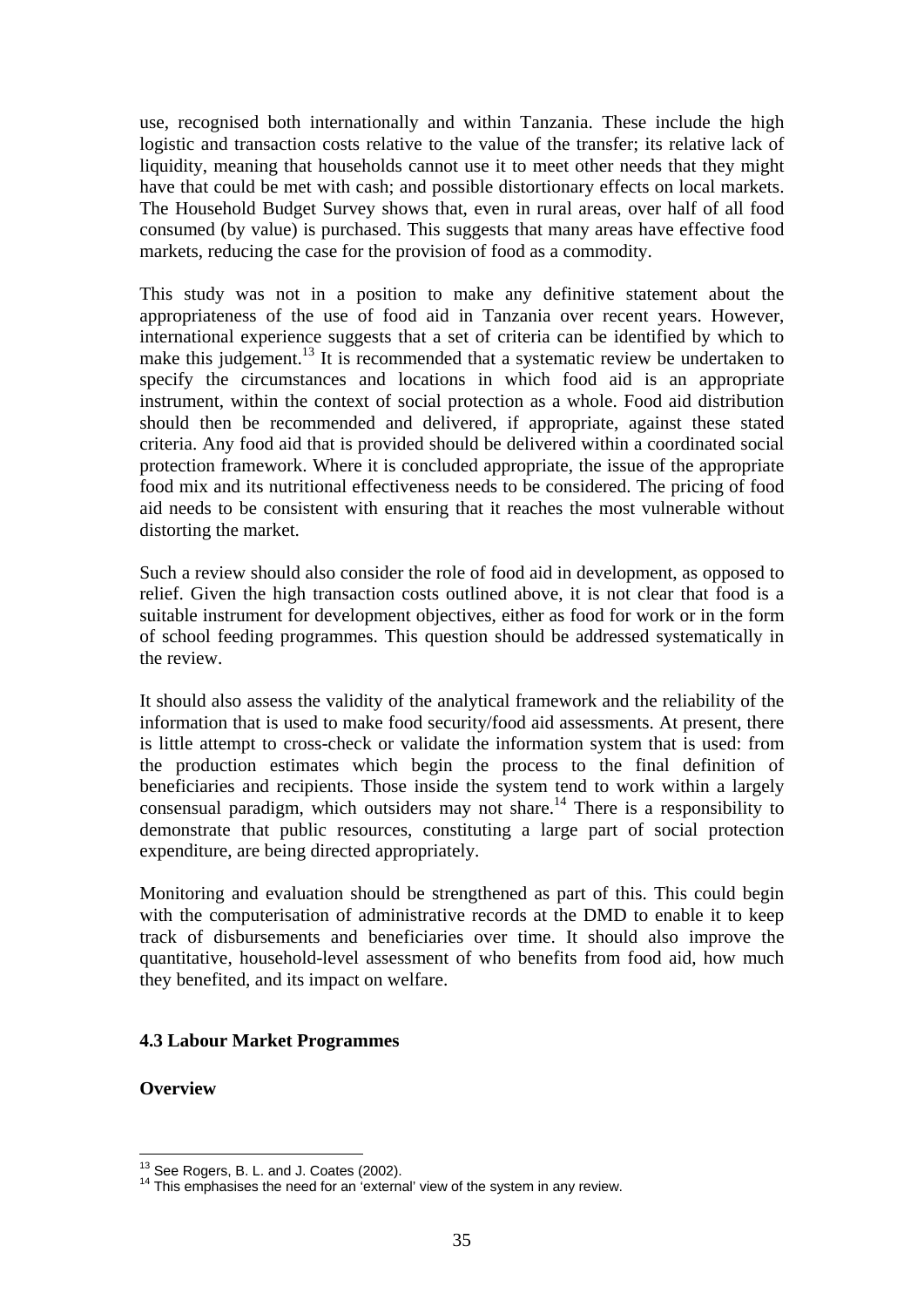Active labour market programmes (ALMPs) schemes are a long established instrument of social protection, whose origins lie in the major job creation programmes undertaken in the USA and Europe in the 1930s in order to create employment and economic activity and thereby to assist in broadening income distribution. Particular interventions can include the provision of employment services, training, public works, wage and employment subsidies and assistance to encourage self-employment.<sup>15</sup>

Research suggests that public works programmes "can be an effective short term safety net but public works do not improve future labour market prospects for participants."16 In these circumstances, especially in a predominantly agricultural economy where not all land is currently being utilized such as Tanzania, it is important to be clear about the purpose of ALMPs and to understand what role such programmes may have in alleviating poverty. Furthermore such programmes should be assessed in terms of their operational effectiveness and opportunity cost: do they represent an appropriate tool for targeting the poorest and most vulnerable in Tanzania? Is it an appropriate mechanism for delivering needed cash? The main public works programme in Tanzania is the Public Works Element of TASAF.

### **TASAF**

In Tanzania the main ALMP is a World Bank financed project, the Tanzania Social Action Fund. This is a four-year, US\$60million project covering 40 districts. It was started in November 2000 and is drawing to completion before the end of 2004. A successor project, TASAF II is expected to be approved before the end of 2004, which is expected to run for five years, and will be expanded to cover all Districts. It is budgeted to cost US\$150million, comprising US\$120m of World Bank soft finance with the remainder being a contribution by the GoT.

The main objective of TASAF I is to: *"increase and enhance the capacity of communities and stakeholders to prioritize, implement and manage sustainable development initiatives and, in the process to improve socio-economic services and opportunities. This will lead to poverty reduction by a) providing extra resources for the creation of community assets at the village level (eg schools, bridges, clinics, water points etc); b) targeting incomes to the very poor households working on public assets like roads, forest lots and small dams, and c) addressing institutional development issues at the community level, districts and central Government for sustainable poverty reduction interventions".* 

In institutional terms, TASAF sits outside the main Ministry structures, and is operated by its own project staff overseen by a National Steering Committee. Its Executive Director has links to a Liaison Officer in the President's Office and to a focal point in PO-RALG, given the central role of District and local Government. Focal points also exist in the other sectoral Ministries. By creating a structure which sits outside the main Ministry structures, there is a tacit acknowledgement that TASAF is a mechanism which is to be used for disbursing finance rather than to build sustainable institutional capacity at the central Government level. At the local level,

<sup>1</sup>  $15$  This study did not address other elements of government intervention in labour markets, including labour market policy, which falls under the remit of the MOLYDS. Some information on its activities is given in Appendix 4.

 $^3$  Betcherman, G. et al. (2004).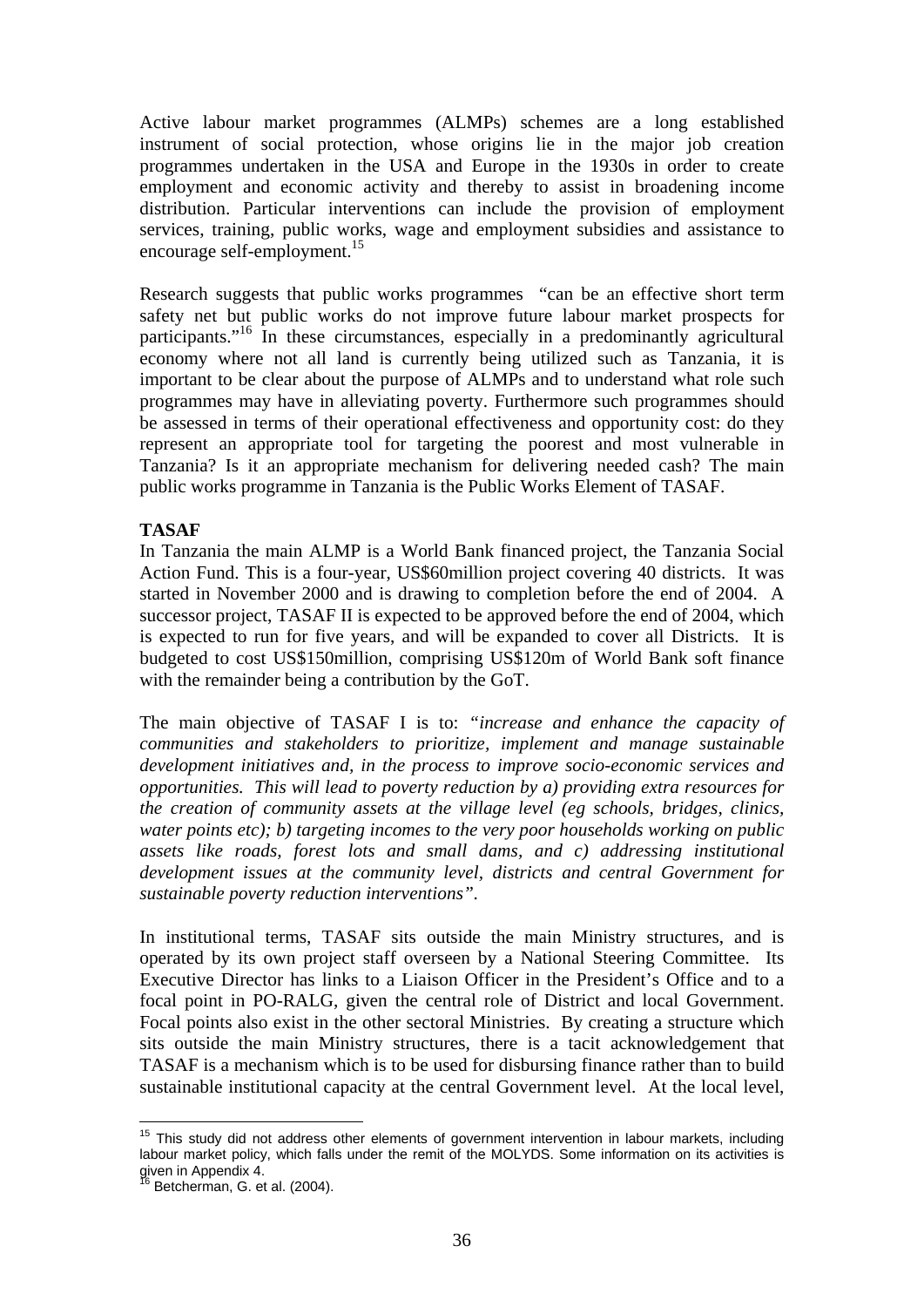however, the resources made available under TASAF may contribute to capacity building by creating a focus for community engagement.

TASAF I works through three windows:

- Community Development Initiatives (CDI);
- Public Works Programme (PWP);
- A pilot Social Support Program (SSP).

Of these three windows, the largest by volume and by expenditure is the CDI fund. As of June 2004, 1,338 sub-projects of the total of 1,704 were funded under the CDI window. The remainder comprised 305 PWP sub-projects and 61 SSP sub-projects.

The CDI component of TASAF was designed to support communities' development initiatives. Its main objective is to enhance community participation in the development of sustainable initiatives. It aims to improve accessibility to basic-socioeconomic services in education, health, water supply and social economic infrastructure. The majority of CDI sub-projects, a total of 781, concerned education facilities (mainly school construction, accommodation for teachers etc) whilst 315 are health related (mainly dispensaries); 215 concern water (such as the provision of water points) and 15 relate to economic infrastructure (such as roads, markets, godowns etc).

The PWP component of TASAF is a safety net initiative "seeking to provide temporary wage employment to the members of the poorest targeted households in the communities of the 40 TASAF supported districts". Project documents<sup>17</sup> envisage the provision of temporary wage employment to 32,800 people at a cost of US\$12,909,196, at some US\$ 393 per capita. The target for the labour content was set at 40%. This is comparable to public works programmes in other countries which focus on road construction (Subbarao, 2003). The actual number of beneficiaries was much higher at almost 112,000, although information concerning the number of days of employment created is not readily available. The latter would be a better measure of output and would assist with the assessment of cost-effectiveness.

The Social Support Program (SSP) "supports vulnerable and marginalized groups by funding initiatives to improve their standard of living that are implemented in collaboration with relevant agencies (NGOs, CBOs) who are capable of supporting such groups". Communities are required to pair up with these organisations to apply for resources to fund priority activities such as HIV/AIDS awareness and support for the vulnerable. Whilst the initial focus of support was on those affected by HIV/AIDS, the reach of the pilot programme was subsequently expanded. It focuses on four districts on a pilot basis with a total of 2,715 direct beneficiaries including orphans, widows, the elderly and the disabled. Coverage is therefore very low, and this report focuses on the PWP.

#### **Institutional Issues**

TASAF operates outside the usual line ministry structure and links with other ministries, and other elements of social protection, are quite limited at the national

<sup>1</sup> <sup>17</sup> See for example the June 2004 TASAF quarterly report.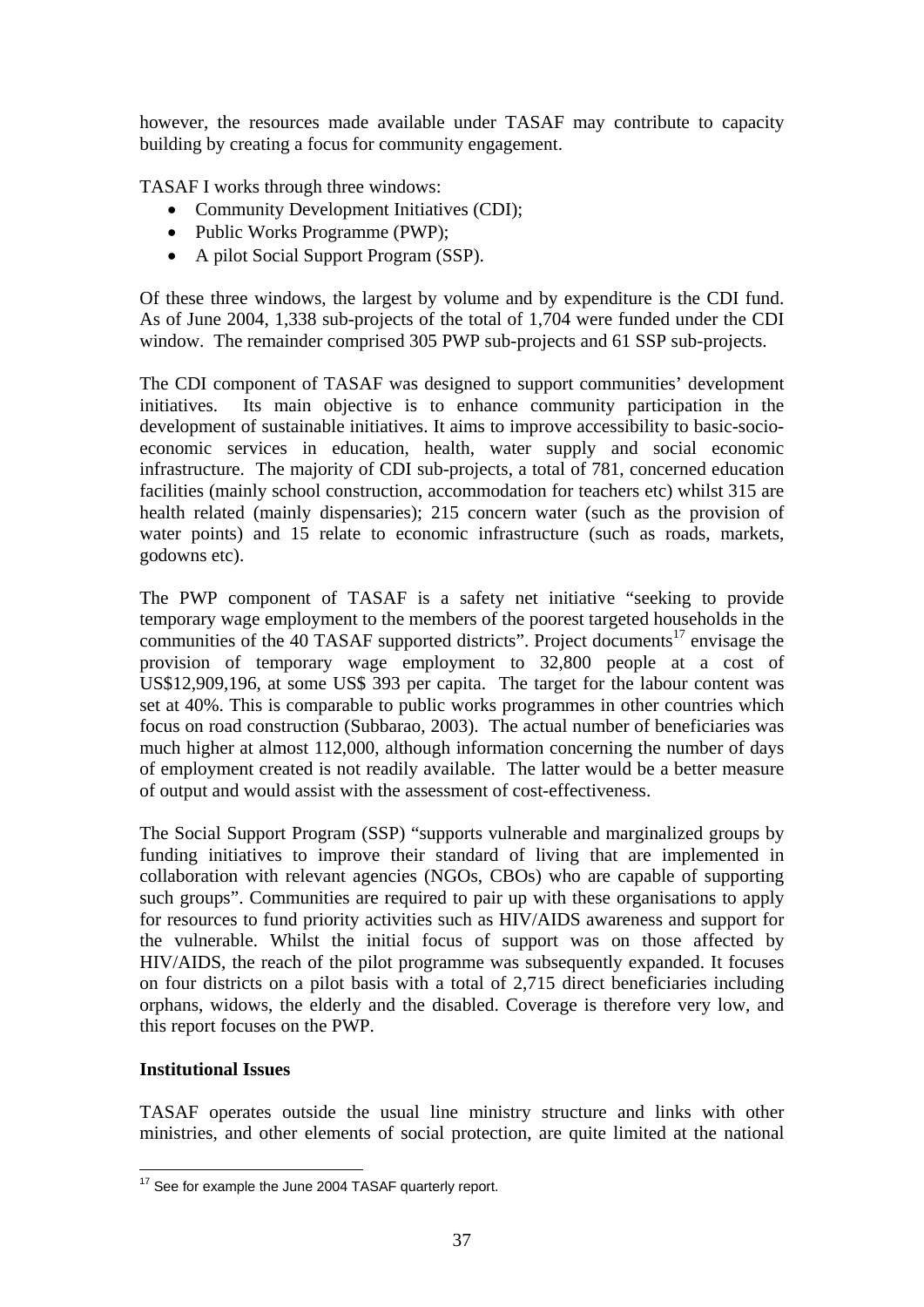level. It does not have routine national coordination mechanism with food aid programmes or with the MoLYD and MoCDGC. Since implementation takes place at the district level, the district authorities are expected to coordinate these different activities.

The relationship between TASAF public works and other labour-intensive works programmes requires further examination. For example TANROADS and District authorities are tasked with improving and maintaining the road network. Such work is inherently labour intensive, especially routine maintenance such as clearing vegetation, maintaining drainage systems and repairing culverts. In such cases local unskilled employment is generated which may contribute to social protection objectives. A recent study showed that labour based techniques had higher economic returns, together with a positive impact on employment and incomes, suggesting that enhancing its use in routine maintenance would be justified (K & Associates Professional Services and Daima Associates, 2003). It is unproven whether the labour content of, say, the public works component of TASAF is more or less efficient at utilizing unemployed labour than these construction programmes.

Different parts of the World Bank appear to be promoting different solutions in Tanzania. For example a new form of contracting is envisaged for TANROADS by the World Bank which will enable the 2000-plus small contracts currently being issued each year to be greatly reduced. It is envisaged that prime contractors will be appointed who will be tasked with maintaining roads at particular standards, and who would be allowed to sub-contract to small local contractors to undertake the actual maintenance activities. Overall this may be expected to result in consolidation within the industry and may reduce the number of local job-creation opportunities. This strategy, being adopted based on experience in Chad and elsewhere, may be inconsistent with the objectives and modalities of programmes such as TASAF.

# **TASAF's Cost Effectiveness as a Transfer Mechanism**

As may be seen from Table 4.3, the value of the wage transfers under the TASAF's public works component is estimated to be T Sh 4,650.1 million accruing to 111,925 people. This works out at a transfer of T Sh 41,547 per person. With a daily wage rate of around TSh 1,000, this suggests that the average worker has contributed 41.5 days of labour. This is a total of 4,644,887 days of input or some 18,500 person years (assuming an average of 250 working days per annum) or 222,000 person months.

For comparison, India's nationwide programme of Jawahar Rojgar Yojnna generated 800 million person days annually, with employment provided per person per year varying between 15 to 30 days, while other schemes in Central America generated much fewer (Table 4.3 and Subbarao 2003).

| Table 4.3: Scale of operations of Public Works Programmes in selected Countries: Programs<br>implemented under Social Investment Funds (mid 1980s to early 1990s) |  |  |  |  |  |
|-------------------------------------------------------------------------------------------------------------------------------------------------------------------|--|--|--|--|--|
| Employment Generated / person months<br>County and Programme                                                                                                      |  |  |  |  |  |
|                                                                                                                                                                   |  |  |  |  |  |

| County and Programme | Employment Generated / person months |
|----------------------|--------------------------------------|
| Bolivia, FSE         | 731,000                              |
| Honduras, ZIF        | 140,000                              |
| El Salvator, FIS     | 55,4000                              |
| Peru, FONCODES       | 24,500                               |
| Panama, FES          | 28,000                               |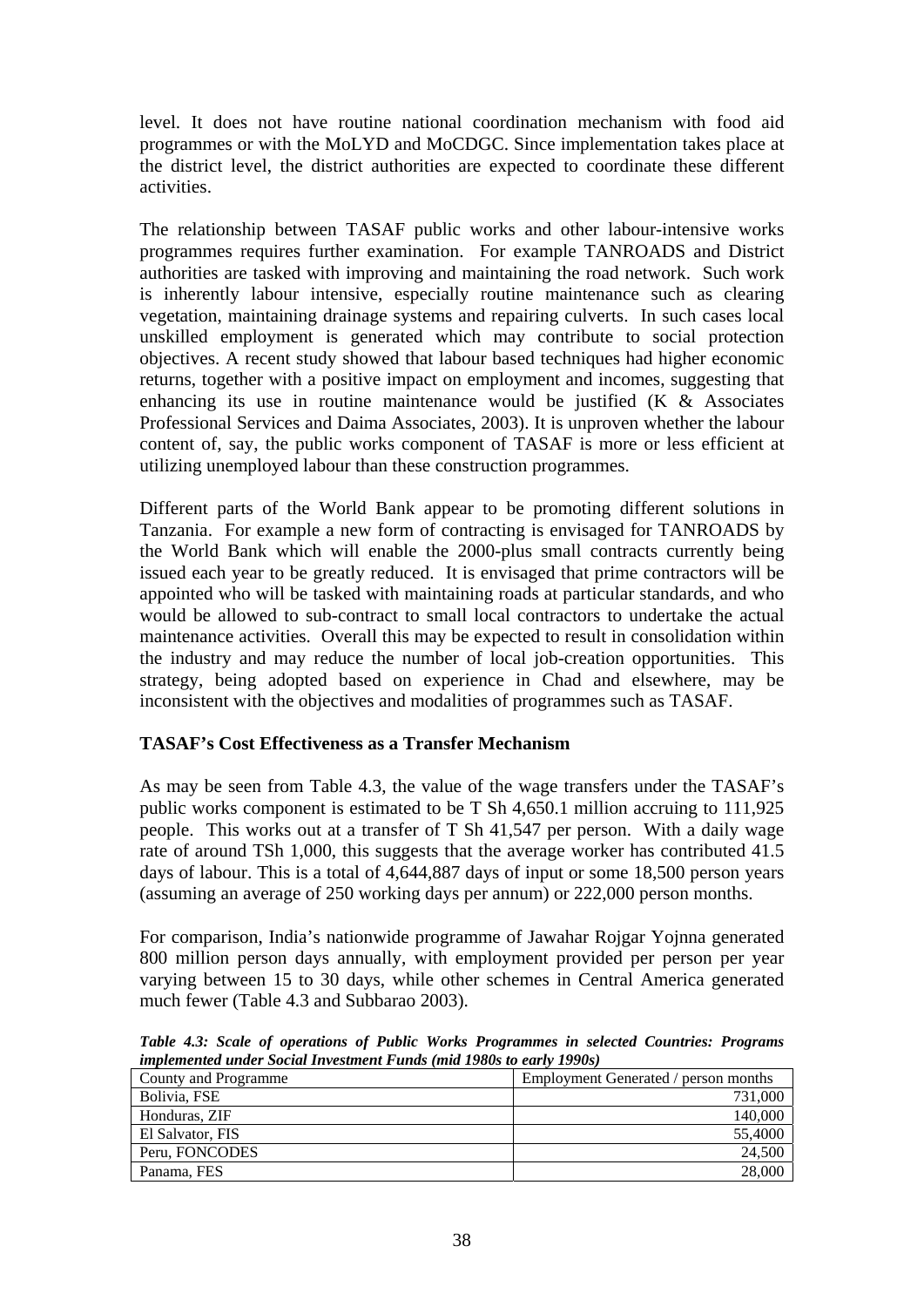| Nicaragua<br>$\blacksquare$<br>-1SE           |  |
|-----------------------------------------------|--|
| (2003, 2)<br>Subbarao <sup>r</sup><br>Source: |  |

The intention was that 40% of expenditure should be on the wage element of the PWP. Overheads have accounted for 25% of total costs to June 2004. Other nonwage benefits of the public works programme include construction of over 2000 kms of earth/gravel roads, construction of market places and bus stands etc. These value in excess of US\$6 million.

Whether this is a cost-effective manner of transferring funds depends largely on the benefits from the schemes constructed. Where health or education sub-projects facilities are constructed, the bulk of their life cycle costs and benefits should accrue from their use. The cost effectiveness and cost-benefit of the project in aggregate or its individual sub-projects is difficult to establish and there is little information available.

If construction costs are comparable to those of TANROADS contracts or district feeder road maintenance contracts, then this justifies the approach. However, it is not clear that it has substantial advantages over other contracts using labour intensive techniques.

Furthermore the GoT's sectoral investment plans for education and health, whilst acknowledging the need for major school building programmes, do not focus on the preferred mechanisms to construct the additional infrastructure. Whilst some schools are being built under TASAF, many others are being constructed under conventional school building programmes.

There is also a risk that communities are given support under TASAF to build facilities that, although desirable at a community level, may not be consistent with efficient resource allocation in terms of the operating Ministries, although the definition of projects within the district development plan ought to prevent this if it is operating effectively. Many developing countries have faced similar problems as a result of self-help initiatives, leading to the need for eventual rationalization of facilities. There are reports of health centres being built which are not then staffed and equipped, creating frustration on the part of communities.

Could PWP be used to scale up assistance? The larger it becomes the more critical it is that it should be fully integrated into sector Ministries priorities. There are tradeoffs between community ownership and the rational allocation of scarce economic resources. This suggests that it would be preferable to integrate the labour intensive works concept into more of the GoT's other programmes rather than manage it as a parallel, vertical project.

#### **Beneficiary Selection, Distribution and Impact: PWP**

The wage rate is a key issue for direct labour schemes such as TASAF. An important principle is that such programmes should not disrupt the operation of local labour or self-employment markets. Clearly it would be undesirable if such programmes led to competition for labour and for example, encouraged people to stop farming and work on TASAF projects. This would distort economic development by drawing workers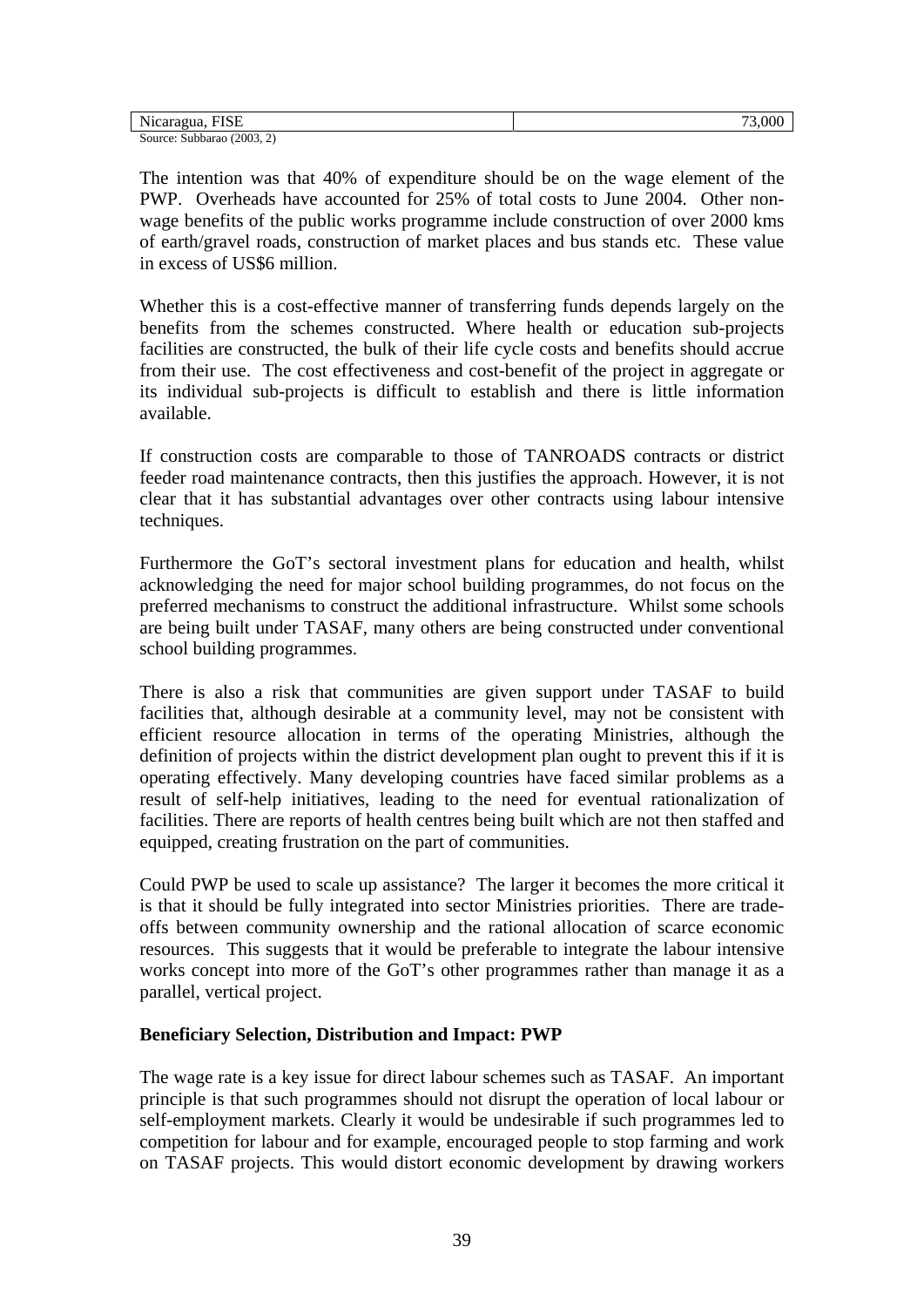from a sustainable market-based income source. It is therefore important that the wage rate is set at a level which is sufficiently low to be self-targeting. In such circumstances people who have other income generation opportunities will not be attracted to working under TASAF.

The project design reflected this and suggested that the labour scheme would be selftargeting, by setting the wage rate so that only the poorest would seek employment. TASAF undertake wage surveys to set a local wage rate, but faces pressures (common in such schemes) to provide a decent wage. The rate has been in the range of TSh 800 to T Sh 1,200 per day, or a little under US\$1 per day. This does not seem to have been so low as to limit the supply of labour. As a result, participation in the scheme has had to be rationed through a community based selection procedure. There is clearly a risk that relatively transient projects with rationed access will provide only a short-term, one-off injection of cash rather than any sort of long-term floor for the poorest households.

The project design also suggested that the labour scheme would be seasonal, so that it provided an income for the most needy at periods of low demand for labour. However this does not appear to have been the case in practice.<sup>18</sup>

Targeting at a district level of TASAF I resources appears, with hindsight, to have been rather arbitrary. In theory it was based on a needs appraisal in which equity considerations (ie the degree of poverty) was to account for 50% of the evaluation; 30% was linked to population and 20% to area. However, in practice the selection process appears to have been rather more ad hoc, with districts selected for trial pilots remaining on the list for full implementation. Districts that were undertaking the first stage of local government reform were also prioritized, although these were unlikely to be the poorest. The allocation of the number of districts to be included in each region was more poverty-oriented, based on a scoring formula including a number of social indicators. However, a comparison of regional PWP resource share with regional poverty gap share shows no clear relationship (see Appendix 1).<sup>19</sup>

The latest progress report (to June 2004) (TASAF Management Unit 2004) provides a set of indicators of performance against targets (Table 4.4).

| <b>Project Outputs</b>                           | <b>Output Indicators</b>               | <b>Project</b><br>of<br>End | 2004<br>March |  |
|--------------------------------------------------|----------------------------------------|-----------------------------|---------------|--|
|                                                  |                                        | <b>Target</b>               | <b>Actual</b> |  |
| Output 1: Community<br>sub-project               | communities<br>Number<br>of<br>reached | 444                         | 1482          |  |
| implemented                                      | % of women on CPC                      | 50%                         | 50%           |  |
| Output 2: Safety net to<br>vulnerable<br>support | communities<br>Number<br>of<br>reached | 36                          | 581           |  |
| initiated<br>and<br>groups                       | Beneficiaries reached                  | 32,800                      | 111,925       |  |
| implemented                                      | % of women benefiting                  | 40%                         | 46.2%         |  |

*Table 4.4: Selected Indicators of Performance* 

<sup>1</sup>  $18$  This same critique was made in an earlier PWP in Tanzania where the programme wage was higher than the market wage for unskilled labour. In addition that the public works programme operated during the agricultural season reducing both the transfer and the stabilization benefits to the poor (Teklu in Subbarao 2003).

 $19$  It is important to note the limitations to the poverty gap share as a 'gold standard' outlined in section 2, however.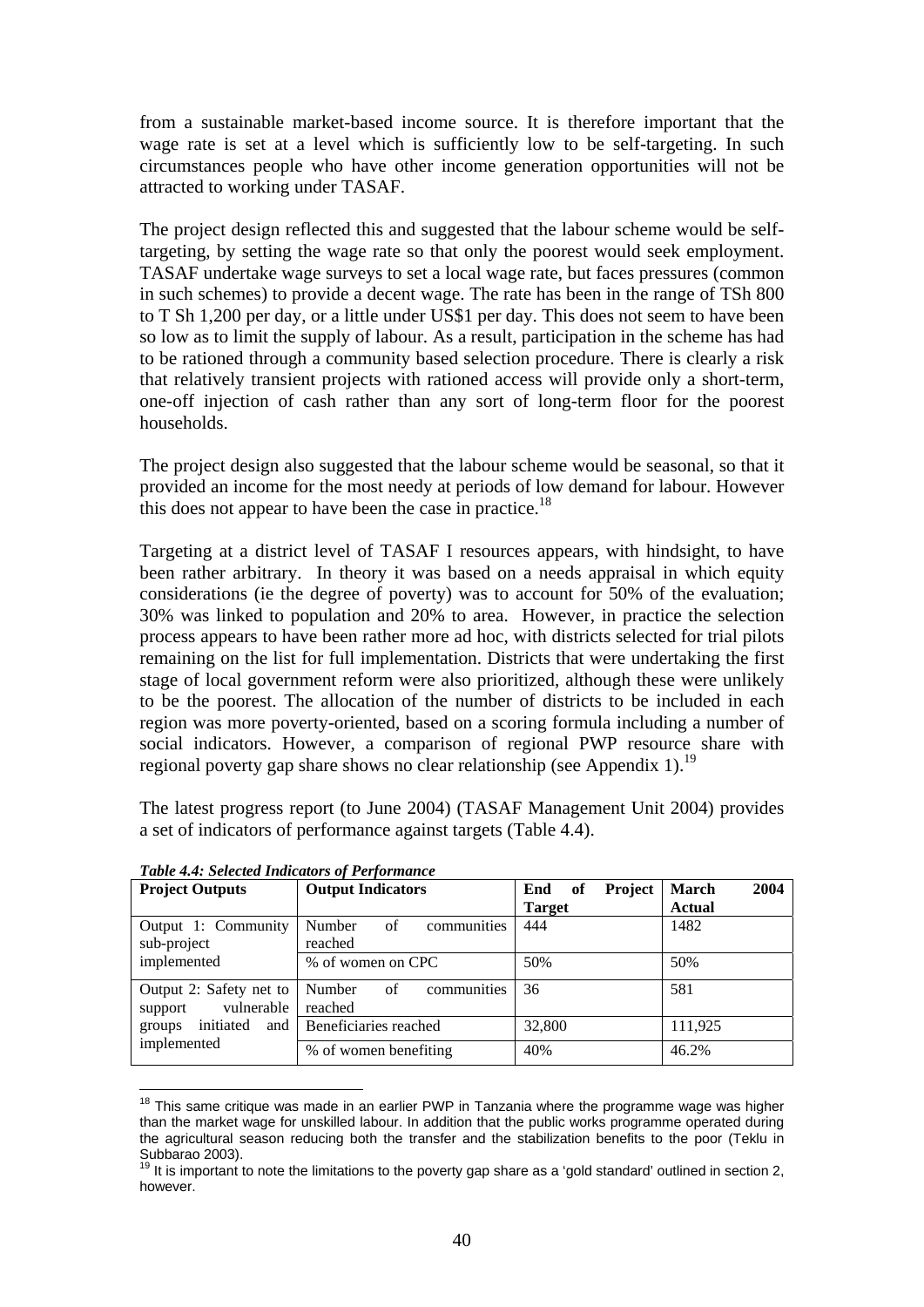| <b>Project Outputs</b>                                     | <b>Output Indicators</b>                                      | Project<br>of<br>End | 2004<br><b>March</b>          |  |
|------------------------------------------------------------|---------------------------------------------------------------|----------------------|-------------------------------|--|
| Output 3 Capacity of<br>implementers<br>and                | of<br>Number<br>implementers<br>trained                       | <b>Target</b><br>840 | <b>Actual</b><br>22,230       |  |
| communities to manage<br>projects is enhanced              | Number of beneficiaries trained                               | 40,000               | 111,925                       |  |
|                                                            | % of women trained                                            | 50%                  | 51%                           |  |
| Output 4: Awareness<br>information<br>and<br>to            | % of increase attendance in<br>awareness meetings             | 30%                  | Declared<br>not<br>measurable |  |
| Communities<br>and<br><i>stakeholders</i><br><sup>is</sup> | % of women in CPCs                                            | 50%                  | 50%                           |  |
| improved                                                   | % of population aware of<br><b>TASAF</b>                      | 30%                  | Declared<br>not<br>measurable |  |
| Institutional<br>Output 5<br>capacity to administer        | Days to produce report after<br>target date                   | 7 days               | 15 days                       |  |
| the fund is established                                    | Days within which to effect<br>disbursement after application | 30 days              | 15 days                       |  |

Source: TASAF Management Unit 2004

TASAF has covered a far larger number of beneficiaries than was planned. It has also managed to exceed its target for the inclusion of women. It is not clear how has it overshot so much regarding the number of communities and beneficiaries. However, these measures of performance are largely process based rather than outcome or impact based. As such, it is difficult to establish the effect that the programme is having at a community and household level.

TASAF has conducted community service delivery surveys that make an assessment of the infrastructure and reported welfare levels of programme and non-programme villages in TASAF districts, using village focus groups. For Morogoro, these suggest that the villages where TASAF operates are somewhat more disadvantaged than nonselected villages.

A beneficiary assessment has also been undertaken by independent consultants (DVI, 2003), although most of this assessment concerns the modalities of operation, and perceptions about the process, rather than the final impact of the programme. It showed that most recipients reported using their earnings for household consumption purposes and that they considered them to have improved household welfare. It did not report the total number of days worked nor the aggregate amounts earned by each beneficiary. Nor did it attempt to assess the consumption level of participant households to assess the degree to which the poorest households were reached. There was no baseline data and no comparison with non-TASAF 'control' households. The study would have been considerably strengthened by a formal sampling strategy and a weighted analysis. With these limitations, it is difficult to assess the extent to which the PWP can be said to have had an impact on poverty in the districts or villages where it operates. Given the resources allocated to TASAF, the popularity of similar social funds in other countries and the possibility of its future expansion in TASAF II, a stronger evaluation would have been valuable.

# **TASAF II**

There is already some provisional information available about the likely format and activities of TASAF II. It is envisaged that under TASAF II, a stronger link will be established with Village Councils. These will be required to open bank accounts and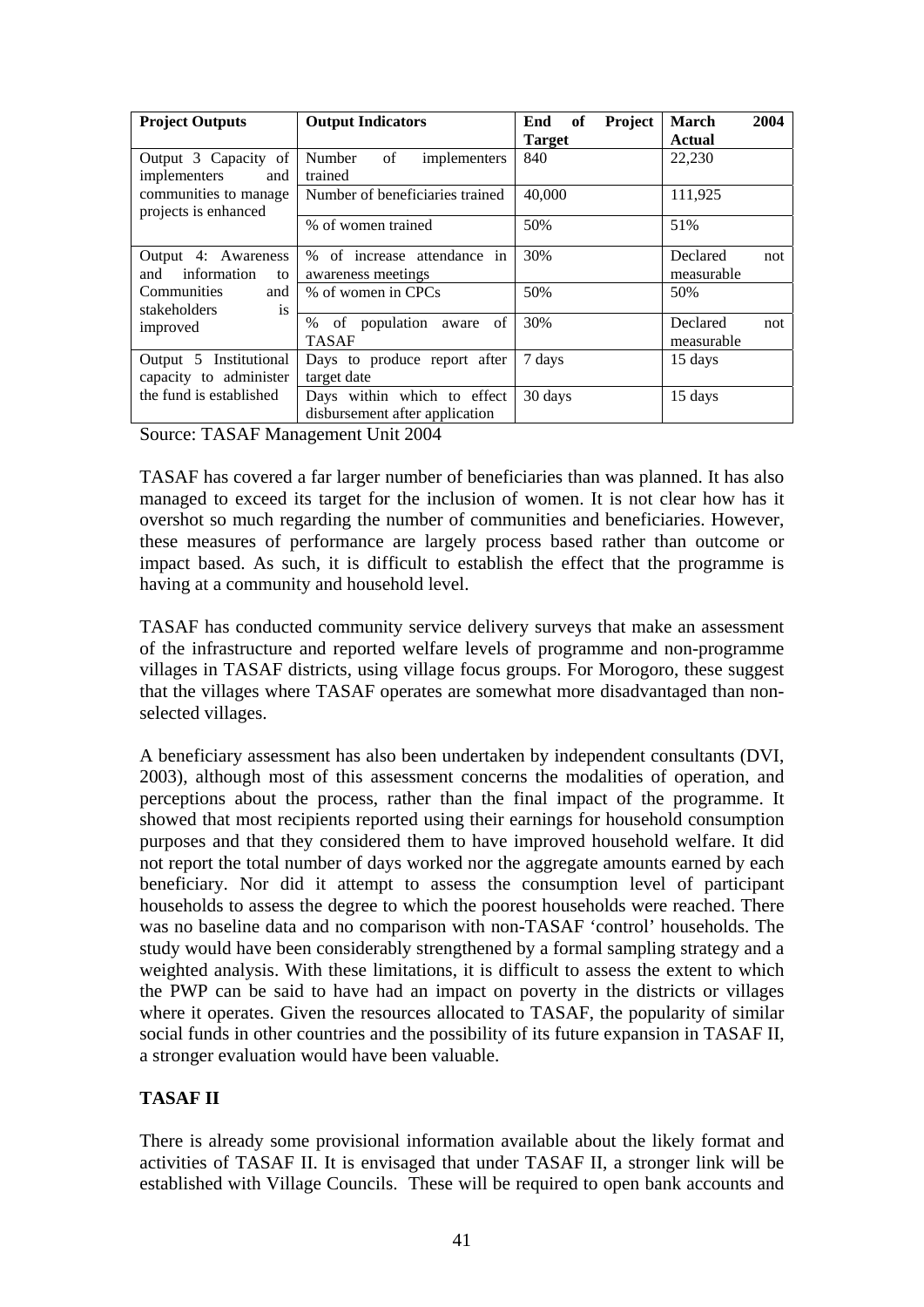transfers of resources will take place direct to this level. A small management fee will be paid direct to Village Councils. This is a significant change because these councils have their own legal identities, distinct from the districts. District administrations are still expected to be paid a fee of some 7.5% for supervisory activities, but clearly their role will be different and perhaps less pivotal. This may be envisaged as a means of minimizing operational delays but at the risk of further isolating TASAF from mainstream government. It seems inconsistent with the decentralization policy, which promotes the increasing transfer of powers to district authorities. It is important that it does not remove a district sanction over the creation of infrastructure with unsustainable recurrent costs.

There is a welcome emphasis on the development of savings in TASAF II. It is also envisaged that TASAF II will become more involved in irrigation schemes, which may have a higher capital cost but can produce longer term benefits by increasing agricultural potential. It should be noted that the WFP/IFAD food for work programme, which particularly targets irrigation schemes, has not been very successful with a low uptake and slow project completion rate. This may be due to the intrinsic shortcomings of a scheme which provides benefits in the form of food rather than cash; equally administrative constraints or other design issues may have had an adverse impact. It is recommended that the reasons should be reviewed and their relevance considered in the context of TASAF II design. It is unclear whether TASAF II will have a larger or more limited social protection dimension.

#### **Issues arising from TASAF's Public Works Programme**

TASAF has exceeded many of its operational targets and reached an appreciable number of poor communities. There are a number of key issues that arise around TASAF PWP. The information is not immediately available to answer them; some additional information might become available on the programmes ending, but other would require specific, sometimes extensive studies in their own right. Key issues include:

- Whether such a programme could reasonably be expanded in such a way that it would provide an effective general safety net for the poorest, providing ongoing and reliable livelihoods, at least at times of low demand for labour, given the existing costs;
- The articulation of the programme with other labour intensive government activities to provide overall coherence;
- Administrative and input costs relative to the value and utility of the infrastructure produced, and whether this justifies the additional costs of the programme compared to a pure transfer programme;
- The extent to which it can be effectively targeted at the poorest, and whether self-targeting can actually be effective.

#### **4.4 Savings and Insurance**

#### **Overview**

This section focuses in particular on two elements of income smoothing:

• Saving mechanisms, and their security and reliability;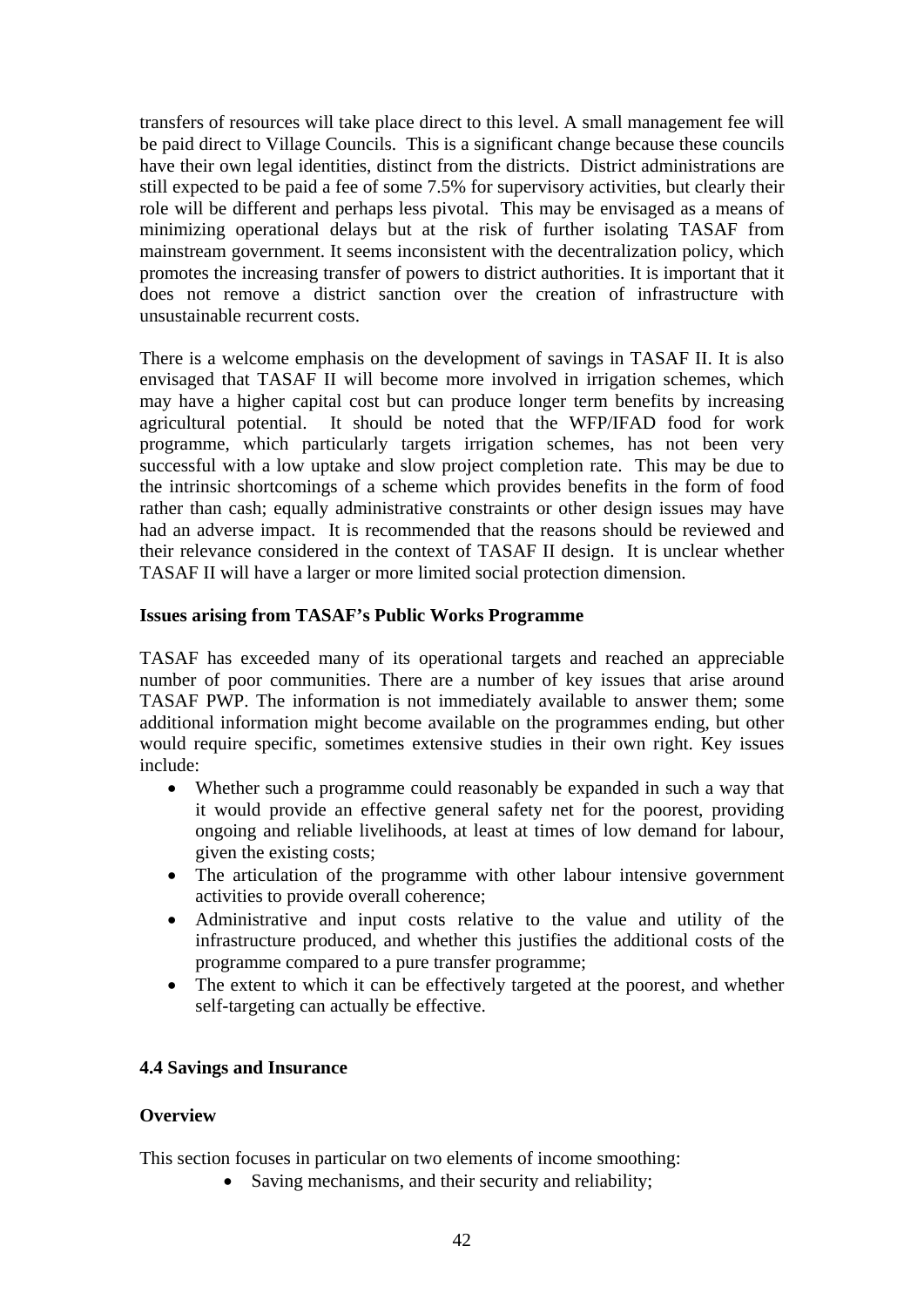• Insurance mechanisms, including national insurance schemes.

This study has undertaken a limited review of access to a means of saving – as a means of coping with income shocks - but has avoided reviewing the full range of micro-credit schemes because they generally fall outside the parameters of the study. $20, 21$ 

Savings mechanisms must be viewed in the context of the overall financial reform measures which have been undertaken in Tanzania over the past decade, which have led to the restructuring of loss-making institutions and closure of loss-making branches. One consequence of this has been that access to formal banking institutions has actually diminished, especially in rural areas. Whilst the overall financial system is in a much more healthy condition, these reforms have come at a price in terms of potentially increasing the vulnerability to shocks of parts of the rural economy because it is more difficult to save, except through the informal SACCOS which are subject to limited regulation and may not prove to be secure.

#### **Institutional Framework – Banking**

1

Until the early 1990s the financial sector in Tanzania was controlled by parastatal banks. The two banks which were most active in rural areas were the Cooperative Rural Development Bank (CRDB) and the National Bank of Commerce (NBC). Financial sector reform was initiated in 1991 with the Banking and Financial Institutions Act. This liberalized interest rates, initiated the process of restructuring and privatization of state owned financial institutions, strengthened the regulatory role of the Bank of Tanzania and eliminated the system of formal credit allocation controls. The CRBD was privatized in 1997 and NBC was sub-divided into a commercial bank and the National Microfinance Bank.

National Microfinance Bank (NMB) has an extensive branch network with liquid assets in excess of T Sh 150 billion (US\$150 million) and about 750,000 depositors representing about 18% of the banking system. Having operated under a MoU for several years, the NMB has only recently begun to expand its loan portfolio, based largely on a model of small-scale loans to individuals. Its 12,000 borrowers account for only 1.5 percent of total bank credit, and it is believed that there is considerable potential for this bank, with its current business strategy, to grow into an important source of credit as well as an institution providing savings and transfers. It is earmarked for privatization and may most appropriately be sold to a strategic investor who wishes to maintain or expand its many branches across the country.

Tanzania Postal Bank (TPB) has an agency contract with the parastatal postal service. It provides a limited range of services including deposit taking and making transfers. However in many regards it appears to have failed to respond to the potential pent-up demand for a secure savings mechanism. Whilst its own network is limited, the link

 $20$  This section draws on, amongst other sources, Randhawa and Gallardo (2003) and Economic Research Bureau (2004). It also reflects the findings of the 2003 Joint World Bank / IMF Financial Sector Assessment for Tanzania undertaken August 2003.

 $21$  Note that the MCDGC and the MLYDS both operate micro-credit schemes, the former for women, with a budget of about TSh 400 million per year, and the latter for youth. Their activities were beyond the remit of this study.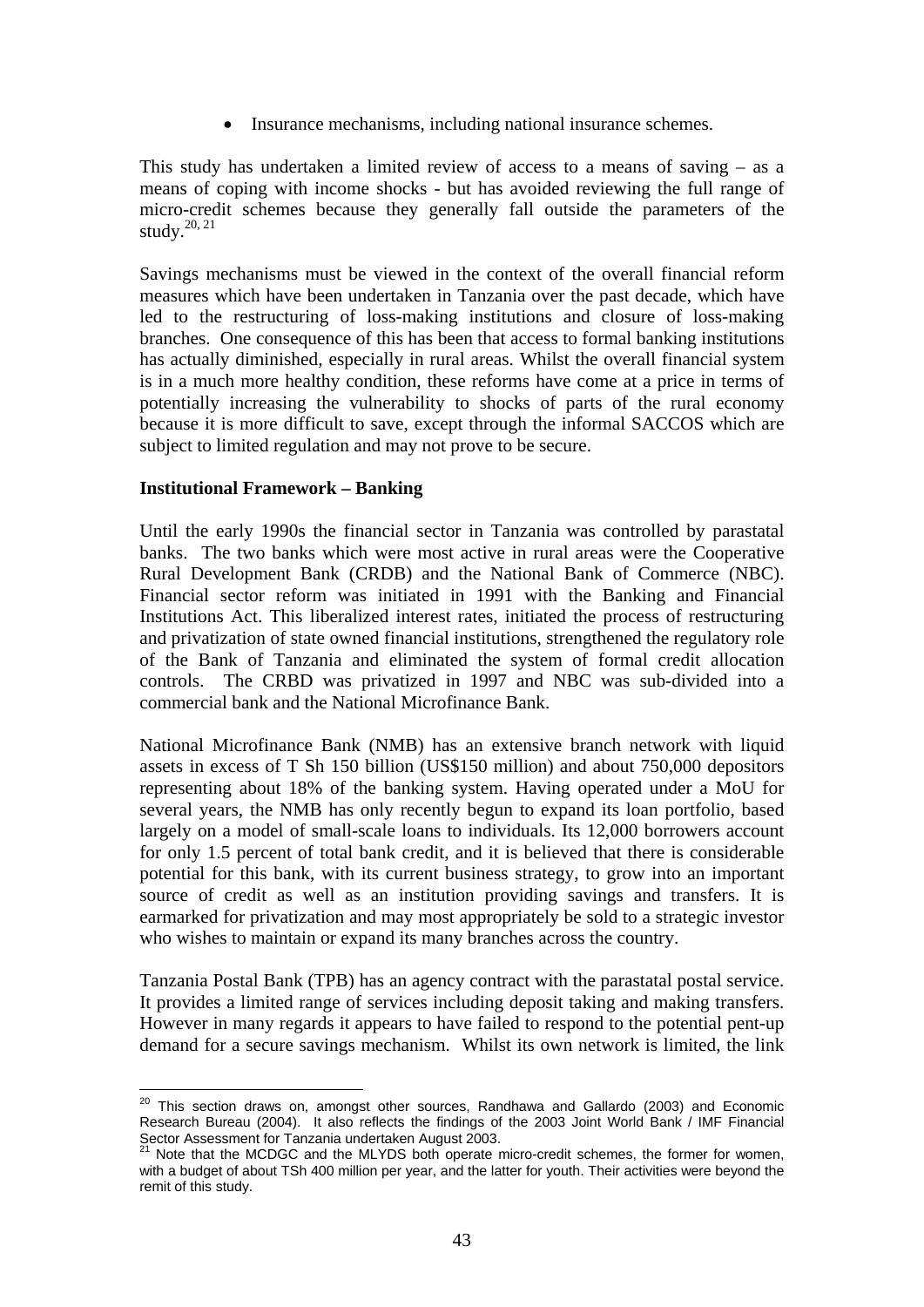through post offices to the public, especially in smaller urban areas, should give it tremendous potential as a savings institution. It is often used as a way to transfer funds to students living away from home and other small domestic transactions largely catering for the better off. However as the experience of the Indian Post Office demonstrates, which has over 100 million savers, there is immense potential to expand financial services in a low cost manner to rural areas through post officebased banking mechanisms. Furthermore a number of countries have expanded the provision of financial services through post offices by contracting out management to external institutions. This can prove to be an effective means of scaling up and introducing new technologies at minimal risk.

### **Savings**

Households may save in non-monetary forms, but secure, accessible services for cash savings ought to be an important mechanism to help poor households cope with income shocks.

The main savings mechanisms for low income households in Tanzania are:

- Informal rotating savings and credit associations ROSCAs ("upatu");
- Savings and credit associations (SACAS);
- Savings and credit cooperative societies (SACCOS);
- Regional and rural commercial banks (including the Post Office Bank).

There is no comprehensive information on numbers of individuals utilising each, but SACAS and SACCOS are believed to have the largest coverage of formal organisations.

The HBS 2000/01 showed very limited access to savings services, even informal services, particularly in rural areas (Table 4.5).

| % of households with any member who:              | Non-<br>poor<br><b>HHs</b> | Poor<br><b>HHs</b> | Rural<br>population | Whole<br>population |
|---------------------------------------------------|----------------------------|--------------------|---------------------|---------------------|
|                                                   |                            |                    |                     |                     |
| Operates a saving/current account                 | 8.0                        | 2.1                | 3.8                 | 6.4                 |
| Participates in an informal savings group         | 4.4                        | 2.2                | 2.8                 | 3.8                 |
| Participates in any non-bank formal savings group | 2.1                        | 1.4                |                     |                     |

*Table 4.5: Access to Financial Services in Tanzania: HBS 2000/01* 

Source: National Bureau of Statistics, 2002 and authors' analysis of HBS

Access declined over the 1990s as a consequence of the rationalization of the banking network as part of the overall financial restructuring of the system. It was found that banks were an average of 38km away from rural households. The HBS also suggests banks were more important than SACCOS and SACAS, although with the increase in the number of SACCOS this situation may be changing. These findings are broadly supported by the PPA, which found that access to commercial credit was limited and that SACCOS still have had only a limited impact to date. Borrowing from family, workmates and friends was found to be more common. Rotating group savings - upatu – were important, particularly for women, but often have limited capital, which is made available over short time periods.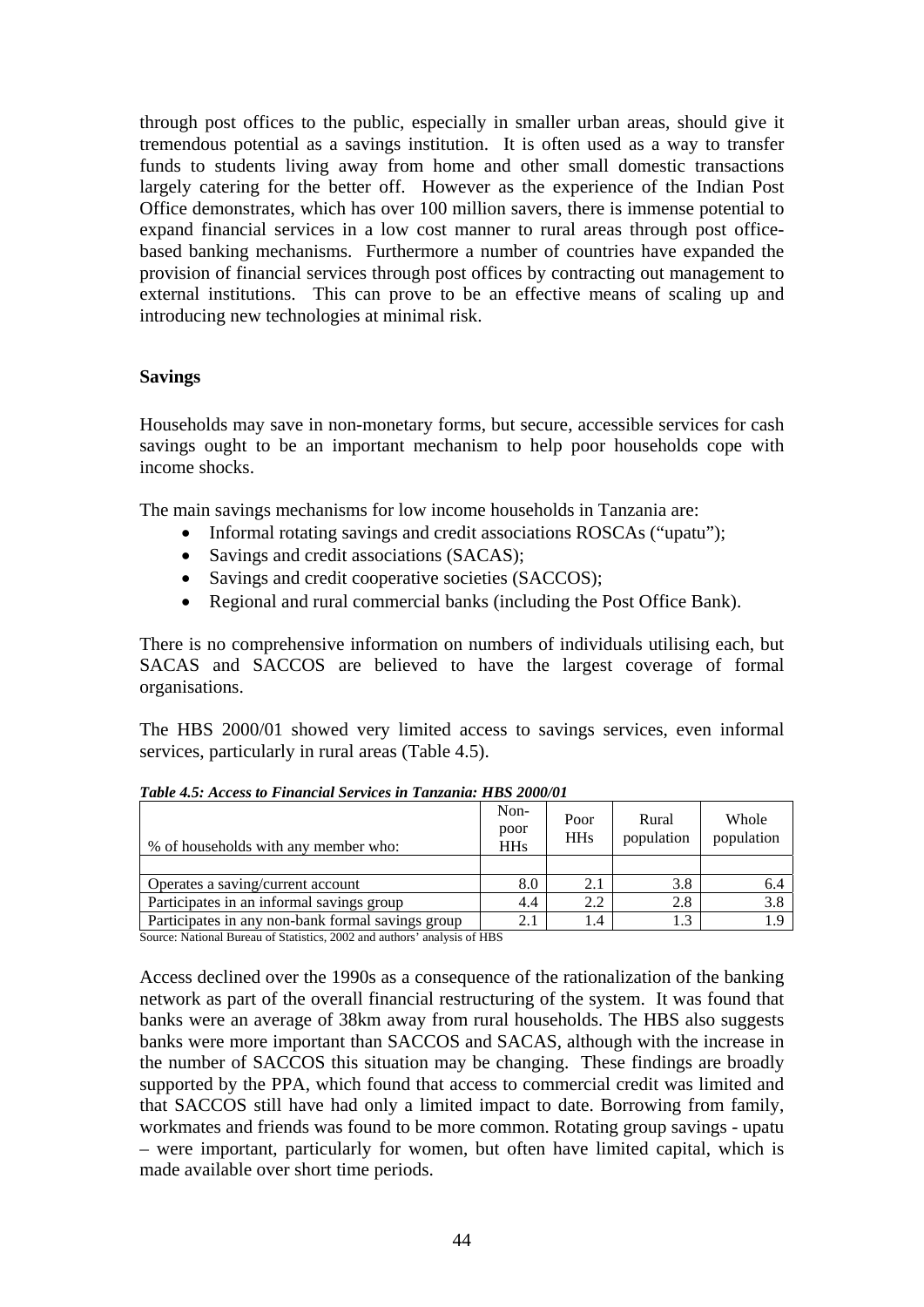Overall, options for secure saving as a means of smoothing consumption are extremely limited in Tanzania, relative to other countries with comparable per capita income levels.

#### **Institutional framework**

There are several relevant policies and laws, including:

- National Micro-finance Policy;
- Cooperative Societies Act (1991);
- The Land Act  $(1999)$ ;
- The National Disaster Management Policy (2004).

The National Micro-Finance Policy acknowledges the need for financial services for the low-income population and that these services must be an integral part of the national financial system. There are, however, inherent tensions between the need to encourage self-reliance and self-regulation, which are important attributes in building capacity from the bottom-up, and the scope to extend formal financial services downwards to reach the rural population. These are not necessarily mutually exclusive, but there is currently a large "missing middle" which is not currently being reached.

Recent reforms might have been expected to change this situation. Certainly in urban areas there has been a major growth in banking activities and a broadening of the number of both domestic and foreign banks operating. However much of this banking activity concerns trade finance and has no direct linkage to social protection objectives. Indeed it may draw out finance from the rural economy. Furthermore the legislative reforms have been less benign than may be expected, given the broad thrust of the Government's development policies.

The Land Act of 1999, in particular, is often cited as a constraint in terms of restricting the capacity of individuals and organisations to use land and other physical assets as collateral when borrowing. Many financial institutions see this as a key constraint in terms of expanding services in rural areas. Whilst the Land Act results in the perception of higher risk to lenders, therefore reducing the willingness of formal financial institutions to make loans, it must similarly impact on the coverage of means to save, since financial institutions must consider both aspects of the equation when appraising the viability of extending services. This may be constraining the expansion of banks such as NMB and Akiba to rural areas.

Overall Tanzania has exceptionally low lending rates and a high degree of liquidity in the financial system. To a large extent this reflects historic precedent. It was not possible for most Tanzanians to take on large debts, whether for investment of consumption purposes.

SACCOS are an important part of the strategy for expanding access to financial services. The national apex organisation for SACCOS is the Savings and Credit Cooperative Union League of Tanzania (1992) Ltd (SCCULT). It represents and supports member SACCOS, of which there are currently 571, and has zonal offices covering two regions each. Information from SCCULT/Min Cooperatives and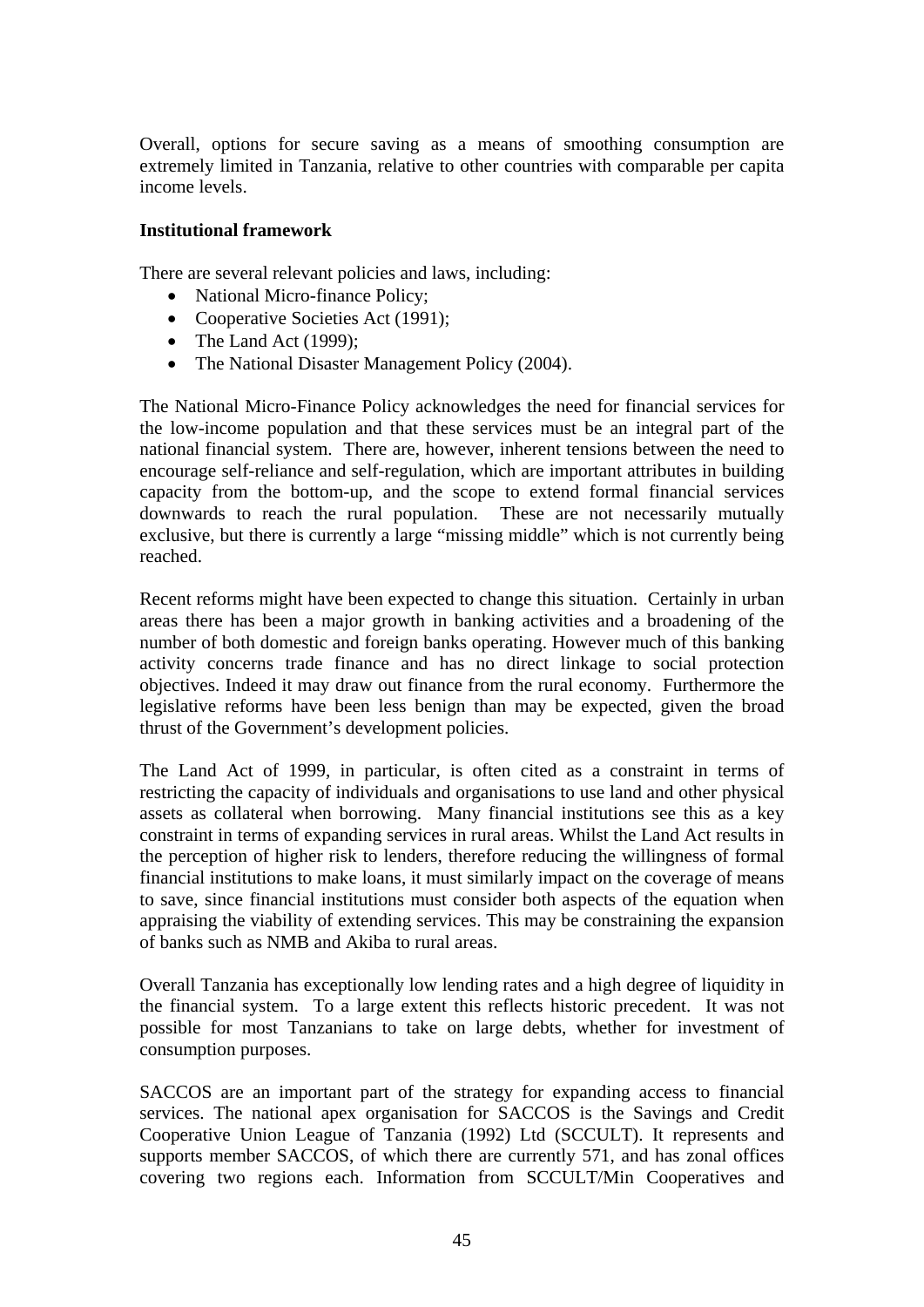Marketing shows that there are 1,509 registered SACCOS in total, with 217,000 members and total capitalisation of T Sh 28.3 billion (Table 4.7).

Whilst the Bank of Tanzania (BoT) has overall responsibility for national microfinance policy, SACCOS must register with the Ministry of Cooperatives and Marketing under the Cooperative Societies Act of 1991. SACAS are registered with the Ministry of Home Affairs under the Associations Ordinances of 1954. Regulation of SACCOS currently lies with the Ministry of Cooperatives and Marketing but the BoT has the power to extend its regulatory powers to cover SACCOS. At present neither of them has the resources to provide the monitoring mandated in the Cooperative Societies Act of 1991. COASCO (Cooperative Audit and Supervision Corporation) provides an accounting and external audit service. Recognising the lack of information on micro-finance organisations, BoT was mandated to develop a national database, although this has not yet been developed. Generally SACAS are subject to a much weaker regulatory framework.

SCCULT coordinates with other actors in microfinance and this includes advising the Rural Financial Services Programme (as a board member) and providing training for SELF. It is now administering the Agricultural Inputs Trust Fund for the Ministry of Agriculture and Food Security worth T Sh 1.3 billion with the intention of providing access to this credit for poorer farmers via SACCOS. SCCULT is working with the Ministry of Community Development, Gender and Children on the promotion of women's SACCOS and with a number of NGOs. It has no current links with TASAF, limiting the scope for an integrated approach to social protection in these two areas.

SCCULT has been promoting the expansion of SACCOS, encouraging them to increase the membership base; increase capitalisation; pay interest on savings and deposits; charge a higher real interest rate on loans; and to make provisions for bad debt.

SCCULT is providing a limited insurance scheme to cover cases of default. It acknowledges that many SACCOS are undercapitalised and cannot meet the demand for loans and as a response to this SCCULT is now providing credit to SACCOS (via AITF), effectively providing wholesale finance in support of the SACCOS community based activities.

The Rural Financial Services Programme (RFSP) is overseen by the Prime Minister's Office. It was developed by the International Fund for Agricultural Development (IFAD) in collaboration with the Government of Tanzania and was launched in late 2000. It has the mandate to support the development of accessible micro-finance in rural areas. It provides training and advice to SACCOS in 4 regions (21 districts) and aims to empower local communities to access micro-finance and works with the BoT in extending the regulatory and supervisory network. The objective is for 500 supported MFIs to eventually reach the stage of being able to access credit commercially. It collaborates with SCCULT and with micro-finance programmes such as Pride and SELF, although supported MFIs do not yet meet SELF criteria for loans.

Given its institutional home and modalities, it is not evident that the RFSP is integrated as well as it might be with other financial deepening initiatives. It is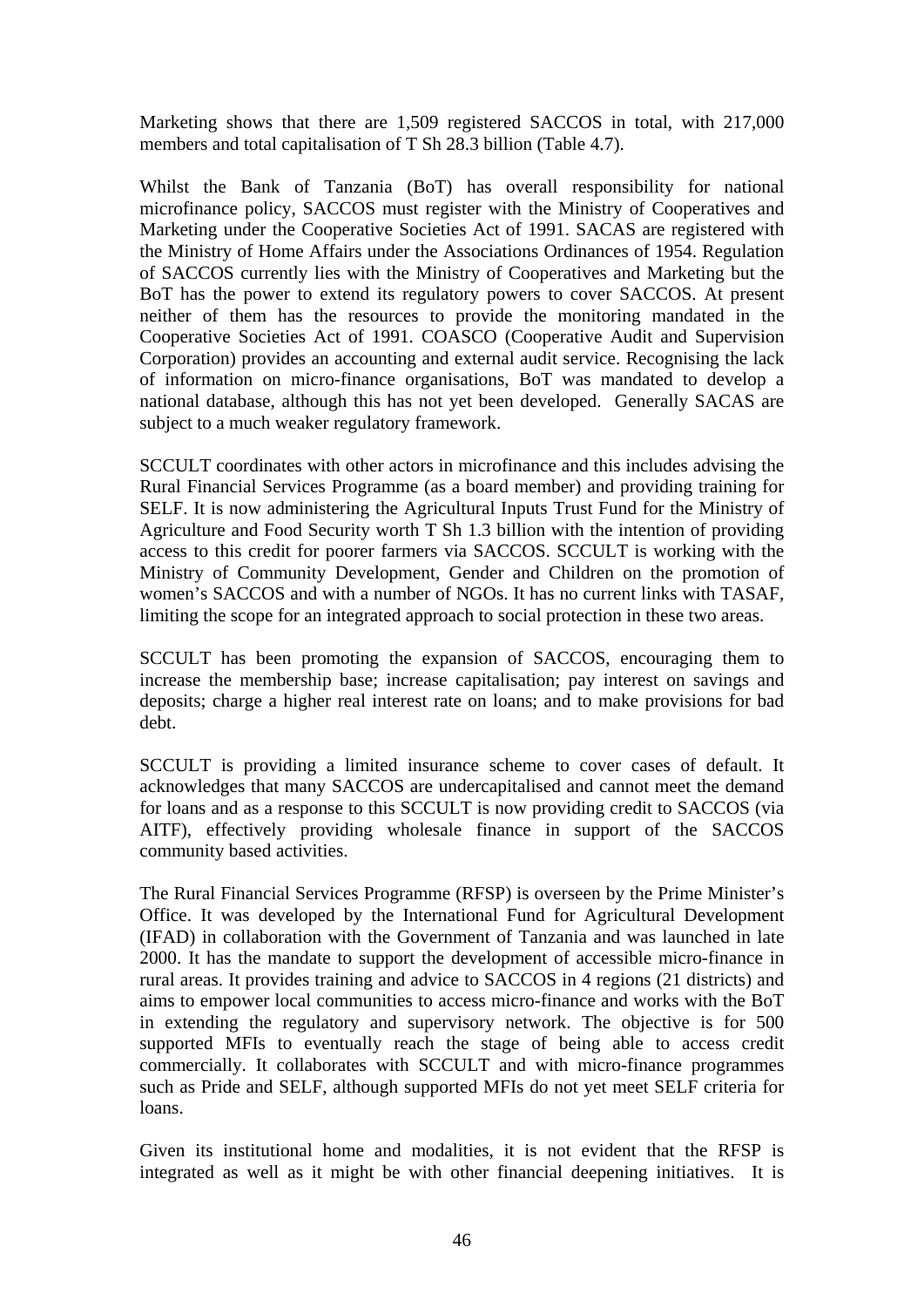understood that it has no links with labour or welfare programmes and there may be a potential overlap in terms of local government loans to women and youth.

| Organisation               | No of MFIs<br>supported/<br>affiliated | Total no of<br>members of<br><b>MFIs</b> | Total value of<br>shares, deposits<br>& savings | Total value of<br>loans issued<br>to date | Total value of<br>outstanding loans |
|----------------------------|----------------------------------------|------------------------------------------|-------------------------------------------------|-------------------------------------------|-------------------------------------|
|                            |                                        |                                          | <b>Million TSH</b>                              | <b>Million TSH</b>                        | <b>Million TSH</b>                  |
| <b>All SACCOS</b>          | 1,509                                  | 217,248                                  | 28,357                                          | 30,615                                    | 19,450                              |
| <b>Support programmes:</b> |                                        |                                          |                                                 |                                           |                                     |
| <b>SCCULT</b>              | 571                                    | 93,132                                   | 17,887                                          | N/A                                       | 15,736                              |
| <b>RFSP</b>                | 124                                    | 25,172                                   | 563                                             | 854                                       | N/A                                 |

*Table 4.6: Information on SACCOS and Selected Support Programmes* 

Note that there are other financial services programmes that have not been included in this table, particularly micro-credit. Sources: SCCULT, Ministry of Cooperatives and Marketing and RFSP.

# **Distribution, Targeting and Impact**

HBS data show that poor households are less likely to make use of any kind of saving mechanism (Table 4.5). The differences are smallest for the non-banks and informal mechanisms, however.

SACCOS do reach rural areas, though they are proportionately overrepresented in urban areas, relative to the distribution of population: 39% of SCCULT-affiliated were identified as being urban in the 2003 review undertaken by Randhawa and Gallardo (2003). They are also concentrated in certain, particularly better off regions: nearly 50% of all SACCOS are found in five regions: Dar es Salaam, Kilimanjaro, Iringa, Mbeya and Kagera. Nationally, only 26% of members of all SACCOS are  $f$ <sub>emale</sub> $^{22}$ 

# **Issues Arising: Savings**

It is clear that for many people in rural areas, there are few opportunities to save in a secure manner. This makes it particularly difficult to protect against the volatility of crop prices or against crop failure. One consequence of this is that the Government has to play a larger role, in terms of assisting at times of drought or food scarcity, and that private markets, which can help to compensate for local food scarcity, are less able to fill the gap than would otherwise be the case. Improving access to savings should help to reduce this. Strengthening financial services should also support long distance transfers of resources between households, likely to be of increasing importance as the urban economy takes off.

Security through savings can take both cash and non-cash forms. Whilst this section mainly focuses on savings through financial means, it appears that the potential for saving in non-cash forms, such as in community managed warehouses, has not been fully explored in Tanzania<sup>23</sup>. However non-cash forms, such as food storage, are often limited by high wastage rates.

<sup>&</sup>lt;sup>22</sup> Data provided by SCCULT.

 $23$  See for example Larson, D. et al. (2004).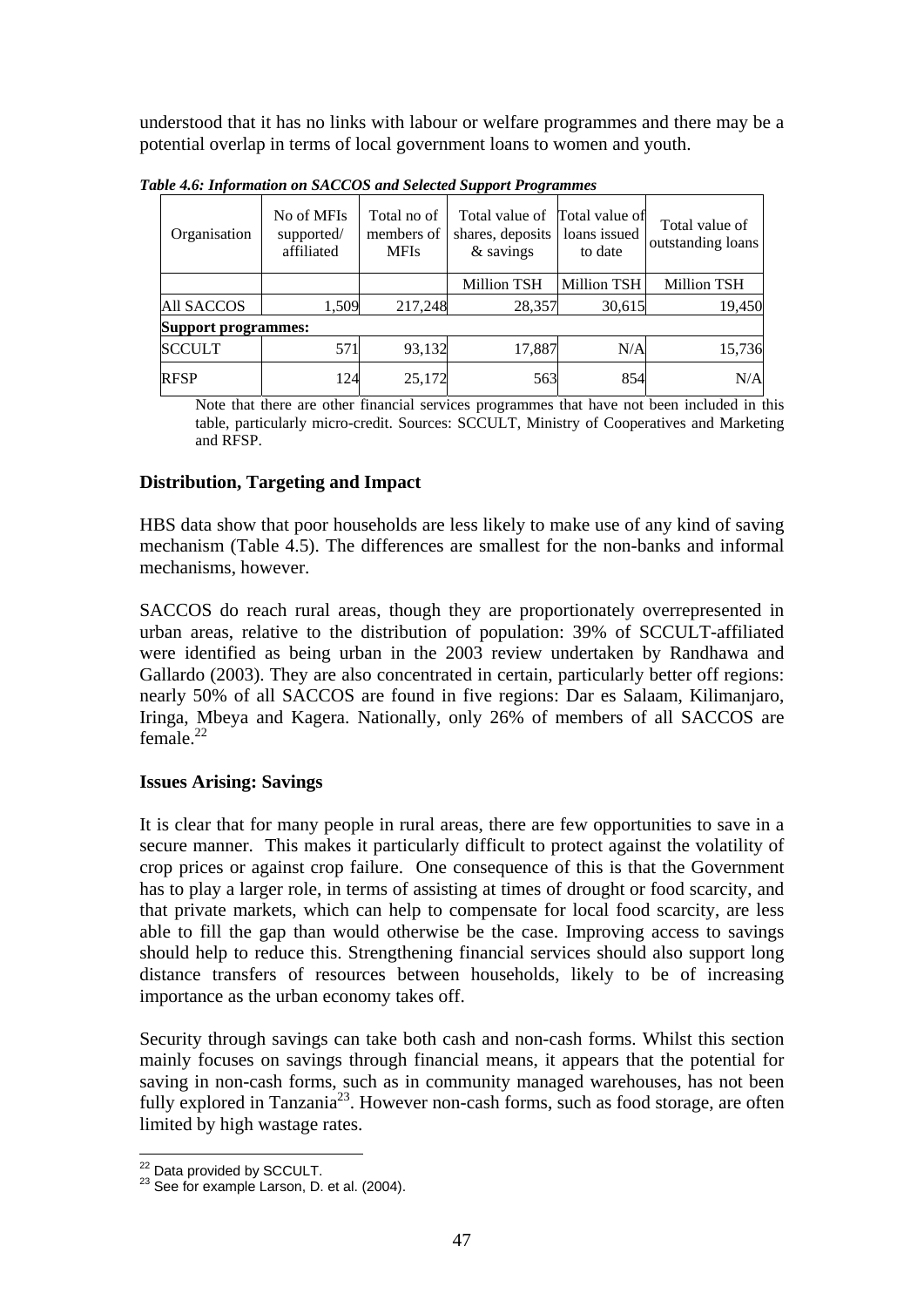The expansion of secure savings mechanisms must be linked to creation of an appropriate environment for lending, because both are provided by similar institutions. Therefore, the logic of focusing on savings as a social protection instrument must be conceptual: in operational terms policy decisions concerning savings must be embedded in a coherent overall financial services strategy.

In practice there seems to be an ambivalent attitude towards the regulation of SACCOS. It is acknowledged that if regulation is tightened and minimum standards and accounting practices are applied more rigorously, this may act as a disincentive to the establishment and operation of SACCOS. Furthermore, steps to encourage SACCOS to combine in order to achieve critical mass may undermine their informal accountability, which is crucial to their success. A key management issue is to address how to expand coverage without increasing the risk of default.

From the perspective of the individual or household, failing SACCOS may result in the loss of all savings and it is impossible to hedge against this risk at present. Poor members, especially those in rural areas who may have no choice of SACCOS within reach, are therefore particularly vulnerable. A coherent approach to reduce vulnerability of households as part of a social protection strategy should therefore address coverage and choice as well as the regulatory environment.

At present insufficient is known about access to SACCOS. It is desirable that the BoT should establish a database of SACCOS, as mandated, and that this should be designed in a manner which facilitates cross-referencing to other data sources in order to assess coverage on a geographic and socio-economic basis.

The cooperative movement in Tanzania was ultimately unsuccessful because poor accountability and the lack of effective sanctions meant that service standards dropped whilst the government remained responsible for liabilities. There is a risk that targeting large financial resources on capacity development for SACCOS may similarly produce few long term welfare benefits. It is important to acknowledge that training is an input rather than a result in itself. There needs to carefully assess the impact of training and similar inputs provided under support programmes, and its direct impact on their coverage, sustainability, effectiveness and on the welfare of their members.

A strategy must be developed which tackles the problem of a "missing middle" in financial services. Even with the expansion of banking such as Akiba and the National Microcredit Bank (NCB) in rural areas, large parts of the country are likely to be underserved for the foreseeable future. Coverage of bank accounts in the formal banking system is low –less than 10% of the adult population. To move this up towards a more typical ratio of 30%, a new modality is required. One option to consider is the development of a dynamic contracted-out, Post Office Savings institution, which could achieve the full potential, currently not being realised of the Post Office Bank. It is recommended that this be explored through a dedicated study, drawing in expertise from the Indian Sub-Continent and the South African experience.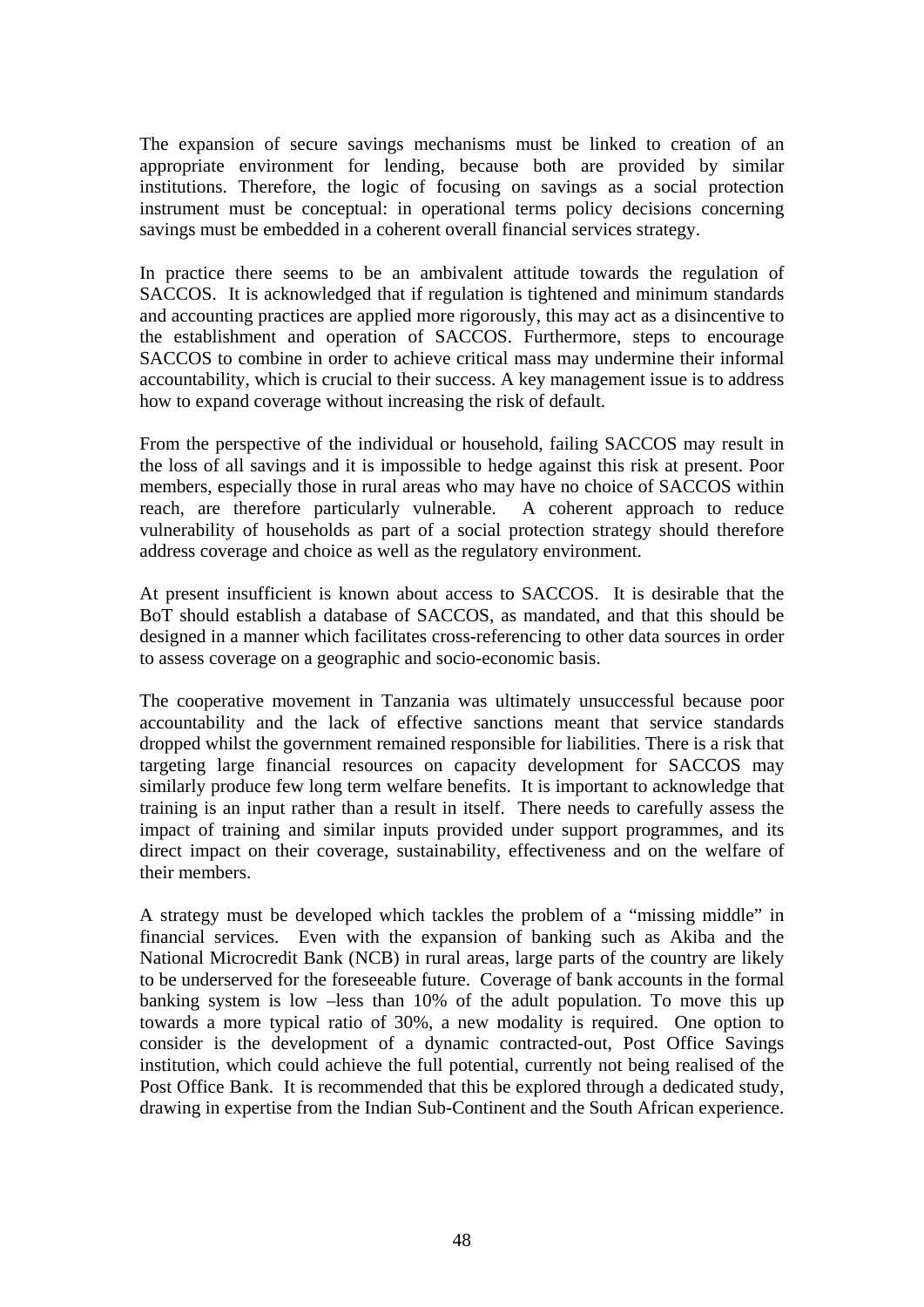### *Insurance*

The total labour force of Tanzania is estimated at 15.5 million. Of those employed, approximately 81% are engaged in the agricultural sector (Research and Analysis Working Group 2003) and some 2% are within the public sector (NBS, 2002), a proportion that has been decreasing since 1993. Coverage of formal social security systems is low: one estimate is of 5 percent of the working population contributing to formal social security (van Ginneken 1999), while the HBS found around one percent of households reporting making these contributions.

The types of formal insurance available include old age and disability insurance, workman's compensation, and health insurance. $^{24}$  There are no formal unemployment insurance schemes in the country. With the majority of the workforce being in the informal sector, there are few opportunities for the self-employed to be insured. During this assessment no micro insurance funds were identified, however apparently there are micro insurance funds for health, and burial societies (Kamuzora 1999; Steinwachs 2002). No insurance schemes tailored to workers in particular employment were identified.

#### **Institutional framework**

#### **Retirement and Disability Insurance Schemes**

There are six different formal retirement and disability insurance schemes in Tanzania:

- National Social Security Fund (NSSF)
- Local Authorities Provident Fund (LAPF)
- Parastatal Pension Fund (PPF)
- Public Service Pension Fund (PSPF)
- Government Employees Provident Fund (GEPF)
- Politician's Pension Fund<sup>25</sup>

Each scheme is based on contributions of 20% of the wage with the division being either an equal division of 10% each for the employer and employee or 15% for the employer and 5% for the employee. Each of the Funds cater to a defined employer group that is mandated to register its members. There is some room within the definition of eligibility for employers to choose which fund to contribute to, leading to competition between the funds for members. NSSF, LAPF, and PPF are also open for voluntarily membership, with the full contribution being made by the employee, although only if the person is regularly employed or part of an "association". 26

Upon registration every member receives a unique ID number. This number is common to each Fund and is not used for any other purpose, nor is the numbering system common across the funds.

<sup>&</sup>lt;u>.</u> <sup>24</sup> Health Insurance is not covered in this paper, as it is not within the scope of this assignment.<br><sup>25</sup> The Politicians Pension Fund is not examined in this report.<br><sup>26</sup> See Annex 3 for an overview of each fund.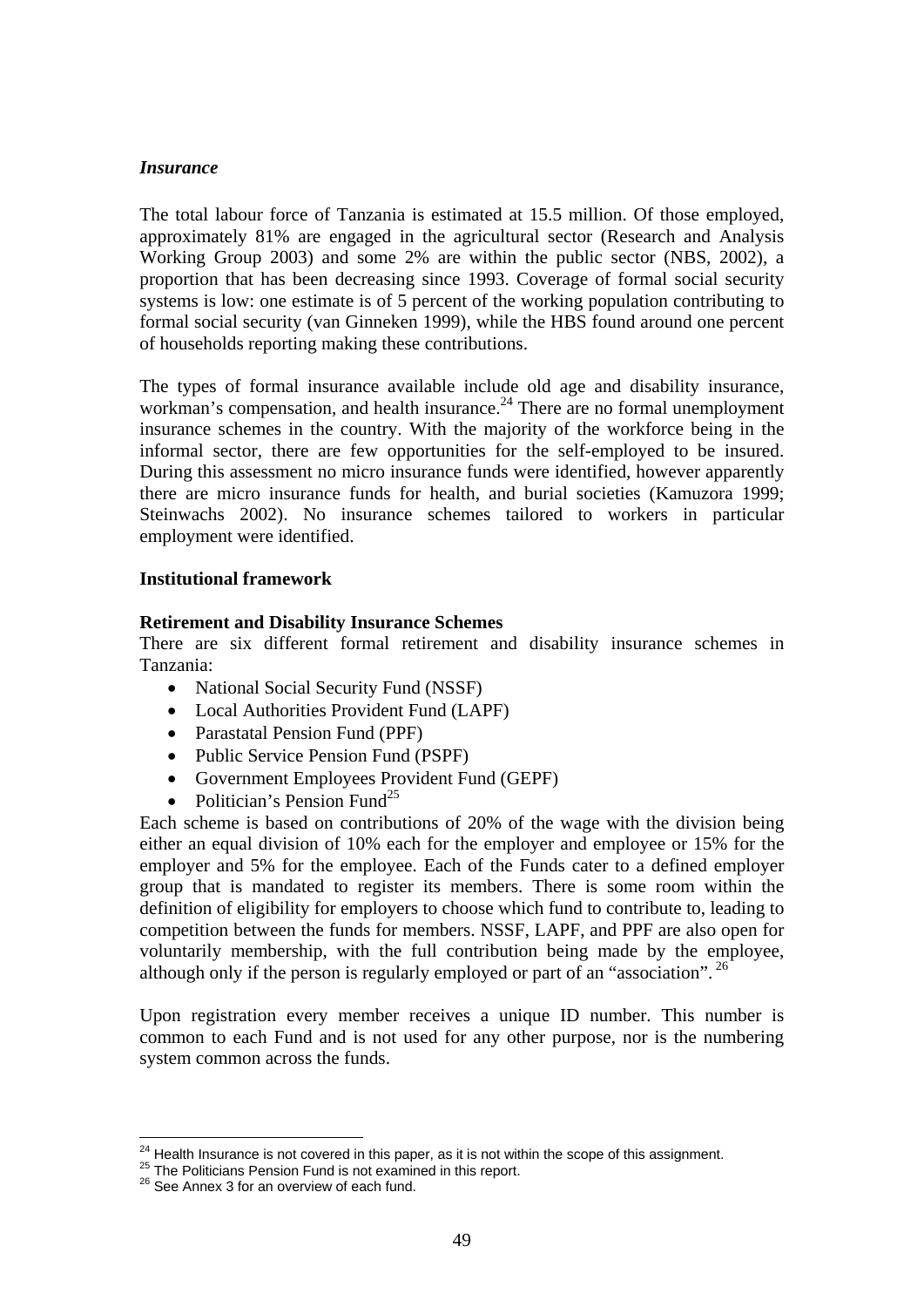# *National Social Security Fund27*

With 364,543 members, making it the largest fund in these terms, this Fund is open primarily to private sector workers. Although theoretically it is able to accept informal workers and those who are self-employed, in practice those outside of the formal sector or formal organisations are not members. It has approximately 1,000 voluntary members. For the majority of voluntary members there is a low level of compliance in paying contributions.

Established in 1997 as the successor to the Provident Fund, it allowed for a five year transition from the provident fund to a pension system. Although the deadline has passed, this transition has not occurred with many members continuing to withdraw funds according to the Provident Fund regulations. Of the total payments under the provident fund in 20003/04 of TSh 18,278 million (Table 4.7), some Tsh 15,891 million was a withdrawal benefit to 32,503 members under retirement age. This raises actuarial issues that should be addressed.

| Tuble $\pi$ I chown inclipicius unu I ayments, instituted to $\pi$                                         |          |
|------------------------------------------------------------------------------------------------------------|----------|
| Number of beneficiaries (provident scheme)                                                                 | 35,865   |
| Number of beneficiaries (pension scheme)                                                                   | 2,116    |
| Payments under provident scheme (Million Tsh)                                                              | 18.278.2 |
| Payments under pension scheme (Million Tsh)                                                                | 674.8    |
| Source: (Department of Benefits Administration, NSSF, 2004); also administers TTCL fund for 642 pensioners |          |

 *Table 4.7: Pension Recipients and Payments, NSSF, 2003/04* 

The Fund provides seven benefits plus the option to withdraw as under the Provident Fund system (Table 4.8). The health insurance coverage has not yet begun.

|  |  | Table 4.8: Benefits and Beneficiaries under the pension scheme2003/3004 |
|--|--|-------------------------------------------------------------------------|
|  |  |                                                                         |

|                                               | <b>Actual Payments</b> | Number of     |
|-----------------------------------------------|------------------------|---------------|
|                                               | (Tsh millions)         | beneficiaries |
| Old Age Pension, Initial and Special Lump Sum | 496.59                 | 935           |
| <b>Invalidity Pension</b>                     | 0.36                   |               |
| Survivors Pension and Initial Lump Sum        | 1.01                   | 3             |
| Maternity                                     | 161.01                 | 1010          |
| <b>Funeral Grant</b>                          | 15.09                  | 147           |
| Employment Injury                             | 0.74                   | 20            |
| <b>Health Insurance</b>                       |                        | $\Omega$      |
| <b>TOTAL</b>                                  | 674.8                  | 2,116         |

Source: (Department of Benefits Administration, NSSF, 2004)

The current law is based on the division of payments into 12% for long term benefits, 6% for health insurance, 2% for injury and maternity benefits. The fund reports a large difference between income and expenditure, with payouts of almost 20 billion per year while contributions alone were 80 billion Tsh. Of the Fund's income, 15% is spent on administration, the maximum amount indicated in the legal framework. This is explained to be due to the number of local offices, which cover all regions and a number of districts. Some 20 percent of staff members are dedicated to inspection.

<sup>1</sup> 27 (1997). National Social Security Fund Act. **No. 28**., (1997). National Social Security Fund Act - Regulations. **No. 28**.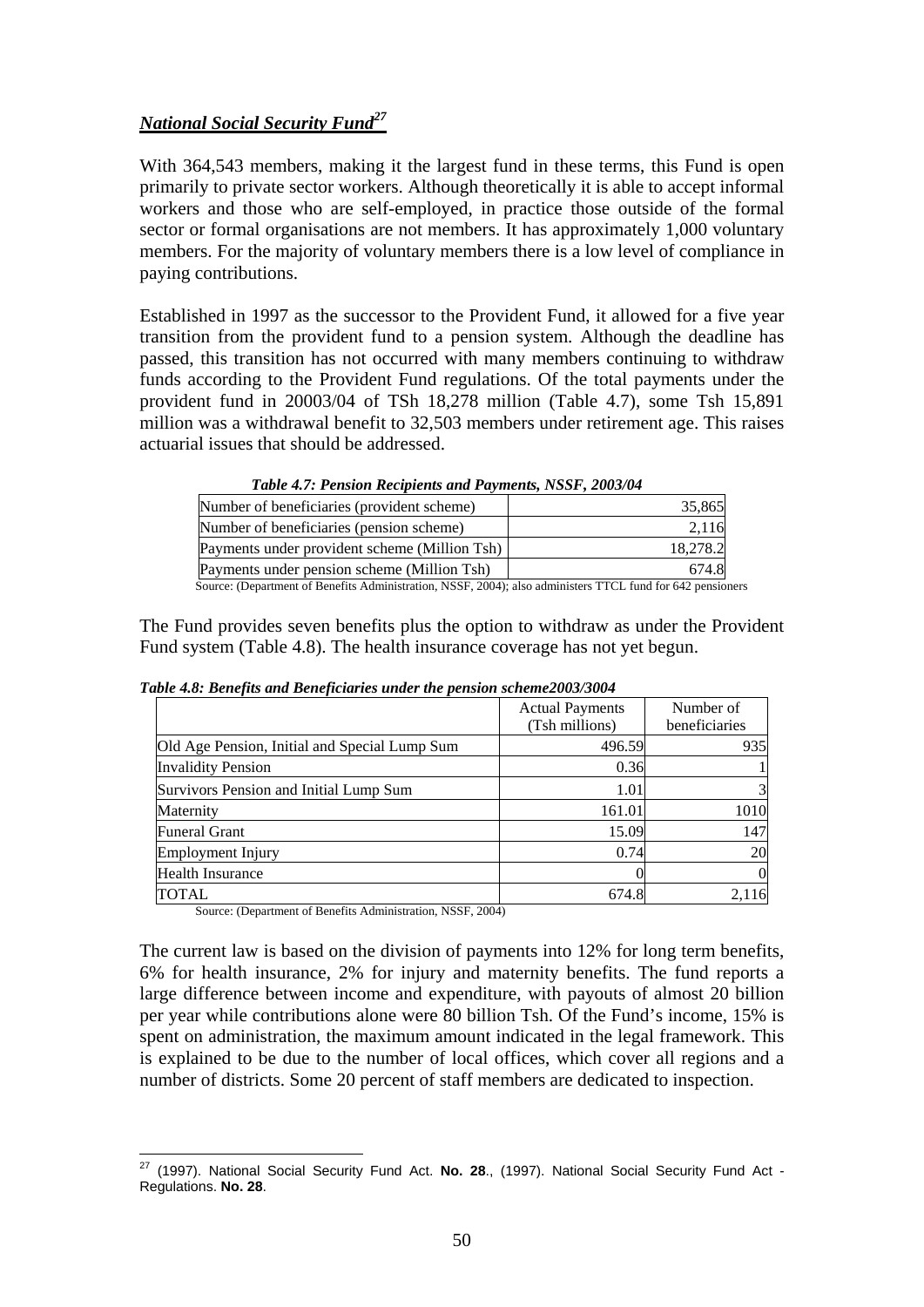The NSSF also manages the Telecommunication Fund, which serves previous east African community employees of the TTCL, with 642 pensioners.

Pension claims are the responsibility of the member. For each type of benefit there is a corresponding procedure. For example, for disability this is to be determined by a medical board. In practice it is carried out by the governments "chief medical officer" for those who work within the government, and for private company employees the officer simply informs the person to have their own privately arranged examination. There is no rulebook guiding the disability assessment. For the Employment Injury Benefit it appears that the "stump method" is used.<sup>28</sup> For payment, the claimant must go to the regional office monthly, with the exception of old age and permanent disability pension which the claimant would receive from the post office.

# *Local Authorities Provident Fund29*

The LAPF is open to the employees of local government and local government loans bodies. This allows for some "interpretation" of the distinctions between LAPF members and PSPF members. It has around 42,000 members and 114 different employer organisations (Table 4.9). A fund of TSh 40.6 billion is invested mostly in fixed deposit and real estate.

With the restructuring of local government and the resulting downsizing, one issue facing the Fund is the retrenchment of workers and corresponding LAPF members withdrawing funds at the same time. For example, in June 2004 2.1 billion was withdrawn as 826 employees left LAPF as part of the retrenchment. In response the Fund is currently proposing to restructure itself as a pension fund, and intends to complete this during the coming year. It views this reform as a way to encourage membership. It is also considering offering loans to its members. Loans were a service provided in the past, stopped due to the 98% default rate. One option for the loans being explored is to provide loans to informal groups, who would also be members of the Fund. It is also looking at residential housing for its members.

| иль 7.7. тетовіз, сони юмиліз ана оснені ратінскіз. LAI 1 . 1777/00 — 2009 |         |         |          |         |        |
|----------------------------------------------------------------------------|---------|---------|----------|---------|--------|
| <b>ITEM</b>                                                                | 1999/00 | 2000/01 | July-Dec | 2002    | 2003   |
|                                                                            |         |         | 2001     |         |        |
| Number of members                                                          | 34.143  | 40.667  | 40.667   | $- -$   | 42,000 |
| Contributions (Million TSh)                                                | 5.068.1 | 5.606.1 | 2.752.4  | 8.983.6 |        |
| Benefit payments (Million TSh)                                             | 823.8   | 361.6   | 162.8    | 615.9   | 635.3  |

*Table 4.9: Members, contributions and benefit payments, LAPF, 1999/00 – 2003* 

Source: LAPF. Note shift to calendar years

The benefits provided are terminal benefits (old age; termination of service; termination of appointment on medical grounds, abolition of office or other cause; death). Contributions are processed through the bank. Claims are sent to the employer who deposits the cheque in their bank account and then the employer writes a cheque the following day to the employee. Complaints have been received by the claimants of not receiving their full amount. The Fund is currently planning to conduct a feasibility

1

 $28$  The 'stump method' is the process of assessing the level of disability through a medical diagnosis that compares a person's level of disablement with someone of the same age and sex who is "normal". The loss of function is then expressed as a percentage score.

<sup>29 (2000).</sup> Local Authorities Provident Fund, Act. **No. 6**.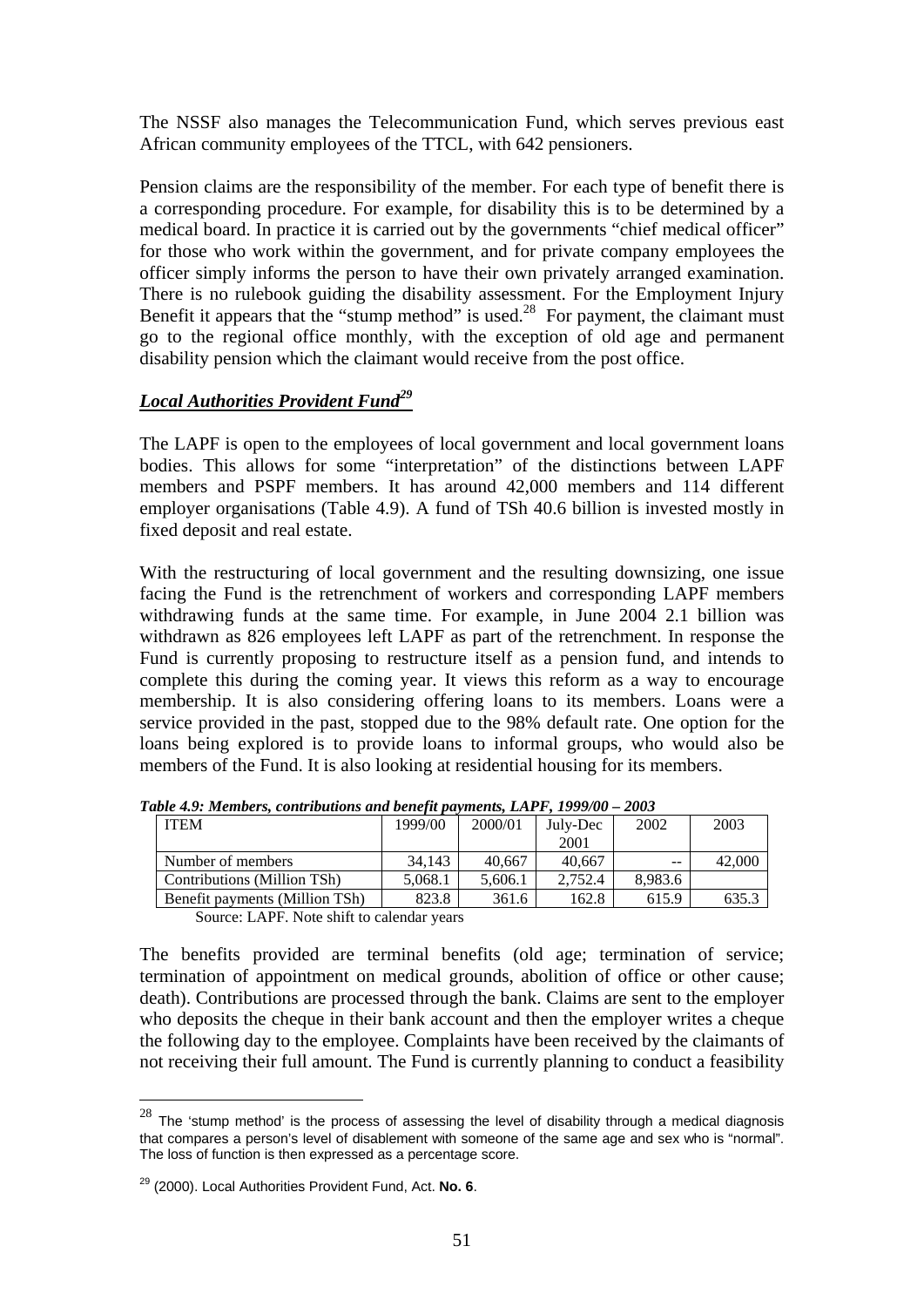study of alternative methods of payment directly to the claimant, potentially through the bank or post office.

With its headquarters in Dodoma, the Fund is planning to expand the number of local offices from its one zonal office in Dar es Salaam to four additional regions. These offices are to be responsible for registration, collection of contributions, and payment of benefits. Each is also to have some authority over investments. In total the fund has 72 staff members.

# *Parastatal Pension Fund*

Established in 1978 this Fund provides pensions to those employed with parastatal organisations with the option to also accept the private sector, self-employed and others. In addition, for those parastatal organisations which are privatised the firm is obliged to continue as a member of the PPF. This results in some confusion between this fund and the NSSF as both are open to the private sector. Like the other Funds there is no possibility for an irregular employee to join the fund, however the person can join a "deposit administered fund" which can also be used as a supplementary pension. Farmers can join but only if united as a group such as in a registered association. For example in September 2004 approximately 1,400 tea growers from Rungwe district joined the PPF after they formed an association (Mwakisyala 2004).

With privatisation there has been extensive arrears in contribution payments, as those companies being privatised did not pay the contributions and the debt was not taken on by the buyer. This debt was eventually covered by the Ministry of Finance.

Currently there are over 300 contributing employers (Parastatal Pension Fund, 2004). There are some 72,755 individual members with around TSh 3 billion being contributed each month. Benefit payments in 2003 were 1.6 billion. Benefits provided include old age pension, death benefit, survivors, disability pension, education benefit, and surrender pay (meaning a person who was dismissed from the firm). One benefit that is specific to this fund is the education benefit. This benefit is paid to the children (up to 4 children) of a member who dies before retirement, and covers some of the schooling costs for the children from nursery to secondary school.

With the headquarters in Dar es Salaam, the PPF had 126 employees in 2002 (Parastatal Pension Fund 2004). It has 5 zonal offices responsible for: facilitating fund activities; registration of members; answering members questions. Contributions may be paid to the zonal or headquarters. The contributions can be received in cheque, bank transfer, or cash. Doctors also report to the zonal offices in disability cases. As with the other funds, there is no standard rulebook for disability assessment.

Unlike the other Funds claim forms are filled in by the employer rather than the employee. The initial payment and gratuity payments are sent to the employer who gives it to the employee. For old age, survivors, and disability payments the monthly benefits are sent directly to a person's bank account, and for the education benefit the funds are sent directly to the school. The fund is in the process of being computerized, which has not occurred with the other funds.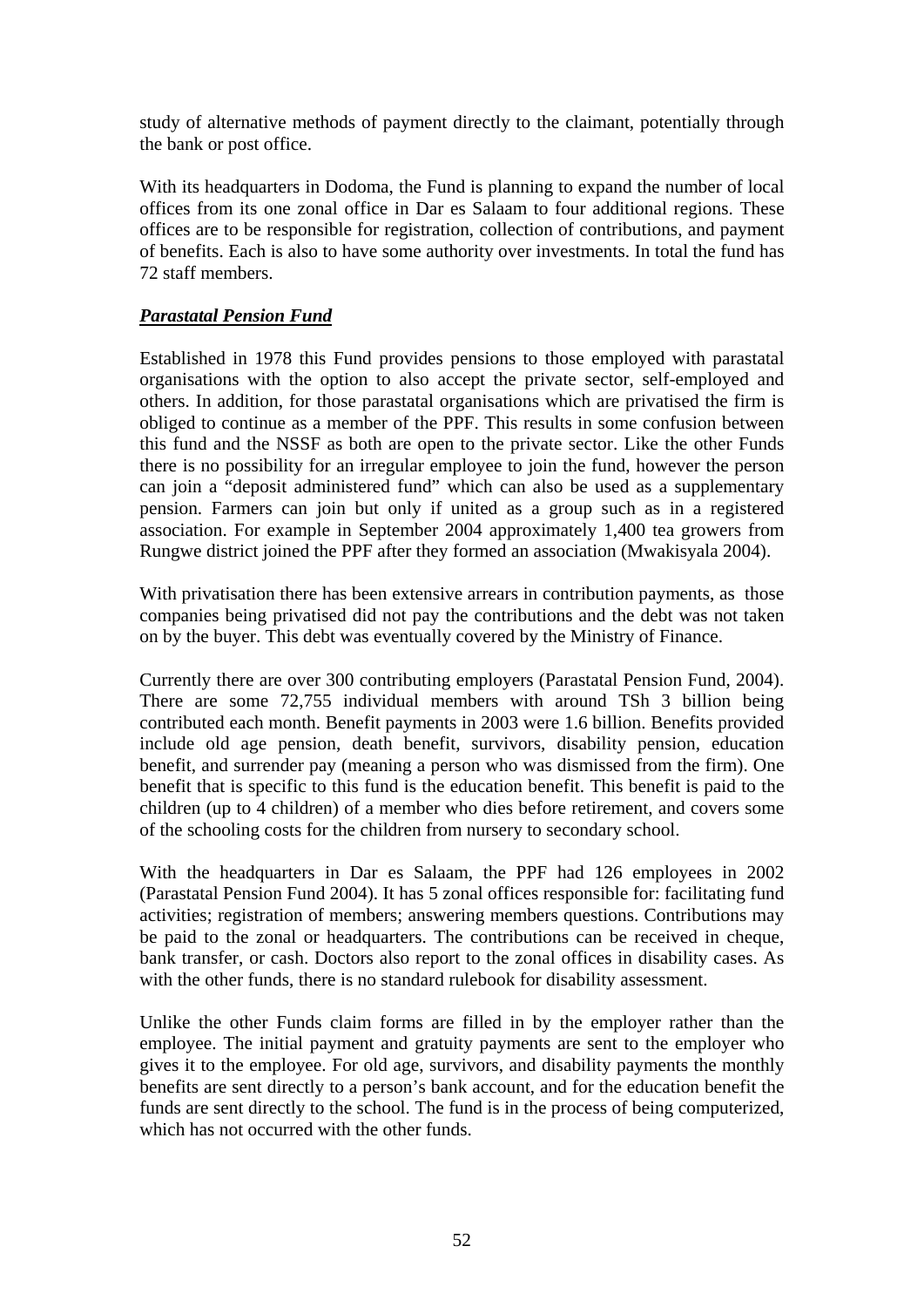# *Public Service Pension Fund and Government Employees Provident Fund*

These two funds are closely linked. The  $GEPF<sup>30</sup>$  reports 17,001 members; it is for government employees who are not pensionable or permanent. An example is a police officer who must be in the police service for twelve years before becoming a permanent employee. During the 12 years this person would be covered by GEPF, after which s/he would be a member of the PSPF. Once a person is eligible for PSPF the contributions are transferred to the PSPF. GEPF absorbed a number of earlier pension schemes such as the African Civil Service Provident Fund and the Tanganyika Railways Provident Fund. It has assets of around TSh 20.6 billion in 2004/05 (Table 4.10).

#### *Table 4.10: Assets of the GEPF (TSh Millions)*

| Tubic 7.10. Associs of the OLI 1 (1 Sh multiplis) |         |          |          |          |  |  |
|---------------------------------------------------|---------|----------|----------|----------|--|--|
| Year                                              | 2001/02 | 2002/03  | 2003/04  | 2004/05  |  |  |
| Value                                             | 6.807.3 | 10.024.1 | 14.666.5 | 20.578.1 |  |  |
| Source: GEPF                                      |         |          |          |          |  |  |

The  $PSPF<sup>31</sup>$  serves all permanent and pensionable government employees employed in Tanzania and employees of executive agencies. It reports 207,845 members and had assets of almost TSh 86 billion in 2000/01 (Table 4.11). Currently the Fund is reregistering all of its members in a cross-country campaign. This will include photos and ID cards. Unlike the other funds it distributes its money through the use of smart cards.

|                                             | 1999/00 | 2000/01 |
|---------------------------------------------|---------|---------|
| Total contributions                         | 34.80   | 44.90   |
| Total investment income earned              | 1.68    | 5.16    |
| Total operating expenses                    | 0.03    | 0.59    |
| <b>Accumulated Fund</b>                     | 36.45   | 85.95   |
| $\alpha$ (DIP $\alpha$ ) D $\beta$ D 10001) |         |         |

*Table 4.11: Financial data, PSPF, 1999/00—2000/0, (TSh billions)* 

Source: (Public Service Pension Fund 2001)

# **Workman's Compensation**

Workman's compensation is regulated under "Workmen's Compensation Ordinance Cap 263 (1966, and amendment act 17 of 1983). Under the auspices of the Ministry of Labour, Youth Development and Sports, it is noted within the labour reform as in urgent need of amendment, primarily because of the low benefit level of a maximum of 108,000 Tsh as a lump sum benefit for permanent disability. Partial disability is assessed following a "stump method" type assessment noted in the law's attached schedule, and there is an additional schedule of occupational diseases. Temporary disability benefits are also included (International Social Security Association 2003). Private sector employers are expected to take out insurance with a recognized company. In the public sector, the Ministry of Labour, Youth Development and Sports is responsible for making payments to government employees.

#### **Issues arising: insurance**

The MLYDS has noted social security as one of its key areas for this next phase of the labour reform, specifically highlighting membership transferability between funds, the

<sup>1</sup> <sup>30</sup> (1942). The Provident Fund (Government Employees) Act Chapter 51. **Cap 51 R.E. 2002**.<br><sup>31</sup> (1999). Public Service Retirement Benefits Act. **No. 2**.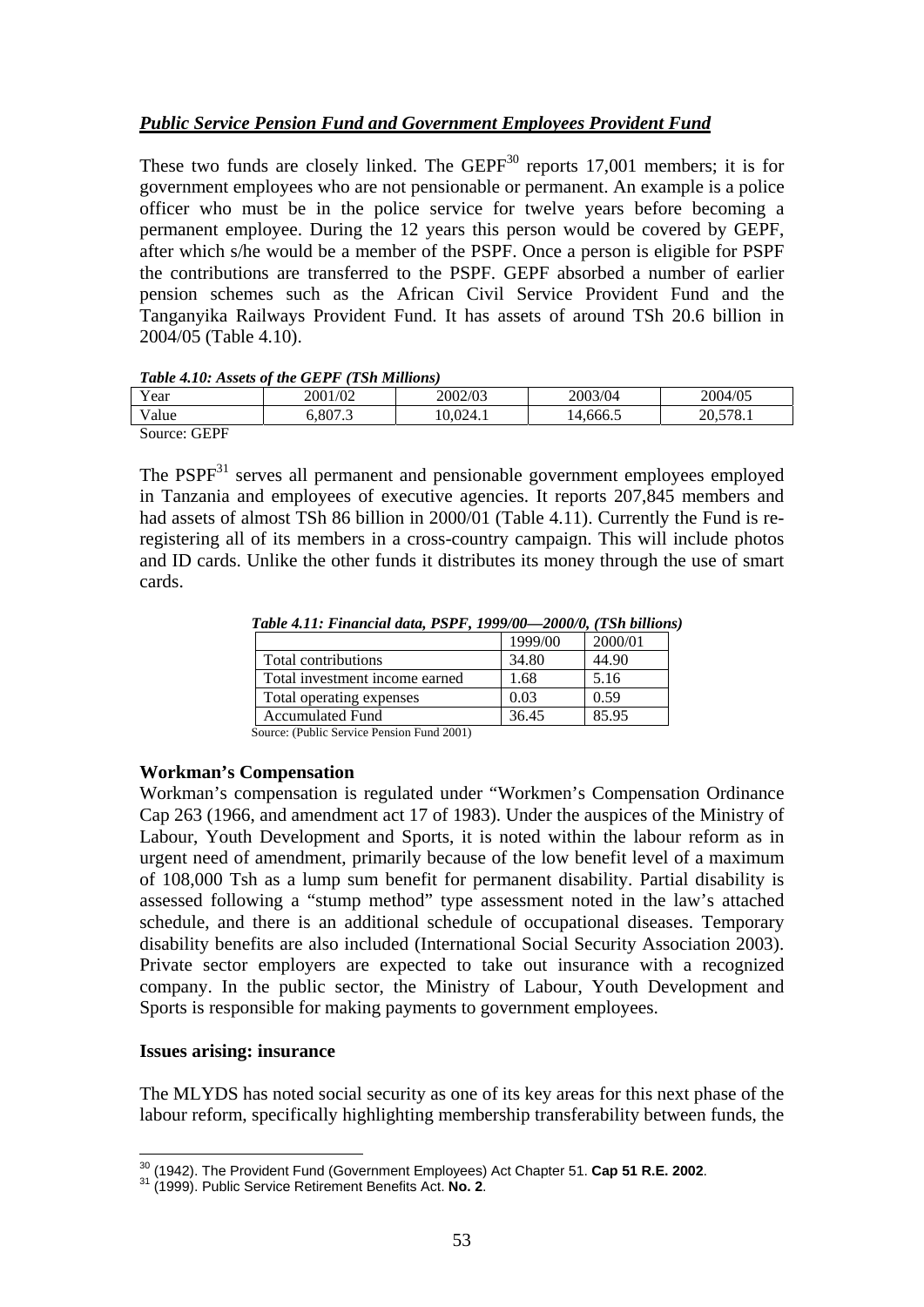size of premiums paid and the differing benefits. The National Social Security Policy (2004) highlights issues of coverage, portability, the need for investment guidelines and minimum standards.

Within the area of formal insurance, the main issues are as follows:

*Lack of portability of funds* - The structure of Tanzania employment has been changing, with increased movement out of the public sector (with retrenchment) and between sectors. With a set time required of contributions for each fund, if a person changes scheme, s/he possible would only receive a gratuity rather than a pension. Areas to be explored are the mechanisms for members to be able to move from one fund to another, while carrying their number of years of contribution.

*Payment methods* - Each fund has a slightly different system for receiving contributions and paying benefits. For contributions this may be a payment in cash at the pension office, a bank transfer, or by cheque. Each fund has a different mode of delivery of the benefit. The NSSF delivers pensions through the post office, and for all other benefits the person must go to the pension office. For PSPF payment is made at a bank via a Smart Card. For LAPF the payment is delivered to the employer and for PPF the initial payments are made via the employer as are subsequent payments with the exception of pensions which are delivered via a person's bank account. There are even examples of the pension fund hand delivering the benefit to the person's residence. Direct delivery of cash and the involvement of many actors leaves room for mismanagement of funds. This has already been identified as a problem by the LAPF. Leaving responsibility with the claimant to pick up a benefit at the pension office, in person, also raises questions of access. It is suggested that the payment system be examined to ensure clear accountability, including exploring the use of bank transfers or the post office system. It is also suggested that PSPF experience with administering the system through smart cards be evaluated. The cost to both Fund and to the employer needs to be considered. Anecdotal evidence suggests that for small employers it is more cost effective to deliver cash to the pension office than even to write a cheque.

*Arrears* - All of the funds except PPF have arrears in payments of contributions and charge 5% compounded interest. The full extent of the arrears is not known, however each fund notes this as an issue highlighting that the cost of prosecution could be higher than the benefit to the Fund.

*Membership* - Competition between the Funds appears to hinge on membership, and which fund is "entitled" to serve which employer group. This is particularly evident between the NSSF and PPF, and between the LAPF and PSPF. With the changing status of some of the employers and the movement of employees, there appear to be unclear boundaries between the funds. The value of having so many funds, and of having access divided to such an extent by employer/sector may need to be reviewed.

*Disability* - Each of the funds offer some form of disability pension, or ability to withdraw funds due to disability, either temporary or permanent. However within and across the funds there is no standard assessment mechanism. This means that a person performing the same job in a different place may be examined in a different manner and provided with a different benefit. In addition there does not appear to be a clear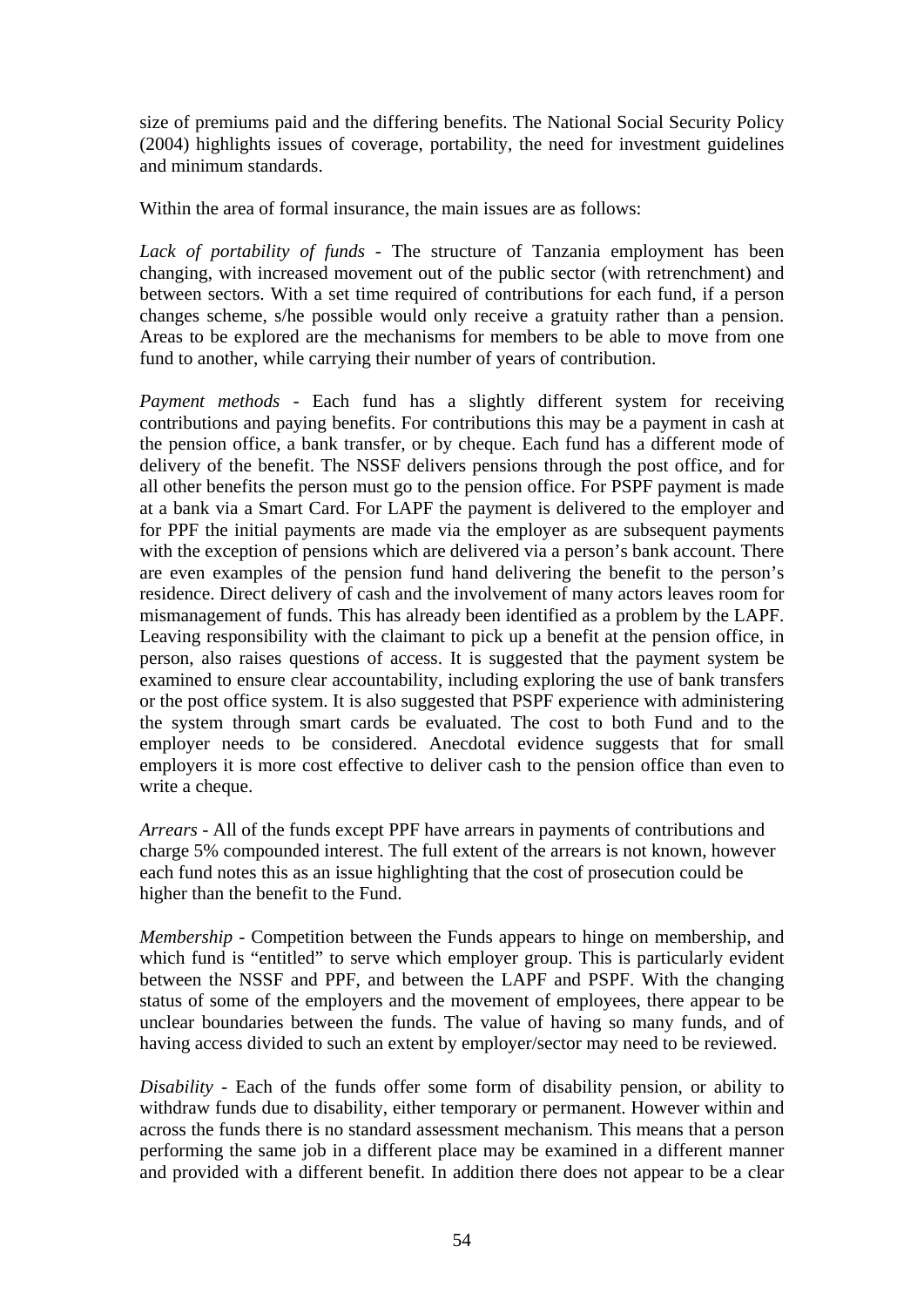monitoring mechanism for the doctors conducting the assessment. The Workman's Compensation insurance clearly indicates that the "stump" method is to be used yet reform in this area in other countries now considers the social model of disability. The current schedule is out-dated and has not been adjusted with medical advancements. This is also found within the occupational diseases section which continues to refer to e.g. telegraphist's cramp open to those who operate Morse-key telegraphs. Reform of disability assessment procedures is a long process. Although it may be desirable, the extensive time and resources required should be balanced against the number of claimants for disability benefits. As the reform of the Workman's Compensation Act is currently under process, looking at invalidity pensions at the same time may be worthwhile. In addition, it may be advantageous to look at this area in cooperation with the Department of Social Welfare that is in the process of reforming the "Disabled Persons (Employment) Act 1982" and the "Disabled Persons (Care and Maintenance) Act 1982. Although reviewing disability for different purposes, it would be beneficial to coordinate approaches to reach a common national definition of disability.

*Gender* **-** Formal insurance systems are designed based on regular full time employment with few absences from the workplace. Carer's responsibilities (e.g. motherhood, caring for relatives not able to work) result in absence from the labor force, and therefore the time period over which contributions are made. Being absent from the workforce generally results in fewer opportunities for pay advancement and so women tend to benefit less from these schemes, although indirect coverage is available through their husbands. For those who live in polygamy there are additional disadvantages since each woman is regarded as having a separate household (Steinwachs 2002: 14). Within the funds there are provisions for a woman to withdraw funds if she is going to marry and withdraw from the work force.

*Coordination* - The NSSF, PSPF and the National Health Insurance Fund are affiliated members of the International Social Security Association. However, there is no forum in Tanzania in which the pension funds can communicate with each other. Each of the Funds visited noted this issue, as has the Ministry of Labour, Youth Development and Sports. Many of the issues identified here might be addressed in such a forum. Work on the National Social Security Policy, although it covers more than insurance, may also provide a forum in which this could be taken forward.

There is also little coordination between the pension funds and other institutions. For example, there are also no institutional modes of communication with other government bodies on areas of common interest. e.g. reporting on employers not paying the minimum wage. At the regional level there is no form of communication with the regional authorities to facilitate a clear understanding of the purpose and limits of the fund (e.g. it is not a place where government cash benefits without insurance can be paid). Although this does not necessarily require the establishment of a formal body, it highlights the need to open other communication channels.

*Regulations* - Beyond a communication forum there is also a need to have a pension regulatory forum. With the same level of mandatory contribution, yet different levels of benefits, some employers are mandated to insure their employees with a particular scheme. Within the National Social Security Policy (2003) there is an expectation that benefits would be guaranteed by the government. This could leave a risk of the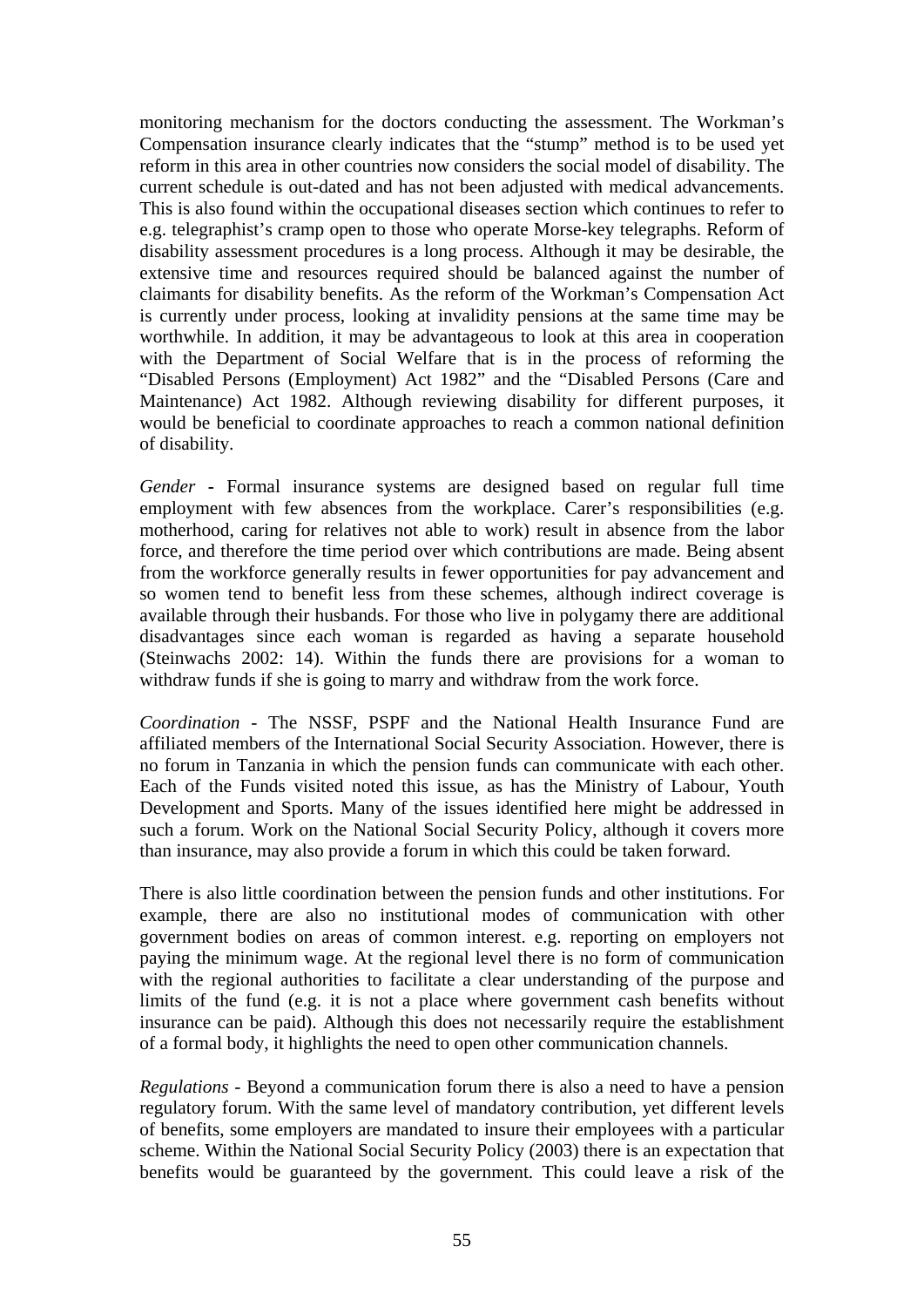expansion of benefits offered, with little control over the ability of the Funds to deliver. As highlighted by the same policy, regulations are required for minimum standards and investment guidelines.

*Other Issues* - Within the scope of the assignment no evaluation of the sustainability of the system in maintaining six funds was carried out. In addition no evaluation was conducted of having the high level of contributions, nor on the type of investments made. Potentially this is one area that may be examined for its harmonization with other social protection systems.

Aside from these 'internal' issues around the operation of the funds, the main concern from a social protection perspective is that such a small fraction of the population benefit from them. There are few structured opportunities for informal workers to participate in the regular pension systems. In the longer term, the coverage of funds will need to expand to enable more individuals to benefit. They are not, however, able to provide any sort of general social protection mechanism in the immediate future.

In so far as the survey could correctly distinguish different sources of assistance, the HBS suggests that, of the five percent of those surveyed that report receiving formal benefits, most of these households received social assistance grants rather than insurance or employment-based benefits (Table 4.12), although the mean value of reported receipts from insurance and employers was higher (Table 4.13). Note however that these reports might include some lump sum payments, since there are some large values reported (and the medians are substantially lower). They are also unlikely to capture assistance received in kind, including food aid.

| 1990 CWCIVC HIOHUIS                                    |      |       |  |  |  |
|--------------------------------------------------------|------|-------|--|--|--|
| Non poor                                               | Poor | Total |  |  |  |
| Accident, injury, sickness, disability benefits<br>0.6 | 0.9  |       |  |  |  |
| 0.6                                                    | 0.2  | 0.5   |  |  |  |
| 4.0                                                    | 3.0  | 3.7   |  |  |  |
| 0.2                                                    |      |       |  |  |  |
|                                                        |      |       |  |  |  |

Table 4.12: Percentage of households reporting receiving formal welfare and benefits in the last twelve months

Source: Authors' analysis of Household Budget Survey (2000/01)

Table 4.13: Mean value of formal welfare and benefits (monthly Tsh per recipient household)

|                                                 | Non poor | Poor  | Total  |
|-------------------------------------------------|----------|-------|--------|
| Accident, injury, sickness, disability benefits | 4.346    | .,509 | 3,361  |
| Family allowances from employer                 | 11.166   | 2,230 | 10,363 |
| Social assistance grants                        | 3,092    | .885  | 2,827  |

Source: Authors' analysis of Household Budget Survey (2000/01)

#### **4.5 Welfare**

#### **Overview**

Financial and in-kind grant support is provided by both government and nongovernmental organisations. Government programmes are primarily within the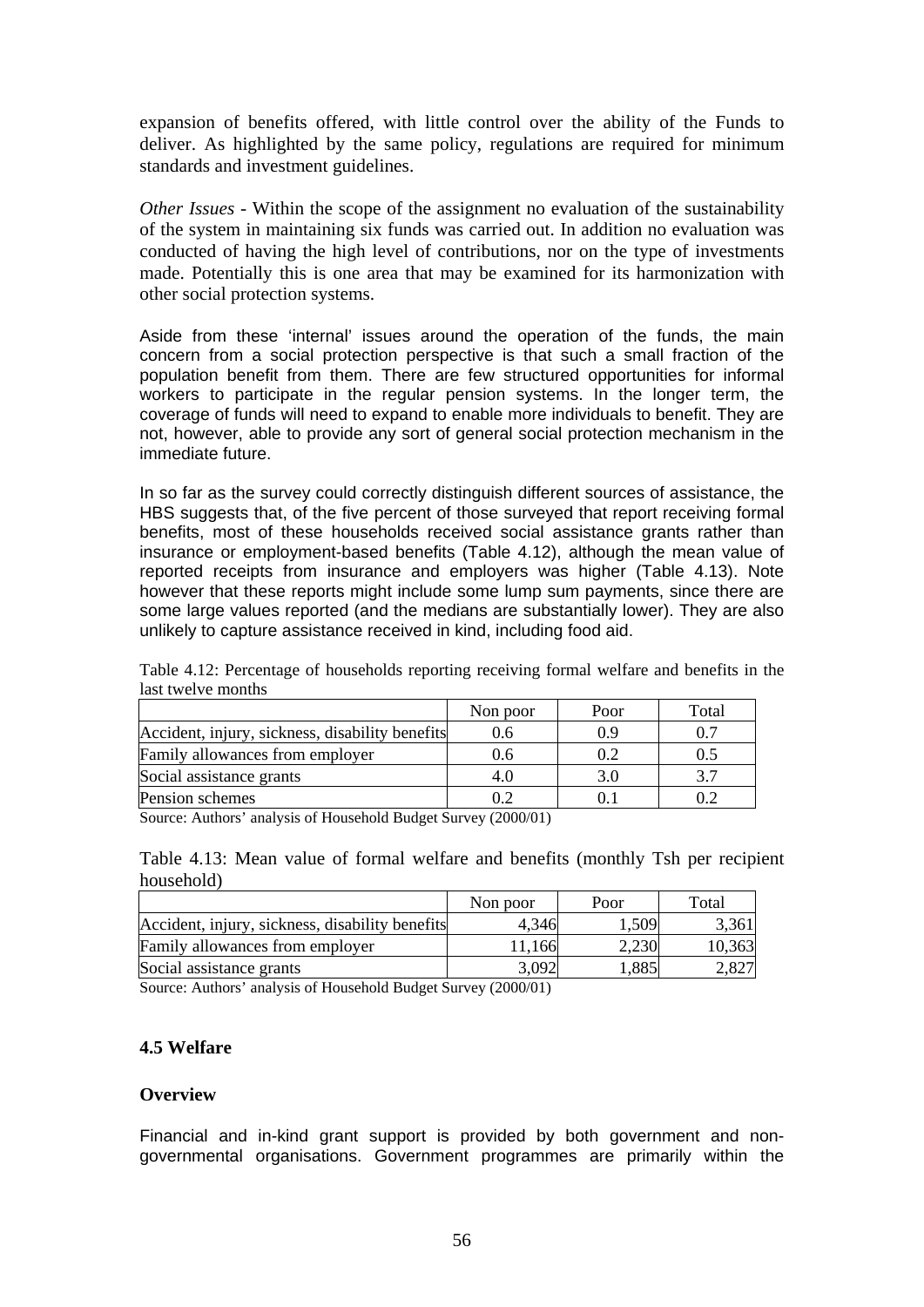Ministry of Labour, Youth Development and Sports department of social welfare.<sup>32</sup> International non-governmental organisations (INGOs), local non-governmental organisations (NGOS) and community-based organisations (CBOs) also provide support directly or channelled through the government. For non-public sector organisations this is generally in-kind support, with the material provided being an integral part of the organisations overall programming. Regional and district government administrations are encouraged to mobilize support by facilitating connections between the potential beneficiaries and the NGOs and INGOs.

The HBS suggests that social assistance grants were the most common form of formal assistance received, and both poor and non-poor households have benefited from these payments (Table 4.12). Households that received assistance from these sources reported receiving an average of around TSh 2,800 per month in social assistance payments.

#### *Ministry of Labour, Youth Development and Sport – Department of Social Welfare*

Three section in this department provide benefits to various recipients and in a multitude of ways, some of which are listed in Table 4.14. The number of recipients of each activity is typically small.

Due to scarcity of funds the programmes are not publicly promoted. In general funds are provided for activities that are deemed to critically influence whether a person is able to interact with the community. For example, mobility aids are provided for those requiring aids to allow them to work. School support is provided for those children who would not be able to attend school otherwise. Housing and resettlement is provided in cases where a person would be on the street without support. All amounts are provided on a one-time lump sum basis. Alternatively, rather than providing cash the ministry may purchase the required good or facilitate its access.<sup>33</sup>

Benefit access begins with the application of the beneficiary to the regional or district social welfare office, where an assessment process is conducted. This would include gathering some basic information on the person and her/his support networks, assessment of the reason support is requested and a home visit. If the funds are to be used for income generation an assessment of the feasibility of the venture may be conducted. If the person is deemed as "in need" and there are no other resources that can be accessed locally, the case may be forwarded to the appropriate sub-section of the Ministry. The sub-section reviews the application and makes a selection. The criteria for selection vary. For example in the Rehabilitation section consideration includes criteria such as gender and other sources of income. In the Family, Children and Day Centres section "urgency" of the case is primary. Those not selected remain on the wait list. Funds are forwarded to the recipient via the Regional Social Welfare office. As all programmes work through the Regional and District Social Welfare offices, this minimizes the possibility of 'double-dipping' (receiving multiple benefits from different programmes) in this department.

<sup>1</sup>  $32$  However, it is likely that some other ministries have small welfare programmes, although during this assessment only the ones within this department were considered.<br><sup>33</sup> For example during the assessment one department was in the process of sending out "builders" to

deliver materials and support construction of housing.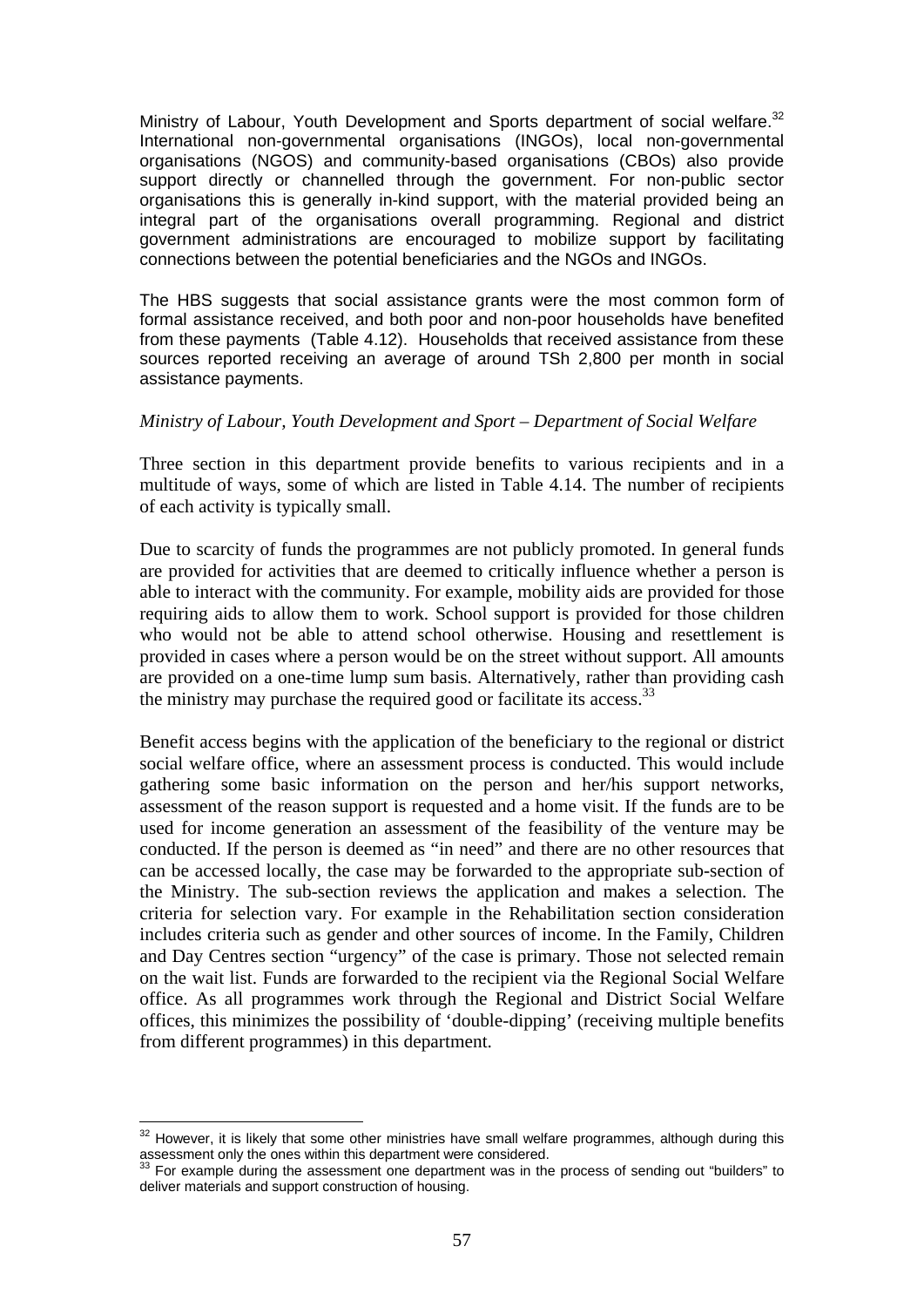| <b>Section</b>                                                    | <b>Target group</b>                                       | abie 1.1 i. mcome support from me Deparament of social weighte<br>Purpose /<br>programme                  | Number of<br>recipients | <b>Total funds / Tsh</b><br>(and period<br>covered by funds) |
|-------------------------------------------------------------------|-----------------------------------------------------------|-----------------------------------------------------------------------------------------------------------|-------------------------|--------------------------------------------------------------|
| Family, child welfare Orphans in primary<br>and day care services | and/or secondary<br>school                                | Support for the primary and Not known<br>secondary school education                                       |                         | Not known                                                    |
| Family, child welfare Persons with<br>and day care services       | <b>HIV/AIDS</b>                                           | Income generation                                                                                         | Not known               | Not known                                                    |
| <b>Probation Services</b>                                         | Children under the<br>the Dar es Salaam<br>region         | Resettlement, education, seed 36<br>probation services in money, usually in kind                          | (2003/04)               | 4,100,000<br>(2003/04)                                       |
| Rehabilitation                                                    | Persons with<br>disabilities                              | In-kind donations of items                                                                                | 51<br>(2003)            | items 1,230,000<br>(2003)                                    |
| Rehabilitation                                                    | Persons with<br>disabilities                              | Business creation – micro-155<br>credit.                                                                  |                         | 280,875,000<br>(2004)                                        |
| Rehabilitation                                                    | For persons who<br>work with persons<br>with disabilities | Vocational training in sign 6<br>language for teachers, school<br>and college fees                        |                         | 600,000<br>(2000/01)<br>2003/04)                             |
| Rehabilitation                                                    | Community                                                 | Renovation of buildings to<br>facilitate physical access                                                  |                         |                                                              |
| Rehabilitation                                                    | Persons with<br>disabilities                              | Resettlement after training<br>through either facilitating<br>employment or provision of<br>working tools | 43                      | 5,586,000<br>$(2000/01)$ to<br>2003/04)                      |
| Rehabilitation                                                    | Persons with<br>disabilities                              | Mobility aids                                                                                             | 45                      | 8,412,000<br>$(2000/01)$ to<br>2003/04)                      |
| Rehabilitation                                                    | Persons with<br>disabilities                              | capital <sub>95</sub><br>Income generation,<br>for small businesses                                       |                         | 13,562,500<br>(2000/01)<br>2003/04)                          |
| Rehabilitation                                                    | Persons with<br>disabilities                              | Payment of hospital bills, 13<br>medical assistance                                                       |                         | 1,450,000<br>(2000/01)<br>2003/04)                           |
| Rehabilitation                                                    | Persons with<br>disabilities                              | Transport/fare                                                                                            | 6                       | 520,000<br>(2000/01)<br>2003/04)                             |

*Table 4.14: Income Support from the Department of Social Welfare* 

Note: The programmes listed are only those for which information was available during the field visit. It is expected that there are numerous additional programmes. Source: interviews in MOLYDS.

Locally the Regional and District Social Welfare Offices may also access support from other organisations. As an example in 2003/04 the Dodoma regional office obtained tricycles for persons with disability, and 185 credits for cooperatives of persons with disabilities. The role of the social welfare office is in facilitating the connection with other organisations, and it also follows-up to ensure the goods were actually received.

Some of the activities of the Rehabilitation Section are in response to the Disabled Persons (Employment) Act (1982) which establishes the ministries roles in facilitating access to training courses for persons with disabilities, and provisions for enabling registered disabled persons to obtain employment or engage in self-employment. The section is currently proposing to amend this Act as well as the Act on Care and Maintenance of Disabled Persons (1982).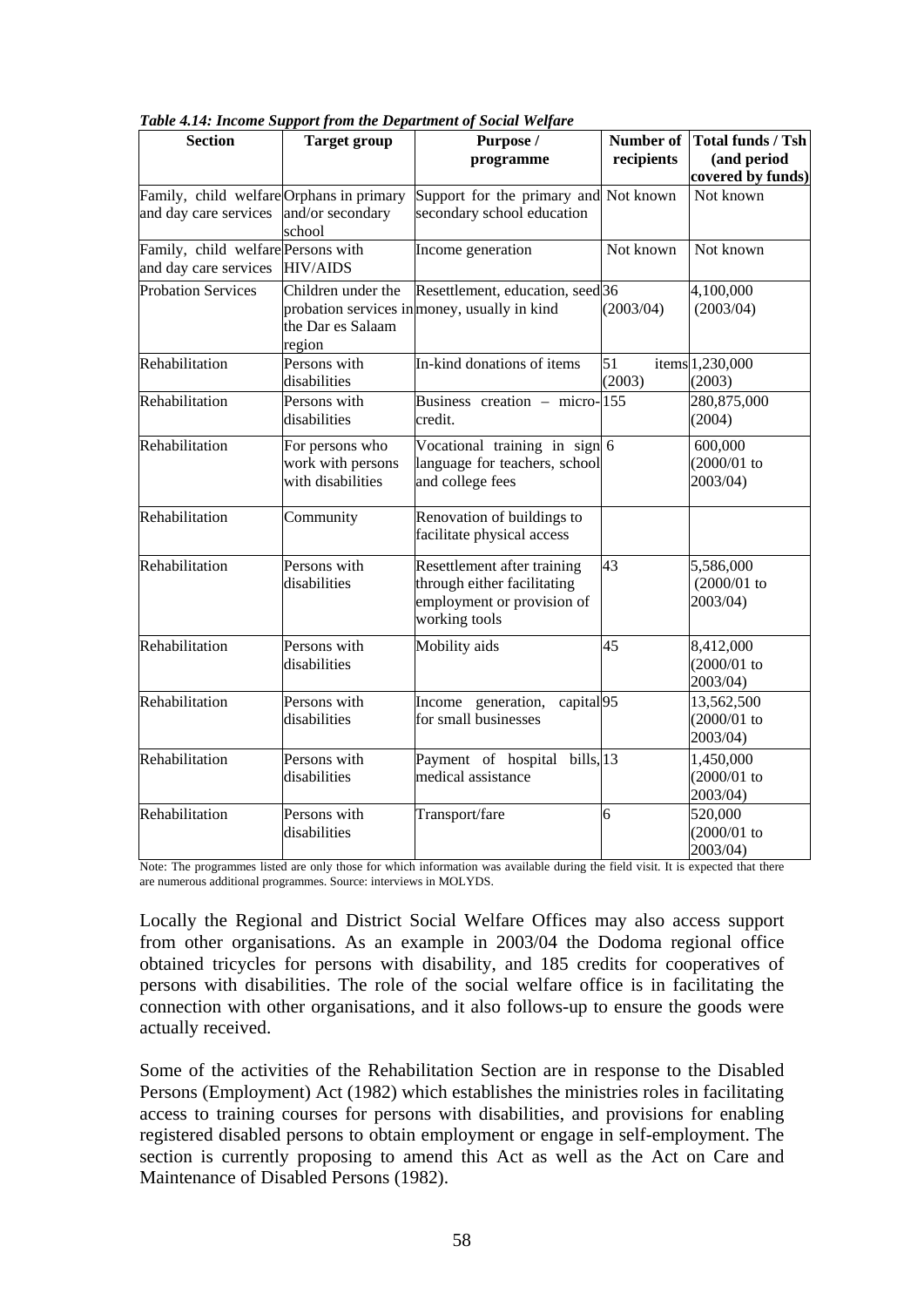#### **Other Government Offices**

Beyond the ministerial channels welfare benefits may be accessed from other government and parastatal organisations. The regional Advisor for Social Welfare may assist a person in receiving a cash grant from the RAS, or even in accessing credits or loans. At the district level (in at least one district) each department has some funds to distribute. For example, the education department may provide funds to primary school students for books and paper if the pupil cannot afford them, while a family may be able to access food from the agricultural department. Benefit funds may be divided between the different departments with no mechanism for coordination. In terms of parastatal organisations, one local pension office noted that it occasionally provides money to elderly who visit the office with a specific need such as to buy medicine, and often these requests are a result of referral from other government bodies.

# **Third Sector Organisations<sup>34</sup>**

There are more than 2,000 NGOs registered in Tanzania. Although there are no consolidated records of the extent of income transfers provided by these organisations, it appears that the support is often provided in kind and it is directly linked to their programmes. For example, CHAWATA aims to support persons with disability to be more independent. As part of its projects, therefore, it provides support to income generation activities (welding, handicraft) carried out by persons with disabilities. For the majority of NGOs funding is from external donors. The NGOs often coordinate with the MOLYDS at both local and national levels.

For faith based organisations direct assistance to the poor is often within their guiding principles. Funding may be external, or internally generated. For example, CARITAS Tanzania supports 120 orphans and 570 persons with disabilities with school fees and material needs, while the Catholic Church itself supports 1,116 orphans and 1,697 persons with disabilities. BAKWATA provides grants to single women who have no possibility of earning income, with applications made directly through the local mosque. Numerous others organisations supply in-kind goods such as agricultural supplies, clothing, school supplies, medicine, orthopaedic aids, etc. Much of this type of support takes place at a local level and there is no consolidated information available on its overall magnitude.

#### **Direct support through social services**

Both government and non-governmental organisations provide a range of social services directly to vulnerable groups. The government runs 17 long-term care facilities for the elderly and disabled, 5 remand homes, 1 children's home and various training centres through the MOLYDS. In total there are approximately 4,475 people in these institutions. There is no consolidated information on the expenditure on running them as costs are included in various budget lines. They often receive low levels of finance for running costs (for example 126 Tsh/person/month for food) and low levels of professional staffing.

<sup>1</sup>  $34$  For more information on third sector welfare provision see Lerisse, F. et al. (2003).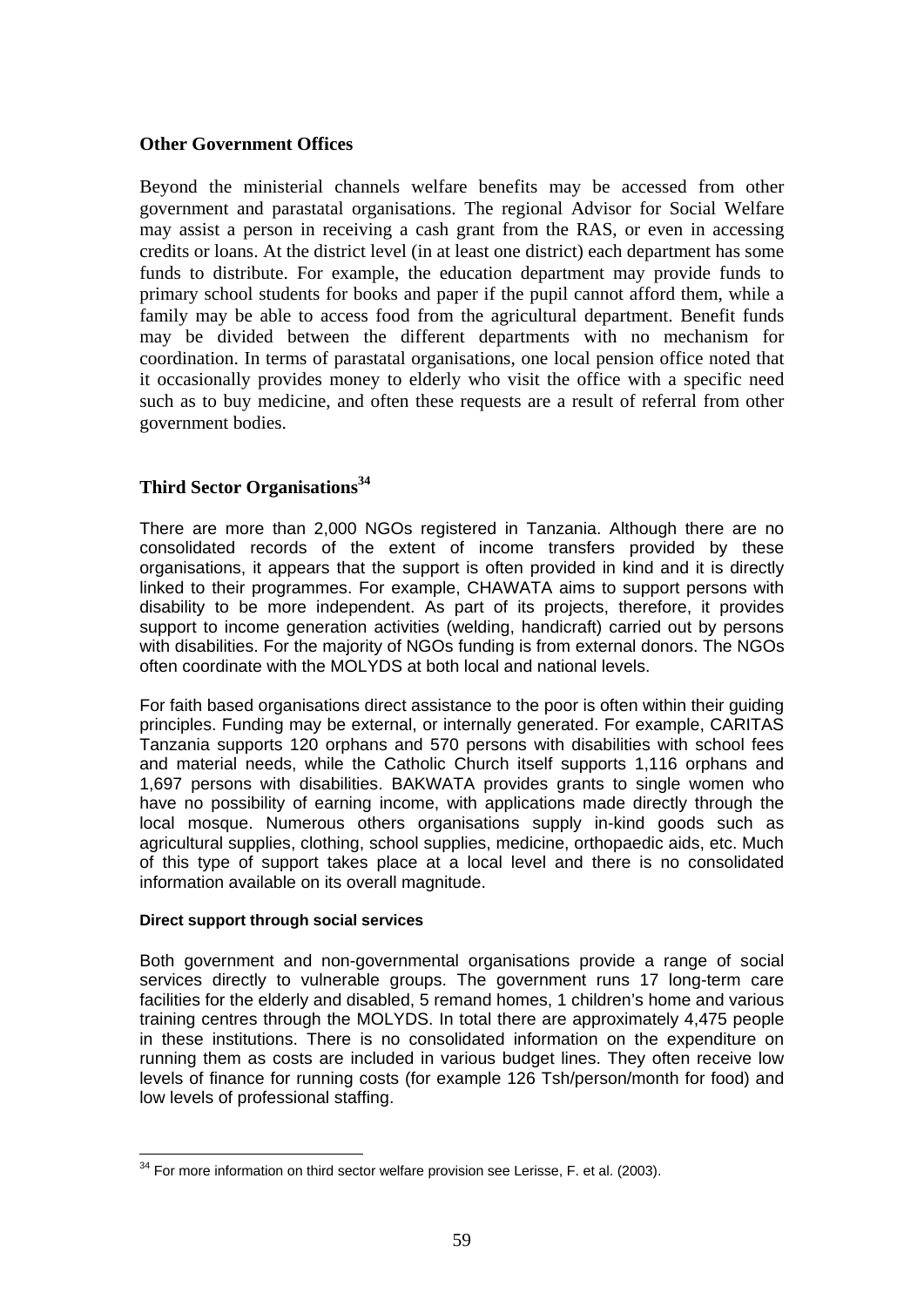The Ministry of Labour, Youth Development and Sports is also responsible for licensing the residential settings and day care centres run by non-governmental organisations. Of those, there are 57 children's homes. The Ministry provides limited financial support to these children's homes, at 2,600 Tsh/child/year. There are 24 NGO institutions for the elderly registered with the MOLYDS, all run by faith based organisations. Although the government is also required to support these homes financially, it has not done so recently due to lack of funds.

#### **Issues Arising: Welfare**

*Coverage, Beneficiary Identification and Targeting* – Despite the lack of consolidate information on the activities of non-government organisations, it is clear that the scale of welfare support provided is well below the number of individuals that might potentially require these services. Section 3 showed that there are hundreds of thousands of disabled people and double orphans, perhaps 1.6 million individuals who are HIV-positive and over 6 million individuals below the food poverty line. While it would be neither possible nor desirable to provide welfare support to all of these individuals, the scale of many of the activities seems to be so small that they cannot be expected to have any real impact. A clarification of the objectives of these activities, given this, would be valuable.

Where programmes must provide benefits to a small fraction of all potential beneficiaries numbers, then the selection of these beneficiaries to reach the most needy becomes particularly important. For public sector programmes, beneficiaries must first present themselves at the government office. Administrative selection, including a home visit, ought to be a reasonably good (if expensive) way of identifying those most in need. However, potential beneficiaries must have some resources to be able to access the office, either directly or through other social networks and beneficiaries will tend to be predominantly from urban areas, near where the offices are located. As there are 21 regional and 23 district social welfare offices, a large number of potential beneficiaries are excluded from accessing any benefit simply due to location. One of the issues facing the local offices is the absence of transport and therefore inability to conduct any comprehensive field outreach.

Once the person has come forward for assistance the social welfare office and ministry identify the person who requires assistance. It might be possible for the MOLYDS to develop more explicit categorical targeting criteria to assist with this process. The National Social Security Policy (2003) notes means-testing as the standard it aims for, however this method is expensive to implement, requires extensive administration and monitoring, and is best used in areas where there is extensive formal employment and administrative data.

*Fragmentation and coordination –* There are multiple, small-scale activities being undertaken by various departments both within and between Ministries, many of which provide similar services or support similar client groups. This is potentially less effective and less efficient.

For example, each of the sections in the Department of Welfare in the MOLYDS undertakes entirely separate activities for income generation for different beneficiaries groups (HIV/AIDs infected, person with disability). There are also separate housing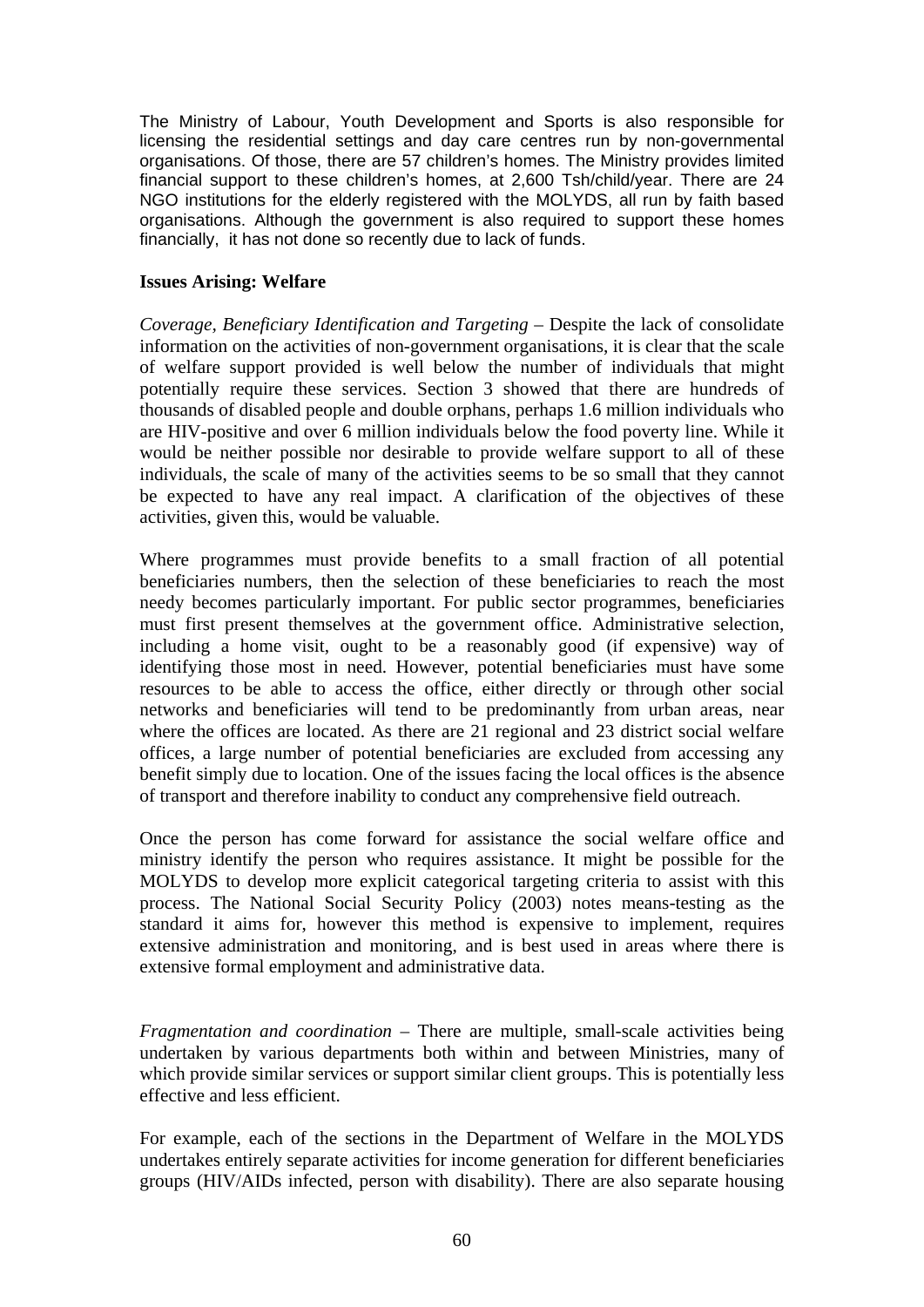provisions made by both the rehabilitation and the probation sections. There is little coordination between the disability support provided by the MOLYDS and that provided as training by the Ministry of Community Development, Gender and Children or with the credit and enterprise support provided by that Ministry. Funds are provided for schooling from various offices, including the Ministry of Education. This is sometimes accompanied by confusion about the roles of different actors.

This may reduce the effectiveness of support - there is no case management procedure to assess comprehensively the most appropriate response to a beneficiary's needs across the range of services. It is also potentially inefficient - a person can potentially receive funds from various departments for the same purpose, resulting in doubledipping. As a minimum, there are a number of areas across and within government departments which would benefit from improved coordination. In light of the myriad of overlaps between the different programmes, and the responsibilities of the different offices, it would be useful to systematically assess what each office is providing at the district, regional and national level and to share this information systematically. This could assist with clearly delineating the responsibilities between the different government bodies. At the district level the development of an inter-sectoral casemanagement forum would be beneficial; it could include the introduction of a referral system. Technical working groups may also be useful to pull together common information on best practises for implementing different types and aspects of welfare programmes. Within the Department of Social Welfare, one pending question is whether it would be beneficial to unite the various benefits within a section and manage them in an integrated manner.

More fundamentally, a review might demonstrate scope for a rationalisation of the various functions and services both within and across ministries, with a view to providing more cost-effective support to beneficiaries. This ought to be considered in the context of the overall resource envelope and the services that can be provided within it. It might also consider if there are other services that ought to be provided – including ones less centred on income generation – and look at staff capacity, training and retention issues.

*Reporting* - There are no standard reporting formats for welfare benefits either between the regional and district offices for social welfare and the MOLYDS, nor within the different sections of the ministry. This makes it difficult to know the total extent of welfare provision even by the ministry itself. Often, the information is present but it is not compiled. There is also no consolidated information on the extent of support provided by non-government organisations. The development of a simple consolidated reporting mechanism, perhaps through one of the NGO forums, would help give a more comprehensive view of the sector and of the (clearly important) role played by non-government organisations.

*Role of NGOs -* Although the above review of government and non-governmental programmes is far from complete, even with the limited information obtained in the review it is clear that third sector organisations are playing a very important role. For example, just CARITAS and the Catholic Church provide more direct support to orphans and disabled than does the Government. This raises concerns about the sustainability of their intervention, since it is often dependent on donor priorities, given the limited government support.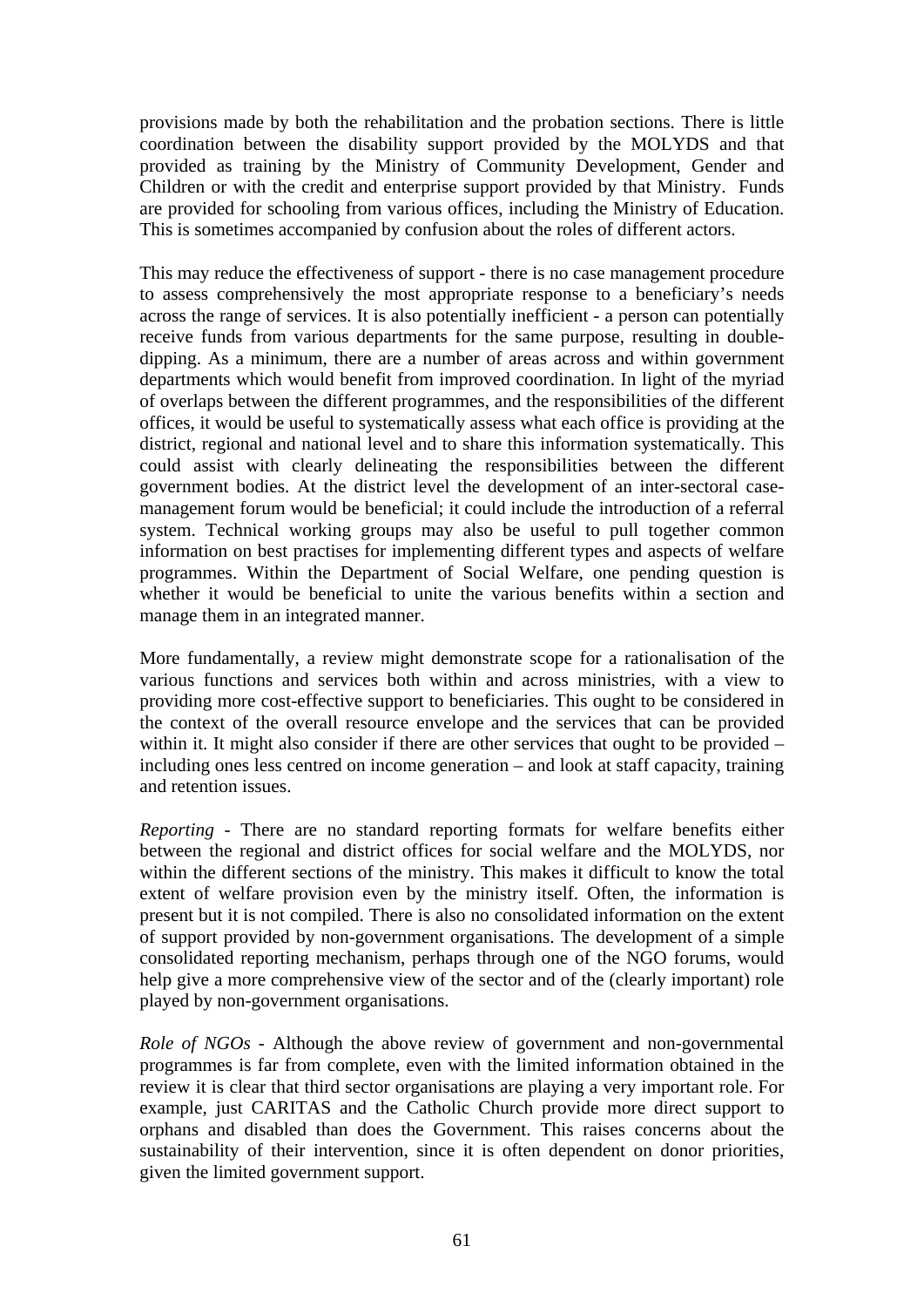# **5. Key issues in existing programmes**

This section draws out some of the principal issues arising from a consideration of the different programmes in section four. It is recognised that all face complex problems and resource constraints and comments should be viewed in this light.

## **Policy objectives and institutional arrangements**

Poverty reduction is central to the PRS and the government's development objectives. This study took as its central concern the transfer of resources to the poorest households with the objective of maintaining their consumption, just one element of poverty reduction. A number of programmes and organisations undertake these types of activities. They have somewhat different roles, but it is nevertheless striking how differently the issues are conceptualised and addressed.

In line with earlier work, the study has found a number of policies with laudable aims, but little institutional coherence or coordination between the different actors and instruments being applied. This begins with a degree of policy fragmentation, with social protection policy divided across many actors including:

- The Prime Minister's Office
- Ministry of Labour, Youth Development and Sports<sup>35</sup>
- Ministry of Community Development, Gender and Children<sup>36</sup>
- Six pension funds and their corresponding line ministries,
- The Ministry of Agriculture and Food Security;
- Regional and district administrations;
- Semi-autonomous agencies such as TASAF.

With so many institutional actors, close coordination is essential. A clear view of objectives and priorities is also essential, given the limited resources available. A start has been made to improving coordination, notably in the development of the National Social Security Policy. This is a positive example of introducing a more comprehensive approach to policy making, but needs to be moved forward to consolidate this progress in institutional and operational terms. A strategic approach will enable policy discussions to be consolidated into prioritized actions. It will also help to maximize the effectiveness of the use of social protection resources.

There is a good deal of coordination between NGOs and Government in policy discussions (e.g. regarding the PRS II), and activity coordination (e.g. district level meetings between the district authorities and NGOs). The government also has a mechanism for funding NGOs to carry out specific activities (e.g. caring for orphans) and for supporting NGO projects (e.g. providing NGO offices).

Operationally, there is often a lack of coordination between different programme areas of the social protection system. Different organisations are mandated to use different means of support – food, public works etc – and there is insufficient linkage and coordination between programmes and modalities. In particular, emergency food

<sup>&</sup>lt;sup>35</sup> See Annex 5 for a review of the Ministry structure.

<sup>&</sup>lt;sup>36</sup> See Annex 5 for a review of the Ministry structure.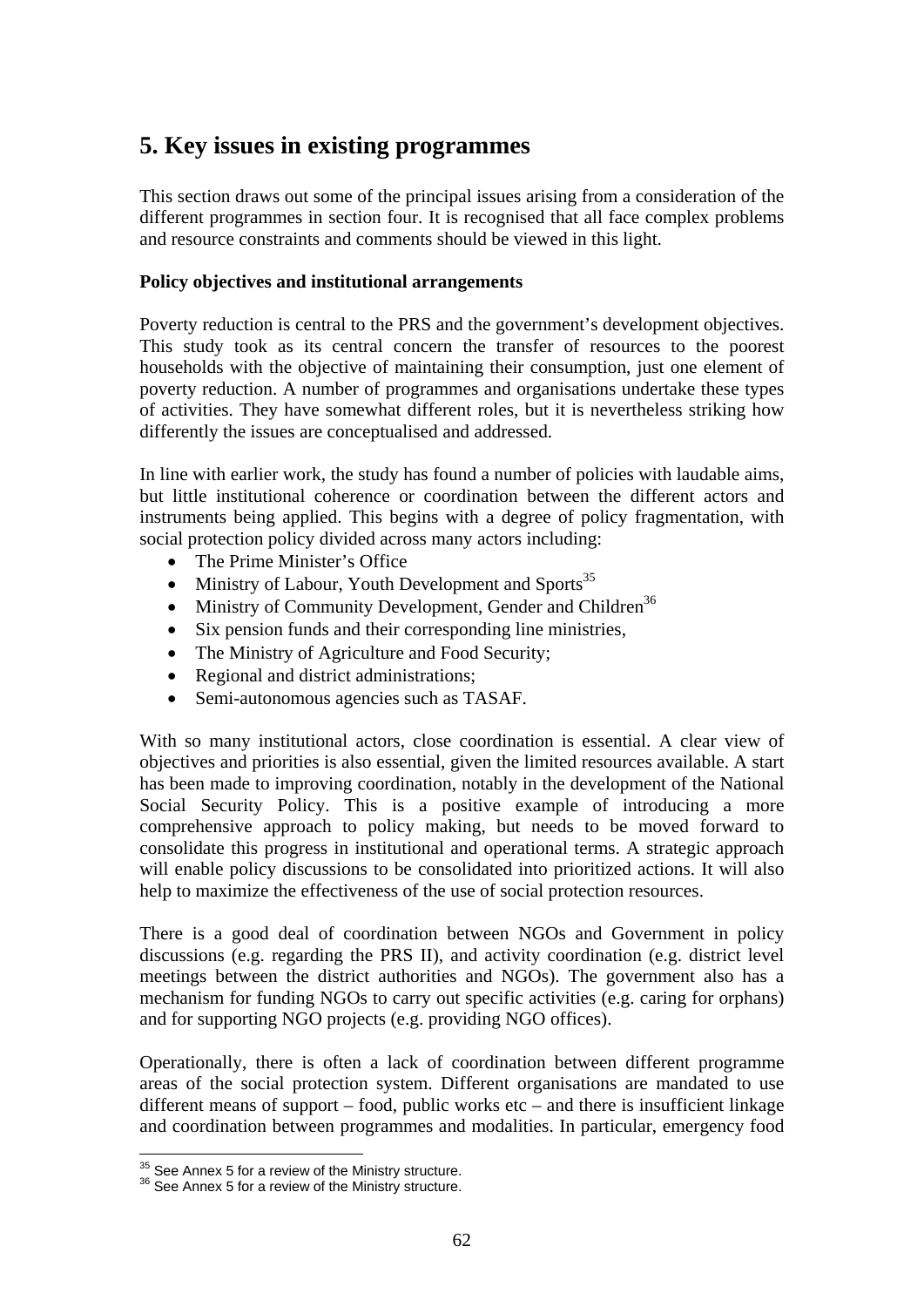aid and TASAF tend to operate independently from other elements, at least at the national level. Given this fragmentation, there is no overarching body to review the effectiveness of the various instruments and approaches being used. Myriad activities go on at various levels and with various objectives. Programme reviews are undertaken within the framework of the particular implementing body and so a systematic comparison of the different programmes and instruments is difficult.

Different programmes use different mechanisms for implementation and there are opportunities for a more complementary use of resources. For example both TASAF and the food aid programmes use similar mechanisms for identifying beneficiaries, yet there is little cross referencing of the beneficiary lists. Similarly, various government departments provide support for children to continue their education, yet each department identifies a person in a different way (e.g. including a home visit, only to those who are orphans, to those who are potential young offenders, etc.). The result is that the person may be "examined" numerous times with little followthrough. Such duplication is particularly inefficient in an environment where resources are so constrained. Both TASAF with its CDI component and the MCDGC have the same objective with community mobilization and providing the community with the tools to carry this out, yet there is no coordination between them. TASAF SSP component is intended to support vulnerable individuals, yet there is no link with the MLYDS nor its local offices.

Within particular programme areas, coordination is often more effective. For example, the emergency food aid programmes use FSIT to coordinate food security assessments and response across government ministries, NGOs and development partners. Such coordination is not always the case, however, and there are examples of programmes undertaking similar activities that fail to coordinate sufficiently. For example numerous organisations, including three subsections in the Department for Social Welfare, the Regional Administration Secretariat and its sections, plus other INGOs and NGOs, all have funds to support vulnerable individuals in income generation in the same geographical area. However, there are no clear beneficiary identification mechanisms nor consolidated lists of recipients. A person potentially could receive the same benefit from various sources.

Roles and responsibilities at different levels of government within a single organisation are not always clearly differentiated in practice and are sometimes overlapping. For example, the social welfare offices at the regional and district level, both within the same ministerial structure, appear to be carrying out the same tasks, that designated on paper as a role of the Regional Social Welfare Office.

Effective delivery of a social protection system also needs to consider the incentives for delivery. Types of incentives can be simple such as a conducive office environment. In the offices of the Department of Social Welfare and its field offices there are few resources, including typewriters, while other offices such as TASAF have computers, photocopiers and cars. This affects the time it takes to do a simple task and may also determine whether some particular activities can be carried out at all; for example, it is difficult to do any counselling if there is no appropriate and private space.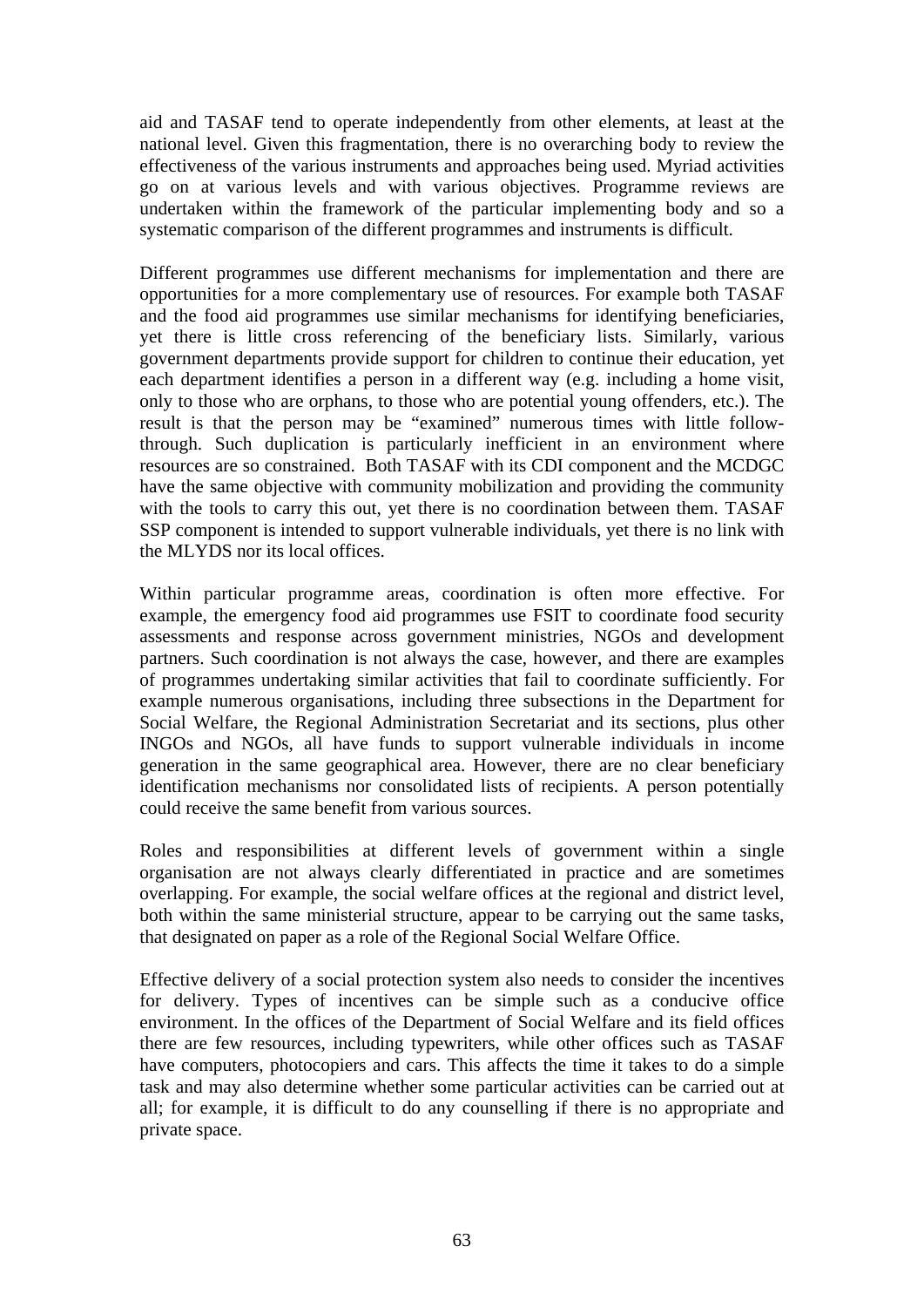The GoT acknowledges the key role that is being played by civil society, however, government policies seem to place over-reliance on NGOs and assume their capacity to undertake multiple activities. Many NGOs have a low internal resource base, which creates an over-reliance on donor funds. Further consideration is needed regarding the relative responsibilities and resources of different actors, both in the public and civil society sectors.

Overall, social protection clearly suffers from the effects of its fragmentation. There is a clear need for an institutional structure which provides an effective and coherent lead in social protection and facilitates coordination between the different actors. In the longer term, the objective may be to have all programmes, or at least all nonemergency programmes, operating from within a single ministry. In the short term, it must be recognised that large programmes are likely to remain in their current institutional homes and mechanisms must be found to facilitate coordination and coherence across this 'modular' structure. One element might be a common financing pool. There is also considerable scope for institutional reorganisation to improve focus around the main instruments of social protection within the Ministry of Labour, Youth and Sports Development and Ministry of Community Development, Gender and Children. In the short term, developing a social policy forum, possibly within the scope of the social security policy, may provide means for intersectoral dialogue.

Social policy forums could be located at the national or at the district level. Examples of thematic areas identified during this assignment included the need for a place to discuss regulations for social insurance schemes and fund portability. Within social assistance there were questions regarding beneficiary identification for each of the programmes. At the local level there may also be a place for the development of case management forums across the departments. Currently potential beneficiaries are referred in an ad hoc manner. Having a case management review team, individuals may be assessed with a strategic look as to which available service may best address the client's needs. It may also assist in monitoring beneficiaries and ensuring a coherent approach to a family/individual across service providers (including addressing any double dipping for cash benefits).

A strong social protection focal point could provide both leadership and coordination within the sector and could act as an advocate for social protection issues in other sectors. Section four emphasised that social protection issues and opportunities arise in other sectors – for example, in routine road construction and maintenance. A properly conducted assessment of the costs and benefits of incorporating social protection elements into such areas might increase impact at a small marginal cost.

#### **Expenditure and financing**

Expenditure on these programmes represents a small share of total government expenditure – around one to two percent of recurrent expenditure, and less than one percent of total expenditure by 2004. This is around TSh 780 per capita annually – well under 1 USD. Overall, expenditure has declined as a share of government expenditure over the past four years.

Those Ministries that have core social protection responsibilities such as the Ministry of Labour, Youth Development and Sports Development and Ministry of Community Development, Gender and Children, have a declining share of the budget. The areas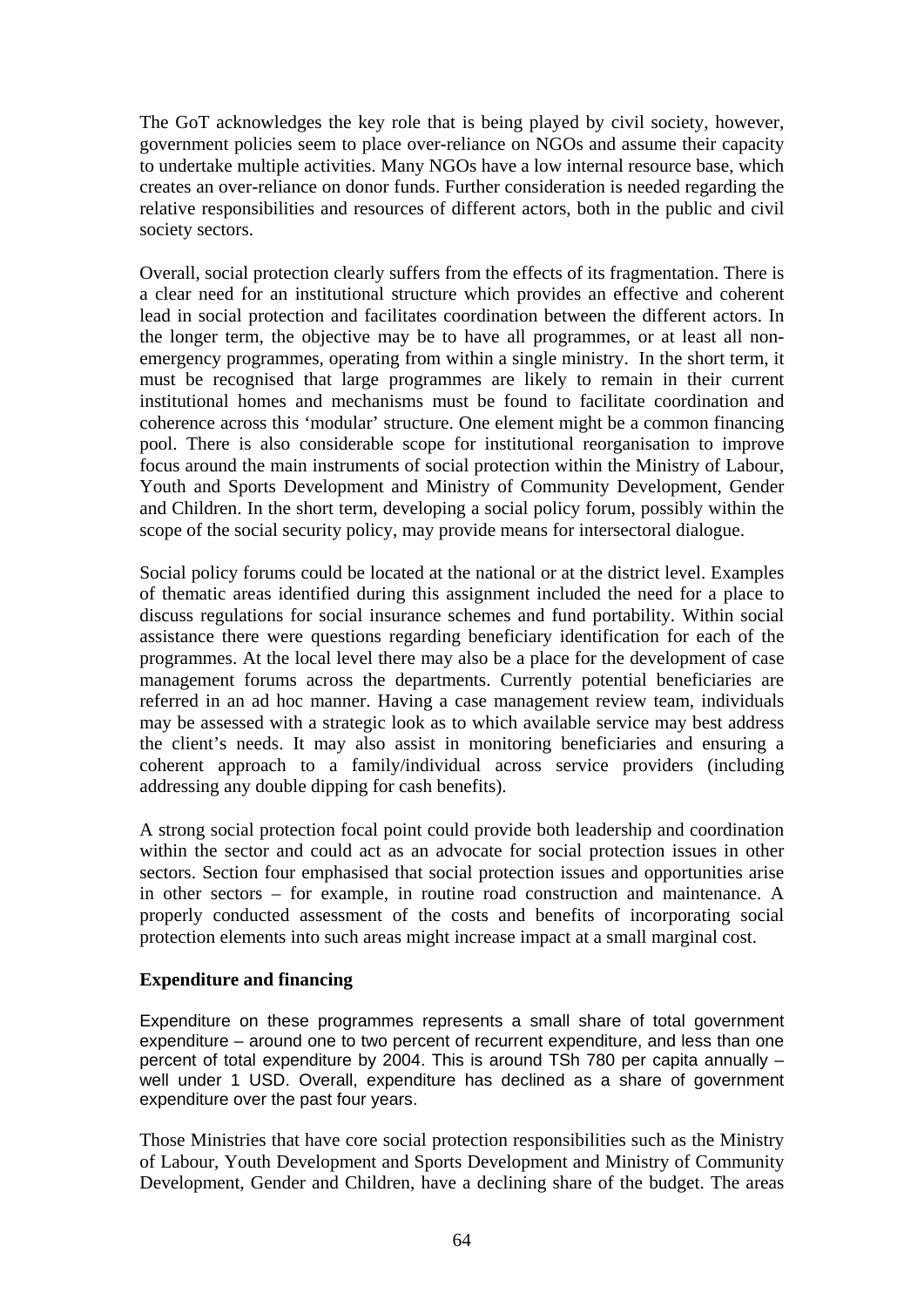being cut back the most are the small financing (transfer) schemes operated by these Ministries. It is possible to surmise that there is little confidence that these small schemes can achieve their objectives, with low coverage, low funding, and fragmentation.

Strengthening the design, coordination and implementation of social protection mechanisms might reverse this trend. With an incisive social protection strategy, transparent and focused funding mechanisms, lower transaction costs and institutional coherence, it should be possible to increase financial flows. Furthermore, it should be possible to enter a virtuous spiral, with measurable and monitored improvements in welfare outcomes stimulating increased funding if the Government and development partners become convinced that social protection can be made to work effectively in a Tanzanian context. There is substantial evidence that where there is a clear, credible vision, such as with the goal of achieving universal primary education, additional external resources can be galvanized to meet the financing gap.

One option is a social protection common pool fund, which might provide a useful financing vehicle to achieve some of these objectives. It would facilitate a coordination of existing resources and a more coherent assessment of how they are deployed. This is discussed further in section 6. It would need strong technical leadership to be effective.

There are additional financial resources, such as Global Fund resources available for tacking HIV/AIDS, and the various funds available to target environmental degraded, such as wildlife protection and forests/biodiversity. A stronger social protection lead could ensure that there is an effective social protection element in the use of these resources.

#### **Instruments, targeting and the selection of beneficiaries**

Section four identified some strengths and limitations of existing instruments. However the extent to which the different instruments used in Tanzania can be compared is limited in two ways. Firstly, some instruments that have been included in this review are intrinsically difficult to compare with others. For example, increasing access to reliable savings mechanisms in rural areas appears to be an appropriate long term strategy, helping households to smooth their consumption. However, it is difficult to evaluate the returns on investing in such development in comparison with the immediate impact of direct transfers. Secondly, other instruments ought to be more easily comparable, but the information is simply not available. This is partly a consequence of the fragmentation of activities outlined above: comparable information is not collected. In addition, the assessments that have been undertaken are often quite limited, even in their own terms.

This makes it difficult to come to firm conclusions about the choice of instruments. There is a strong case for ensuring that, in future, major activities are properly evaluated within a common overall framework. This is important both in making decisions about the choice of instruments and in evaluating whether *any* instrument is warranted. Resources will not be provided if social protection measures cannot be demonstrated to be effective.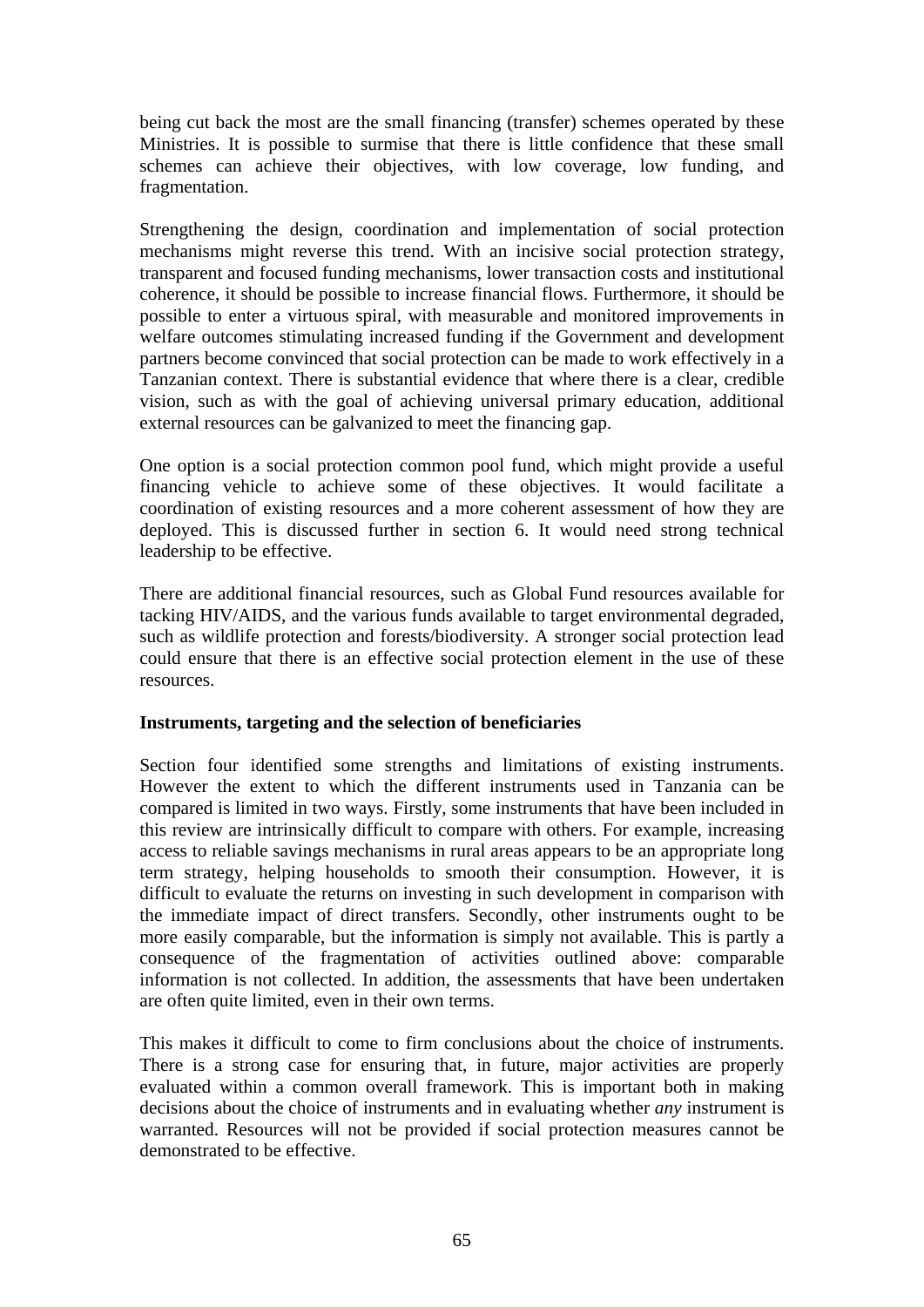Some tentative conclusions can be reached about existing instruments on the basis of limited information. There is a strong case for increasing access to financial services, allowing households to save and facilitating remittances between households. This is an area of active support by government and development partners, although assessing their impact on welfare is difficult. Formal insurance mechanisms currently have low coverage. They will doubtlessly become increasingly important as the formal economy expands, but they will not be able to provide social protection for the majority for a long time to come. Welfare payments, principally the concern of MOLYDS and non-government organisations, reach only very limited numbers of beneficiaries. While important for individual beneficiaries, who may often be some of the most disadvantaged in society, they are not able to have much impact on a national scale.

The case for using food aid rather than other instruments seems, in general, to be weak. High logistic costs suggest it is not generally an appropriate development tool. The use of emergency food aid in times of drought may be more appropriate, but even this is open to doubt. There are no clear national criteria for deciding when and where it is appropriate to supply food aid rather than use other instruments. An in-depth, independent review on the appropriateness of the use of food aid in Tanzania is warranted, given the large share of public resources it absorbs.

Public works are the most difficult to evaluate, since much depends on the value of the infrastructure that is produced and on the extent to which the wage payments reach the poor. There is little data available on this in Tanzania. While the active community participation in the selection of projects is positive, there are serious questions about the risks and benefits of using an essentially parallel, vertical programme to build infrastructure, rather than integrating social protection considerations into existing infrastructure programmes.

There is generally little information available about the socioeconomic status of beneficiaries or about how much they benefit, or more general measures of coverage and leakage. Major programmes should undertake a more systematic evaluation of the effectiveness of the targeting methods used. This should include a consideration of both household and higher level (village, district and regional) selection criteria. The use of PCA or proxy-based measures of household consumption should be explored as a means of assessing benefit incidence. The collection of programme coverage data in the next HBS would also help to address these issues in the future. Programmes should also identify acceptable levels of error and their relative importance.

# **Distribution and equity**

The main issue in equity is one of coverage. Programmes with low coverage of beneficiaries, for example due to limited geographical localisation, will tend to be inherently inequitable since by definition many potential beneficiaries are excluded. This is an issue for many of the programmes examined, with the possible partial exception of emergency food aid. Emergency food aid was, in theory, directed in reasonable quantities to the districts that required it, although the issues around the identification of these areas have already been outlined. The case for more clearly defining beneficiary groups and scaling up such programmes to provide effective national coverage is strong. A related issue is duplication: some programmes have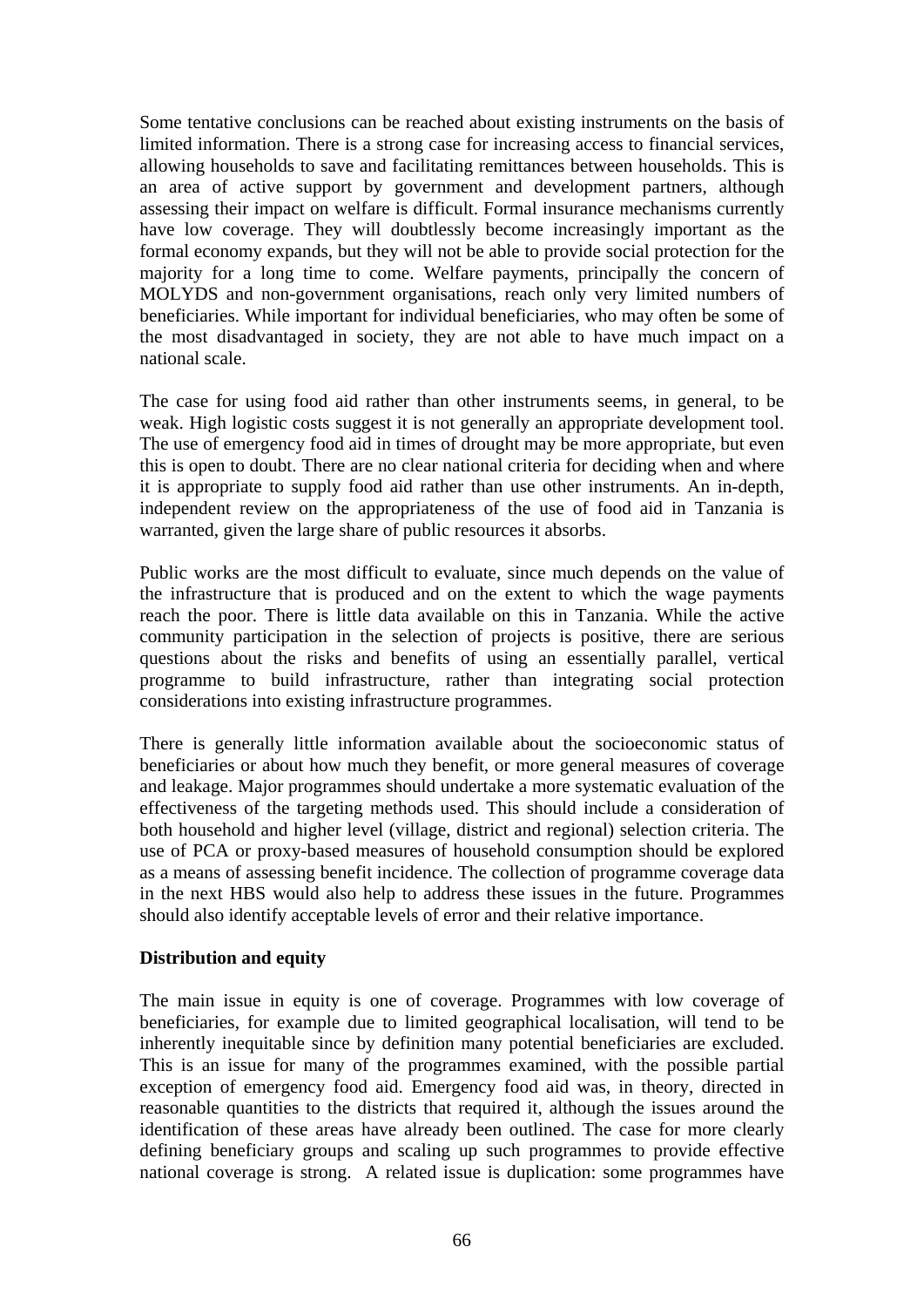been identified as potentially providing multiple, similar benefits to the same recipient simply due to lack of coordination, with obvious equity implications.

There is a limited amount of information available to make a systematic review of the distribution of the benefits of the different programmes against other criteria.

#### Geographical

In geographical terms, the HBS showed poverty to be overwhelmingly concentrated in rural areas, with around 87% of the poor being in rural areas. Programmes must reach the rural population if they are to have any prospect of providing services to the poor. Food aid and public works both target rural populations specifically and are assumed to have been effective in reaching them, although neither collects data specifically to monitor this issue. Formal insurance programmes predominantly operate in urban areas. The HBS shows that utilisation of formal savings mechanisms is low in rural areas; SACCOS reach rural areas, though they are proportionately overrepresented in urban areas, compared to population: 39% of SCCULT-affiliated were urban in 2003 review. Welfare services also tend to be operative in urban areas and surrounding villages with little outreach to the more distant places.

The regional distribution of social protection benefits is variable. Assessing the regional distribution of benefits against a measure of need based on poverty estimates carries risks because of the level of uncertainty in those measures. In addition, food aid was distributed in response to specific, localised shocks and cannot be sensibly compared with such estimates. Other longer term programmes (eg TASAF public works) do not seem to show much relationship between the value of the share of the total benefits of the programme going to a region and regional poverty measures. Formal financial services are generally concentrated in more developed regions, as are the informal services provided by SACCOS.

The selection of districts for programme activities in some instances seems to have been rather arbitrary, and not likely to have selected the poorest. Poverty mapping should provide district level estimates of poverty rates for an assessment of the distribution of benefits at district level. The extent to which geographical distribution and community targeting mechanisms are able to produce an equitable distribution of resources at a national level should be assessed.

#### Gender

Most social protection activities make a systematic attempt to promote increased gender equity in their operations. Almost half of participants in TASAF PWP are female, although there is no information on the actual value of benefits received by gender. Other programmes have had less success. Nationally, only 26% of members of all SACCOS are female, although women are active members of *upatu*.

The programme of the Department of Social Welfare, Rehabilitation Section specifically includes gender as one of their criteria for identifying beneficiaries of cash benefits. There is no data on the gender dimension of some other programmes e.g. formal sector insurance coverage by gender or food distribution by gender,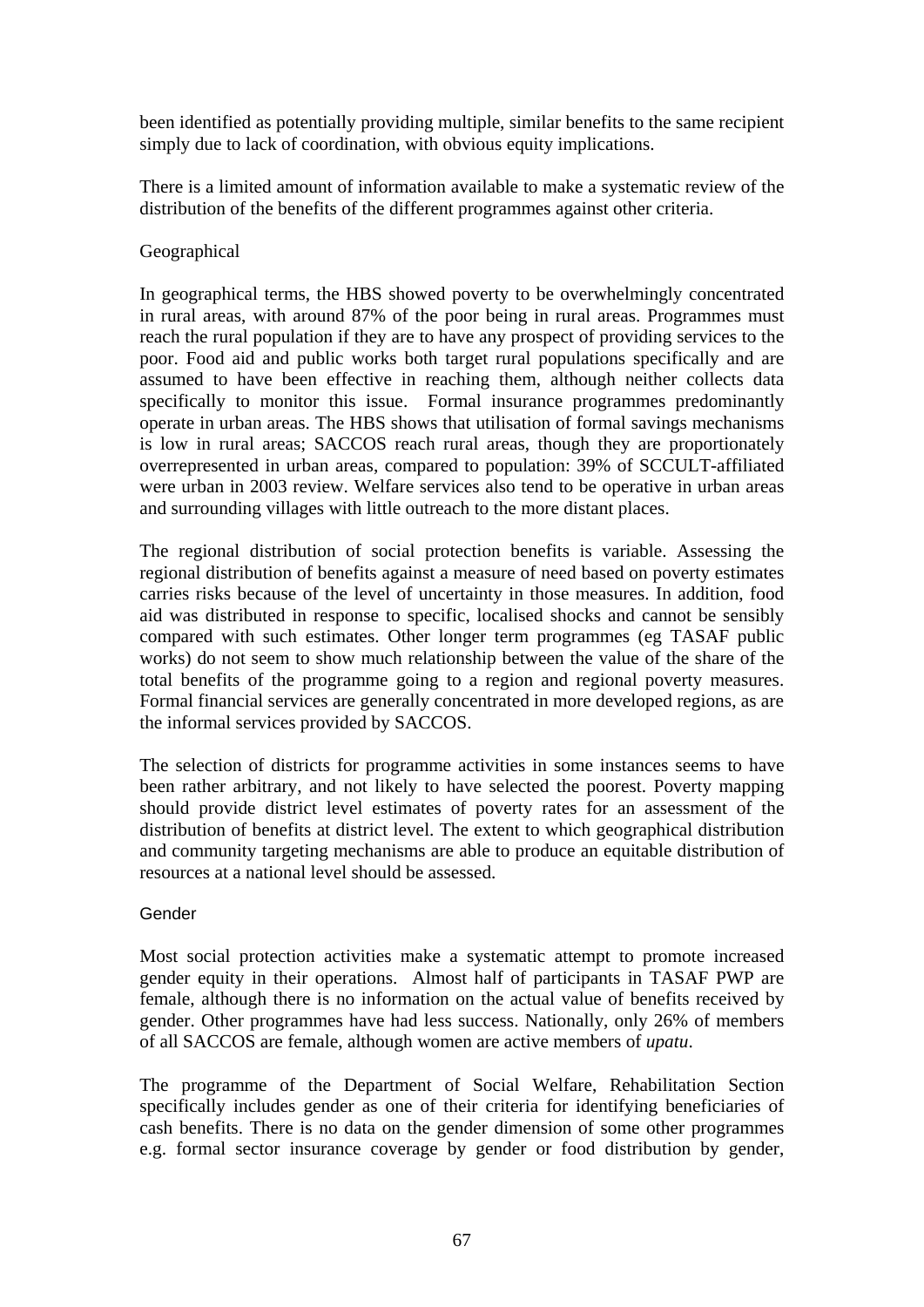although the delivery of food is argued to specifically place income support in the hands of women.

#### **Information, monitoring and evaluation**

One emerging theme is the weakness of information available on many of the key dimensions that should be used to assess social protection programmes. This is the case even for large, relatively high budget programmes that ought to have ensured the implementation of high quality monitoring and evaluation systems as part of their design. Depending on the programme, information may be missing on the value of benefits received; on coverage and leakage; on the socioeconomic status and gender of recipients; even, in some cases, on the number of recipients.

There should also be a more systematic evaluation of the effectiveness of the targeting methods used. This should include a consideration of both household and higher level (village, district and regional) selection criteria. The use of proxy measures of household consumption should be explored as a means of assessing benefit incidence.<sup>37</sup> The collection of programme coverage data in the next HBS would also help to address these issues in the future. Further analysis of the Census and of the HIV/AIDS survey will also inform policy and programming.

Reporting, monitoring and evaluation are all areas that should be strengthened in future programme design. It is an integral part of ensuring that programmes are meeting the objectives that they are funded to achieve.

A comprehensive sector review, with sufficient resources to assess in greater depth both expenditure and outputs for the sector, would be valuable. This could build on this work and examine issues of efficiency and effectiveness in more detail. It could also inform a review of institutional arrangements. An outline of areas where additional studies might be useful is given in Appendix 5.

<u>.</u>

 $37$  There is one interesting example of an evaluation of micro-finance initiatives in DSM and Coast using a PCA proxy measure to show that recipient households were generally better off than non-recipients (Ernst and Young, no date).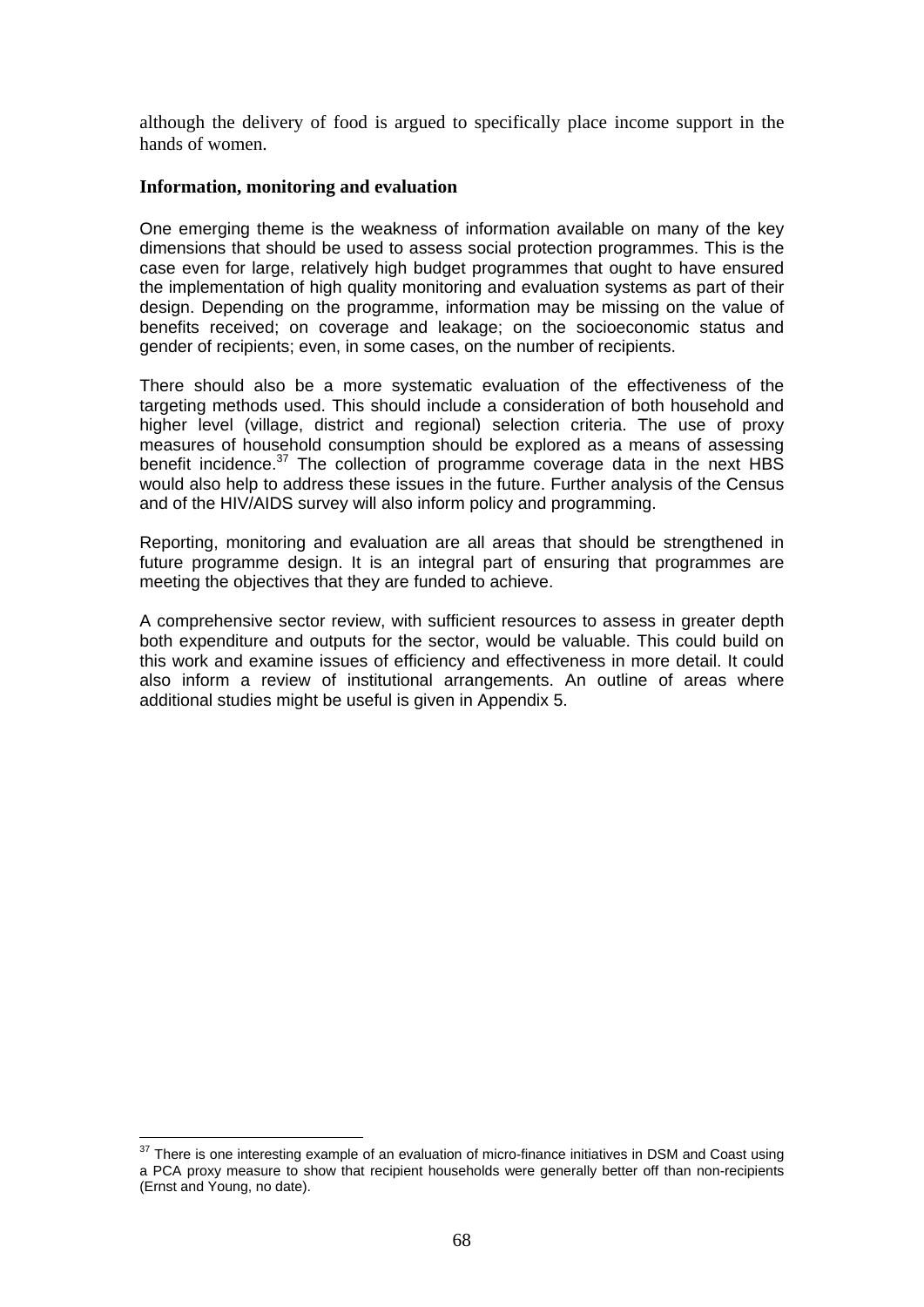# **6. Options for Discussion**

The previous section has highlighted some of the main conclusions from a review of existing social protection schemes. This section considers a number of options for developing social protection in Tanzania. These provide only a 'broad-brush' overview of the options, given the limitations of the study. They are intended to stimulate debate and a more in-depth analysis of options.

These options are not intended to replace all other existing social protection mechanisms. It is assumed that certain elements of social protection would be continued in all cases. These include:

- retention of national food reserves in order to provide a national food security buffer;
- continued support for child protection services such as fostering and adoption;
- a distinct emergency response mechanism
- support to refugees, organized and funded by international organizations.

It is assumed that resources for social protection would be directed through an increasingly consolidated and coherent policy, budgetary and institutional framework.

One option for moving in this direction might be the use of a common funding pool arrangement for external resources. This would provide a more strategic overview of resource use and enable them to be deployed more effectively. It might bring in additional external resources and be 'protected' under the PRS. It could be designed with specific 'windows' so that funds could be ear-marked to particular mechanisms or recipient groups. It would ideally be coupled with a long term – ten to fifteen year – commitment from external development partners.<sup>38</sup>

A set of characteristics can be identified from the literature, and from the analysis of existing programmes in Tanzania, that could usefully be reflected in the design of any social protection programme. They include:

- ¾ *Demonstrating effective results in reaching the poorest in an affordable manner*, showing an impact on the identified target groups through rigorous monitoring and evaluation. Amongst other things, programmes must have sufficient coverage of target groups to ensure they can have an impact.
- ¾ *A transparent and equitable basis for allocating benefits.*
- ¾ *Consistency with economic growth objective to ensure* the signals given to the private sector (both formal and informal) are positive and to strengthen individuals' and communities' abilities to participate in productive activities wherever possible.
- ¾ *Affordable.* Expensive schemes that cannot be scaled up to national level are not useful. Benefits and administrative costs must be defined on this basis.

<sup>1</sup>  $38$  Such funds are already well established for other sectors in Tanzania and so could be developed quite quickly.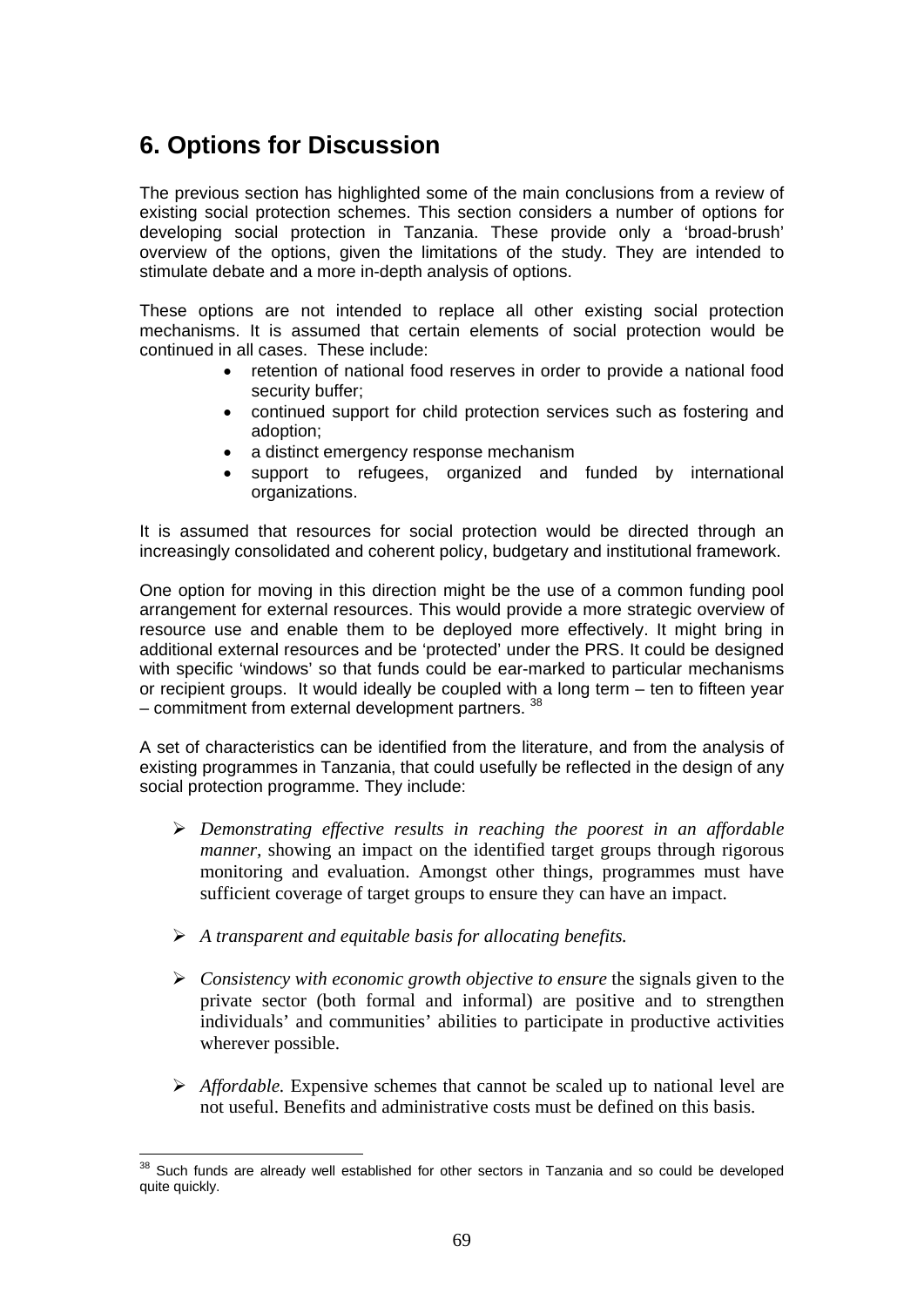- ¾ *Fiscally sustainability and predictability.* At an aggregate level, there is a political choice to be made about the extent to which the government wants to depend on external assistance for financing social protection. In practice, high levels of external financing are already supporting government expenditure, some of which is going towards social protection. Financing for social protection must be predictable and there are potential risks from changes in the policies of external actors over which the government has no control. Development partners should be prepared to make *long term* commitments to providing finance for social protection.
- ¾ *Monitored and minimized transaction costs.* The costs of some existing social protection programmes are high. Improved instruments must be developed with lower transaction costs. Social protection instruments can be designed to have progressively lower transaction costs as more is known about targeting and more efficient modalities are identified and implemented.
- ¾ *Supportive of family and community structures:* Immediate and extended family structures have always formed the basis of informal social protection mechanisms in Tanzania, especially in rural areas where the incidence of poverty is highest. These family structures are already under stress due to greater mobility, social change and, most especially, the devastating consequences of HIV/AIDS. Social protection measures must acknowledge the changing dynamics of family structures in Tanzania and act to strengthen their role and not undermine their importance. Some existing work with communities is already seeking to do this.
- ¾ *Contribute to empowering the poor in Tanzania, not disempowering them.* They must take account of issues of gender, age, access and recourse and particularly protect the most vulnerable. The state already has statutory obligations, for example concerning adoption, and so has a core role in this area. Social protection mechanisms need to avoid being condescending and must respect human rights and dignity, something which is particularly important when designing targeting methodologies.
- ¾ *Have cross-sectoral coherence.* They must be fully consistent with and supportive of key sectors including health and education (human capital); agriculture, water and natural resources (natural capital). Most social protection targeting and implementation activities must by definition be at a decentralized level, necessarily increasing the number of institutional actors. This will entail much greater cross-cutting coherence than is currently evident. The PRS revision process, currently underway, is the natural vehicle to facilitate this.
- ¾ *Extend financial services.* This allows households to save and to make transfers between one another. In addition, any social protection transfers based on cash benefits would require effective, secure and comprehensive payment transfer mechanisms. One option, discussed previously, might be strengthening the capacity of the Post Office as a payment service.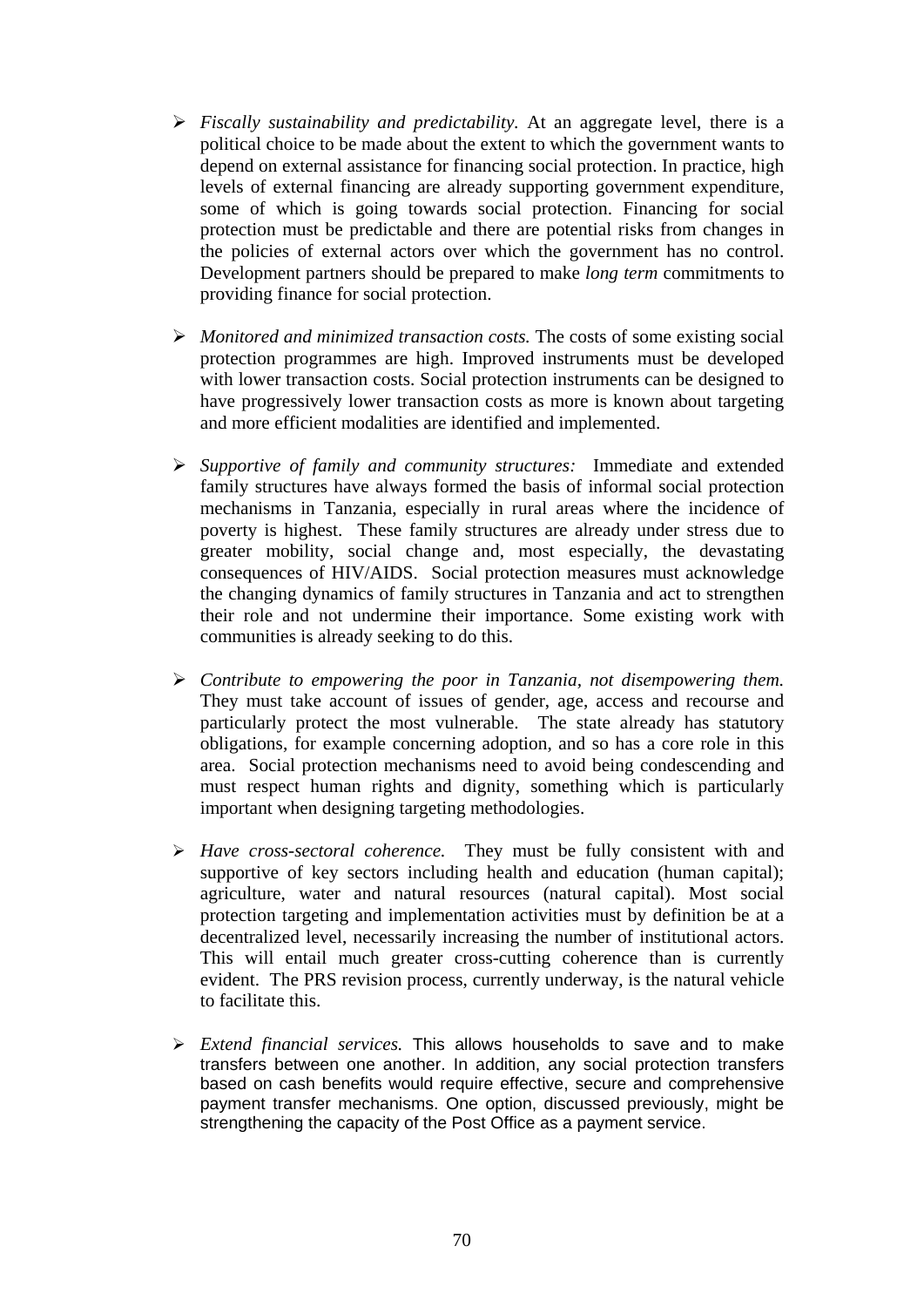# **Options:**

What can be achieved depends on the resources available more than anything else. The level of funding depends on both political and technical factors. Two scenarios can be considered.

- Scenario I: funding remains at levels similar to now –we use a figure close to the total expenditure in 2000/01 to examine this approach (TSH 25 blln).
- Scenario 2: a substantial increase in resources is made available: we consider a fourfold increase in total resources to TSh 100 blln, somewhat larger than the total poverty gap in 2000/01 using the food poverty line, though well below that for the basic needs poverty line. This would be a substantial fraction of government expenditure, around 6 percent of total expenditure in 2001.

In both cases, the use of these figures is approximate since we make no attempt to adjust for costs of continuing some of the existing activities. Their use is illustrative. Where possible, we combine these approximate 'budgets' with information on the numbers of eligible individuals and the HBS data to make some simple broad comparisons between different options.<sup>39</sup>

We assume that the benefits are provided as cash transfers. Other instruments of the same value – for example food or food stamps – would be possible. The case for such alternatives would need to be made. We also assume that the implementation of a large scale means tested, or proxy means tested, beneficiary identification programme would not be practical in Tanzania in the near future.

# **Scenario 1: With existing resources**

Current levels of expenditure on social protection are well below even the nominal cost of lifting households above the food poverty line. Current expenditure represents approximately TSh 4,800 per annum person below the food poverty line or 2,500 TSh per annum per person below the basic needs poverty line. To have any impact, therefore, these resources must be focussed much more narrowly, on a specific target group. The issue is how these resources should be directed and to whom?

This involves clearly identifying the most needy groups from within the poor. Existing policies identify some particular groups, though without always providing a clear set of criteria on which these groups are selected. The first step should be to explicitly identify criteria, a process that depends on social priorities, empirical information and the extent to which criteria can be operationalised. They might include:

- individuals excluded from livelihood opportunities
- individuals excluded from the usual family/social support mechanisms, or in locations where support mechanisms are unable to function
- individuals that suffer disproportionately from the effects of poverty: for example, the impact it may have on child development
- individuals/households reaching a level of poverty that forces them to disinvest and to enter a cycle of increasing poverty, or to engage in dangerous or degrading activities

<sup>1</sup> <sup>39</sup> More details of the assumptions made and the limitations to the analysis presented in this chapter can be found in Appendix 4.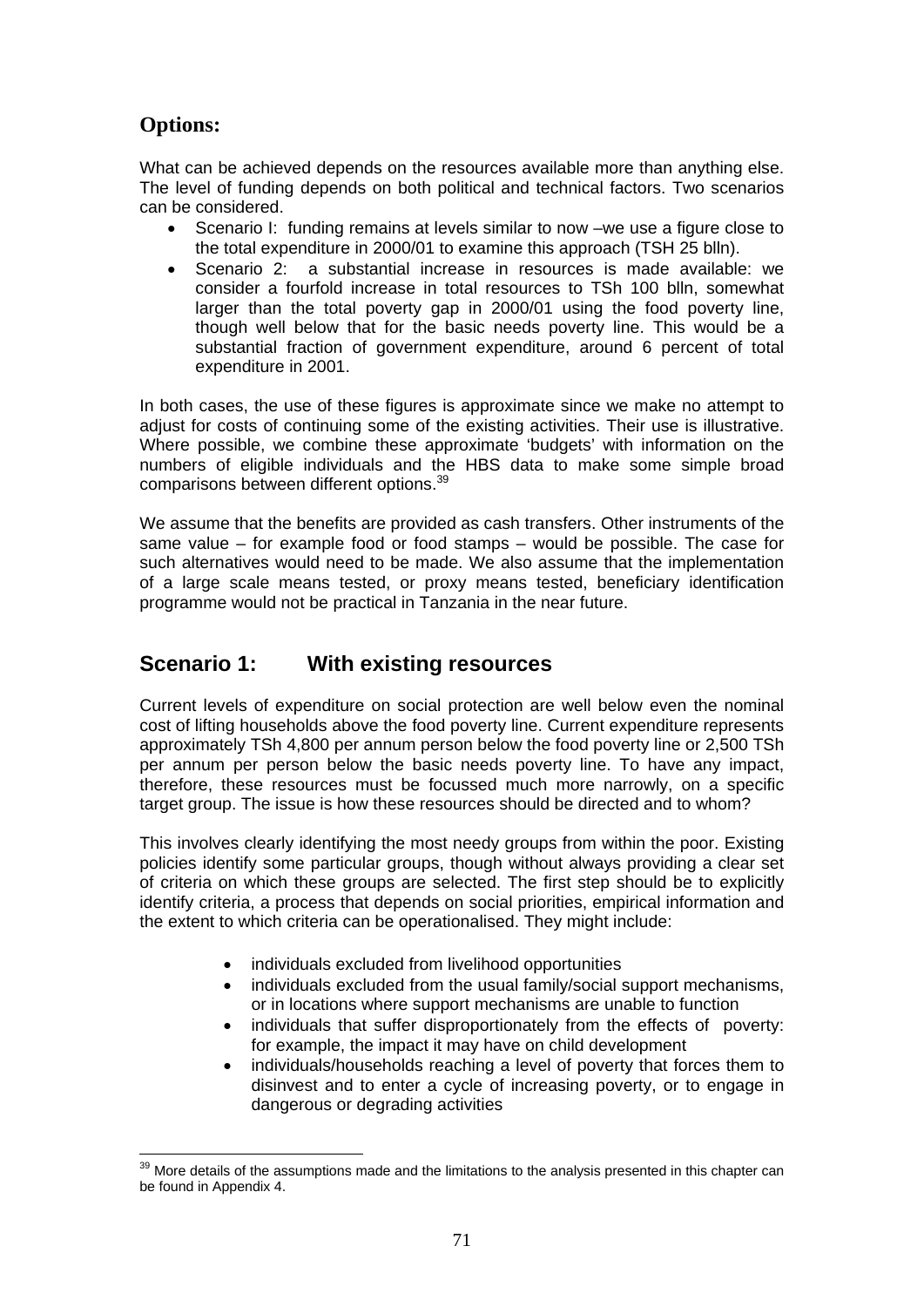These sorts of criteria are commonly applied, implicitly or explicitly, but a clear statement would be valuable, given the limited resources available.

Two options are considered here:

1

- 1. A universal non-contributory pension to the elderly
- 2. Transfers to the orphans and the elderly directed at the poorest through community-based targeting.

These aim to direct resources at individuals who cannot benefit from the labour market, minimizing (short-term) disincentives to self-help. They rationalize the current diverse activities into support for a few, clearly defined groups for whom support is likely to be politically acceptable. They are likely to have relatively low administrative costs which will maximise the proportion of resources going to beneficiaries.

# • **Option 1: Non-contributory pension**

Non-contributory pensions have been introduced into a number of African countries and it is likely that Tanzania will introduce one at some point as part of the development of a welfare state. In other countries where they have been introduced, evaluations of their impact have generally been positive. Barrientos et al (2003) in comparing non-contributory pensions in Brazil and South Africa found that these are effectively a cash transfer to poor households, with the majority of elderly sharing the pension within the household and even to relatives in other households. The schemes were found to reduce the probability of poverty by 21% in Brazil and 11% in South Africa. Children living with elderly relatives were also found to benefit. Another advantage is that it is fairly simple to identify the beneficiaries, although proving a person's age may impose some complications. However, since a pension is paid to all elderly, there will be extensive 'leakage' of benefits to the non-poor.

HBS data show that about 19 to 20 percent of benefits paid as a universal pension would reach households below the food poverty line; about 36 to 40 percent would go to households under the basic needs poverty line (Table 6.1). The level of benefit that can be paid to each individual under such a scheme is also low: a little over TSh 1,000 per month if paid to all individuals aged 60 and above, reaching TSh 2,700 if paid to age 70 and above. The impact on aggregate poverty measures would be small. A universal pension does not seem to be an efficient way to use such limited resources. Targeting only the poorest ten regions does not substantially change this picture (Appendix 4).

| Target                   | Number of   | No in poor              | of recipients<br>in poor | Value of<br>Percentage transfer per<br>recipient /<br>TSh per | Coverage:<br>% of poor | % of total<br>expenditure   headcount  <br>households going to poor | Decline in<br>poverty<br>(% | $\%$<br>decline |  |  |  |  |
|--------------------------|-------------|-------------------------|--------------------------|---------------------------------------------------------------|------------------------|---------------------------------------------------------------------|-----------------------------|-----------------|--|--|--|--|
| group                    | individuals | households I households |                          | month                                                         | covered                | households                                                          | points) <sup>40</sup>       | in P1           |  |  |  |  |
| <b>Food poverty line</b> |             |                         |                          |                                                               |                        |                                                                     |                             |                 |  |  |  |  |
| $60+$                    | 1,772,101   | 347,311                 | 19.6                     | 1.117                                                         | 32.4                   | 18.6                                                                | 1.1                         | 5.6             |  |  |  |  |

Table 6.1: Benefit levels and impact of a universal pension using existing funds.

 $40$  The decline in the poverty headcount presented in these tables is the decrease in percentage points e.g. the scenario in the first line of this table shows a decline from 18.7 to 17.6 percent in poverty - 1.1 percentage points. However, the decline in P1, the depth of poverty, is given as a share of its initial value e.g. on the first line of the table P1 declines from 10.5 to 10.1, a decline of 4.2 percent in its value.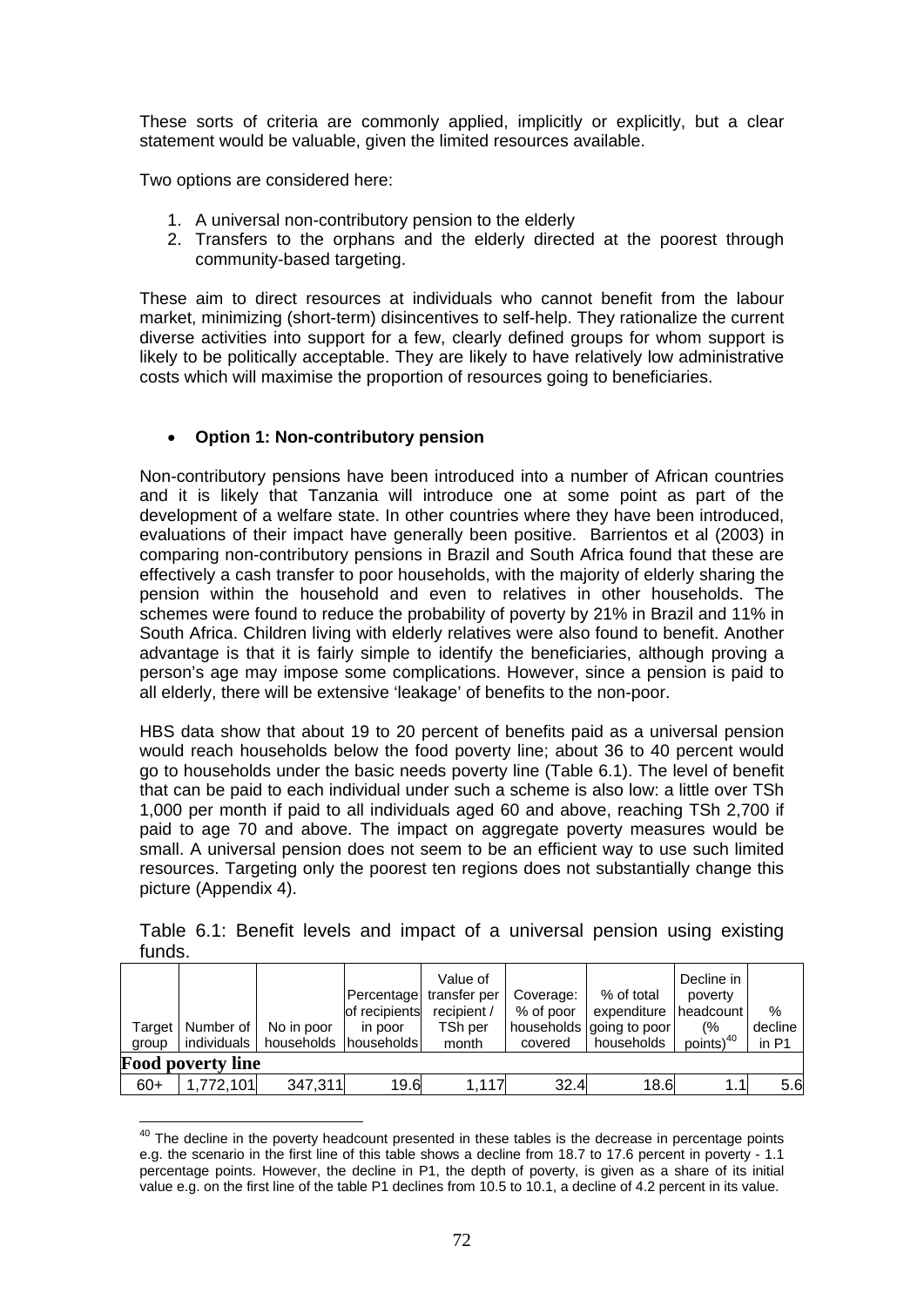| $65+$                           | ,167,270  | 221,131 | 18.9 | ,696  | 23.0 | 18.0 | 0.8 | 5.4 |  |  |  |  |  |
|---------------------------------|-----------|---------|------|-------|------|------|-----|-----|--|--|--|--|--|
| $70+$                           | 731,101   | 150,133 | 20.5 | 2,707 | 15.7 | 19.5 | 1.0 | 5.3 |  |  |  |  |  |
|                                 |           |         |      |       |      |      |     |     |  |  |  |  |  |
| <b>Basic needs poverty line</b> |           |         |      |       |      |      |     |     |  |  |  |  |  |
| $60+$                           | 1,772,101 | 667,264 | 37.7 | 1,117 | 29.6 | 35.8 | 0.9 | 3.5 |  |  |  |  |  |
| $65+$                           | ,167,270  | 446,591 | 38.3 | .696  | 21.3 | 36.3 | 0.8 | 3.5 |  |  |  |  |  |
| $70+$                           | 731,101   | 305,038 | 41.7 | 2,707 | 15.3 | 39.6 | 0.8 | 3.7 |  |  |  |  |  |

Note: Measures are based on the food poverty line. The number of individuals in a given age group is calculated from the HBS for consistency with the rest of the analysis. The exact figures from the Census are different (see Table 3.3). Source: authors' analysis of HBS (2000/01).

## • **Option 2: Community-based targeting to orphans and the elderly**

The HIV epidemic is producing large numbers of orphans, who have lost one or both parents, and who are proving an increasing burden on families and communities. There is a strong case for social protection to prioritise support to these children, to ensure that they develop and are educated to become productive members of the population. A targeted scheme aimed at orphans might also incorporate some transfers to the poorest elderly individuals on the basis of their being largely outside the workforce. The NSGRP identifies orphans, highly vulnerable children and the elderly as priorities.

Such an approach would combine categorical and community-based targeting. A group of community members or a community leader is responsible for identifying beneficiaries. It assumes that local knowledge of families' living conditions may be more accurate than what a means test conducted by a government social worker or proxy means test could achieve (Coady, Grosh et al. 2002). This approach has been used in a number of schemes in Tanzania – including the selection of children for support by SATF; and community based targeting is used in the distribution of food aid. It has also been used with some success elsewhere. It was found to be successful in Albania and Uzbekistan, for example (Alderman (2002), Coudel et al (1998)), and is being implemented in Zambia (Schubert, 2004).

Resources could be allocated to districts in proportion to estimates of the number of orphans (from the Census) and poverty levels (from the poverty mapping exercise). Communities could be given some broad additional criteria (for example, for the elderly, additional criteria could be (i) living alone (ii) no family support nearby (iii) unable to work). The criteria could then be further refined at the village or ward level. There are some risks that resources might be captured by local elites or that marginalized groups are excluded. There would need to be a regular review of beneficiary eligibility as circumstances may change, and a monitoring procedure that cross checks the socioeconomic status of beneficiaries to reduce the risk of diversion of funds to ineligible households. Funds could be transferred through the post office.

It is difficult to model the effect of such transfers on overall poverty levels, since there is currently no information on the distribution of orphans by household socioeconomic status. This should become available with the further analysis of the Census and the analysis of the HIV/AIDS survey. For illustrative purposes, it is possible to examine the effect of directing resources at orphans and the very poorest elderly, assuming that they live in poor households that have a similar distribution of consumption levels as do other poor households. If resources were directed at all orphans and the very poorest elderly (those below the food poverty line), there may be in the order of 1.2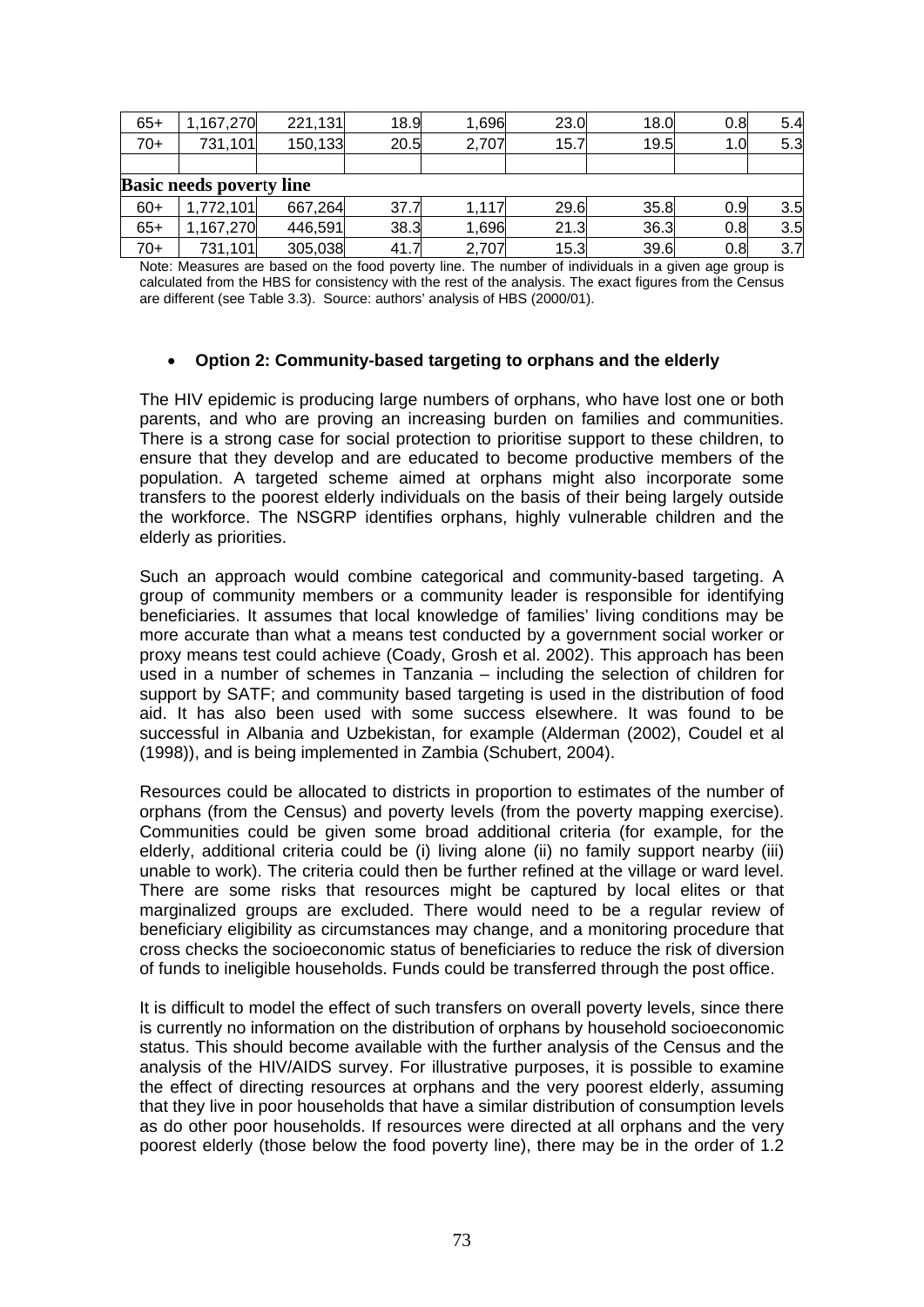million potential beneficiaries.<sup>41</sup> This would translate to around TSh 1,648 per individual per month – very low. If CBT can target these to basic-needs poor households with 60% accuracy, then a decline in the poverty headcount of around 1.2 to 1.3 percent might result (Table 6.2).

Table 6.2: Benefit levels and impact of community based targeting of orphans and the elderly

| Number of<br>individuals        | No in poor<br>households | Percentage<br>of recipients<br>in poor<br>households | Value of<br>transfer per<br>recipient /<br>TSh per<br>month | Coverage:<br>% of poor<br>covered | % of total<br>expenditure<br>households going to poor headcount<br>households | Decline in<br>poverty<br>(% points) | %<br>decline<br>in P1 |  |  |  |  |  |
|---------------------------------|--------------------------|------------------------------------------------------|-------------------------------------------------------------|-----------------------------------|-------------------------------------------------------------------------------|-------------------------------------|-----------------------|--|--|--|--|--|
| <b>Food poverty line</b>        |                          |                                                      |                                                             |                                   |                                                                               |                                     |                       |  |  |  |  |  |
| 1,201,131                       | 335,735                  | 28.0                                                 | 1,648                                                       | 41.7                              | 26.6                                                                          | 1.2                                 | 8.0                   |  |  |  |  |  |
| <b>Basic needs poverty line</b> |                          |                                                      |                                                             |                                   |                                                                               |                                     |                       |  |  |  |  |  |
| 1,201,131                       | 720,678                  | 60.0                                                 | 1,648                                                       | 39.9                              | 57.0                                                                          | 1.3                                 | 5.4                   |  |  |  |  |  |

Note: The number of individuals in a given age group is calculated from the HBS for consistency with the rest of the analysis. Source: authors' analysis of HBS (2000/01).

Overall, it does not appear to be possible to have much impact on overall income poverty with existing levels of expenditure on social protection, whichever means are selected. It would be possible to have an impact on the welfare of selected smaller, high priority groups, however, for example double orphans.

# **Scenario 2: With a substantial increase in resources**

There are technical questions around the level of resources that should be allocated to social protection. There are potential trade-offs between transfers for current consumption, as against the long term poverty reduction effects of investment. There are also arguments that non-savings-based social security may reduce incentives to work and to save, although the case has also been made that social protection may allow poor household to invest in higher risk, higher return activities and improve growth (Ravallion, 2003). In practice, public allocations will reflect social and political factors, and the extent to which the poor are able to demand assistance from government, as much as rational calculation on returns. Here we examine some options if expenditure levels were four times the 2000/01 level, at 100 billion TSh.

Such an increase in expenditure makes it possible to consider some options that make little sense under current expenditure levels.<sup>42</sup> Some of these can combine social protection and investment objectives, potentially reducing the tradeoff between the two.

Three contrasting options are considered. These are:

<u>.</u>

1. Unconditional cash transfers to demographically defined groups outside the labour force – the elderly or orphans.

This assumes that a lower age cutoff than 18 years is used for orphans, giving around one million eligible orphans in total.

Under current expenditure levels, a conditional cash transfer for primary students, for example, would provide low level of payments and have little impact on poverty. Public works schemes on this scale also have little impact on poverty (see Appendix 5).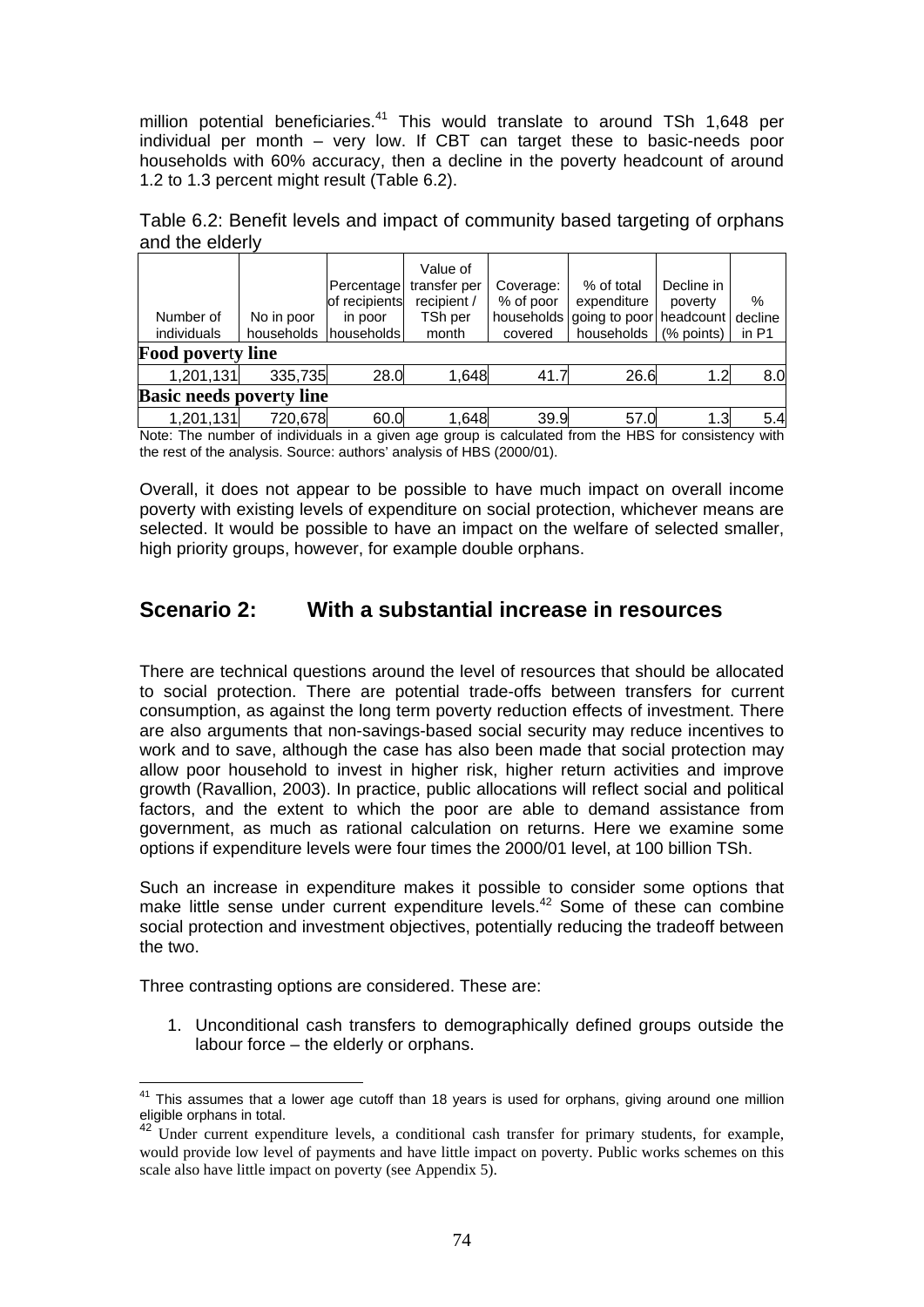- 2. Public works schemes focused on the development of economic infrastructure
- 3. Use of conditional cash transfers to encourage attendance and completion of primary school.

## • **Option 1: Unconditional transfers to vulnerable demographic groups who are not part of the labour force**

## **1a. Non-contributory pension**

If these funds were used for a non-contributory pension then the benefits paid could increase substantially – between TSh 4,467 and 10,828 per person per month, depending on the age cutoff. The distribution of recipients remains the same, but the larger value of the transfer increases the impact on poverty. A decline in the poverty headcount of around 2.2 to 2.9 percentage points is the result, together with a correspondingly larger decline in the depth of poverty (Table 6.3).

|        |  |  |  |  |  | Table 6.3: Benefit levels and impact of a universal pension with increased |
|--------|--|--|--|--|--|----------------------------------------------------------------------------|
| funds. |  |  |  |  |  |                                                                            |

| Target<br>group | Number of<br>individuals<br><b>Food poverty line</b> | No in poor<br>households | Percentage<br>of recipients<br>in poor<br>households | Value of<br>transfer per<br>recipient /<br>TSh per<br>month | Coverage:<br>% of poor<br>households<br>covered | % of total<br>expenditure<br>going to poor<br>households | Decline in<br>poverty<br>headcount<br>(% points) | %<br>decline<br>in P1 |
|-----------------|------------------------------------------------------|--------------------------|------------------------------------------------------|-------------------------------------------------------------|-------------------------------------------------|----------------------------------------------------------|--------------------------------------------------|-----------------------|
| $60+$           | 1,772,101                                            | 347,311                  | 19.6                                                 | 4,467                                                       | 32.4                                            | 18.6                                                     | 2.7                                              | 17.7                  |
|                 |                                                      |                          |                                                      |                                                             |                                                 |                                                          |                                                  |                       |
| $65+$           | 1,167,270                                            | 221,131                  | 18.9                                                 | 6,782                                                       | 23.0                                            | 18.0                                                     | 2.2                                              | 15.7                  |
| $70+$           | 731,101                                              | 150,133                  | 20.5                                                 | 10,828                                                      | 15.7                                            | 19.5                                                     | 2.4                                              | 13.4                  |
|                 |                                                      |                          |                                                      |                                                             |                                                 |                                                          |                                                  |                       |
|                 | <b>Basic needs poverty line</b>                      |                          |                                                      |                                                             |                                                 |                                                          |                                                  |                       |
| $60+$           | 1,772,101                                            | 667,264                  | 37.7                                                 | 4,467                                                       | 29.6                                            | 35.8                                                     | 2.9                                              | 12.2                  |
| $65+$           | 1,167,270                                            | 446,591                  | 38.3                                                 | 6,782                                                       | 21.3                                            | 36.3                                                     | 2.7                                              | 11.2                  |
| $70+$           | 731,101                                              | 305,038                  | 41.7                                                 | 10,828                                                      | 15.3                                            | 39.6                                                     | 2.9                                              | 10.7                  |

Note: The number of individuals in a given age group is calculated from the HBS for consistency with the rest of the analysis. Source: authors' analysis of HBS (2000/01).

## **1b Transfers to orphans and the elderly directed at the poorest through community-based targeting.**

This is the same as the options discussed previously, but the resource envelope is larger. If the criteria remained the same, this would allow a transfer of around TSh 6,500 per month – an appreciable contribution to household costs (Table 6.4). The same provisos discussed above apply, namely that some strong assumptions have to be made, but illustrative results suggest that this could produce a decline in the headcount of around 3.8 to 4.5 percentage points, for the food and basic needs poverty lines respectively. A substantial decline in the depth of poverty is seen, particularly for households below the food poverty line.

Table 6.4: Benefit levels and impact of CBT, public works and conditional cash transfers.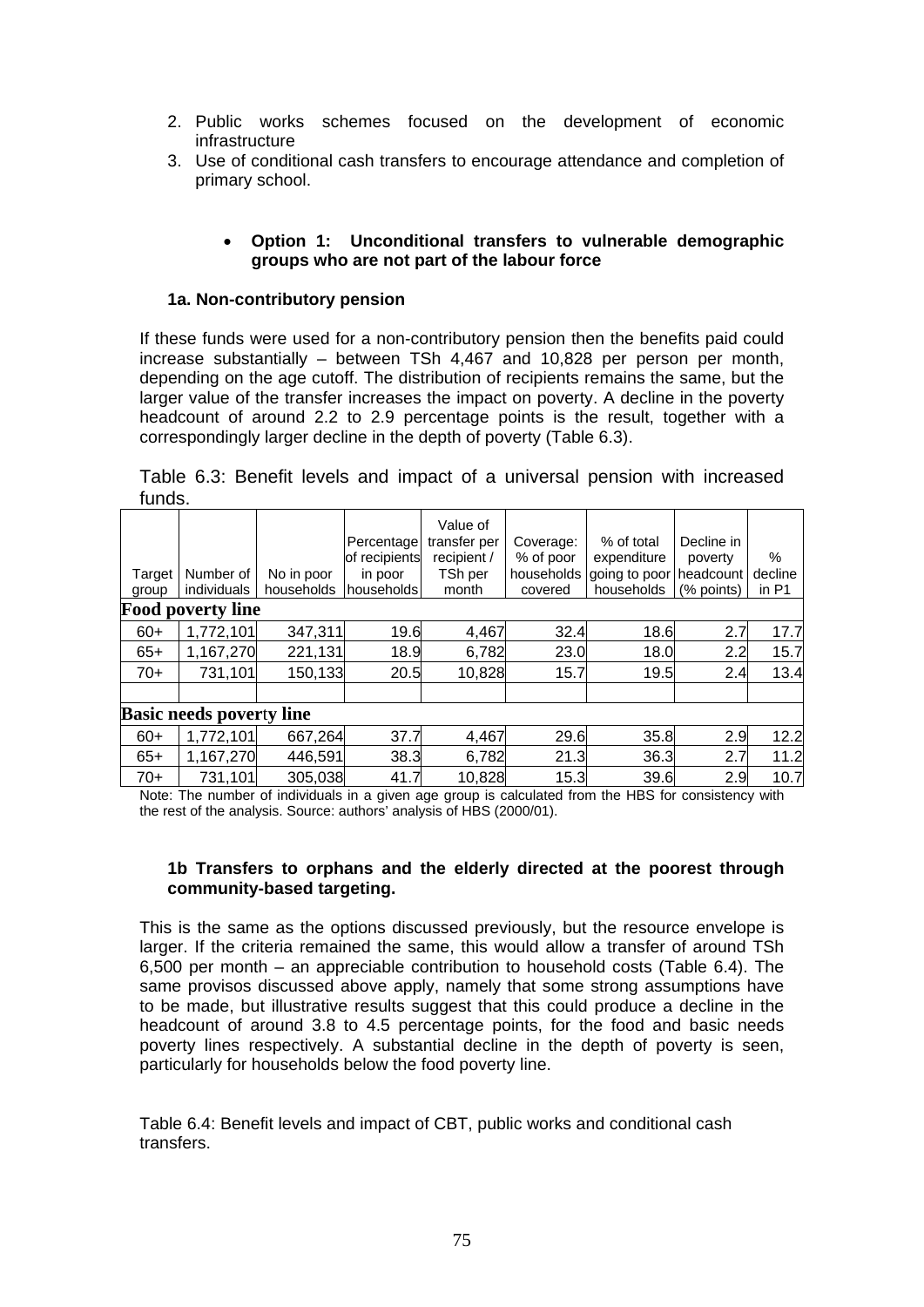|                                 |           |                      | Percent-<br>age of | Value of<br>transfer |            |               |            |         |
|---------------------------------|-----------|----------------------|--------------------|----------------------|------------|---------------|------------|---------|
|                                 |           |                      | recipients         | per                  | Coverage:  | % of total    | Decline in |         |
|                                 |           | Number of No in poor | in poor            | recipient /          | % of poor  | expenditure   | poverty    | $\%$    |
|                                 | individ-  | house-               | household          | TSh per              | households | going to poor | headcount  | decline |
| Target group                    | uals      | holds                | s                  | month                | covered    | households    | (% points) | in P1   |
| <b>Food poverty line</b>        |           |                      |                    |                      |            |               |            |         |
| <b>CBT</b>                      | 1,201,131 | 335,735              | 28.0               | 6,591                | 41.7       | 26.6          | 3.8        | 24.0    |
| <b>Public works</b>             | 1,333,333 | 394,966              | 29.6               | 2,500                | 47.6       | 11.8          | 2.7        | 13.5    |
| CCT: Std 2-4                    | 2,756,352 | 590,459              | 21.4               | 2,872                | 55.6       | 20.4          | 3.3        | 22.9    |
| CCT: Std 3-7                    | 4,208,426 | 947,093              | 22.5               | 1,881                | 72.2       | 21.4          | 3.0        | 24.5    |
|                                 |           |                      |                    |                      |            |               |            |         |
| <b>Basic needs poverty line</b> |           |                      |                    |                      |            |               |            |         |
| <b>CBT</b>                      | 1,201,131 | 720,678              | 60.0               | 6,591                | 39.9       | 57.0          | 4.5        | 17.6    |
| Public works                    | 1,333,333 | 800,000              | 60.0               | 2,500                | 45.4       | 24.0          | 2.1        | 9.1     |
| CCT: Std 2-4                    | 2,756,352 | 1,152,749            | 41.8               | 2,872                | 51.9       | 39.7          | 3.9        | 15.2    |
| CCT: Std 3-7                    | 4,208,426 | 1.824.148            | 43.3               | 1,881                | 66.7       | 41.2          | 3.8        | 15.8    |

Note: CCT simulations are based on assuming making a payment to all children of the appropriate age group. See 4 for further details. Source: authors' analysis of HBS (2000/01).

## • **Option 2: Public works schemes focused on the development of economic infrastructure**

The review of existing programmes highlighted the need to increase the social protection element of existing infrastructure investment programmes. However, there may still be scope for targeting additional resources for infrastructure development at the poorest districts using a dedicated fund. This represents another option.

Labour intensive techniques have been widely analysed and found, in many circumstances, to be cost effective. The objective would be to integrate social protection with the creation of economic infrastructure, increasing market-derived incomes in the longer term.

Assessing the costs and benefits of a public works scheme such as TASAF is not simple, since it depends on the value of the infrastructure produced and the marginal cost of targeting wages at poorer households. This information is not available for TASAF. Here, we have assumed that the entire cost of the public works programme is social protection expenditure (ie entirely discounting the value of the infrastructure) and that the direct benefit to participants is their wages. This tends to underestimate the benefits of the expenditure, since it would be possible to remove the investment element and consider only the remainder as social protection expenditure. On the other hand, the value of alternative labour forgone by participants is not removed, tending to overestimate the value to participants. This makes the figures presented very approximate and less comparable with those presented for the transfer payments.

These figures suggest that public works have the lowest impact on the poverty headcount and the depth of poverty of all the options considered, largely as a consequence of the high proportion of the expenditure that goes on the non-labour inputs.

Assessing the marginal costs of integrating social protection elements into existing infrastructure programmes is more difficult and we have not attempted this here. It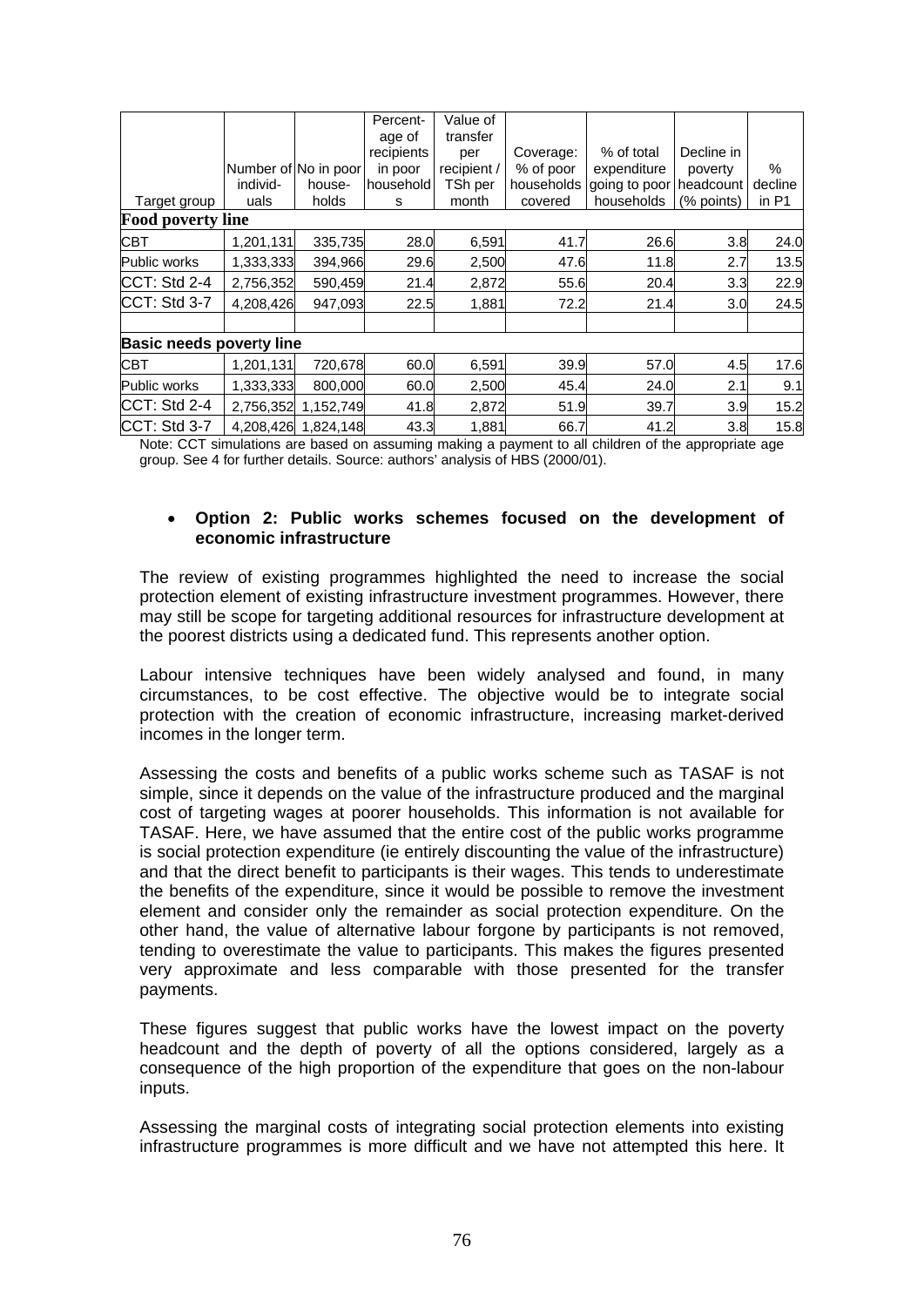should be remembered that this might be the most cost effective way to implement labour-based social protection on a national scale.

## • **Option 3: Use of conditional cash transfers to encourage attendance and completion of primary schools.**

This approach combines social protection elements with the improving human capital, contributing to the achievement of social sector objectives as well as increasing household incomes. It increases the consistency of social protection and other policy goals, using them to achieve a step change in social welfare.

The NSGRP sets ambitious targets for social sector attainment in both health and education. Much of the focus in education is on supply side improvements. Enrolment has increased substantially since the abolition of fees, suggesting costs were a factor in low enrolment. The Government's targets for education now include further raising the gross primary enrolment rate and increasing the transition rate to secondary schools. Those who have completed primary education are more receptive to public health messages concerning family planning, HIV/AIDS prevention, and immunization, and are more likely to send their own children to school. This suggests that a conditional transfer aimed at encouraging children to enroll, attend and complete primary school would be appropriate.

Such approaches have been used successfully elsewhere – for example, increasing attendance in Mexico, Brazil and Bangladesh; they may also reduce the incidence of child labour. In the short term, they will only reduce poverty if the value of the transfer is more than the value of any income forgone had the child been working, although of course child protection objectives should not be measured solely in terms of financial costs and benefits. A payment based on primary school attendance would be more effective at reducing poverty than one paid for secondary school attendance, since secondary school attendance remains concentrated in the urban and better off population. The benefit should be paid to the mother: benefits paid to women have been found to result in a greater amount of the benefit going to household requirements such as nutrition, health and education rather than delivering the same resources via the father (Conning and Kevane 2001) and that there are greater poverty mitigation effects (Tabor 2002)

A conditional payment based on primary school attendance would probably be easier to implement than conditional payments around health service utilization, since the latter requires effective registration of the target population to avoid the situation where parents put forward their children for immunization on multiple occasions; however, 'smart cards' have been used to overcome the problem elsewhere.

Table 6.4 presents a simulation of the effects of making conditional payments for attendance in Standards 2 to 4 or, as an alternative, 3 to 7. They would act as an incentive for children to enroll and to continue attending school. Payments would be between 1,800 TSh and 2,800 TSh per child per month. The impact of payments of this magnitude on attendance and dropout would need to be assessed, as would the capacity of the education system to absorb the additional pupils.

Such a scheme would have the highest coverage of poor households – well over half would be reached. The payments would reduce the poverty headcount by some 3 to 4 percentage points, and the depth of poverty by some 15 to 24 percent. These declines are appreciable; although they are generally lower than the effect of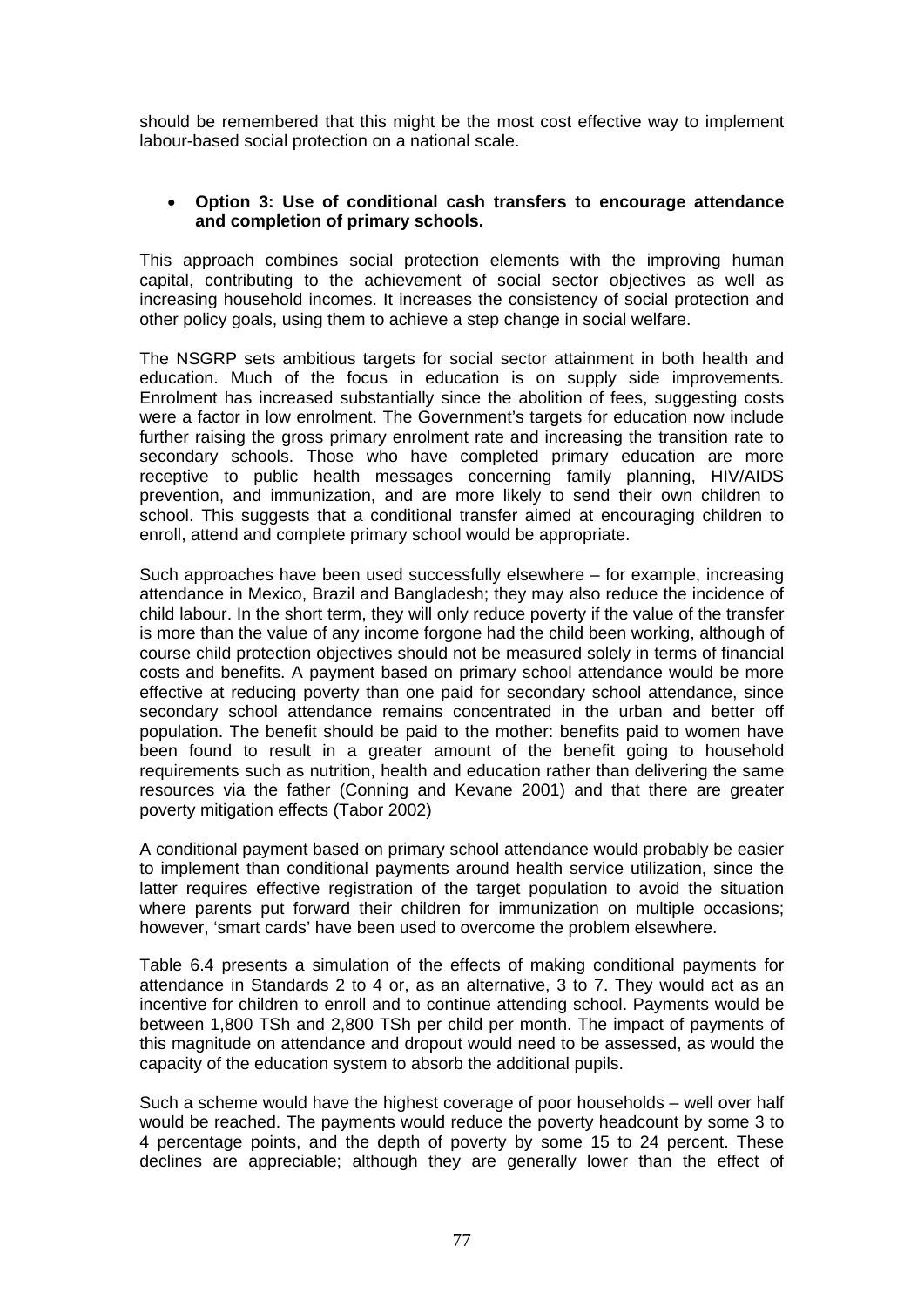community targeted transfers, because of higher leakage to the non-poor, they would be expected to bring additional benefits in terms of human capital development.

The effect on poverty is calculated on the assumption of making a payment to all children in the appropriate age for the relevant standards, i.e. it is a measure of the maximum effect that the payments would have, assuming that all eligible children enrol and attend in response to the scheme. An alternative, based on actual enrolment reported in the HBS, is presented in Appendix 4. It has a lower impact on poverty, although it is likely that the differentials in enrolment between poor and less poor households, which would produce this reduction, have declined since the HBS was undertaken due to the abolition of primary school fees.

# *Conclusions*

This section has tentatively examined some options for social protection mechanisms to reduce income poverty. It can only be considered illustrative, as a comprehensive comparison of the various options is beyond the scope of the study; comparisons were also constrained by the limited availability of information. It is intended to stimulate debate and encourage a more detailed analysis.

It has shown that the level of resources allocated to social protection at present is insufficient to have much impact on income poverty in the population as a whole. At these levels, there is a good case for a highly targeted, coherent and efficient programme to maximize the resources that reach the poorest and most disadvantaged. The review of existing programmes in earlier sections of the report did not present such a picture.

Greater impact is possible when resources are increased. With annual expenditure of around TSh 100 billion, declines in the food poverty headcount of between 2.2 and 3.8 percentage points and in the basic needs headcount of between 2.1 and 4.5 percentage points can be achieved; and declines in the depth of poverty between 9 and 24 percent. These are appreciable, though they would still leave the majority of households in poverty.

Using the simple comparisons made here, public works schemes have the least effect on poverty for a given total expenditure, and community based targeting appears to have the most, although it has not been possible to undertake a comprehensive comparison of the different options.

These conclusions provide a tentative basis for further work. This should assess more comprehensively the benefits and the costs of the various programme options, including their administrative costs. It would include valuing the infrastructure investment element of public works and estimating the anticipated impact of CCT on attendance. The study could draw on any additional reviews undertaken in this area, and small-scale studies might be used to supply missing critical information. It should also consider the institutional coordination and capacity issues identified in this study. Such work should feed into a policy dialogue around the priorities, objectives and financing of social protection options for the period of the National Strategy for Growth and Reduction of Poverty (NSGRP) and beyond.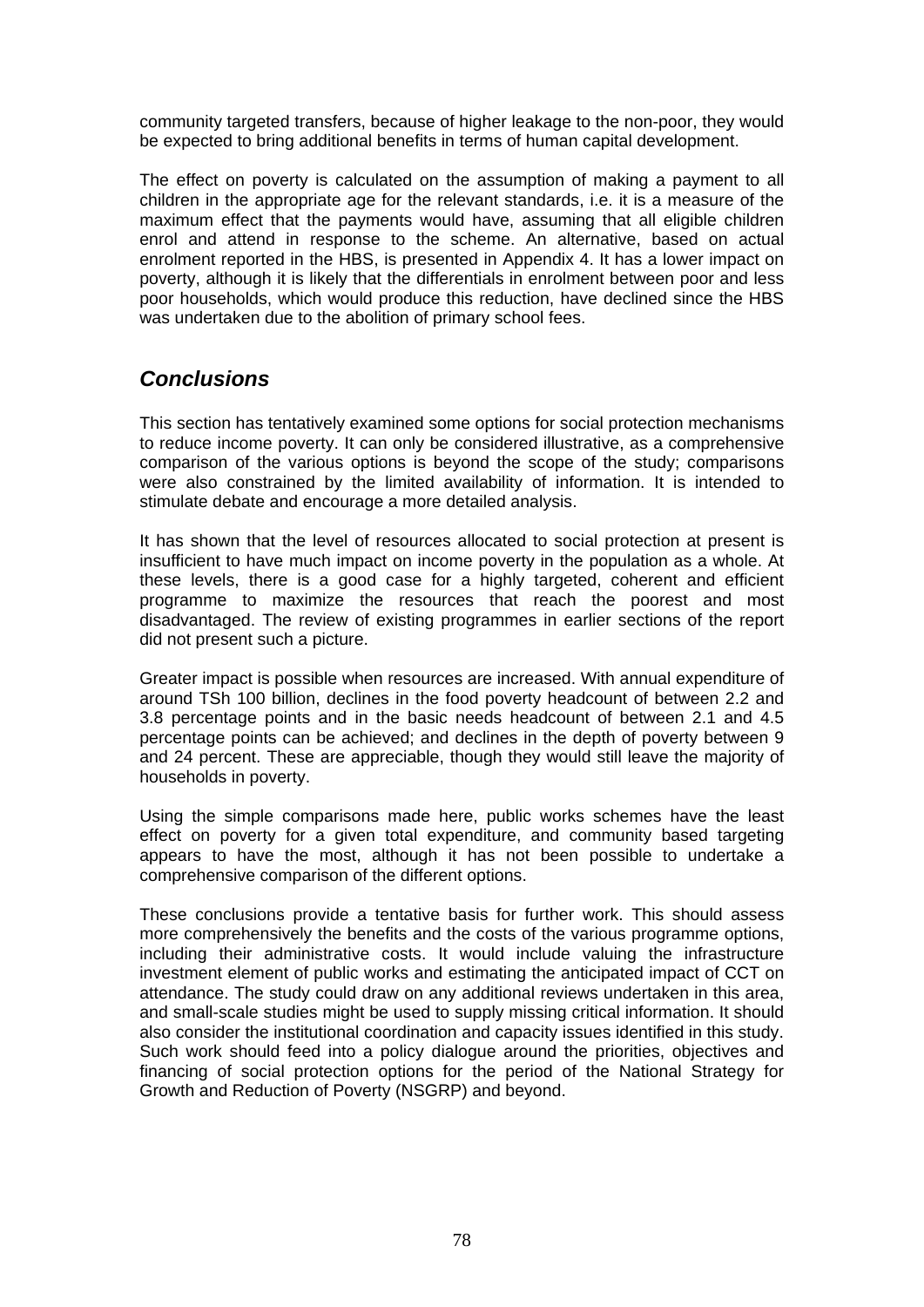| Region        | Estimated<br>population<br>2001 |       | $%$ of<br>individuals<br>below FD<br>poverty line | $%$ of<br>individuals<br>below BN<br>poverty line | No of people<br>below FP<br>line | Share | No of people<br>below BN<br>line | Share | Distribution<br>of poverty<br>$gap - FPL$<br>(Million TSh) | Share | Distribution of<br>poverty gap -<br><b>BNL</b> (Million<br>TSH) | Share | Share of<br><b>TASAF</b><br><b>PWP</b><br>expendit<br>ure |
|---------------|---------------------------------|-------|---------------------------------------------------|---------------------------------------------------|----------------------------------|-------|----------------------------------|-------|------------------------------------------------------------|-------|-----------------------------------------------------------------|-------|-----------------------------------------------------------|
| Dodoma        | 1,645,305                       | 5.1   | 13%                                               | 34%                                               | 215,535                          | 3.6   | 564,340                          | 4.9   | 2,127                                                      | 2.7   | 8,455                                                           | 3.4   | 6.8                                                       |
| Arusha        | 1,252,522                       | 3.8   | 25%                                               | 39%                                               | 567,631                          | 9.5   | 877,453                          | 7.6   | 8,703                                                      | 11.1  | 23,673                                                          | 9.5   | 3.9                                                       |
| Kilimanjaro   | 1,338,689                       | 4.1   | 11%                                               | 31%                                               | 148,594                          | 2.5   | 419,010                          | 3.6   | 1,196                                                      | 1.5   | 7,320                                                           | 2.9   | 2.1                                                       |
| Tanga         | 1,591,100                       | 4.9   | 11%                                               | 37%                                               | 181,385                          | 3.0   | 580,751                          | 5.0   | 1,985                                                      | 2.5   | 8,771                                                           | 3.5   | 2.2                                                       |
| Morogoro      | 1,704,949                       | 5.2   | 14%                                               | 29%                                               | 231,873                          | 3.9   | 501,255                          | 4.4   | 2,011                                                      | 2.6   | 8,735                                                           | 3.5   | 4.7                                                       |
| Pwani         | 860,580                         | 2.6   | 27%                                               | 46%                                               | 235,799                          | 3.9   | 397,588                          | 3.5   | 3,286                                                      | 4.2   | 10,377                                                          | 4.2   | 6.6                                                       |
| Dar es Salaam | 2,418,610                       | 7.4   | 8%                                                | 18%                                               | 181,396                          | 3.0   | 425,675                          | 3.7   | 2,831                                                      | 3.6   | 10,500                                                          | 4.2   | 2.1                                                       |
| Lindi         | 765,876                         | 2.4   | 33%                                               | 53%                                               | 255,037                          | 4.2   | 405,914                          | 3.5   | 3,888                                                      | 4.9   | 11,371                                                          | 4.6   | 7.6                                                       |
| Mtwara        | 1,093,432                       | 3.4   | 17%                                               | 38%                                               | 183,697                          | 3.1   | 415,504                          | 3.6   | 3,268                                                      | 4.2   | 11,099                                                          | 4.5   | 6.4                                                       |
| Ruvuma        | 1,082,964                       | 3.3   | 27%                                               | 41%                                               | 296,732                          | 4.9   | 447,264                          | 3.9   | 2,679                                                      | 3.4   | 10,225                                                          | 4.1   | 3.9                                                       |
| Iringa        | 1,449,726                       | 4.5   | 10%                                               | 29%                                               | 149,322                          | 2.5   | 418,971                          | 3.6   | 1,707                                                      | 2.2   | 7,247                                                           | 2.9   | 2.4                                                       |
| Mbeya         | 2,006,356                       | 6.2   | 8%                                                | 21%                                               | 156,496                          | 2.6   | 413,309                          | 3.6   | 2,060                                                      | 2.6   | 8,080                                                           | 3.3   | 5.2                                                       |
| Singida       | 1,056,741                       | 3.2   | 28%                                               | 55%                                               | 294,831                          | 4.9   | 583,321                          | 5.1   | 4,592                                                      | 5.8   | 13,097                                                          | 5.3   | 4.6                                                       |
| Tabora        | 1,663,236                       | 5.1   | 9%                                                | 26%                                               | 148,028                          | 2.5   | 432,441                          | 3.8   | 2,022                                                      | 2.6   | 7,942                                                           | 3.2   | 6.6                                                       |
| Rukwa         | 1,104,977                       | 3.4   | 12%                                               | 31%                                               | 130,387                          | 2.2   | 342,543                          | 3.0   | 952                                                        | 1.2   | 4,392                                                           | 1.8   | 8.0                                                       |
| Kigoma        | 1,627,824                       | 5.0   | 21%                                               | 38%                                               | 340,215                          | 5.7   | 610,434                          | 5.3   | 3,864                                                      | 4.9   | 11,308                                                          | 4.5   | 4.7                                                       |
| Shinyanga     | 2,719,410                       | 8.4   | 22%                                               | 42%                                               | 598,270                          | 10.0  | 1,142,152                        | 9.9   | 6,309                                                      | 8.0   | 22,432                                                          | 9.0   | 7.2                                                       |
| Kagera        | 1,972,156                       | 6.1   | 18%                                               | 29%                                               | 345,127                          | 5.7   | 564,037                          | 4.9   | 2,913                                                      | 3.7   | 10,112                                                          | 4.1   | 8.4                                                       |
| Mwanza        | 2,848,752                       | 8.8   | 30%                                               | 48%                                               | 860,323                          | 14.3  | 1,364,552                        | 11.9  | 12,987                                                     | 16.5  | 33,284                                                          | 13.4  | 4.6                                                       |
| Mara          | 1,325,751                       | 4.1   | 36%                                               | 46%                                               | 482,574                          | 8.0   | 604,543                          | 5.3   | 9,309                                                      | 11.8  | 20,154                                                          | 8.1   | 1.8                                                       |
| Manyara       | 1,008,955                       | 3.1   |                                                   |                                                   |                                  |       |                                  |       |                                                            |       |                                                                 |       |                                                           |
|               |                                 |       |                                                   |                                                   |                                  |       |                                  |       |                                                            |       |                                                                 |       |                                                           |
| <b>Total</b>  | 32,537,913                      | 100.0 |                                                   |                                                   | 6,003,252                        | 100.0 | 11,511,058                       | 100.0 | 78,689                                                     | 100   | 248,575                                                         | 100   | 100                                                       |

*Appendix 1: Regional poverty estimates and distribution of the poverty gap by region* 

Note: Manyara was classed as part of Arusha in the implementation of the HBS. Source: authors' analysis of the HBS (2000/01), Census data and TASAF programme reports.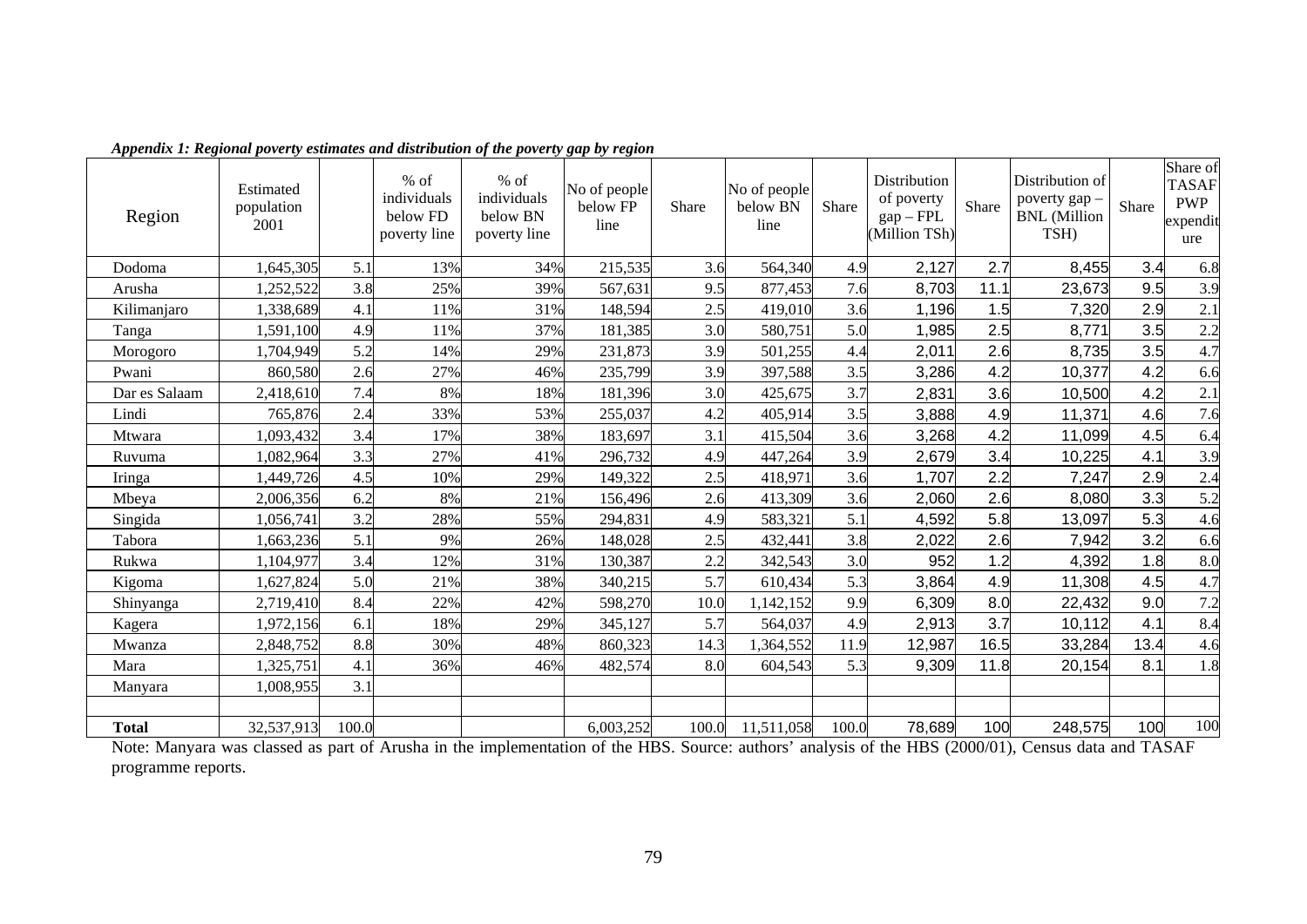|                          | National Social Security<br>Fund                                                                                                                                                                                     | <b>Local Authorities Provident</b><br>Fund                                                                                                                          | <b>Parastatal Pension Fund</b>                                                                                                                                                                                                                    | <b>Public Service Pension</b><br>Fund                                                                                                                                                                                                                                                                                    | <b>Government Employees</b><br>Provident Fund                                                                                                                                                                                                                                                                                                                                                   |
|--------------------------|----------------------------------------------------------------------------------------------------------------------------------------------------------------------------------------------------------------------|---------------------------------------------------------------------------------------------------------------------------------------------------------------------|---------------------------------------------------------------------------------------------------------------------------------------------------------------------------------------------------------------------------------------------------|--------------------------------------------------------------------------------------------------------------------------------------------------------------------------------------------------------------------------------------------------------------------------------------------------------------------------|-------------------------------------------------------------------------------------------------------------------------------------------------------------------------------------------------------------------------------------------------------------------------------------------------------------------------------------------------------------------------------------------------|
| <b>GENERAL FRAMEWORK</b> |                                                                                                                                                                                                                      |                                                                                                                                                                     |                                                                                                                                                                                                                                                   |                                                                                                                                                                                                                                                                                                                          |                                                                                                                                                                                                                                                                                                                                                                                                 |
| <b>Legal Framework</b>   | <b>National Social Security</b><br>Fund Act (1997) National<br>Social Security Fund<br>(Employment Injury<br><b>Benefits</b> ) Regulations<br>(2002)                                                                 | Fund (Acts Supplement)<br>No. 3 (2000)<br><b>Local Authorities Provident</b><br>fund Regulations (2000)                                                             | Local Authorities Provident Parastatal Pensions Act 14 Public Service Retirement<br>(1978), Parastatal Pensions Benefits Act No. 2 (1999)<br>(Amendment) Act (2001)                                                                               |                                                                                                                                                                                                                                                                                                                          | Provident Fund<br>(Government Employees)<br>Act Cap 52 (2002)                                                                                                                                                                                                                                                                                                                                   |
| Type of Fund             | pension fund                                                                                                                                                                                                         | provident fund                                                                                                                                                      | pension fund                                                                                                                                                                                                                                      | pension fund                                                                                                                                                                                                                                                                                                             | Provident fund                                                                                                                                                                                                                                                                                                                                                                                  |
| Benefits provided        | retirement pension,<br>invalidity pension<br>(permanent), survivors<br>pension, funeral grants,<br>maternity benefits,<br>employment injury benefit<br>(temporary and<br>permanent), health<br>insurance benefit     | retirement, termination of<br>services, termination on<br>medical grounds/abolition<br>of office or other cause,<br>death                                           | old age pension, old age<br>gratuity, death benefit,<br>survivor pension, survivor<br>gratuity, pension on<br>medical grounds,,<br>disability gratuity,<br>education benefit,<br>surrender pay                                                    | old age pension, invalidity<br>pension, death gratuity,<br>survivor's pension, funeral<br>grant, withdrawal.<br>(Withdrawal is open for<br>women who marry and<br>withdraw from the<br>workforce, maternity if the of a female for retirement<br>women then gives up<br>gainful employment,<br>emigration from Tanzania) | Gratuity on old age or<br>disability retirement,<br>satisfactory completion of<br>contract, abolition of<br>office, with consent of the<br>Government other than by<br>dismissal, and in the case<br>due to marriage. In<br>addition, interest free<br>loans for construction<br>materials, education and<br>health expenses, small<br>businesses and other<br>income generating<br>activities. |
| Persons eligible         | private sector employees,<br>self-employed, non-<br>pensionable employees in<br>the government service and Board, Local authorities<br>parastatal organisations,<br>and others declared by the<br>Minister of Labour | employees of the local<br>government authority,<br><b>Local Government Loans</b><br>Provident fund and any<br>institutions owned by a<br>local government authority | employees of parastatal<br>organisations (compulsory) or executive agencies who<br>and optional for employees are permanent workers or<br>of the private sector, self-<br>employed. Privatised<br>parastatal employees and<br>the firm obliged to | employees of government<br>pensionable                                                                                                                                                                                                                                                                                   | Employees of the<br>government who are not<br>eligible for pension or<br>gratuity, members of the<br>police force, fire and<br>rescuer service until s/he is<br>pensionable                                                                                                                                                                                                                     |

## *Appendix 2: Overview of Pension and Disability Insurance Funds*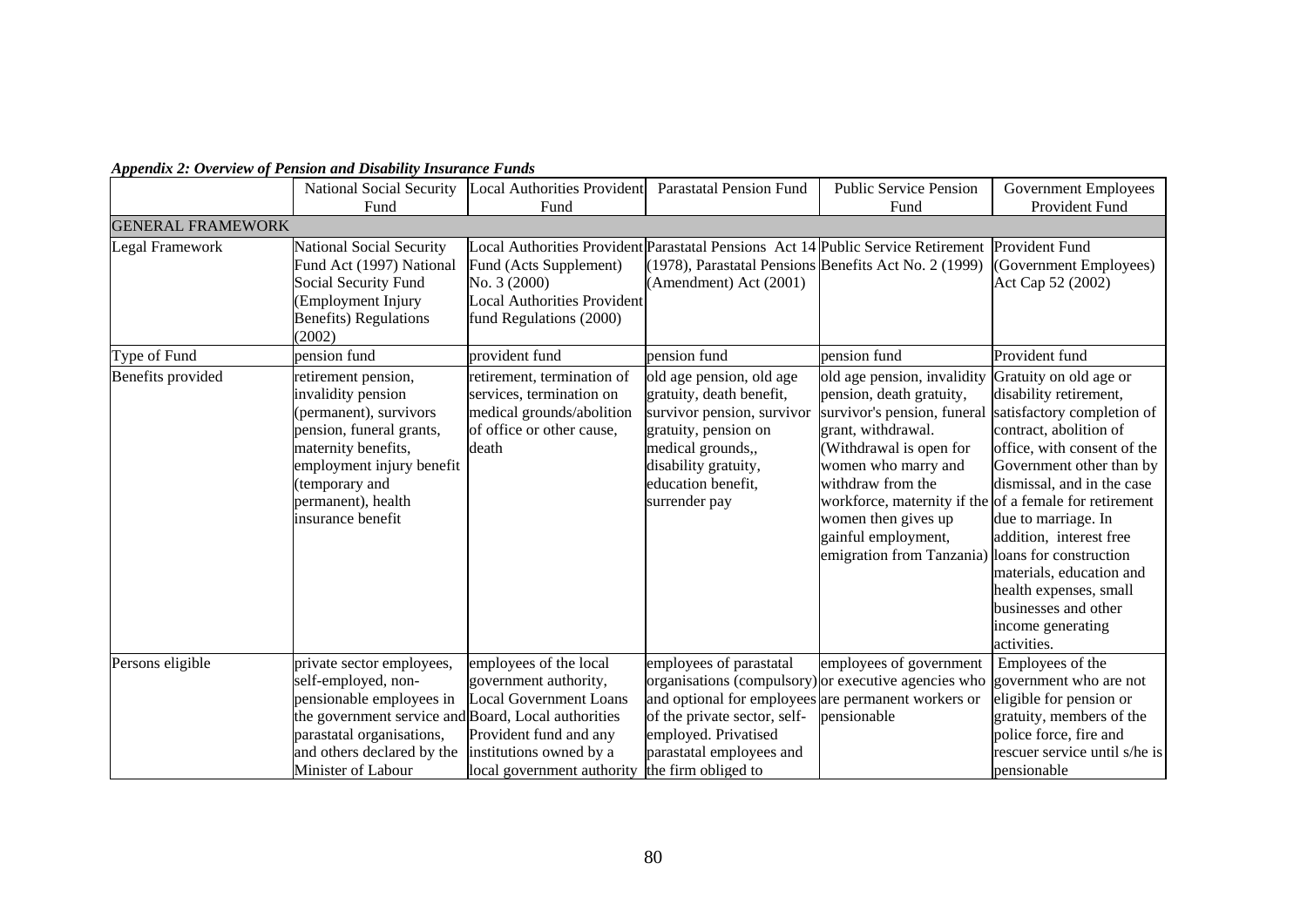|                                            | National Social Security     | <b>Local Authorities Provident</b>                   | <b>Parastatal Pension Fund</b> | <b>Public Service Pension</b> | <b>Government Employees</b> |
|--------------------------------------------|------------------------------|------------------------------------------------------|--------------------------------|-------------------------------|-----------------------------|
|                                            | Fund                         | Fund                                                 |                                | Fund                          | Provident Fund              |
|                                            |                              |                                                      | continue membership            |                               |                             |
|                                            |                              |                                                      |                                |                               |                             |
|                                            |                              |                                                      |                                |                               |                             |
| number of members                          | 364,543                      | Est. 42,000                                          | 72,755                         | 207,845                       | 17,001                      |
| (approximate)                              |                              |                                                      |                                |                               |                             |
| number of pensioners /                     | 2,819 pensioners             |                                                      | 12,113                         | 729                           | 75                          |
| beneficiaries                              | 35,865 withdrawals under     |                                                      |                                |                               |                             |
|                                            | provident fund rules         |                                                      |                                |                               |                             |
| Contribution rate                          | 10%/10%                      | 15%/5%                                               | 15%/5%, or can be              | 15%/5%                        | 10% /10%                    |
| (employer/employee)                        |                              |                                                      | negotiated internally at       |                               |                             |
|                                            |                              |                                                      | 10%/10%                        |                               |                             |
| contribution period                        | 180 months                   |                                                      | 10 years                       | 180 months                    |                             |
| minimum/maximum/average minimum pensions - |                              | minimum payment -                                    | minimum pension - 21,000       |                               | minimum pension - $20,250$  |
| benefit                                    | 33,400 Tsh/month             | 500,000 Tsh                                          | Tsh/month                      |                               | Tsh/month                   |
|                                            | average 44,514.40            | average payment - 1 million Average Pension - 34,426 |                                |                               |                             |
|                                            | Tsh/month                    | Tsh maximum payment - 2                              | Tsh (August 2004)              |                               |                             |
|                                            |                              | million Tsh                                          | Maximum pension - 1.5          |                               |                             |
|                                            |                              |                                                      | million Tsh/month              |                               |                             |
| replacement rate                           | retirement - 30% of          | interest fixed per annum by                          | $2/3s$ of the highest 5 years  |                               |                             |
|                                            | average monthly earnings     | the Board of Directors                               | (not necessarily               |                               |                             |
|                                            | calculated from the best 5   |                                                      | consecutive years) from        |                               |                             |
|                                            | years from the last 10 years |                                                      | the entire working life        |                               |                             |
|                                            | of employment plus 1.5%      |                                                      |                                |                               |                             |
|                                            | of average monthly           |                                                      |                                |                               |                             |
|                                            | earnings for every 12        |                                                      |                                |                               |                             |
|                                            | months of contributions to   |                                                      |                                |                               |                             |
|                                            | maximum of 67.5%             |                                                      |                                |                               |                             |
|                                            | earning                      |                                                      |                                |                               |                             |
| <b>FINANCES</b>                            |                              |                                                      |                                |                               |                             |
| contributions                              | 80 billion/year              | 6.2 billion (2002)                                   | Reported 3 billion/month       | 44.9 blln                     |                             |
|                                            | (approximate)                |                                                      | (approximate)                  |                               |                             |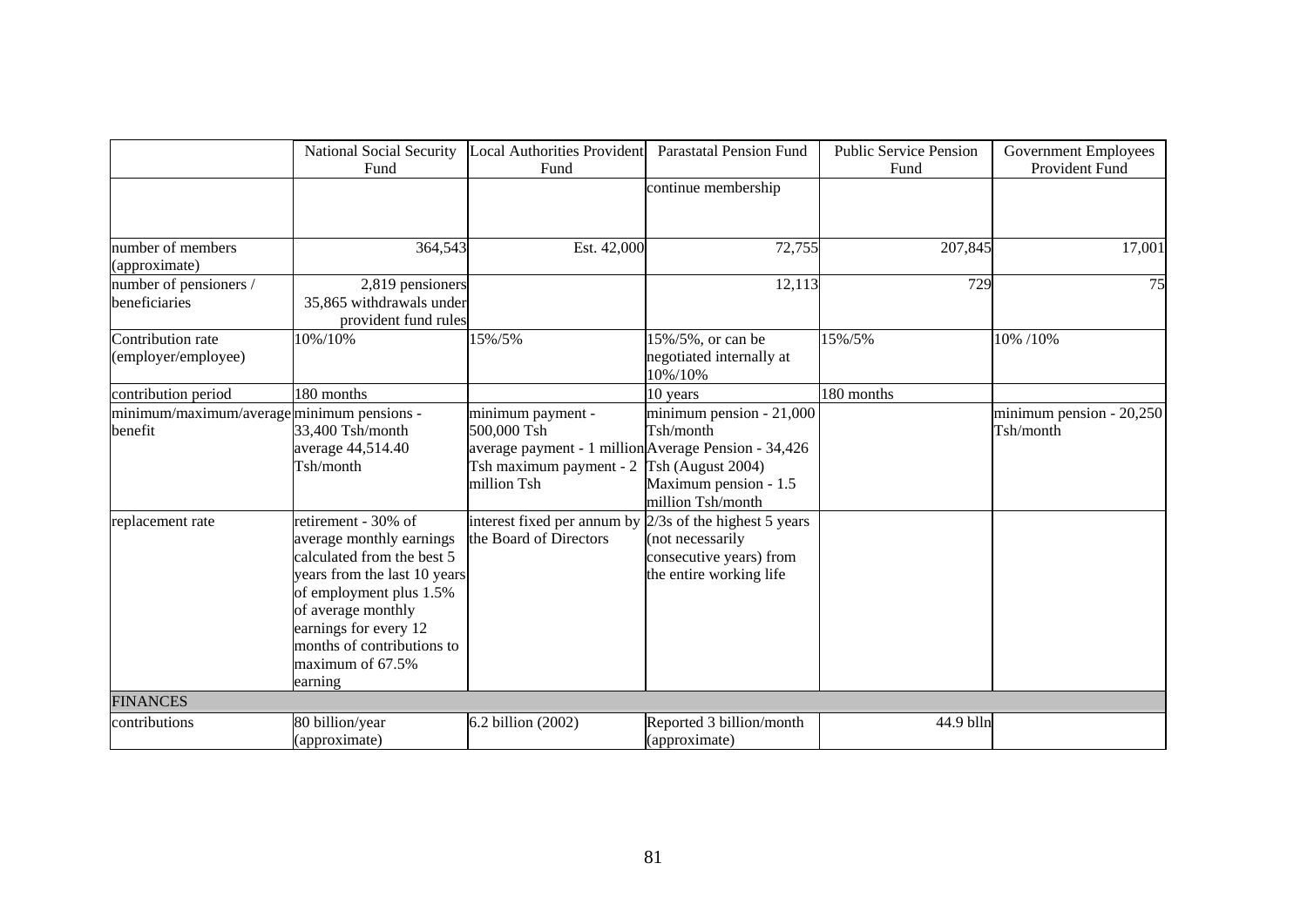|                        |                                                    | National Social Security  Local Authorities Provident   | <b>Parastatal Pension Fund</b> | <b>Public Service Pension</b> | Government Employees |
|------------------------|----------------------------------------------------|---------------------------------------------------------|--------------------------------|-------------------------------|----------------------|
|                        | Fund                                               | Fund                                                    |                                | Fund                          | Provident Fund       |
| payment total          | 20 billion/year                                    | 615 million (2002)                                      | 1.6 billion/year               |                               |                      |
|                        | (approximate), $38.11$                             |                                                         | (approximate for 2003)         |                               |                      |
|                        | million paid in Sept. 2004                         |                                                         |                                |                               |                      |
| <b>ORGANIZATION</b>    |                                                    |                                                         |                                |                               |                      |
| Responsible ministry   | Ministry of Labour, Youth Ministry of Local        |                                                         | Ministry of Finance            | Ministry of Finance           | Ministry of Finance  |
|                        | Development and Sports                             | Government                                              |                                |                               |                      |
| administrative offices | Central office in Dar es                           | Central office in Dodoma, 1 Central office in Dar and 5 |                                |                               |                      |
|                        | Salaam, 23 regional offices zonal office in Dar es |                                                         | zonal offices                  |                               |                      |
|                        | covering 21 administrative Salaam                  |                                                         |                                |                               |                      |
|                        | regions, 31 District offices                       |                                                         |                                |                               |                      |

Notes: information for various years from 2000 onwards, using most recent year available; cells are blank where the information could not be obtained.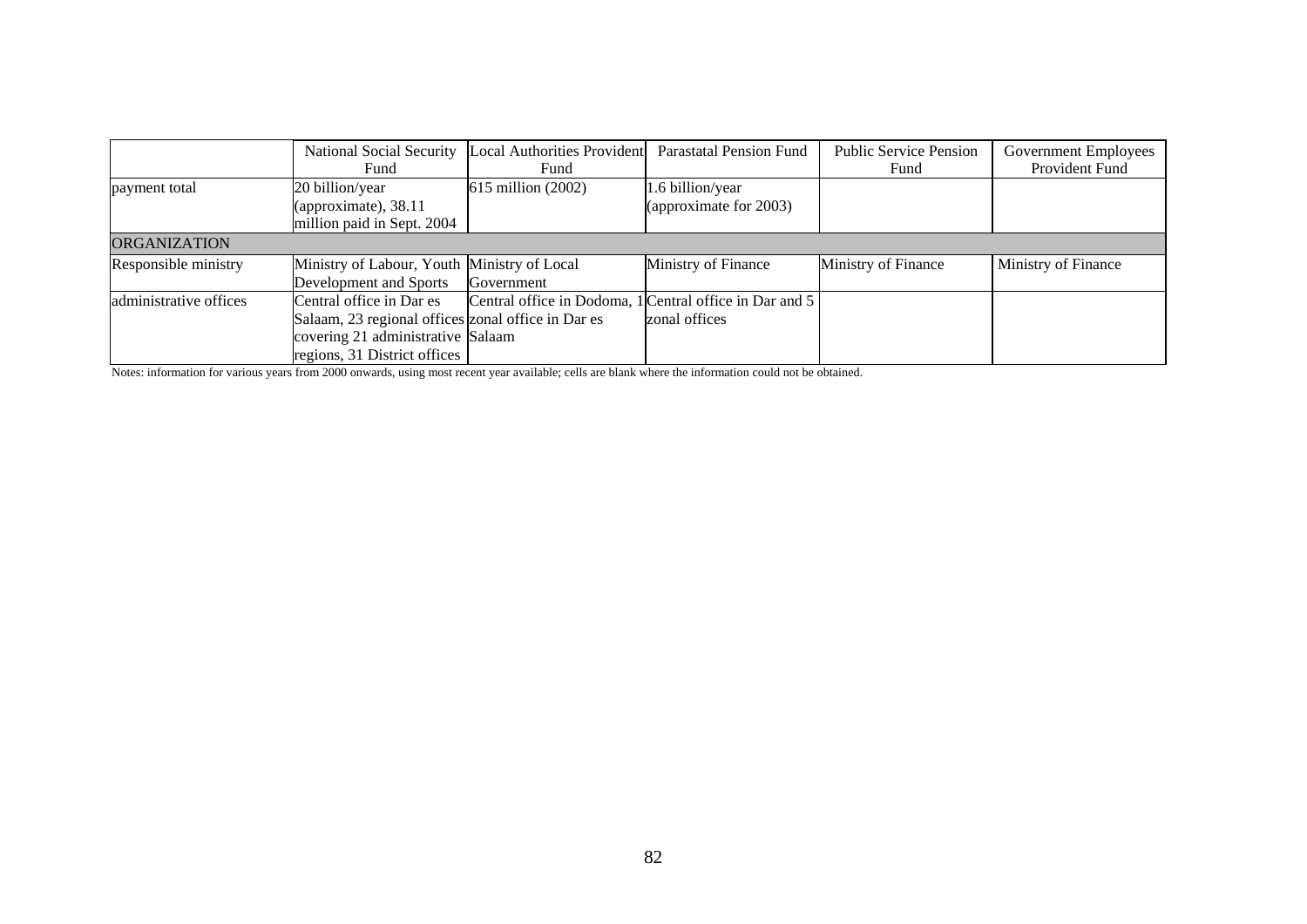#### *Appendix 3: Ministry Structure*

There are two ministries within the Tanzanian government that play a key role in the social protection system. These are the Ministry of Labour, Youth Development and Sports, and the Ministry of Community Development, Gender and Children. There are also substantial social protection activities are mapped to the Ministry of Finance, the Prime Minister's Office and the President's Office.<sup>43</sup> Vertical connections between the state level ministry and the regional, district, ward and village levels may be either direct through the ministries own offices or through the President's Office for Local Authorities and Regional Administration.

#### *Ministry of Labour, Youth Development and Sports*

The Ministry of Labour, Youth Development and Sports (MLYDS) is divided into four departments and three directorates:

- Department of Social Welfare
- Department of Labour
- Department of Employment Promotion
- Department of Administration and Planning
- Directorate of Youth Development
- Directorate of Sports

There is also a direct reporting line from this ministry to the National Social Security Fund.

Over the past two years a number of government policy documents have been developed under the leadership of this ministry. Specifically:

- National Social Security Policy (January 2003)
- National Ageing Policy (2003)
- National Disability Policy

The Ministry is not part of the decentralization programme and has maintained offices for social welfare at the regional and district level directly supported by the ministry.

#### **Department of Social Welfare**

The department of social welfare is divided into three sections:

- Family Welfare, Child Welfare and Day Care Centre Services
- Probation
- **Rehabilitation**

The Department has established thirty-three residential institutions, which currently house approximately 2,200 residents. It is also responsible for licensing residential institutions that have been established by NGOs. There is easy referral from the Ministry to these institutions. The NGO institutions are also responsible for reporting to the ministry monthly. The entire department only has 268 trained social workers, including those at the local level.

The Family Welfare, Child Welfare and Day Care Centre Services focuses on statutory family and child welfare interventions such as foster care, adoption, custody issues, orphaned and abandoned children. These areas, particularly foster care, are increasing in importance. Although extended family care is the norm and is commonly implemented informally, with the increase in the number of orphans the department aims to ensure that the necessary safeguards are in place. The principle legal frameworks governing their activities are the marriage law, adoption law and children's homes act. It will also place children in residential settings. Apart from support to the one state child care institution based in Dar es Salaam, it is responsible for licensing residential institutions for children and day care centre services. This section also offers lump sum benefits for the education of orphans, to support orphans in secondary school, and for income generation projects for HIV/AIDS affected persons with children.

 <sup>43</sup> Specifically the GEPF, PSPF, and PPF pension funds are within the Ministry of Finance, TASAF is connected with the President's Office, and food drought programmes are within the Prime Minister's office.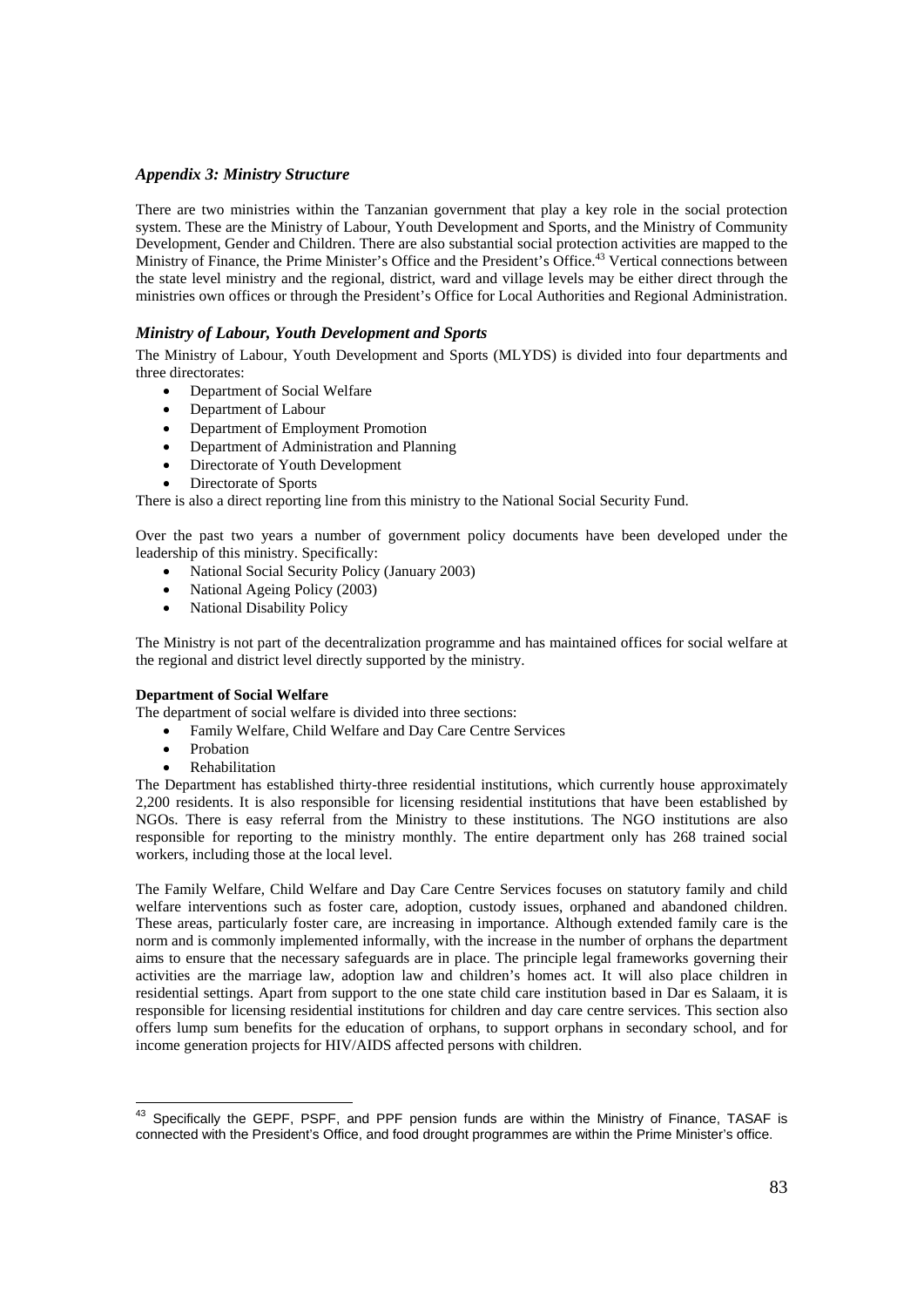The Probation Services Section addresses the issues of truancy, "delinquents" (meaning children who are "acting out" but have not had any direct contact with law enforcements), children in conflict with the law, and street children (both those in and of the street). For each of these areas it connects directly with the schools. There are five remand homes and one "school" for young offenders. It is in the process of building an additional home. The section offers one time cash benefits to its "beneficiaries", prioritising street children and reformed drug addicts. The funds are used for resettlement, school, and seed funds for income generation.

The Rehabilitation Section is responsible for persons with disabilities and the elderly. Policies governing its activities include the National Aging Policy (2002) and the National Disability Policy (2003). Its primary responsibility is to act as policy advisors distinct from being implementers. It is in the process of initiating reforms for the legal frameworks "Disabled Persons Employment Act" (1982) and the "Disabled Persons Care and Maintenance Act" (1982) Like the other sections it does provide some one time cash assistance for employment support after training (either through direct employment or provision of working tools), mobility aids (primarily for those who would not be able to access the work place without them), direct assistance for income generation, direct payment for hospital bills and for home adjustment (for accessibility). In addition it does have external support for supporting persons with specific types of disability and has a loan programme (with 15% interest however with low repayment these are accepted as grants), and vocational training (e.g. for sign language teachers). In total the sector supports 17 long term care facilities for elderly and disabled. It has a strong emphasis on family and community based services with residential care being an option of last resort. It also monitors 24 NGO residential institutions. It was this section that headed the team developing the National Social Security Policy. Issue identified in this section is training.

#### **District and Regional Social Welfare Offices**

The Department for Social Welfare has a network of offices and the regional and district level. Within every region there is a regional office for social welfare. It is responsible for:

- Initiating the procedures for licensing of the NGO residential institutions and day care centres, and receiving their monthly reports
- Initiating all legal procedures for residential care, foster care, adoption, etc.
- Facilitating contact with other organisations in order to meet the needs of the clients
- Communicating with the other districts and providing services
- Providing counselling services
- Carrying out the inspections of the institutes
- Initiating any cash benefit applications including a social investigation, home visits, assessment of needs

The district offices have the same responsibilities with the primary distinction being that the regional office compiles all the district reports and is to provide a supportive technical role to the district offices if required. Ideally each of these "local" offices have one or two social workers on staff.

These are the roles on paper however in practise there are few district offices (in only 23 out of 113 districts). Therefore both the district and regional offices may "split" a region between them, each covering designated districts. The key issue however is the lack of funds. A quarterly payment is designated from the ministry for certain supplies, with no funds for other office requirements. This may include no funding for transport to visit other districts or even villages within the district. As a result the offices cater to those who can enter the office looking for services, with limited outreach into the community. Its key role is in processing statutory social cases and facilitating connections with other organisations and with other public offices. For example they will provide the necessary paper work for an orphan to attend school. If they find a child working they communicate directly with the regional labour office.

An example of the activities in one region is as follows (for year 2003)

- Facilitated 185 loans from the Cheshire Foundation for cooperatives formed by persons with disabilities
- Requested 12 bicycles for persons with disabilities and received three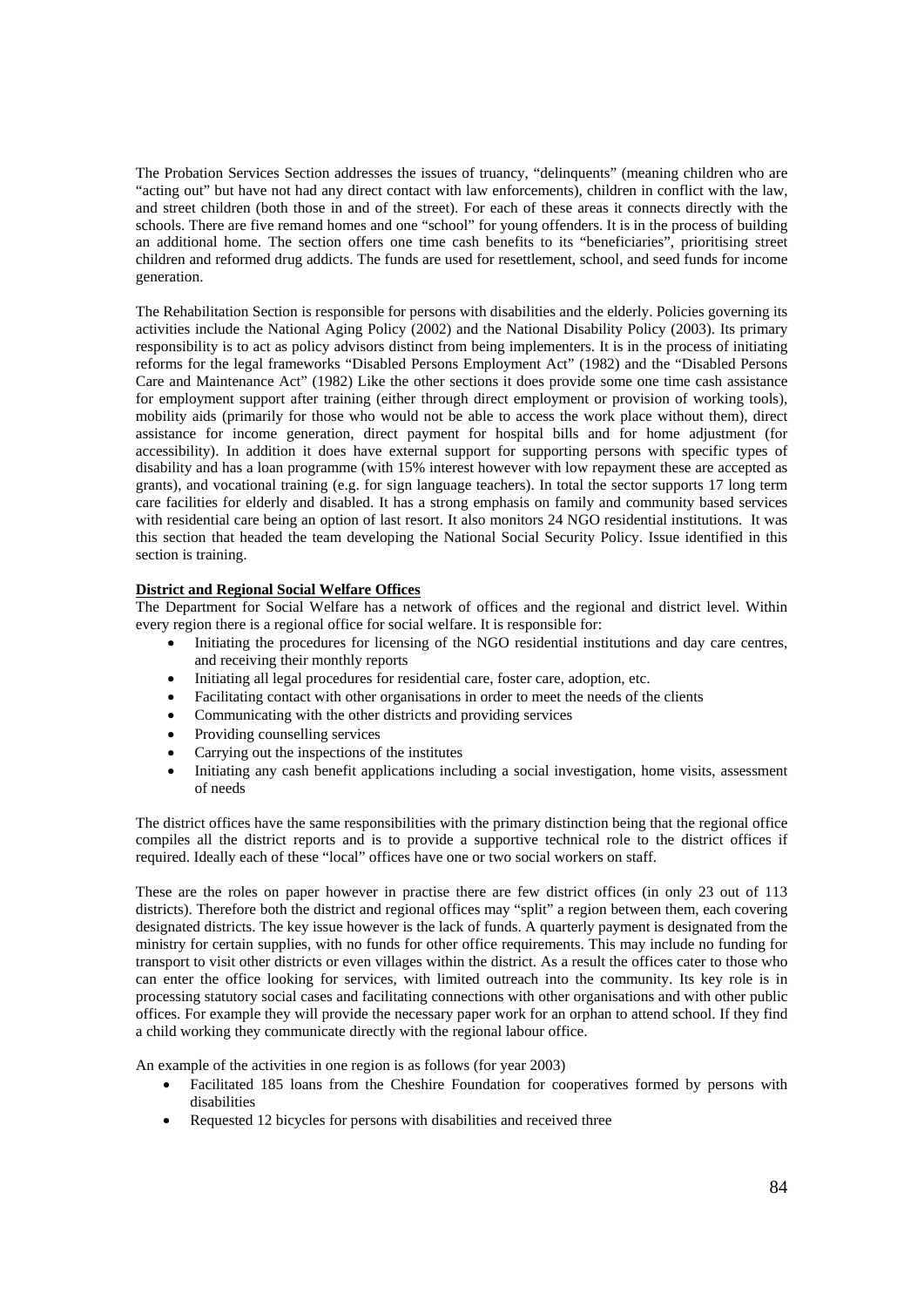- In 2002 saw 9 families and in 2003 18 families with domestic disputes, Of the 27, 10 cases were sent to court and 17 were resolved
- In 2002 had 20 marriage cases and in 2003 had 4 cases. Of the 25 cases 10 were resolved and 4 are still in process
- Were 25 cases on abandonment of which 20 were solved (re-adopted) and 5 were not
- Facilitated custody payments (father gives money to the regional office which passes the money to the mother)

Where there is no district office the regional office and the Department establish contacts with the districts through the District Community Services Department

#### **Department of Labour**

Within this department there are three sections:

- Labour relations
- Dispute prevention and resolution
- Social security

In 2001 the Ministry of Labour, Youth Development and Sports established a tripartite task force to reform the labour policy and legislation. In its first phase it examined:

- collective labour relations;
- dispute prevention and resolution;
- employment standards, and
- labour market institutions.

The result of this phase was the Employment Labour Relations Act No. 6 (2004) and Labour Institutions Act No. 7 (2004), both passed April 2004, and published in June 2004. According to the Ministry these laws promote competitiveness, include the ILO core conventions, promote bi-partite and tripartite dialogue, and establish transparent and expeditious dispute resolution mechanisms. Within the Ministry ongoing work focuses on putting in place the appropriate regulations, rules, codes and guidelines for the implementation of the laws, and further training to support their implementation.

The second phase will focus on:

- employment promotion (labour market information, macro-economic policy affecting employment, skills development and employment services);
- occupational health and safety;
- workers compensation (with particular focus on reform of the workers' compensation law); and,
- social security (with particular focus on the reform of the social insurance system).

This work is supported by DANIDA. One result is that the department itself is under a process of reform. For example the placement of first and second instance decisions for labour disputes used to be within the regional labour office and ministry offices, however there is now a new role for the court system. Within the social security section a primary focus of their work is reform of the workers' compensation laws. This law governs both private and public sector employers, with the main criticism of the current law being a low replacement rate for public sector employees (with the claims ranging from 108,000 Tsh to 83,000 Tsh). The primary focus of the department is on developing the necessary legal frameworks.

#### **Department of Employment Promotion**

This is a newly formed department from what was previously part of the Department of Labour. It is responsible for labour market information, macro economic policy, skills development and employment services. Within employment services its focus is on developing job brokerage services, particularly within the private sector.

#### **Regional Labour Offices**

The Ministry also has regional offices for labour. These offices are to: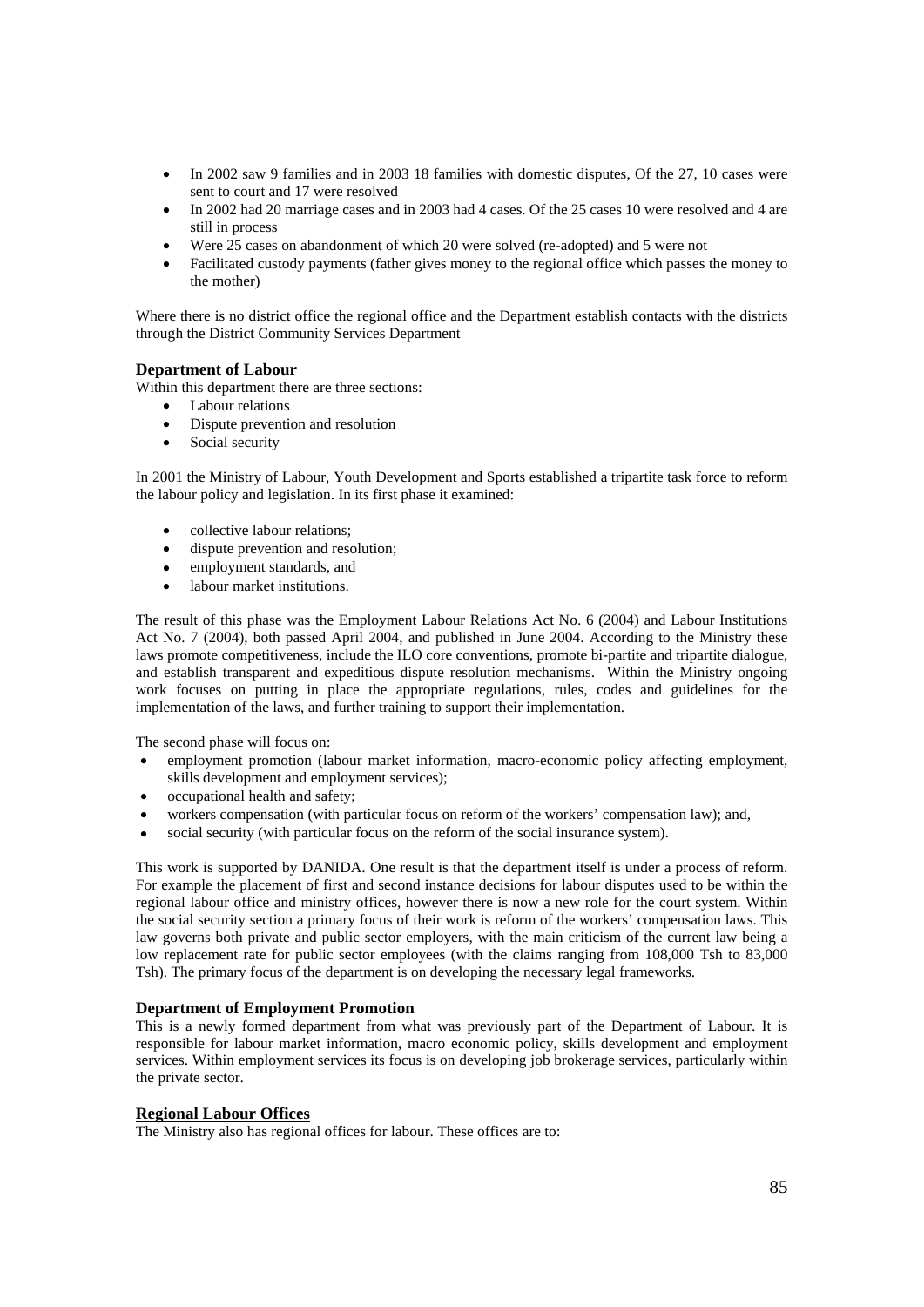- Administer the labour law
- Handle the initial complaints procedures
- Industrial health
- Monitor wage and benefit payments (e.g. workers' compensation, minimum wage, overtime, severance pay, etc.)
- labour inspection

Like the Social Welfare Office the department has few funds and therefore is limited in the extent of inspections and more responds to direct requests in the office. Previously these offices were used for job brokerage activities and there was a registration of job seekers however this has ended.

#### **Department of Youth Development**

There was insufficient time to obtain information on the department during this work.

#### *RAS Offices*

Within the decentralisation process, through the President's Office for Local Authorities and Regional Administration there are regional offices which then follow through to district, ward and village offices. Within the regional offices there is an "Advisor on Labour Matters to the Regional Administrative Secretariat" and an "Advisor on Social Welfare to the Regional Administrative Secretariat". In neither case are there formal linkages with the Ministry of Labour, Youth Development and Sports and its regional offices.

The advisor on Labour Matters advises the regional secretariat on labour matters. Although under the labour commissioner it only communicates with this office through the RAS. The officer follows policy directions within the labour area and advises on specific issues that would be faced in the given region. As the RAS often has more funds than the Regional Office for Labour the officer may also support the regional office by conducting field visits and inspections if in a given area. There is no communication between this office and TASAF or the Community Development Department.

The advisor on Social Welfare is to provide technical social work advise to the district offices for social welfare. The task is not to directly work with clients but to refer potential clients to the appropriate office. In areas where there is no district office the advisor often works with the Community Development officer within the District administration. This may involve lobbying these officer to provide credits/micro loans to individuals that are "vulnerable". In the one region visited the officer spent six days in the field every two months.

#### *Ministry of Community Development, Gender and Children*

This Ministry has five departments and three units:

- Community Development department
	- Gender Development department
	- Child Development department
	- Policy and Planning department
	- Administration and Personnel department
	- Accounts and Audit units
	- Information, Communication and Education unit

The focus of this ministry is centred around the achievement of basic human rights. It is responsible for identifying and developing responses to policy issues and building the capacity of all people who are working in these areas (those in and out of this ministry).

Key social protection policies that have been developed under the leadership of this ministry include:

- Community Development Policy
- Policy on Child (1996). This policy is currently being updated to include HIV/AIDs and MDGs.
- Policy on Gender (1997, revised 2000)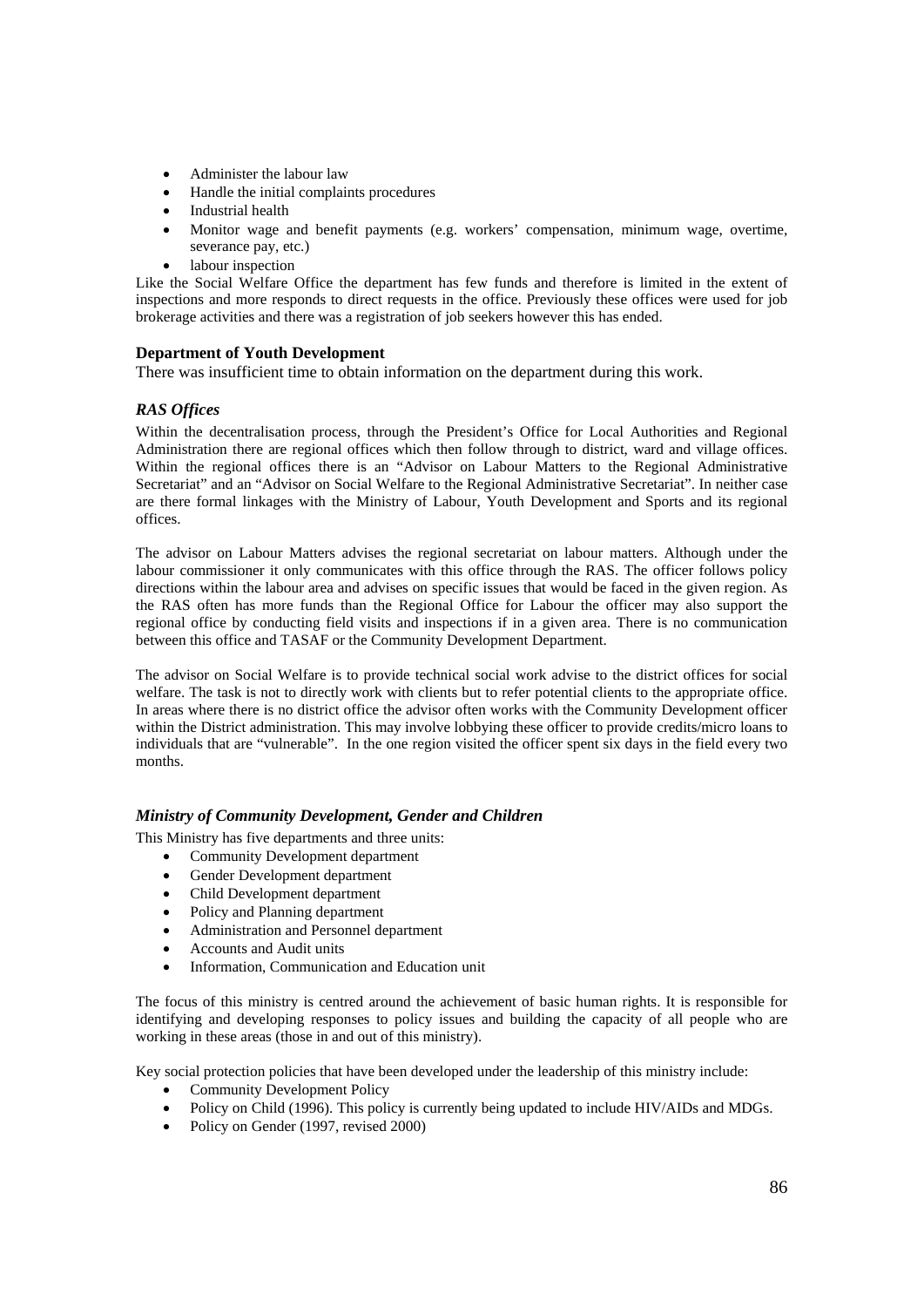Under development is the Policy on Family

#### **Community Development**

This department has four sections:

- Self-help
- Community development policy
- Appropriate technology
- Community development institutions
- Folk development colleges

The self-help section is staffed by four people and is responsible for motivating and promoting communities to carry out common activities for the communities' welfare such as building school buildings, repairing water supply tools, constructing sanitation facilities. There are funds from the ministry which support these initiatives

The community development policy section has three staff and is responsible for monitoring the implementation of the community development policy and provides technical assistance to the field for its implementation. This section also comments on government policy from the perspective of community development, with specific focus on policy implementation

The appropriate technology section provides information to the villages on appropriate technology, its use and where it can be procured. It also provides appropriate technology training for community development officers in the region, district, villages and wards.

The community development institution section is responsible for 4 community development institutes. One of the institutes also offers advanced diplomas in community development, gender, and planning and participation. Approximately one-half of those trained are those who are already in-service with the other half being direct entrants. The cost of the course is 150,000 Tsh/year/student. This is approximately onethird of the total cost, with this being paid by the ministry.

There are 58 Folk Development Colleges. These colleges offer 1 day to 2 year courses offering courses in areas such as carpentry and masonry. The purpose is to equip people for employment. The college also offers the same courses in the villages. In the college in Dar es Salaam day courses are also provided to persons with disabilities. These training courses are not connected with the section of rehabilitation in the Ministry of Labour, Youth Development and Sports, nor with its employment promotion section. The Colleges are also open as conference and training centres for use by other ministries and organisations.

#### **Gender Development**

This department has three sections:

- Women's issues
- Gender section
- Advocacy and gender

The section of women's issues is responsible for the follow-up to the Beijing Conference, reporting on UN Conventions regarding gender, and preparing reports for international meetings regarding gender.

The gender section is responsible for mainstreaming gender in the regions and districts. There is a gender focal point in each ministry, as well as in every district and region.

The advocacy and gender section is responsible for the "Women Development Fund". Partly funded by UNIFEM, it has an annual revenue of 400 million Tsh, not including the 5% which is to be received from the districts, nor the 10% interest charged. Although it is not directly connected with other loan and savings programmes, it does encourage the women to join SACCOs. In addition it is through the same structure at the district level that these credits and the credits for youth within the Department of Youth Development in the MOLYDS are programmed. There are separate bank accounts for both programmes.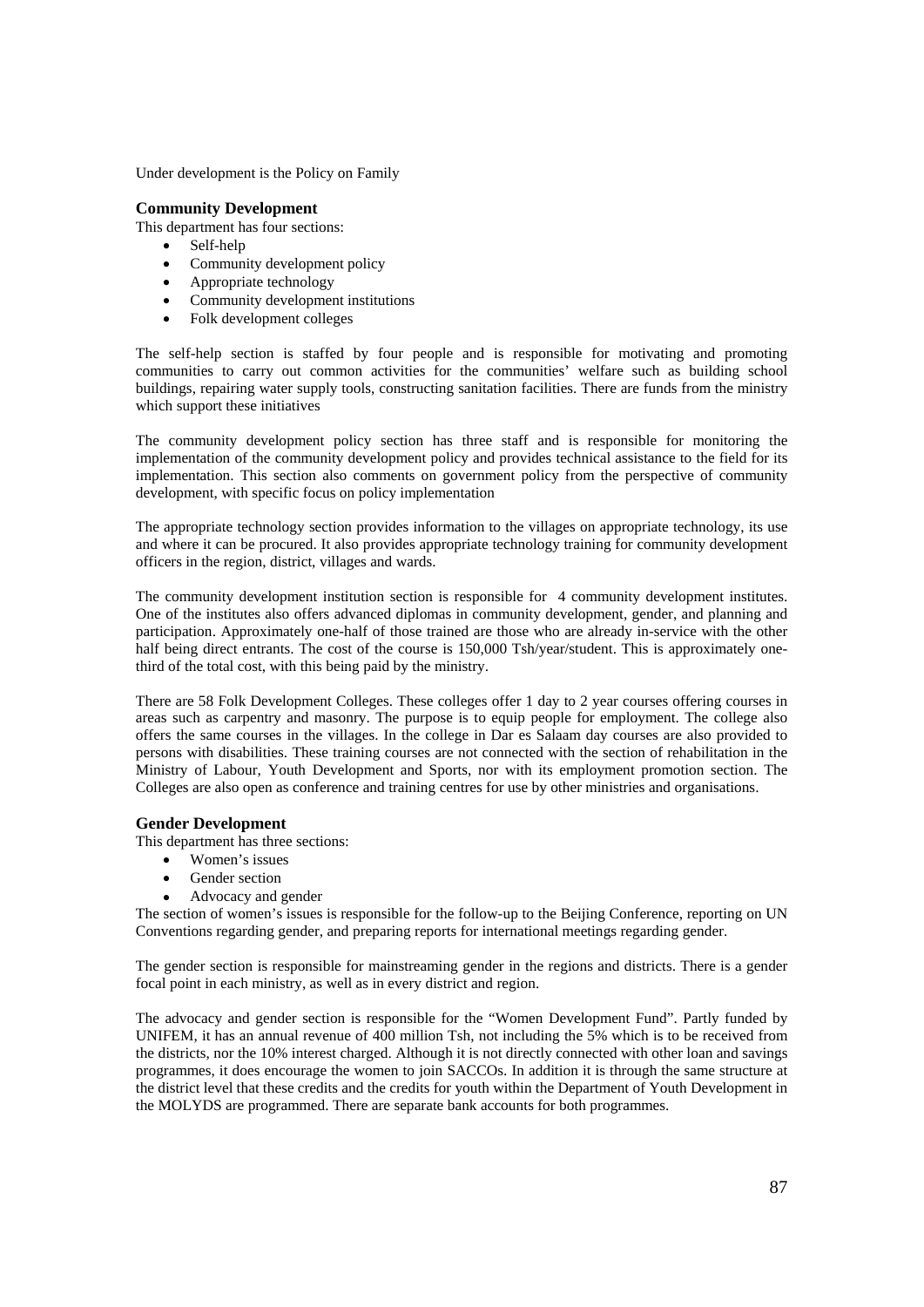### **Child Development**

This department has two sections:

- Child development
- Family development

The child development section reports on UN regulations for mainland Tanzania and Zanzibar combined. It has a key role in monitoring child rights, particularly with reference to the Convention on the Rights of the Child. It also monitoring the development of children in residential care centres. This monitoring is carried out separately from that done by the MOLYDS.

The family development section in currently preparing the "Policy on Family". Its work focuses on harmful traditional practises. It is also responsible for population issues as affects family life as indicated in the "Population Policy" prepared by the Ministry of Planning

### **Sub-national Community Development Offices**

The ministry communicates with the decentralized structure through the Presidents Office for Local Authorities and Regional Administration (PO-RALG).

In each region there is an Advisor for Community Development for the RAS. With regards to this body the ministry plays an advisory role, distinct from a direct role. At the district there are District Community Development Officers, employed by the district, and there is an officer in every district. For the "Women Development Fund", the money is transferred directly to a bank account at the district level, distinct from the "general" district account, however administratively it is processed through the POLARG system. The ministry's role with relation to the district is for follow-up and supervision, however again it is not direct. There are assistant community development offers in approximately one-half of the wards, and in the future the ministry hopes to have a community development person in every village. The activities at each level correspond to the ministry activities, with the Women Development Fund, taking up a large proportion of the local staff capacity at the district level.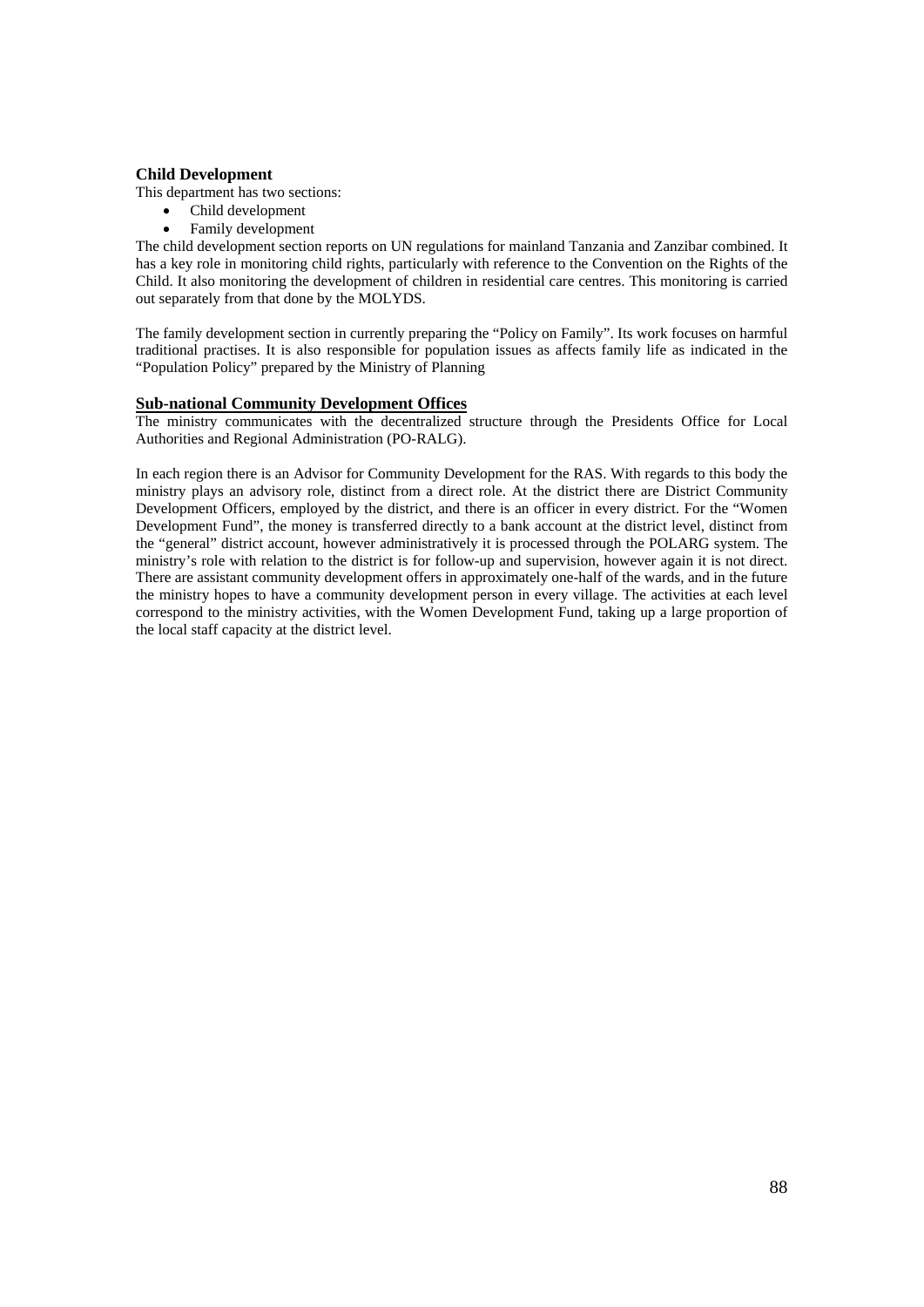Appendix 4: Comparison of options for reducing income poverty.

The models used the Household Budget Survey 2000/01 data, the total budget, and (where necessary) assumptions about the percentage of beneficiary households that are poor to model the impact of various alternative programmes on poverty. All schemes are modelled under two scenarios: for all regions, for the ten poorest regions – the latter as a rough approximation of district-based targeting using poverty mapping and other census/routine data.

The 10 poorest regions are taken to be: Mara, Mwanza, Singida, Mtwara, Kigoma, Arusha, Pwani, Rukwa, Lindi, Ruvuma.

The models make the following assumptions:

A. That all transfer schemes except the public works have a 5% administrative cost ie 95% of the expenditure reaches the beneficiaries.

B. For conditional payments for attendance at primary school, two scenarios are compared. One assumes that the payment is made to all households with children of the appropriate age, on the assumption that in the longer term children will enroll. Given that children from poor households enroll less, it represents a maximum impact. The other looks at the impact of payments based on actual enrolment in each standard in the HBS data. Since enrolment differentials are likely to have declined, and would presumably do so further if a stipend of this sort were introduced, this is likely to represent a minimum impact.

C. Assumptions for the community based targeting scheme:

1. The transfer per beneficiary is calculated from (95% of) the budget divided by the national number of potential beneficiaries.

2. The poor below the basic needs line among the beneficiaries is taken to be 60%, in line with the public works model (below) and broadly consistent with other source (eg 50% in Alderman (2002), though the figure is highly variable). The proportion below the food poverty comes from the simulation.

3. Effects on P0 and P1 are computed by randomly selecting an appropriate proportion of the poor, based on the number that can be covered (from the budget) and the percentage of beneficiaries expected to be poor. A fixed ratio of orphans to elderly is maintained, assuming that there can be more than one elderly person but only one orphan per poor households

D. Assumptions in the public work scheme option:

1. That 40% of the expenditure goes to hire unskilled labour

2. That each beneficiary works for 30 days in a year for 1000 TSh per day

3. The number of beneficiaries is calculated dividing the budget by the amount paid to each worker.

4. The poor among the beneficiaries is taken to be 60%. This is in line with what reported by Coady, Grosh and Hoddinot (2004) for projects that use self-selection based on public work.

5. The proportion of beneficiary poor households is calculated considering that there is only one beneficiary per household

6. Effects on P0 and P1 are computed by randomly selecting an appropriate proportion of the poor, based on the number that can be covered (from the budget) and the percentage of beneficiaries expected to be poor. No account is made for foregone earnings in the beneficiary household (although these generally vary from 0.25 to more than half of the wage paid - Coady, Grosh and Hoddinot (2004)).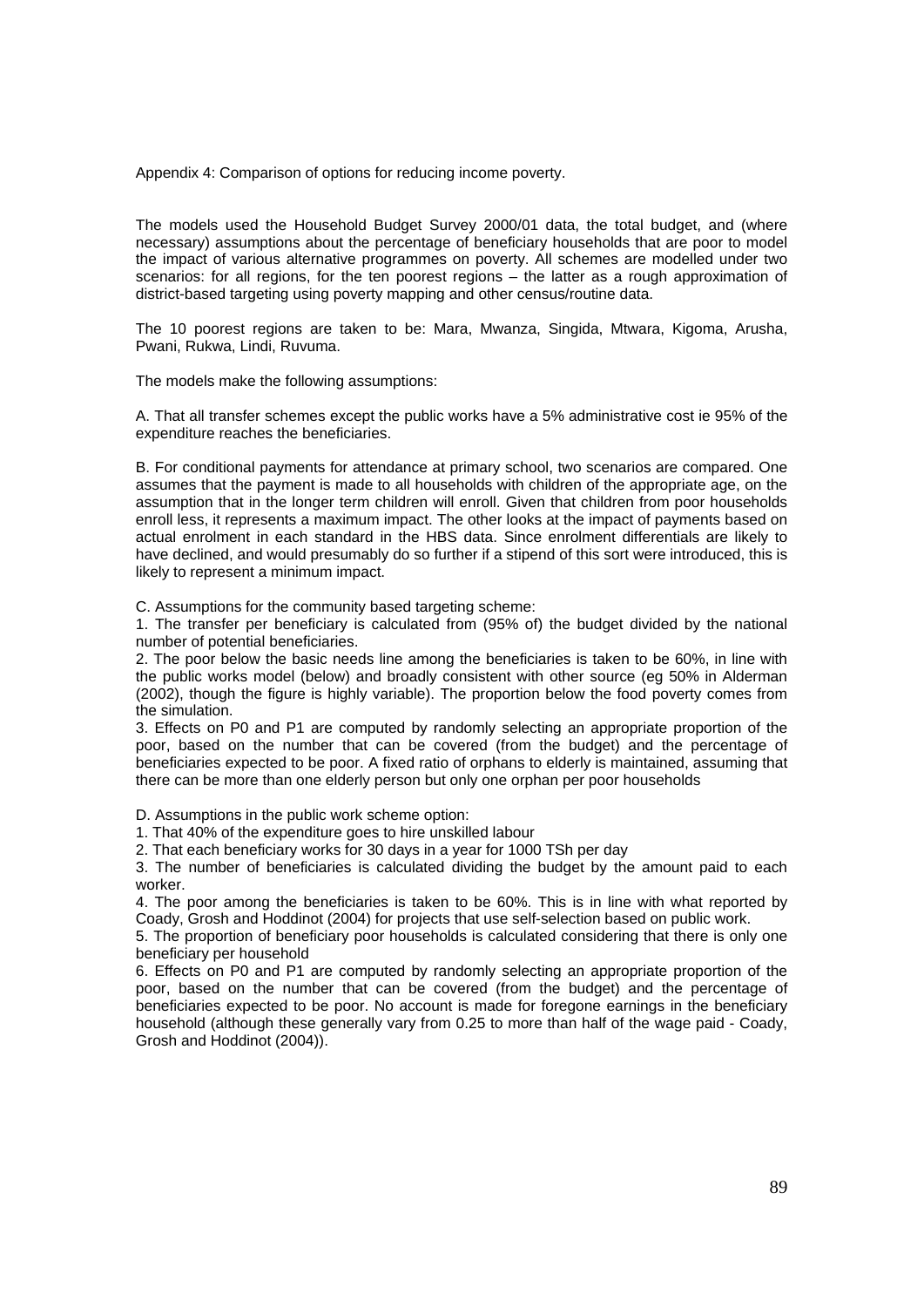Table A4.1: Impact of various schemes on poverty defined by food poverty line, using current expenditure (TSH 25 blln).

|                         |                                                    | Number of   | Number of<br>these<br>recipients in<br>poor | Number of<br>non-poor | Percentage<br>recipients in of individuals transfer per<br>in poor | Monthly<br>value of<br>individual | Coverage rate<br>$%$ of poor<br>households<br>covered by the going to poor | % of total<br>expenditure |                    | Absolute | Impact on<br>poverty<br>headcount<br>(decline in<br>percentage |        | $\%$<br>decline |
|-------------------------|----------------------------------------------------|-------------|---------------------------------------------|-----------------------|--------------------------------------------------------------------|-----------------------------------|----------------------------------------------------------------------------|---------------------------|--------------------|----------|----------------------------------------------------------------|--------|-----------------|
|                         | Target group                                       | individuals | households                                  | households            | households                                                         | TSh                               | scheme)                                                                    | households                | New P <sub>0</sub> | decline  | points)                                                        | New P1 | P <sub>1</sub>  |
|                         |                                                    |             |                                             |                       |                                                                    |                                   |                                                                            |                           |                    |          |                                                                |        |                 |
|                         | Conditional transfer to children in primary school |             |                                             |                       |                                                                    |                                   |                                                                            |                           |                    |          |                                                                |        |                 |
|                         |                                                    |             |                                             |                       |                                                                    |                                   |                                                                            |                           |                    |          |                                                                |        |                 |
|                         | <b>Mainland Tanzania</b>                           |             |                                             |                       |                                                                    |                                   |                                                                            |                           |                    |          |                                                                |        |                 |
| 1a                      | Std $2-4 - by age$                                 | 2,756,352   | 590,459                                     | 2,165,893             | 21.4                                                               | 718                               | 55.6                                                                       | 20.4                      | 17.5               | 1.2      | 6.6                                                            | 4.3    | 6.5             |
| 1 <sub>b</sub>          | Std 3-7- by age                                    | 4,208,426   | 947,093                                     | 3,261,333             | 22.5                                                               | 470                               | 72.2                                                                       | 21.4                      | 17.4               | 1.3      | 7.0                                                            | 4.3    | 6.7             |
| 1c                      | Std 5-7- by age                                    | 2,354,999   | 556,045                                     | 1,798,954             | 23.6                                                               | 840                               | 53.4                                                                       | 22.4                      | 17.5               | 1.1      | 6.1                                                            | 4.3    | 6.7             |
|                         |                                                    |             |                                             |                       |                                                                    |                                   |                                                                            |                           |                    |          |                                                                |        |                 |
| 1a                      | Std 2-4- by enrolment                              | 2,426,411   | 439,340                                     | 1,987,071             | 18.1                                                               | 816                               | 37.7                                                                       | 17.2                      | 18.0               | 0.6      | 3.5                                                            | 4.4    | 5.4             |
| 1 <sub>b</sub>          | Std 3-7- by enrolment                              | 3,239,380   | 611,230                                     | 2,628,150             | 18.9                                                               | 611                               | 47.0                                                                       | 17.9                      | 17.9               | 0.8      | 4.4                                                            | 4.4    | 5.4             |
| 1c                      | Std 5-7- by enrolment                              | 1,684,676   | 322,555                                     | 1,362,121             | 19.1                                                               | 1,175                             | 31.0                                                                       | 18.2                      | 18.7               | 0.6      | 3.3                                                            | 4.4    | 5.4             |
|                         | Only in the poorest 10 regions                     |             |                                             |                       |                                                                    |                                   |                                                                            |                           |                    |          |                                                                |        |                 |
| 1a                      | Std $2-4 - by age$                                 | 1,176,034   | 374,638                                     | 801,397               | 31.9                                                               | 1,683                             | 34.2                                                                       | 30.3                      | 17.6               | 1.1      | 5.7                                                            | 4.2    | 9.3             |
| 1 <sub>b</sub>          | Std 3-7- by age                                    | 1,800,731   | 595,825                                     | 1,204,906             | 33.1                                                               | 1,099                             | 43.6                                                                       | 31.4                      | 17.5               | 1.2      | 6.2                                                            | 4.2    | 9.3             |
| 1c                      | Std 5-7- by age                                    | 1,018,098   | 347,263                                     | 670,835               | 34.1                                                               | 1,944                             | 31.7                                                                       | 32.4                      | 17.8               | 0.9      | 4.7                                                            | 4.2    | 9.3             |
|                         |                                                    |             |                                             |                       |                                                                    |                                   |                                                                            |                           |                    |          |                                                                |        |                 |
| 1a                      | Std 2-4- by enrolment                              | 1,012,614   | 280,771                                     | 731,843               | 27.7                                                               | 1,955                             | 23.5                                                                       | 26.3                      | 17.8               | 0.8      | 4.5                                                            | 4.3    | 7.8             |
| 1 <sub>b</sub>          | Std 3-7- by enrolment                              | 1,357,165   | 376,787                                     | 980,378               | 27.8                                                               | 1,458                             | 29.3                                                                       | 26.4                      | 17.9               | 0.8      | 4.2                                                            | 4.3    | 8.0             |
| 1c                      | Std 5-7- by enrolment                              | 711,220     | 198,200                                     | 513,020               | 27.9                                                               | 2,783                             | 19.6                                                                       | 26.5                      | 18.1               | 0.6      | 3.2                                                            | 4.3    | 8.0             |
| $\overline{\mathbf{2}}$ | Unconditional transfer to elderly                  |             |                                             |                       |                                                                    |                                   |                                                                            |                           |                    |          |                                                                |        |                 |
|                         | <b>Mainland Tanzania</b>                           |             |                                             |                       |                                                                    |                                   |                                                                            |                           |                    |          |                                                                |        |                 |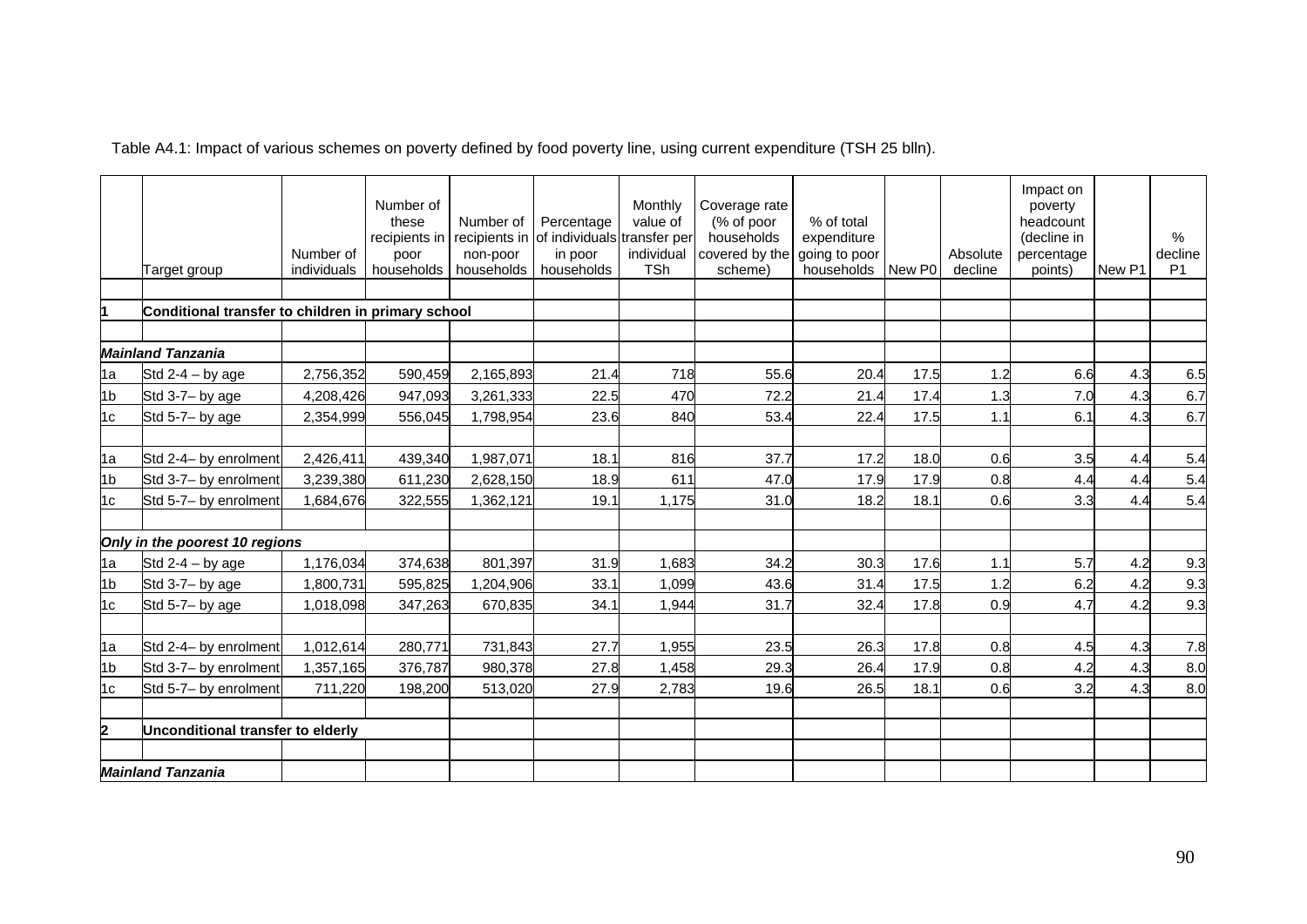|   | all elderly: 60+                                | 1,772,101 | 347,311 | 1,424,790 | 19.6 | 1,117 | 32.4 | 18.6 | 17.6  | ا1. ، | 5.7  | 4.4  | 5.6  |
|---|-------------------------------------------------|-----------|---------|-----------|------|-------|------|------|-------|-------|------|------|------|
|   | all elderly: 65+                                | 1,167,270 | 221,131 | 946,139   | 18.9 | 1,696 | 23.0 | 18.0 | 17.9  | 0.8   | 4.1  | 4.4  | 5.4  |
|   | all elderly: 70+                                | 731,101   | 150,133 | 580,969   | 20.5 | 2,707 | 15.7 | 19.5 | 17.7  |       | 5.2  | 4.4  | 5.3  |
|   |                                                 |           |         |           |      |       |      |      |       |       |      |      |      |
|   | Only in the poorest 10 regions                  |           |         |           |      |       |      |      |       |       |      |      |      |
|   | all elderly: 60+                                | 761,225   | 211,431 | 549,793   | 27.8 | 2,600 | 18.8 | 26.4 | 17.9  | 0.8   | 4.3  | 4.3  | 7.4  |
|   | all elderly: 65+                                | 498,353   | 123,115 | 375,238   | 24.7 | 3,971 | 12.8 | 23.5 | 18.7  | 0.6   | 3.3  | 4.3  | 6.6  |
|   | all elderly: 70+                                | 306,374   | 77,638  | 228,736   | 25.3 | 6,460 | 8.3  | 24.1 | 18.0  | 0.7   | 3.9  | 4.4  | 5.7  |
|   | <b>Public</b><br>works                          |           |         |           |      |       |      |      |       |       |      |      |      |
| 3 | <b>scheme</b>                                   | 333,333   | 90.876  | 242.457   | 27.3 | 2,500 | 10.6 | 10.9 | 17.95 | 0.7   | 3.91 | 4.49 | 2.91 |
|   |                                                 | 333,333   | 121,309 | 212,024   | 36.4 | 2,500 | 14.5 | 14.6 | 17.91 | 0.8   | 4.12 | 4.42 | 4.43 |
|   |                                                 |           |         |           |      |       |      |      |       |       |      |      |      |
| 4 | CBT for poorest in defined categorical groups : |           |         |           |      |       |      |      |       |       |      |      |      |
|   |                                                 | 1,201,131 | 335,735 | 865,396   | 28.0 | 1,648 | 41.7 | 26.6 | 17.53 | .2    | 6.16 | 4.25 | 8.01 |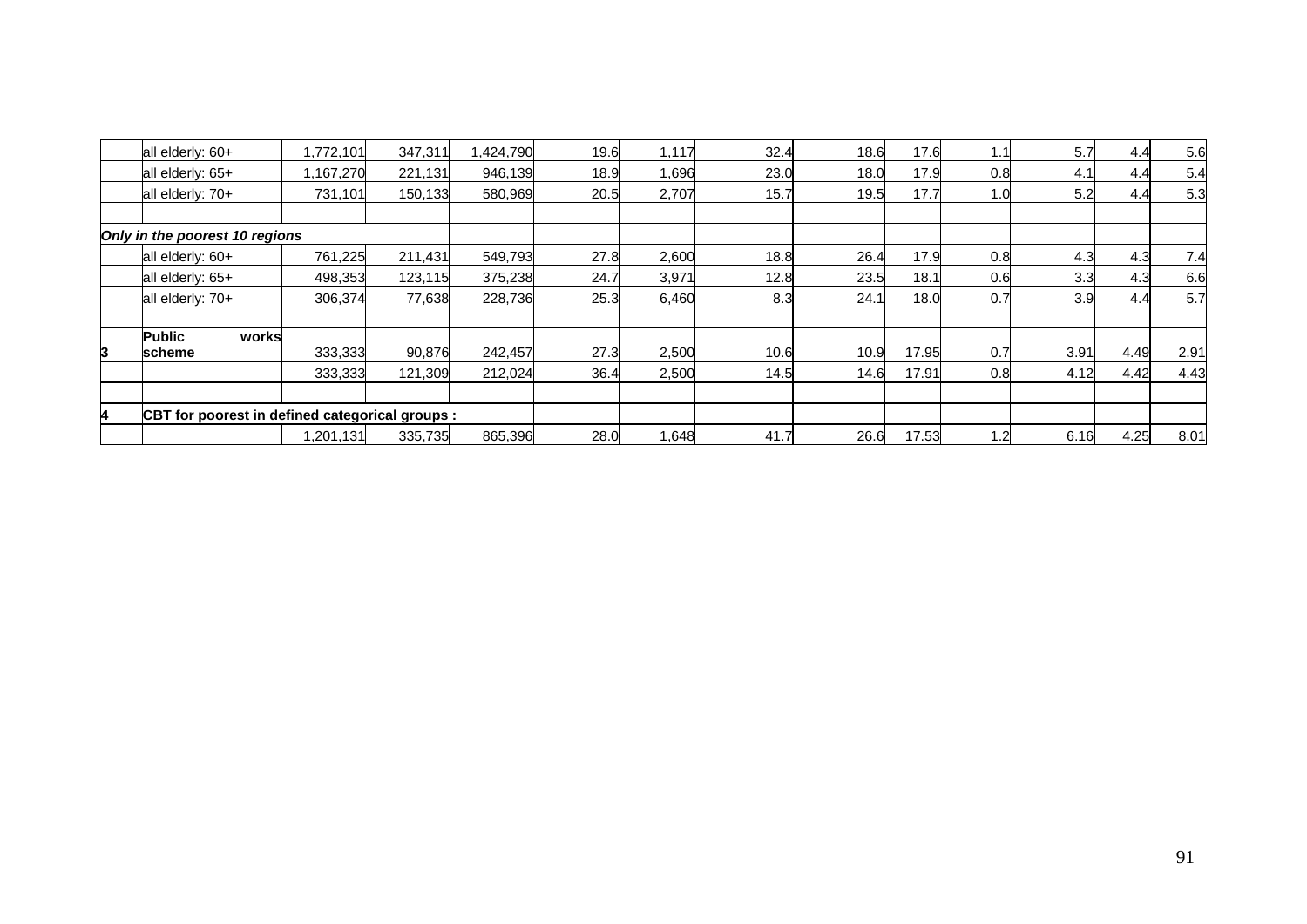|                         | Target group                                       | Number of<br>individuals | Number of<br>these<br>recipients in<br>poor<br>households | Number of<br>recipients in<br>non-poor<br>households | Percentage<br>of individuals transfer per<br>in poor<br>households | Monthly<br>value of<br>individual<br><b>TSh</b> | Coverage rate<br>(% of poor<br>households<br>covered by the going to poor<br>scheme) | % of total<br>expenditure<br>households | New P0 | Absolute<br>decline | Impact on<br>poverty<br>headcount<br>(decline in<br>percentage<br>points) | New P1 | %<br>decline<br>P <sub>1</sub> |
|-------------------------|----------------------------------------------------|--------------------------|-----------------------------------------------------------|------------------------------------------------------|--------------------------------------------------------------------|-------------------------------------------------|--------------------------------------------------------------------------------------|-----------------------------------------|--------|---------------------|---------------------------------------------------------------------------|--------|--------------------------------|
|                         | Conditional transfer to children in primary school |                          |                                                           |                                                      |                                                                    |                                                 |                                                                                      |                                         |        |                     |                                                                           |        |                                |
|                         |                                                    |                          |                                                           |                                                      |                                                                    |                                                 |                                                                                      |                                         |        |                     |                                                                           |        |                                |
|                         | <b>Mainland Tanzania</b>                           |                          |                                                           |                                                      |                                                                    |                                                 |                                                                                      |                                         |        |                     |                                                                           |        |                                |
| 1a                      | Std $2-4 - by age$                                 | 2,756,352                | 1,152,749                                                 | 1,603,603                                            | 41.8                                                               | 718                                             | 51.9                                                                                 | 39.7                                    | 34.7   | 1.0                 | 2.8                                                                       | 10.1   | 4.2                            |
| 1 <sub>b</sub>          | Std 3-7- by age                                    | 4,208,426                | 1,824,148                                                 | 2,384,278                                            | 43.3                                                               | 470                                             | 66.7                                                                                 | 41.2                                    | 34.7   | 1.0                 | 2.9                                                                       | 10.1   | 4.3                            |
| 1c                      | Std 5-7- by age                                    | 2,354,999                | 1,038,419                                                 | 1,316,580                                            | 44.1                                                               | 840                                             | 49.3                                                                                 | 41.9                                    | 34.8   | 0.9                 | 2.6                                                                       | 10.1   | 4.3                            |
|                         |                                                    |                          |                                                           |                                                      |                                                                    |                                                 |                                                                                      |                                         |        |                     |                                                                           |        |                                |
| 1a                      | Std 2-4- by enrolment                              | 2,426,411                | 943,369                                                   | 1,483,043                                            | 38.9                                                               | 816                                             | 40.6                                                                                 | 36.9                                    | 34.8   | 0.9                 | 2.5                                                                       | 10.1   | 3.8                            |
| 1 <sub>b</sub>          | Std 3-7- by enrolment                              | 3,239,380                | 1,277,612                                                 | 1,961,768                                            | 39.4                                                               | 611                                             | 48.1                                                                                 | 37.5                                    | 34.9   | 0.8                 | 2.3                                                                       | 10.2   | 3.7                            |
| 1c                      | Std 5-7- by enrolment                              | 1,684,676                | 651,594                                                   | 1,033,082                                            | 38.7                                                               | 1,175                                           | 29.6                                                                                 | 36.7                                    | 34.8   | 0.9                 | 2.4                                                                       | 10.2   | 3.6                            |
|                         |                                                    |                          |                                                           |                                                      |                                                                    |                                                 |                                                                                      |                                         |        |                     |                                                                           |        |                                |
|                         | Only in the poorest 10 regions                     |                          |                                                           |                                                      |                                                                    |                                                 |                                                                                      |                                         |        |                     |                                                                           |        |                                |
| 1a                      | Std $2-4 - by age$                                 | 1,176,034                | 580,455                                                   | 595,579                                              | 49.4                                                               | 1,683                                           | 25.7                                                                                 | 46.9                                    | 35.0   | 0.7                 | 2.0                                                                       | 10.0   | 4.8                            |
| 1 <sub>b</sub>          | Std 3-7- by age                                    | 1,800,731                | 940,555                                                   | 860,177                                              | 52.2                                                               | 1,099                                           | 33.8                                                                                 | 49.6                                    | 34.9   | 0.8                 | 2.2                                                                       | 10.0   | 5.1                            |
| 1 <sub>c</sub>          | Std 5-7- by age                                    | 1,018,098                | 545,456                                                   | 472,642                                              | 53.6                                                               | 1,944                                           | 24.9                                                                                 | 50.9                                    | 35.0   | 0.7                 | 2.0                                                                       | 10.0   | 5.1                            |
|                         |                                                    |                          |                                                           |                                                      |                                                                    |                                                 |                                                                                      |                                         |        |                     |                                                                           |        |                                |
| 1a                      | Std 2-4- by enrolment                              | 1,012,614                | 491,031                                                   | 521,583                                              | 48.5                                                               | 1,955                                           | 20.6                                                                                 | 46.1                                    | 35.0   | 0.7                 | 1.9                                                                       | 10.1   | 4.6                            |
| 1 <sub>b</sub>          | Std 3-7- by enrolment                              | 1,357,165                | 650,848                                                   | 706,317                                              | 48.0                                                               | 1,458                                           | 24.9                                                                                 | 45.6                                    | 35.0   | 0.7                 | 2.0                                                                       | 10.1   | 4.5                            |
| 1c                      | Std 5-7- by enrolment                              | 711,220                  | 328,401                                                   | 382,819                                              | 46.2                                                               | 2,783                                           | 15.3                                                                                 | 43.9                                    | 34.9   | 0.8                 | 2.3                                                                       | 10.1   | 4.1                            |
|                         |                                                    |                          |                                                           |                                                      |                                                                    |                                                 |                                                                                      |                                         |        |                     |                                                                           |        |                                |
| $\overline{\mathbf{2}}$ | Unconditional transfer to elderly                  |                          |                                                           |                                                      |                                                                    |                                                 |                                                                                      |                                         |        |                     |                                                                           |        |                                |
|                         |                                                    |                          |                                                           |                                                      |                                                                    |                                                 |                                                                                      |                                         |        |                     |                                                                           |        |                                |
|                         | <b>Mainland Tanzania</b>                           |                          |                                                           |                                                      |                                                                    |                                                 |                                                                                      |                                         |        |                     |                                                                           |        |                                |

Table A4.2: Impact of various schemes on poverty defined by basic needs poverty line, using current expenditure (TSH 25 blln).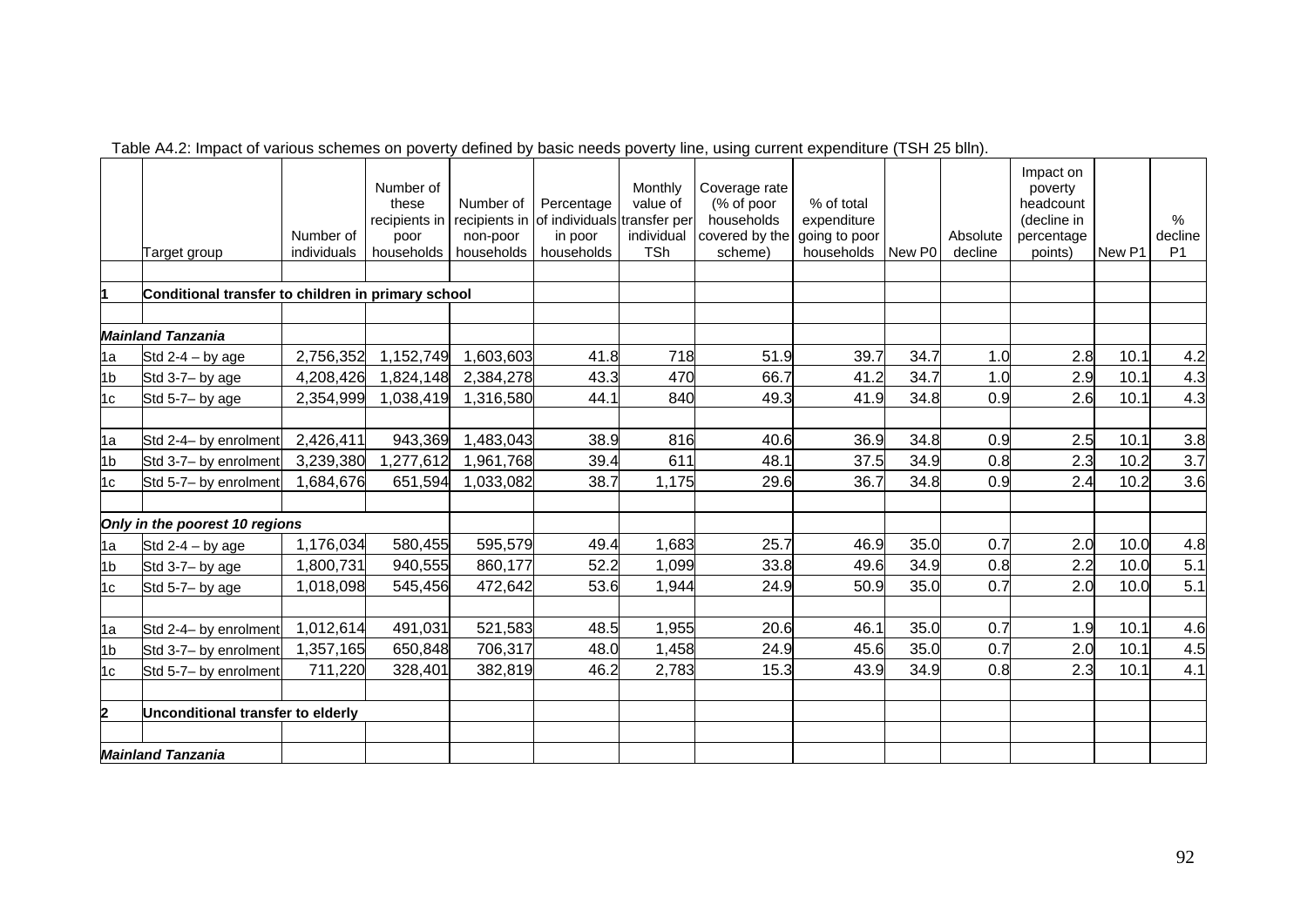|   | all elderly: 60+                                | ,772,101    | 667,264 | 1,104,837 | 37.7 | 1,117 | 29.6 | 35.8 | 34.8 | 0.9 | 2.4 | 10.2 | 3.5 |
|---|-------------------------------------------------|-------------|---------|-----------|------|-------|------|------|------|-----|-----|------|-----|
|   | all elderly: 65+                                | ,167,270    | 446,591 | 720,679   | 38.3 | 1,696 | 21.3 | 36.3 | 34.9 | 0.8 | 2.3 | 10.2 | 3.5 |
|   | all elderly: 70+                                | 731,101     | 305,038 | 426,064   | 41.7 | 2,707 | 15.3 | 39.6 | 34.9 | 0.8 | 2.3 | 10.2 | 3.7 |
|   |                                                 |             |         |           |      |       |      |      |      |     |     |      |     |
|   | Only in the poorest 10 regions                  |             |         |           |      |       |      |      |      |     |     |      |     |
|   | all elderly: 60+                                | 761,225     | 360,380 | 400,845   | 47.3 | 2,600 | 15.4 | 45.0 | 35.2 | 0.6 | 1.5 | 10.1 | 4.4 |
|   | all elderly: 65+                                | 498,353     | 234,338 | 264,015   | 47.0 | 3,971 | 11.1 | 44.7 | 34.9 | 0.8 | 2.2 | 10.1 | 4.1 |
|   | all elderly: 70+                                | 306,374     | 149,330 | 157,044   | 48.7 | 6,460 | 7.6  | 46.3 | 34.9 | 0.8 | 2.3 | 10.1 | 4.0 |
| 3 | <b>Public works scheme</b>                      |             |         |           |      |       |      |      |      |     |     |      |     |
|   |                                                 | 333,333     | 200,000 | 133,333   | 60.0 | 2,500 | 11.2 | 24.0 | 35.4 | 0.4 | 1.0 | 10.3 | 2.4 |
|   |                                                 |             |         |           |      |       |      |      |      |     |     |      |     |
| 4 | CBT for poorest in defined categorical groups : |             |         |           |      |       |      |      |      |     |     |      |     |
|   |                                                 | 201,131. 20 | 720678  | 480,452   | 60.0 | 1,648 | 39.9 | 57.0 | 34.4 | . З | 3.6 | 10.0 | 5.4 |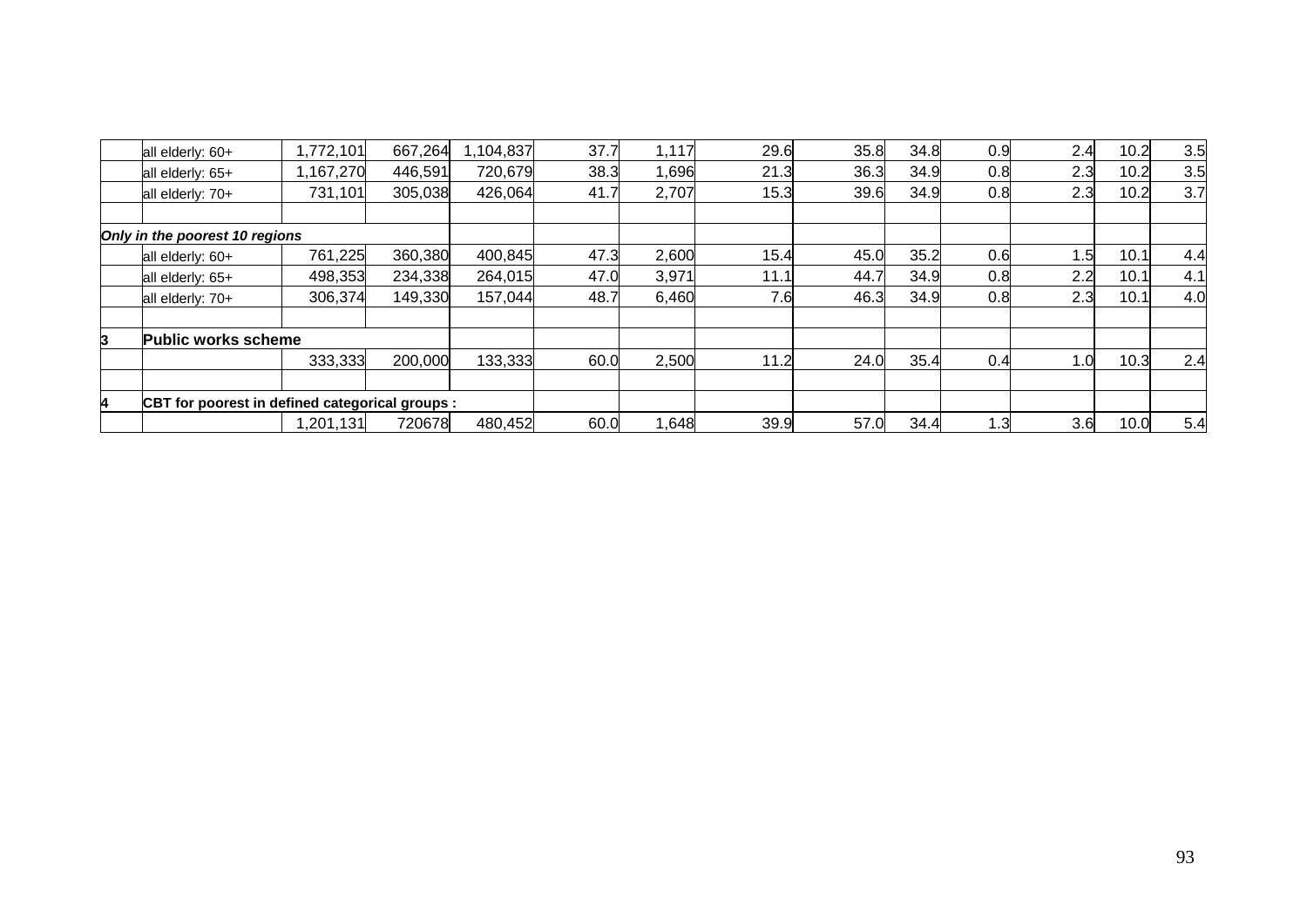|                         | Target group                                       | Number of<br>individuals | Number of<br>these<br>recipients in<br>poor<br>households | Number of<br>recipients in<br>non-poor<br>households | Percentage<br>of individuals transfer per<br>in poor<br>households | Monthly<br>value of<br>individual<br><b>TSh</b> | Coverage rate<br>(% of poor<br>households<br>covered by the<br>scheme) | % of total<br>expenditure<br>going to poor<br>households | New P0 | Absolute<br>decline | Impact on<br>poverty<br>headcount<br>(decline in<br>percentage<br>points) | New P1 | $\%$<br>decline<br>P <sub>1</sub> |
|-------------------------|----------------------------------------------------|--------------------------|-----------------------------------------------------------|------------------------------------------------------|--------------------------------------------------------------------|-------------------------------------------------|------------------------------------------------------------------------|----------------------------------------------------------|--------|---------------------|---------------------------------------------------------------------------|--------|-----------------------------------|
|                         | Conditional transfer to children in primary school |                          |                                                           |                                                      |                                                                    |                                                 |                                                                        |                                                          |        |                     |                                                                           |        |                                   |
|                         |                                                    |                          |                                                           |                                                      |                                                                    |                                                 |                                                                        |                                                          |        |                     |                                                                           |        |                                   |
|                         | <b>Mainland Tanzania</b>                           |                          |                                                           |                                                      |                                                                    |                                                 |                                                                        |                                                          |        |                     |                                                                           |        |                                   |
| 1a                      | Std $2-4 - by age$                                 | 2,756,352                | 590,459                                                   | 2,165,893                                            | 21.4                                                               | 2,872                                           | 55.6                                                                   | 20.4                                                     | 15.4   | 3.3                 | 17.5                                                                      | 3.6    | 22.9                              |
| 1 <sub>b</sub>          | Std 3-7- by age                                    | 4,208,426                | 947,093                                                   | 3,261,333                                            | 22.5                                                               | 1,881                                           | 72.2                                                                   | 21.4                                                     | 15.7   | 3.0                 | 16.2                                                                      | 3.5    | 24.5                              |
| 1 <sub>c</sub>          | Std 5-7- by age                                    | 2,354,999                | 556,045                                                   | 1,798,954                                            | 23.6                                                               | 3,362                                           | 53.4                                                                   | 22.4                                                     | 15.4   | 3.3                 | 17.8                                                                      | 3.5    | 24.0                              |
|                         |                                                    |                          |                                                           |                                                      |                                                                    |                                                 |                                                                        |                                                          |        |                     |                                                                           |        |                                   |
| 1a                      | Std 2-4- by enrolment                              | 2,426,411                | 439,340                                                   | 1,987,071                                            | 18.1                                                               | 3,263                                           | 37.7                                                                   | 17.2                                                     | 16.0   | 2.7                 | 14.5                                                                      | 3.8    | 18.4                              |
| 1 <sub>b</sub>          | Std 3-7- by enrolment                              | 3,239,380                | 611,230                                                   | 2,628,150                                            | 18.9                                                               | 2,444                                           | 47.0                                                                   | 17.9                                                     | 15.9   | 2.8                 | 15.0                                                                      | 3.7    | 19.5                              |
| 1 <sub>c</sub>          | Std 5-7- by enrolment                              | 1,684,676                | 322,555                                                   | 1,362,121                                            | 19.1                                                               | 4,699                                           | 31.0                                                                   | 18.2                                                     | 16.2   | 2.5                 | 13.3                                                                      | 3.8    | 18.2                              |
|                         |                                                    |                          |                                                           |                                                      |                                                                    |                                                 |                                                                        |                                                          |        |                     |                                                                           |        |                                   |
|                         | Only in the poorest 10 regions                     |                          |                                                           |                                                      |                                                                    |                                                 |                                                                        |                                                          |        |                     |                                                                           |        |                                   |
| 1a                      | Std $2-4 - by age$                                 | 1,176,034                | 374,638                                                   | 801,397                                              | 31.9                                                               | 6,732                                           | 34.2                                                                   | 30.3                                                     | 15.4   | 3.3                 | 17.8                                                                      | 3.3    | 28.8                              |
| 1 <sub>b</sub>          | Std 3-7- by age                                    | 1,800,731                | 595,825                                                   | 1,204,906                                            | 33.1                                                               | 4,396                                           | 43.6                                                                   | 31.4                                                     | 15.2   | 3.5                 | 18.6                                                                      | 3.2    | 30.7                              |
| 1c                      | Std 5-7- by age                                    | 1,018,098                | 347,263                                                   | 670,835                                              | 34.1                                                               | 7,776                                           | 31.7                                                                   | 32.4                                                     | 15.6   | 3.1                 | 16.6                                                                      | 3.3    | 28.6                              |
|                         |                                                    |                          |                                                           |                                                      |                                                                    |                                                 |                                                                        |                                                          |        |                     |                                                                           |        |                                   |
| 1a                      | Std 2-4- by enrolment                              | 1,012,614                | 280,771                                                   | 731,843                                              | 27.7                                                               | 7,818                                           | 23.5                                                                   | 26.3                                                     | 16.1   | 2.6                 | 13.7                                                                      | 3.6    | 22.5                              |
| 1 <sub>b</sub>          | Std 3-7- by enrolment                              | 1,357,165                | 376,787                                                   | 980,378                                              | 27.8                                                               | 5,833                                           | 29.3                                                                   | 26.4                                                     | 15.8   | 2.9                 | 15.3                                                                      | 3.5    | 23.8                              |
| 1c                      | Std 5-7- by enrolment                              | 711,220                  | 198,200                                                   | 513,020                                              | 27.9                                                               | 11,131                                          | 19.6                                                                   | 26.5                                                     | 15.8   | 2.8                 | 15.2                                                                      | 3.6    | 21.4                              |
|                         |                                                    |                          |                                                           |                                                      |                                                                    |                                                 |                                                                        |                                                          |        |                     |                                                                           |        |                                   |
| $\overline{\mathbf{2}}$ | Unconditional transfer to elderly                  |                          |                                                           |                                                      |                                                                    |                                                 |                                                                        |                                                          |        |                     |                                                                           |        |                                   |
|                         |                                                    |                          |                                                           |                                                      |                                                                    |                                                 |                                                                        |                                                          |        |                     |                                                                           |        |                                   |
|                         | <b>Mainland Tanzania</b>                           |                          |                                                           |                                                      |                                                                    |                                                 |                                                                        |                                                          |        |                     |                                                                           |        |                                   |

Table A4.3 : Impact of various schemes on poverty defined by food poverty line, with increased expenditure (TSH 100 blln).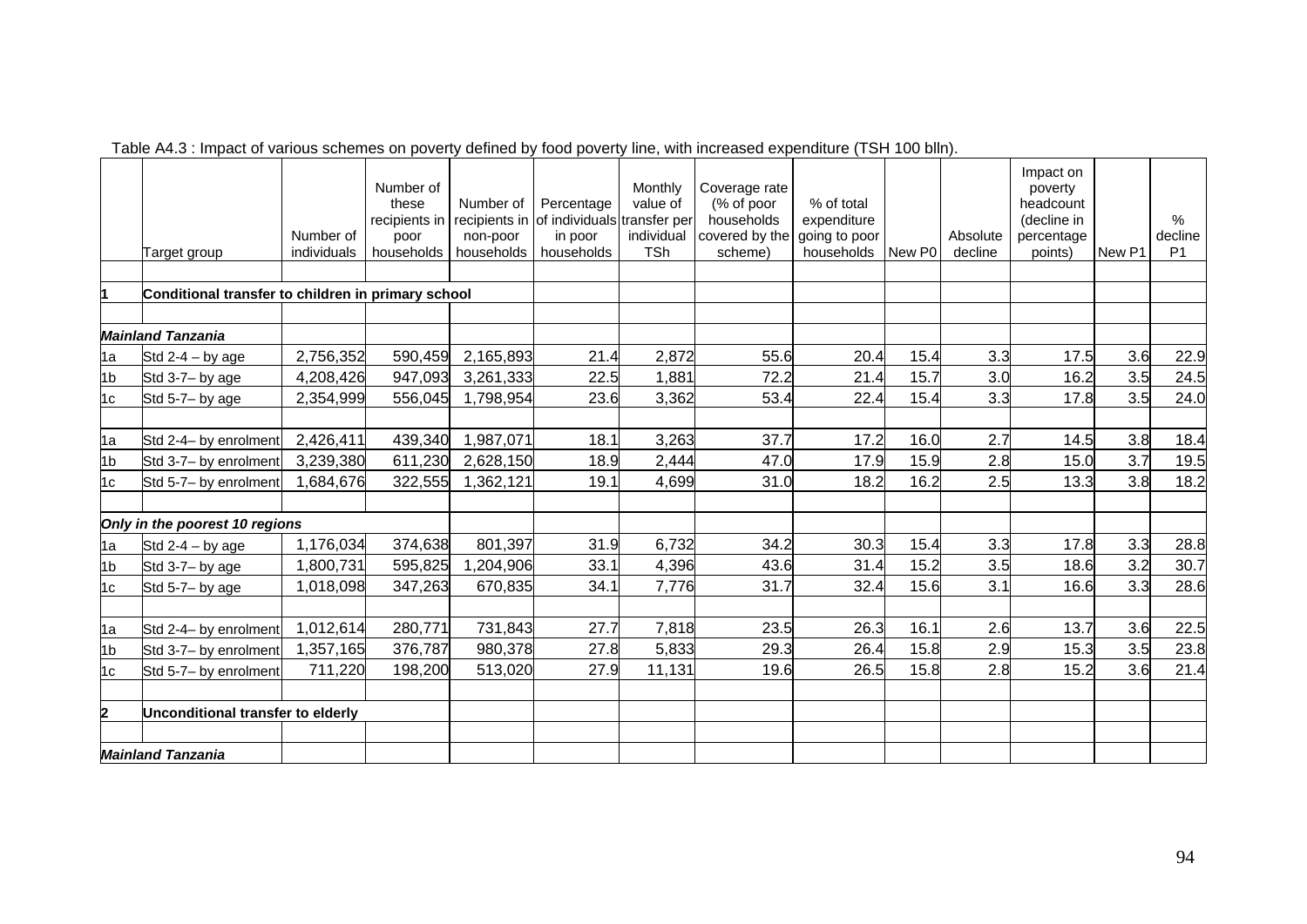|   | all elderly: 60+                                | ,772,101    | 347,311 | ,424,790 | 19.6 | 4,467  | 32.4 | 18.6 | 16.0 | 2.7       | 14.4 | 3.8 | 17.7 |
|---|-------------------------------------------------|-------------|---------|----------|------|--------|------|------|------|-----------|------|-----|------|
|   | all elderly: 65+                                | ,167,270    | 221,131 | 946,139  | 18.9 | 6,782  | 23.0 | 18.0 | 16.5 | 2.2       | 11.6 | 3.9 | 15.7 |
|   | all elderly: 70+                                | 731,101     | 150,133 | 580,969  | 20.5 | 10,828 | 15.7 | 19.5 | 16.3 | 2.4       | 12.6 | 4.0 | 13.4 |
|   |                                                 |             |         |          |      |        |      |      |      |           |      |     |      |
|   | Only in the poorest 10 regions                  |             |         |          |      |        |      |      |      |           |      |     |      |
|   | all elderly: 60+                                | 761,225     | 211,431 | 549,793  | 27.8 | 10,400 | 18.8 | 26.4 | 16.1 | 2.6       | 14.0 | 3.7 | 19.8 |
|   | all elderly: 65+                                | 498,353     | 123,115 | 375,238  | 24.7 | 15,886 | 12.8 | 23.5 | 16.7 | 2.0       | 10.5 | 3.9 | 15.3 |
|   | all elderly: 70+                                | 306,374     | 77,638  | 228,736  | 25.3 | 25,840 | 8.3  | 24.1 | 17.0 | <b>L.</b> | 9.3  | 4.2 | 9.8  |
| 3 | <b>Public works scheme</b>                      |             |         |          |      |        |      |      |      |           |      |     |      |
|   |                                                 | 1,333,333   | 394,966 | 938,367  | 29.6 | 2,500  | 47.6 | 11.8 | 16.0 | 2.7       | 14.6 | 4.0 | 13.5 |
|   |                                                 |             |         |          |      |        |      |      |      |           |      |     |      |
| 4 | CBT for poorest in defined categorical groups : |             |         |          |      |        |      |      |      |           |      |     |      |
|   |                                                 | 201,131. 20 | 335,735 | 865,396  | 28.0 | 6,591  | 41.7 | 26.6 | 14.9 | 3.8       | 20.1 | 3.5 | 24.0 |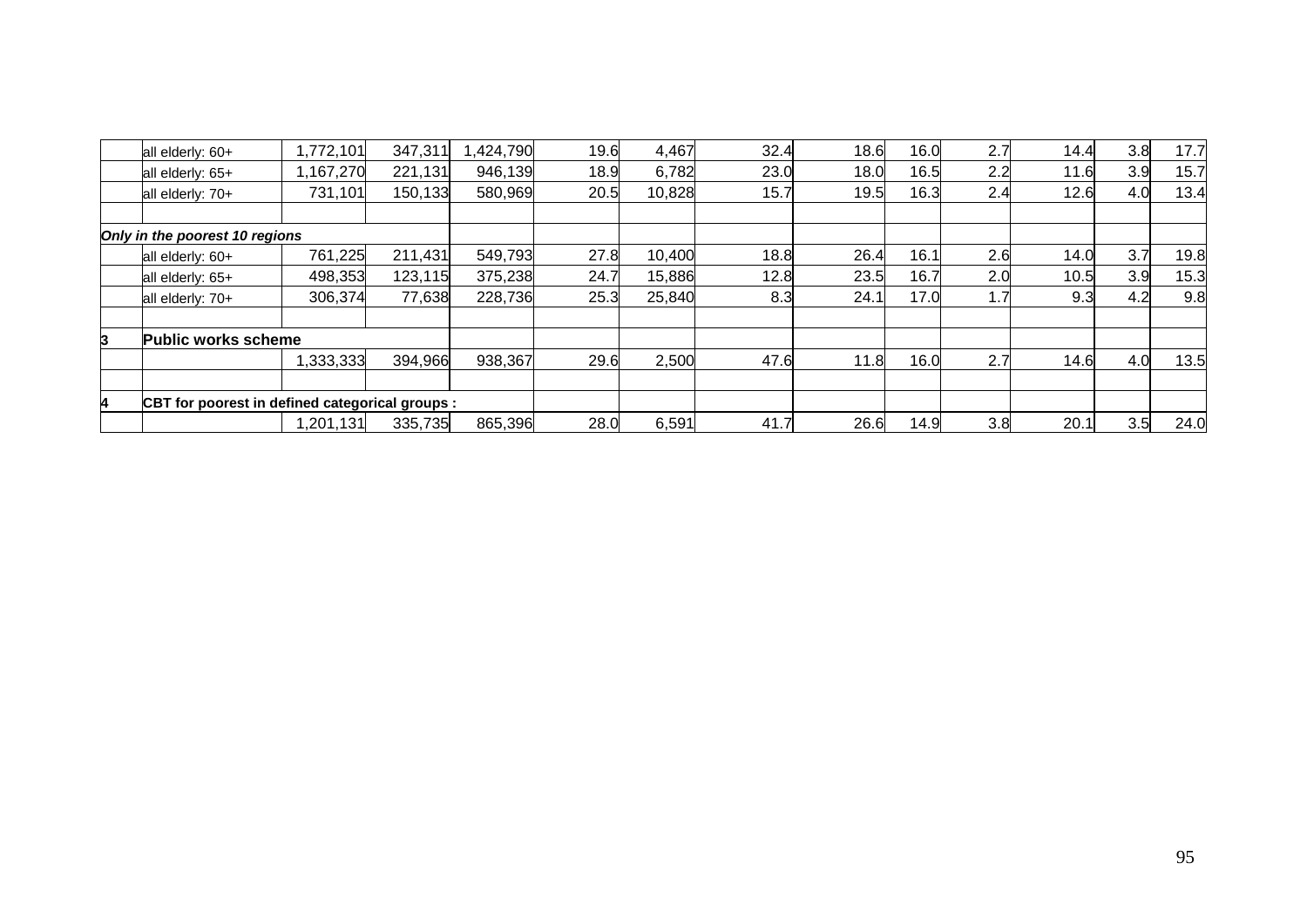|                | Target group                                       | Number of<br>individuals | Number of<br>these<br>recipients in<br>poor<br>households | Number of<br>recipients in<br>non-poor<br>households | Percentage<br>of individuals transfer per<br>in poor<br>households | Monthly<br>value of<br>individual<br><b>TSh</b> | Coverage rate<br>(% of poor<br>households<br>covered by the<br>scheme) | % of total<br>expenditure<br>going to poor<br>households | New P0 | Absolute<br>decline | Impact on<br>poverty<br>headcount<br>(decline in<br>percentage<br>points) | New P1 | $\%$<br>decline<br>P <sub>1</sub> |
|----------------|----------------------------------------------------|--------------------------|-----------------------------------------------------------|------------------------------------------------------|--------------------------------------------------------------------|-------------------------------------------------|------------------------------------------------------------------------|----------------------------------------------------------|--------|---------------------|---------------------------------------------------------------------------|--------|-----------------------------------|
|                | Conditional transfer to children in primary school |                          |                                                           |                                                      |                                                                    |                                                 |                                                                        |                                                          |        |                     |                                                                           |        |                                   |
|                |                                                    |                          |                                                           |                                                      |                                                                    |                                                 |                                                                        |                                                          |        |                     |                                                                           |        |                                   |
|                | <b>Mainland Tanzania</b>                           |                          |                                                           |                                                      |                                                                    |                                                 |                                                                        |                                                          |        |                     |                                                                           |        |                                   |
| 1a             | Std $2-4 - by age$                                 | 2,756,352                | 1,152,749                                                 | 1,603,603                                            | 41.8                                                               | 2,872                                           | 51.9                                                                   | 39.7                                                     | 31.8   | 3.9                 | 10.9                                                                      | 8.9    | 15.2                              |
| 1 <sub>b</sub> | Std 3-7- by age                                    | 4,208,426                | 1,824,148                                                 | 2,384,278                                            | 43.3                                                               | 1,881                                           | 66.7                                                                   | 41.2                                                     | 31.9   | 3.8                 | 10.7                                                                      | 8.9    | 15.8                              |
| 1c             | Std 5-7- by age                                    | 2,354,999                | 1,038,419                                                 | 1,316,580                                            | 44.1                                                               | 3,362                                           | 49.3                                                                   | 41.9                                                     | 32.3   | 3.5                 | 9.7                                                                       | 8.9    | 15.6                              |
|                |                                                    |                          |                                                           |                                                      |                                                                    |                                                 |                                                                        |                                                          |        |                     |                                                                           |        |                                   |
| 1a             | Std 2-4- by enrolment                              | 2,426,411                | 943,369                                                   | 1,483,043                                            | 38.9                                                               | 3,263                                           | 40.6                                                                   | 36.9                                                     | 32.2   | 3.6                 | 9.9                                                                       | 9.1    | 13.3                              |
| 1 <sub>b</sub> | Std 3-7- by enrolment                              | 3,239,380                | 1,277,612                                                 | 1,961,768                                            | 39.4                                                               | 2,444                                           | 48.1                                                                   | 37.5                                                     | 32.1   | 3.7                 | 10.2                                                                      | 9.1    | 13.8                              |
| 1c             | Std 5-7- by enrolment                              | 1,684,676                | 651,594                                                   | 1,033,082                                            | 38.7                                                               | 4,699                                           | 29.6                                                                   | 36.7                                                     | 32.7   | 3.0                 | 8.3                                                                       | 9.2    | 12.5                              |
|                |                                                    |                          |                                                           |                                                      |                                                                    |                                                 |                                                                        |                                                          |        |                     |                                                                           |        |                                   |
|                | Only in the poorest 10 regions                     |                          |                                                           |                                                      |                                                                    |                                                 |                                                                        |                                                          |        |                     |                                                                           |        |                                   |
| 1a             | Std $2-4 - by age$                                 | 1,176,034                | 580,455                                                   | 595,579                                              | 49.4                                                               | 6,732                                           | 25.7                                                                   | 46.9                                                     | 33.1   | 2.6                 | 7.3                                                                       | 8.8    | 17.0                              |
| 1 <sub>b</sub> | Std 3-7- by age                                    | 1,800,731                | 940,555                                                   | 860,177                                              | 52.2                                                               | 4,396                                           | 33.8                                                                   | 49.6                                                     | 32.9   | 2.8                 | 7.8                                                                       | 8.6    | 18.2                              |
| 1c             | Std 5-7- by age                                    | 1,018,098                | 545,456                                                   | 472,642                                              | 53.6                                                               | 7,776                                           | 24.9                                                                   | 50.9                                                     | 32.5   | 3.2                 | 8.9                                                                       | 8.7    | 17.7                              |
|                |                                                    |                          |                                                           |                                                      |                                                                    |                                                 |                                                                        |                                                          |        |                     |                                                                           |        |                                   |
| 1a             | Std 2-4- by enrolment                              | 1,012,614                | 491,031                                                   | 521,583                                              | 48.5                                                               | 7,818                                           | 20.6                                                                   | 46.1                                                     | 32.6   | 3.2                 | 8.8                                                                       | 9.0    | 15.0                              |
| 1 <sub>b</sub> | Std 3-7- by enrolment                              | 1,357,165                | 650,848                                                   | 706,317                                              | 48.0                                                               | 5,833                                           | 24.9                                                                   | 45.6                                                     | 32.8   | 2.9                 | 8.1                                                                       | 8.9    | 15.3                              |
| 1c             | Std 5-7- by enrolment                              | 711,220                  | 328,401                                                   | 382,819                                              | 46.2                                                               | 11,131                                          | 15.3                                                                   | 43.9                                                     | 33.3   | 2.4                 | 6.7                                                                       | 9.2    | 13.1                              |
|                |                                                    |                          |                                                           |                                                      |                                                                    |                                                 |                                                                        |                                                          |        |                     |                                                                           |        |                                   |
| 2              | Unconditional transfer to elderly                  |                          |                                                           |                                                      |                                                                    |                                                 |                                                                        |                                                          |        |                     |                                                                           |        |                                   |
|                |                                                    |                          |                                                           |                                                      |                                                                    |                                                 |                                                                        |                                                          |        |                     |                                                                           |        |                                   |

Table A4.4 : Impact of various schemes on poverty defined by basic needs poverty line, with increased expenditure (TSH 100 blln).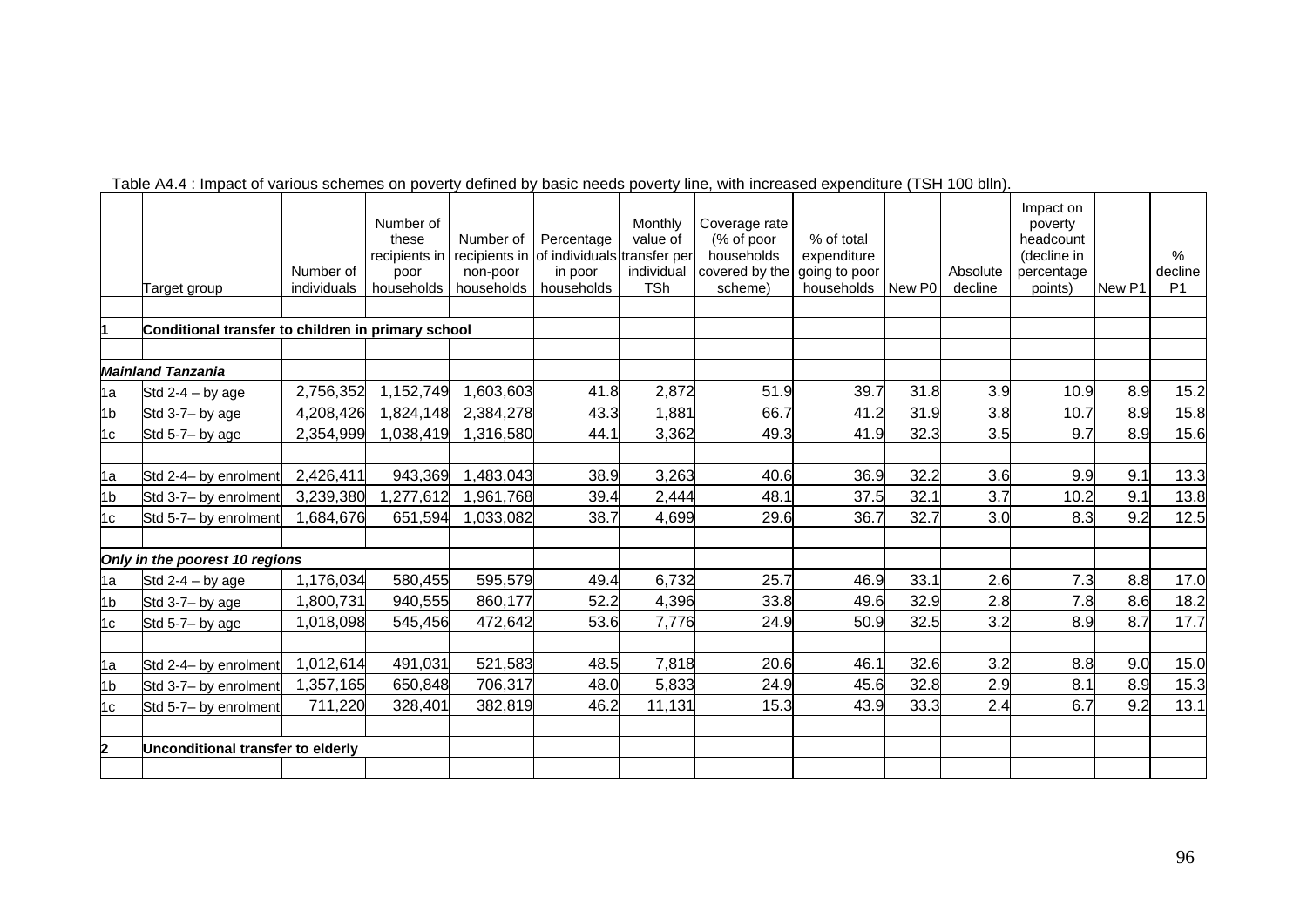|   | <b>Mainland Tanzania</b>                        |           |         |           |      |        |      |      |      |     |      |     |      |
|---|-------------------------------------------------|-----------|---------|-----------|------|--------|------|------|------|-----|------|-----|------|
|   | all elderly: 60+                                | 1,772,101 | 667,264 | 1,104,837 | 37.7 | 4,467  | 29.6 | 35.8 | 32.8 | 2.9 | 8.2  | 9.3 | 12.2 |
|   | all elderly: 65+                                | 1,167,270 | 446,591 | 720,679   | 38.3 | 6,782  | 21.3 | 36.3 | 33.0 | 2.7 | 7.7  | 9.4 | 11.2 |
|   | all elderly: 70+                                | 731,101   | 305,038 | 426,064   | 41.7 | 10,828 | 15.3 | 39.6 | 32.8 | 2.9 | 8.1  | 9.4 | 10.7 |
|   | Only in the poorest 10 regions                  |           |         |           |      |        |      |      |      |     |      |     |      |
|   | all elderly: 60+                                | 761,225   | 360,380 | 400,845   | 47.3 | 10,400 | 15.4 | 45.0 | 33.1 | 2.7 | 7.4  | 9.2 | 12.8 |
|   | all elderly: 65+                                | 498,353   | 234,338 | 264,015   | 47.0 | 15,886 | 11.1 | 44.7 | 33.3 | 2.4 | 6.7  | 9.4 | 10.7 |
|   | all elderly: 70+                                | 306,374   | 149,330 | 157,044   | 48.7 | 25,840 | 7.6  | 46.3 | 33.4 | 2.3 | 6.4  | 9.6 | 8.5  |
| 3 | <b>Public works scheme</b>                      |           |         |           |      |        |      |      |      |     |      |     |      |
|   |                                                 | 1,333,333 | 800,000 | 533,333   | 60.0 | 2,500  | 45.4 | 24.0 | 33.6 | 2.1 | 5.9  | 9.6 | 9.1  |
|   |                                                 |           |         |           |      |        |      |      |      |     |      |     |      |
| 4 | CBT for poorest in defined categorical groups : |           |         |           |      |        |      |      |      |     |      |     |      |
|   |                                                 | 1,201,131 | 720678  | 480452    | 60.0 | 6,591  | 39.9 |      | 31.2 | 4.5 | 12.6 | 8.7 | 17.6 |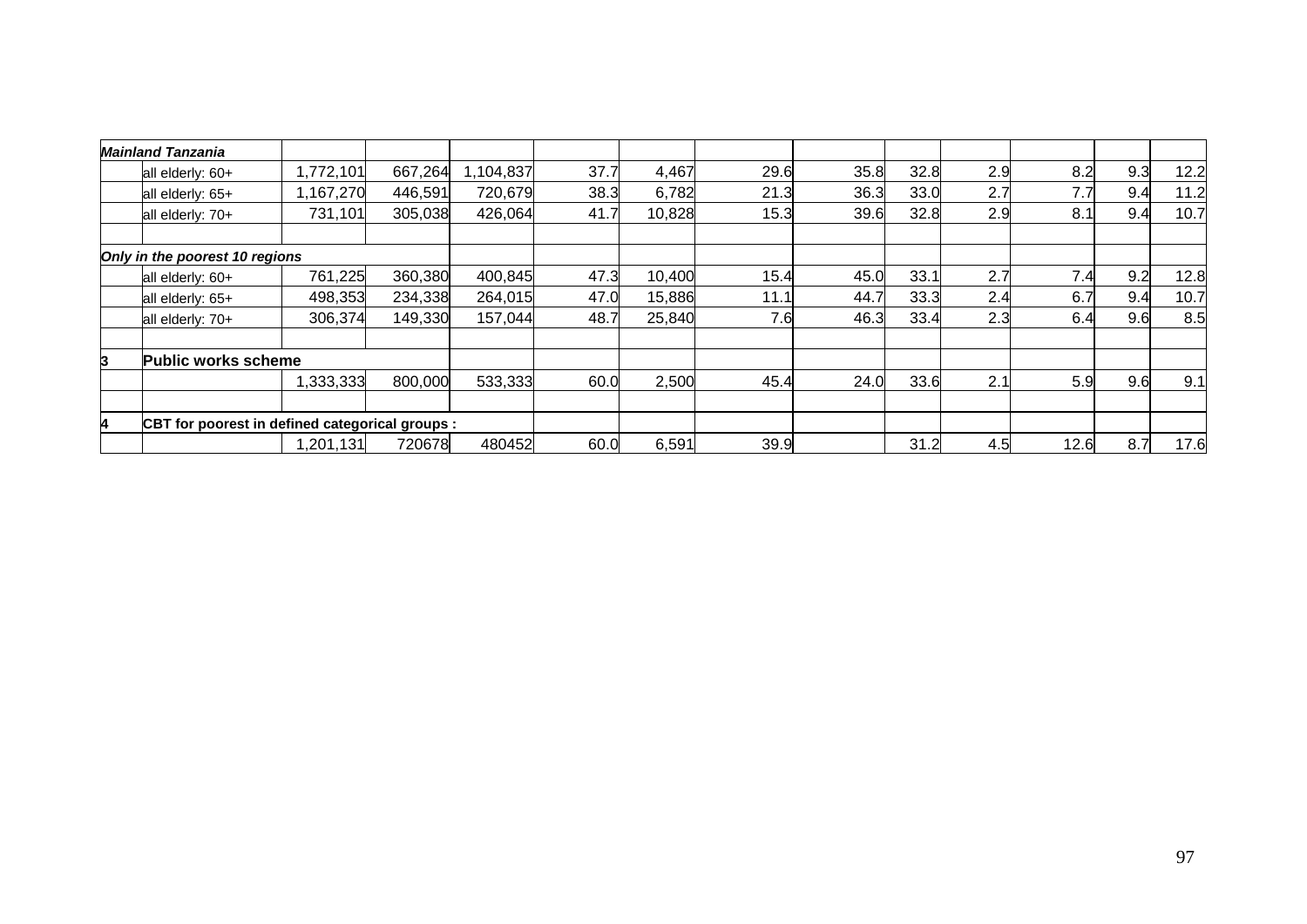## **Appendix 5: Addressing the lack of information in social protection**

This study has identified the lack of information as a serious problem in policy formulation and in monitoring and evaluating existing programmes. Although the problem is general, this appendix brings together a number of areas identified in the body of the report where forthcoming or additional work could improve the information available. They include:

- 1. **A full 'sector review' of social protection.** With sufficient time, a more comprehensive assessment of expenditure and outputs should be possible, building on this study. It should also address the institutional issues identified here and recommend practical steps to improve coordination and effectiveness. It might also be used as a means to encourage existing programmes to strengthen monitoring and evaluation.
- 2. **An analysis of social protection options** that assesses the costs and benefits of the alternatives more fully, drawing on additional information provided by a full sector review. Additional small scale studies might be used to provide important missing information – for example, valuing the infrastructure produced under public works programmes and possibly assessing beneficiary incidence. If possible, it would be useful to extend the analysis to cover areas that could not be modelled here, for example, the extension of financial services.
- 3. **A separate, independent review** of the appropriate circumstances for the use of food aid and of the information used in food security assessments.
- 4. Use of the forthcoming **poverty mapping results** to evaluate the geographical distribution of existing programmes. Analysis of the core poverty module in the HIV and agricultural surveys might also assess the extent to which it could be used to undertake **proxy means testing** to assess the incidence of benefits as part of monitoring/evaluating particular programmes.
- 5. **Analysis of the HIV survey** to assess the impact of HIV and its relationship with income poverty.
- 6. **Further analysis of the HBS** might be used to cross-check and deepen the analysis of household income, including transfers, presented here. It might also be possible to examine the issue of seasonal variations in poverty, food sources (home produced vs purchased) and income.
- 7. Considering the information useful for social protection in the **design of the next Household Budget Survey**. As a minimum, this should include a consideration of how the HBS can be used to measure programme incidence. The advantages and disadvantages of a using a panel design for the next HBS should also be considered. This would allow some quantitative assessment of poverty dynamics and of the importance of different factors in changes in household welfare over time. An alternative might be a separate panel survey.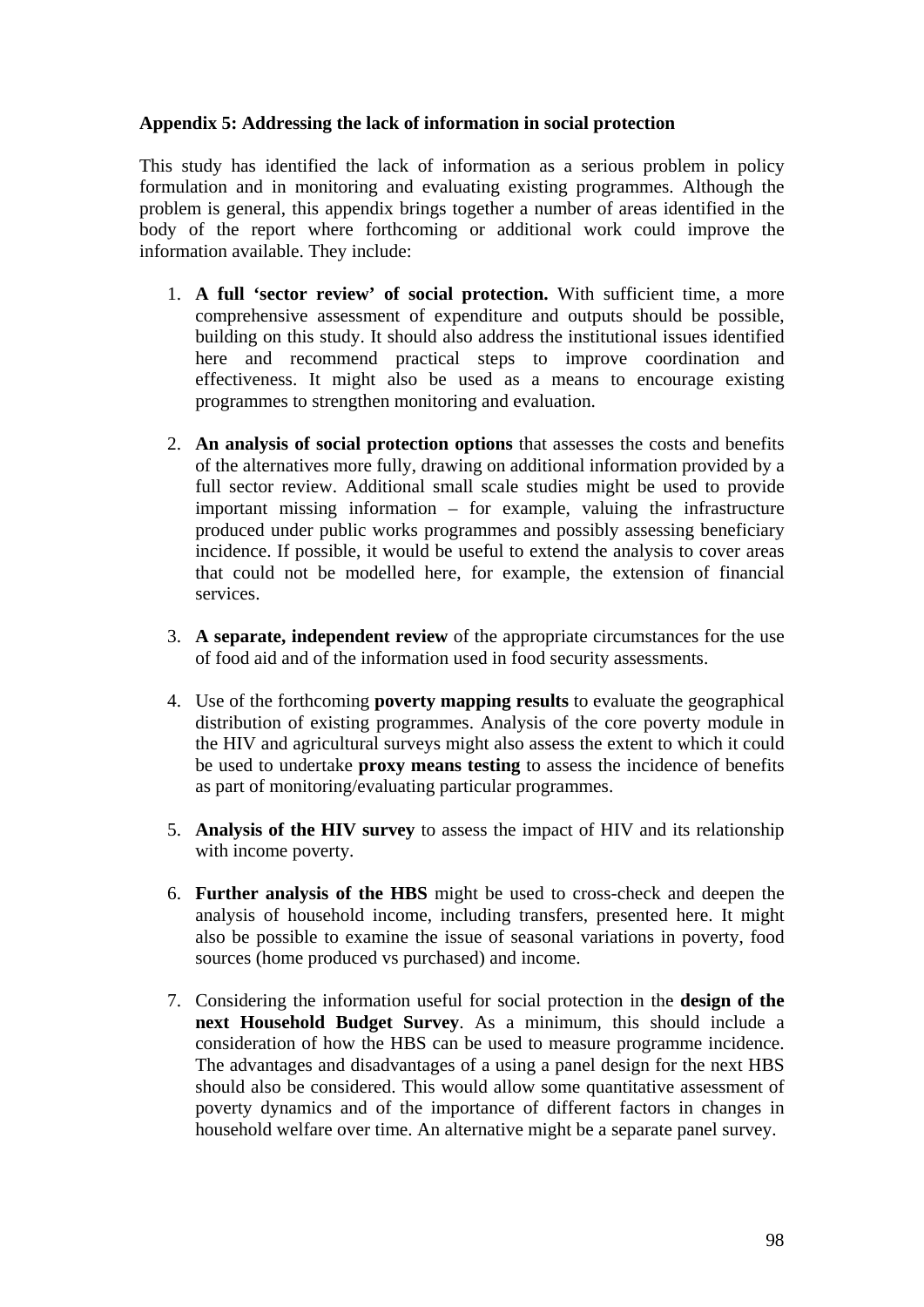8. Analysis and dissemination of **existing panel survey data** (undertaken in Kagera) for the same ends.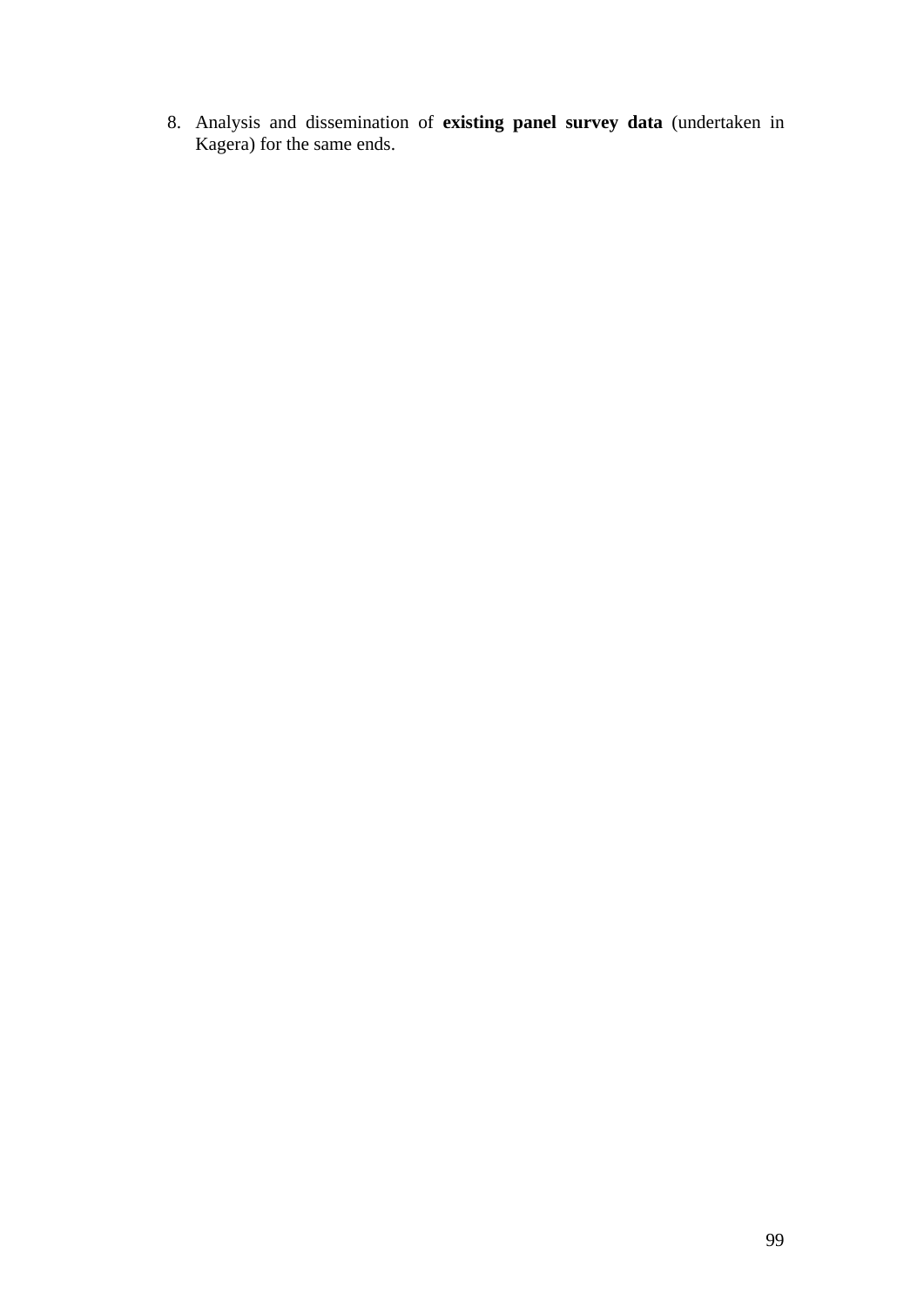# **Appendix 6: Persons Met**

| <b>NAME</b>            | <b>POSITION</b>                                                                  | <b>ORGANISATION</b>                                                                  |  |  |  |
|------------------------|----------------------------------------------------------------------------------|--------------------------------------------------------------------------------------|--|--|--|
|                        |                                                                                  |                                                                                      |  |  |  |
| <b>Tasilo Mahuwi</b>   | <b>Executive Director</b>                                                        | FISEDA, DSM                                                                          |  |  |  |
| Emanuel E. Mbwambo     | Accountant                                                                       | TANGO, DSM                                                                           |  |  |  |
| Yacoub M. Kidula       | <b>Director of Operations</b>                                                    | <b>National Social Security Fund</b>                                                 |  |  |  |
| Jeanne Ndyetabura      | Child welfare officer, family, child<br>welfare and day care services<br>section | Ministry of Labour, Youth<br>Development and Sports,<br>Department of Social Welfare |  |  |  |
| Mr. Kameka             | Commissioner                                                                     | Ministry of Labour, Youth<br>Development and Sports,<br>Department of Social Welfare |  |  |  |
| Yasin Kigembe          | Director                                                                         | District/Regional National Social<br>Security Fund, Dodoma                           |  |  |  |
| IMr. Kirimba           | Regional benefit officer                                                         | District/Regional National Social<br>Security Fund, Dodoma                           |  |  |  |
| Suzan Dibya            | <b>District Executive Director</b>                                               | Dodoma Rural District                                                                |  |  |  |
| Juma I. Ramadhani      | <b>District Planning Officer</b>                                                 | Dodoma Rural District                                                                |  |  |  |
| Muhamed Issa           | Regional social welfare officer                                                  | Regional Office for Social Welfare,<br>Dodoma Region                                 |  |  |  |
| Hawa Mtui              | Deputy social welfare officer                                                    | Regional Office for Social Welfare,<br>Dodoma Region                                 |  |  |  |
| Maria Mathias          | Member of staff                                                                  | Regional Office for Social Welfare,<br>Dodoma Region                                 |  |  |  |
| Ms. Kitundu            | Secretary                                                                        | Regional Office for Social Welfare,<br>Dodoma Region                                 |  |  |  |
| Ms. Sankara            | Member of staff                                                                  | Regional Office for Social Welfare,<br>Dodoma Region                                 |  |  |  |
| Mr. Swaleh             | Accounts clerk                                                                   | Regional Office for Social Welfare,<br>Dodoma Region                                 |  |  |  |
| Evelyn Kusenta         | Acting deputy director                                                           | <b>Local Administration Provident</b><br>Fund (head office, Dodoma)                  |  |  |  |
| Josiah Mshuda          | Director                                                                         | DONET, Dodoma                                                                        |  |  |  |
| Andrew Sigira          | District coordinator of TASEF                                                    | TASAF, Dodoma                                                                        |  |  |  |
| Amani Amede            | Head of community development<br>department                                      | Dodoma Rural District Community<br><b>Development Department</b>                     |  |  |  |
| Stella Manga           | Community development officer                                                    | Dodoma Rural District Community<br>Development Department                            |  |  |  |
| Sunday Bukuku          | Community development officer                                                    | Dodoma Rural District Community<br>Development Department                            |  |  |  |
| Melonia Shushu         | Community development officer                                                    | Dodoma Rural District Community<br>Development Department                            |  |  |  |
| Recho Lugeye           | Community development officer                                                    | Dodoma Rural District Community<br>Development Department                            |  |  |  |
| <b>Stanley Gonduje</b> | Supporting officer of the district for<br>emergency food                         | Dodoma Rural District Department<br>of Agriculture                                   |  |  |  |
| Elizabeth Kitundu      | <b>District Rural Financial Services Co-</b><br>ordinator                        | Dodoma District Rural Financial<br>Services                                          |  |  |  |
| Wage Karoli            | <b>District Treasury Officer</b>                                                 | Dodoma Rural District Community<br>Development Department                            |  |  |  |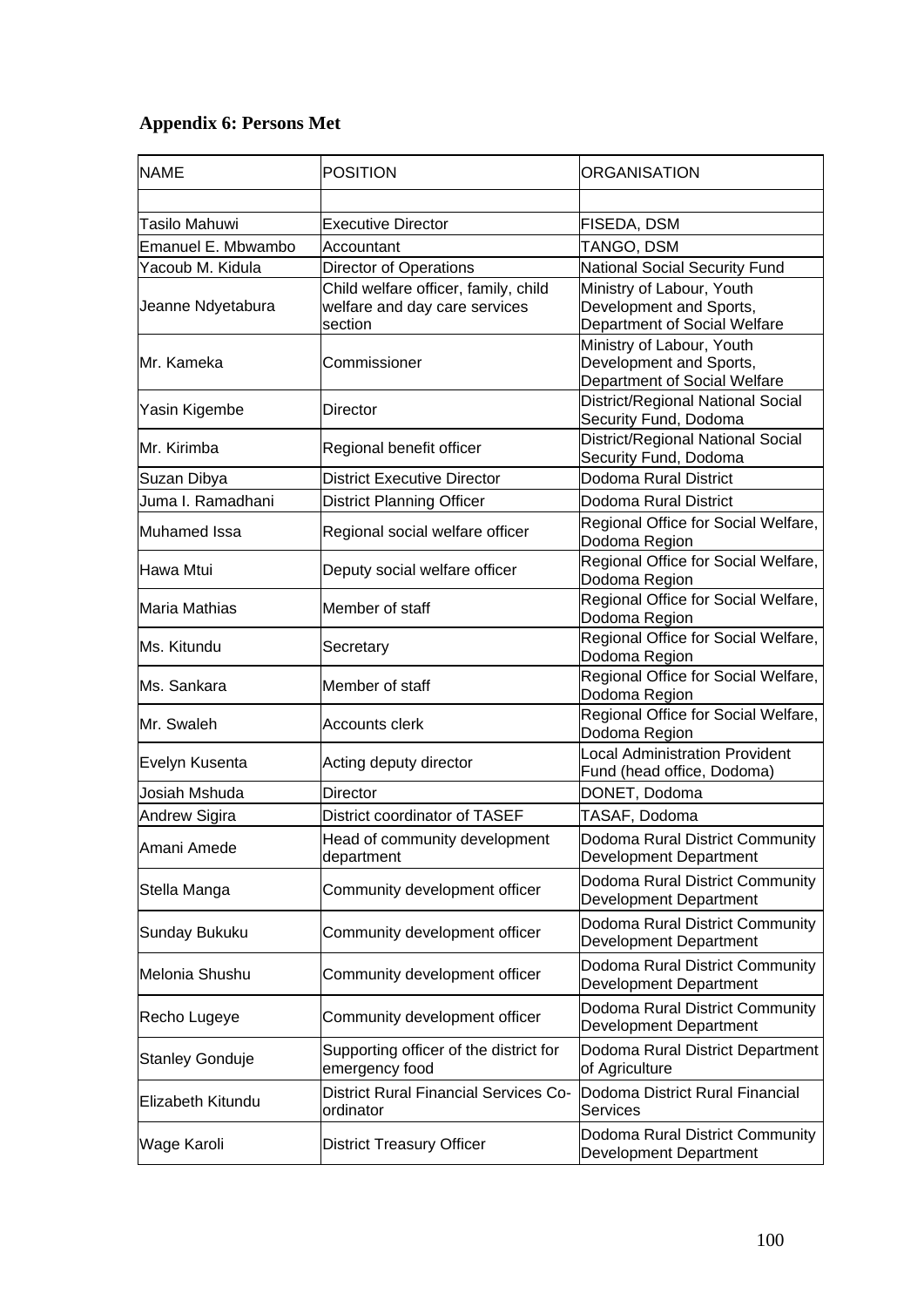| Mr. Malisa                    | Advisor on labour matters to the<br>Regional Administrative Secretariate                                                               | Dodoma Regional Administration<br>Secretariat                                                 |
|-------------------------------|----------------------------------------------------------------------------------------------------------------------------------------|-----------------------------------------------------------------------------------------------|
| Ms. Magembe                   | Advisor on social welfare to the<br>Regional Administrative Secretariat                                                                | Dodoma Regional Administration<br>Secretariat                                                 |
| Vincent Nkalao                | <b>Student</b>                                                                                                                         | Roman Catholic Diocese Dodoma                                                                 |
| Joshu Mnonjela                | Programme manager                                                                                                                      | REDESA, Dodoma                                                                                |
| Tumanini Msihi (and<br>others | Village executive officer                                                                                                              | Village Council, Buigiri Village,<br>Dodoma Rural District                                    |
| Yohana Maile                  | Village executive officer                                                                                                              | Village Council, Chinangali II<br>Village, Dodoma Rural District                              |
| Kamao Marwa Kisasi            | CCM chair person, member of<br>village council                                                                                         | Village Council, Chinangali II<br>Village, Dodoma Rural District                              |
| Hussein B. Msangi             | Director of pension services                                                                                                           | Parastatal Pension Fund, DSM                                                                  |
| Anthony Ndadavala             | Pension manager                                                                                                                        | Parastatal Pension Fund, DSM                                                                  |
| Yusuf M. Ngororo              | Pension manager                                                                                                                        | Parastatal Pension Fund, DSM                                                                  |
| Howa Wenga                    | Principal labour officer, currently<br>acting assistant labour commissioner Development and Sports,<br>for the social security section | Ministry of Labour, Youth<br>Department of Labour                                             |
| <b>Bart Kalksma</b>           | <b>Associate Expert</b>                                                                                                                | <b>ILO</b>                                                                                    |
| Evelyn Kamote                 | Acting head for Family, Children and<br>Day Care Centres Section                                                                       | Ministry of Labour, Youth<br>Development and Sports,<br>Department of Social Welfare          |
| Margaret Lejimba              | Assistant commissioner for<br><b>Probation Services Section</b>                                                                        | Ministry of Labour, Youth<br>Development and Sports,<br>Department of Social Welfare          |
| <b>Enock Mbise</b>            | Principal social welfare officer                                                                                                       | Ministry of Labour, Youth<br>Development and Sports,<br>Department of Social Welfare          |
| N'nyapule R.C. Madai          | Assistant commissioner for<br><b>Rehabilitation Section</b>                                                                            | Ministry of Labour, Youth<br>Development and Sports,<br>Department of Social Welfare          |
| Daniel Masunzu                | Senior Social Welfare Office                                                                                                           | Ministry of Labour, Youth<br>Development and Sports,<br>Department of Social Welfare          |
| Gaudin R. Mrugaruga           | Senior Labour Officer                                                                                                                  | Ministry of Labour, Youth<br>Development and Sports,<br>Department of Employment<br>Promotion |
| Valerie Leach                 | Advisor                                                                                                                                | <b>UNICEF</b>                                                                                 |
| Mr. Maganga                   | Operations officer                                                                                                                     | <b>Public Service Pension Fund</b>                                                            |
| Damien Msangi                 | Chief executive director                                                                                                               | <b>GEPF</b>                                                                                   |
| Judy D. laziuga               | Assistant director of Women<br>Development Fund, Advocacy and<br>Gender, (HESAWA)                                                      | Ministry of Community<br><b>Development Gender</b><br>Development and Children                |
| Joseph P. Shiyo               | Assistant director-DMD                                                                                                                 | Prime Minister's Office                                                                       |
| Mgeni Baruani                 | Senior Officer-DMD                                                                                                                     | Prime Minister's Office                                                                       |
| Albert Ngondo                 | Director-SGR                                                                                                                           | Ministry of Agriculture and Food<br>Security                                                  |
| Sofia. E. Kaduma              | <b>Director-National Food Security</b>                                                                                                 | Ministry of Agriculture and Food<br>Security                                                  |
| Mshaweji Abdul                | <b>Executive Secretary</b>                                                                                                             | <b>SCCULT, DSM</b>                                                                            |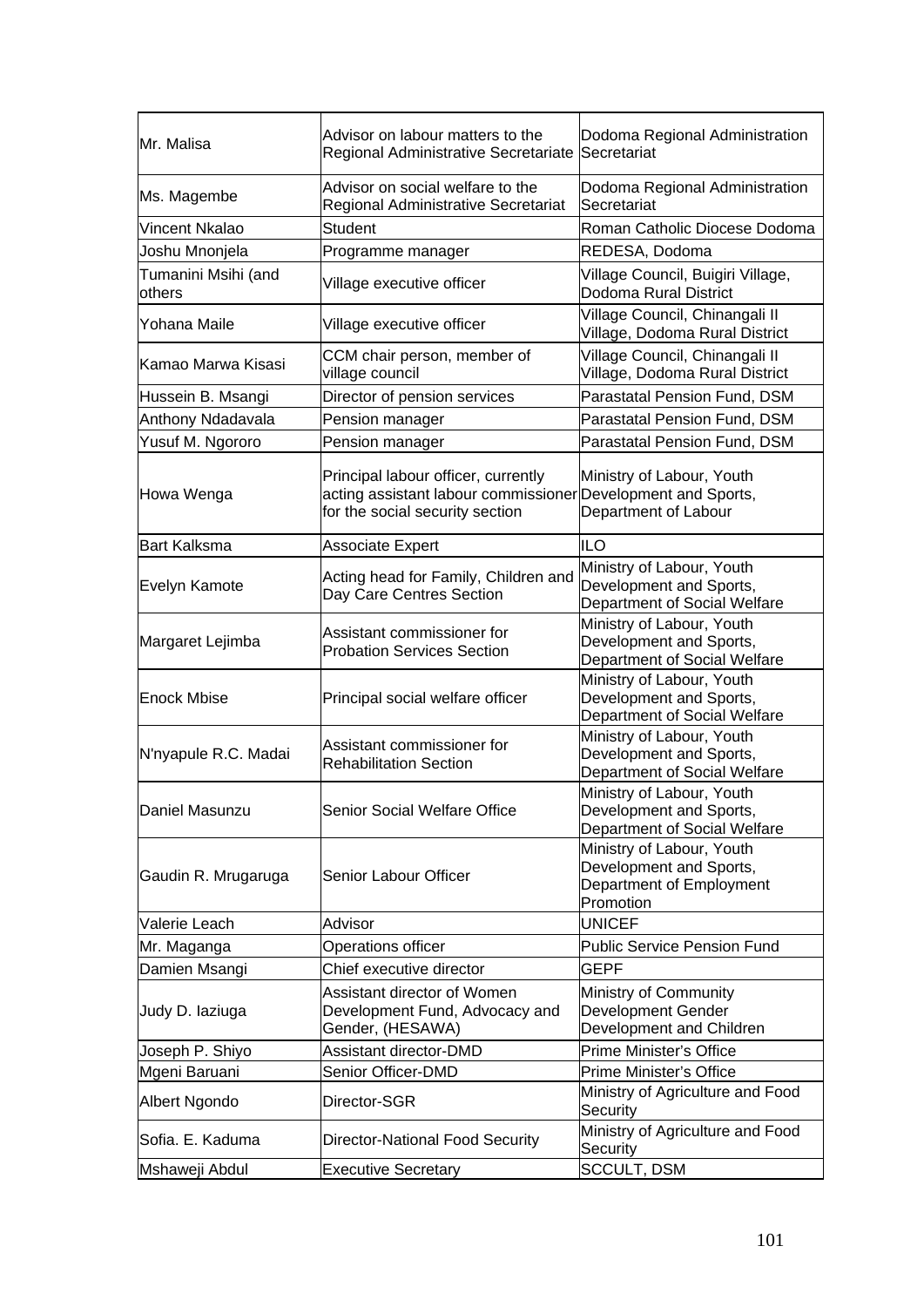| Mr Salema              | Director - CDI                                                            | TASAF, DSM               |
|------------------------|---------------------------------------------------------------------------|--------------------------|
| Mr Mwachumu            | Program Engineer-PWP                                                      | TASAF, DSM               |
| Zuhura Nuru Mdungi     | <b>IEC Specialist</b>                                                     | TASAF, DSM               |
| J. M. V. Temba         | Director, Policy Planning and<br>National Response                        | TACAIDS, DSM             |
| Beatrice Mgaya         | <b>Grant Manager</b>                                                      | SATF, DSM                |
| <b>Ernest Tarimo</b>   | Finance and Administrative Manager SATF, DSM                              |                          |
| Abiah N. A. Kaaya      | <b>Project Manager</b>                                                    | SELF, DSM                |
| Juvenali Kisanga       | Program Officer, VAM                                                      | WFP, DSM                 |
| Moses O. Mwampeta      | <b>Assistant Commissioner</b><br>-Regional and LGAs<br>-Government Budget | Ministry of Finance      |
| <b>Gerald Chauvet</b>  | Counsellor (Development)                                                  | Canadian High Commission |
| Gerald T Runyoro       | Country FEWS NET representative                                           | <b>FEWS NET</b>          |
| Nginya Mungai Lenneiye | <b>Sr Social Protection Specialist</b>                                    | <b>World Bank</b>        |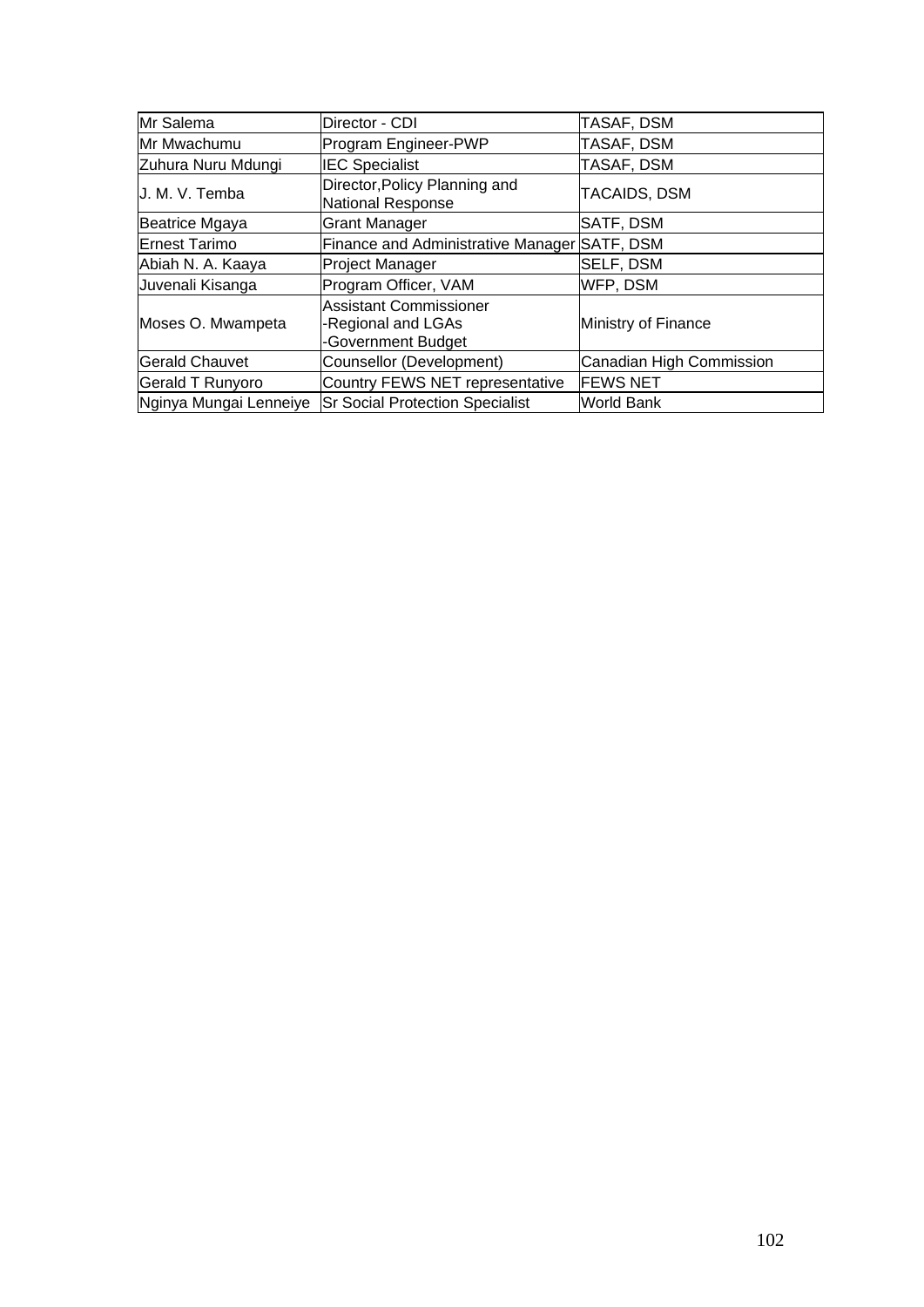## **Appendix 7: References**

- (1942). The Provident Fund (Government Employees) Act Chapter 51. **Cap 51 R.E. 2002**.
- (1982). The Disabled Persons (Care and Maintenance) Act. **3**.
- (1982). The Disabled Persons (Employment) Act. **No 2**.
- (1991). Cooperative Societies Act.
- (1997). National Social Security Fund Act. **No. 28**.
- (1997). National Social Security Fund Act Regulations. **No. 28**.
- (1999). The Land Act.
- (1999). Public Service Retirement Benefits Act. **No. 2**.
- (2000). Local Authorities Provident Fund, Act. **No. 6**.
- (2004). Employment and Labour Relations Act No. 6. **24, Vol 85**.
- (2004). Labour Institutions Act No. 7. **24, Vol 85**.
- Alderman, H. (2002). "Do Local Officials Know Something We Don't?: Decentralisation of targeted transfers in Albania." Journal of Public Economics **83**(3): 375-404.
- Axelsson, R. (2002). "Institutional Developments in the Russian System of Social Security: Organizational and Interorganizational Aspects." Social Policy and Administration **36**(2): 142-155.
- Betcherman, G., K. Olivas, et al. (2004). Impact of Active Labor Market Programs: New Evidence from Evaluations with Particular Attention to Developing and Transition Countries. Washington, World Bank.
- Coady, D. (2004) 'Designing and evaluating social safety nets: theory, evidence, and policy conclusions', *Food Consumption and Nutrition Division Discussion Paper* 172, IFPRI.
- Coady, D., M. Grosh, et al. (2002). The Targeting of Transfers in Developing Countries: Review of Experiences and Lessons. Washington, World Bank.

Coady, D., Grosh, M. and Hoddinott, J. (2001) 'Targeted anti-poverty interventions: a selected annotated bibliography', World Bank.

- Conning, J. and M. Kevane (2001). Community Based Targeting Mechanisms for Social Safety Nets. Washington, World Bank.
- Coudouel, A., K. Ezemenari, et al. (2003). Social Protection. PRSP Sourcebook. World Bank. Washington, World Bank**:** 164-200.
- Coudouel, A., S. Marnie, et al. (1998). Targeting Social Assistance in a Transition Economy: the Mahallas in Uzbekistan. Florence, UNICEF.
- de Neubourg, C. (2002). Incentives and the Role of Institutions in the Provision of Social Safety Nets. Washington, World Bank.
- Data Vision International ( )
- Department of Benefits Administration (2004). National Social Security Fund: Annual Report on Benefit Administration and Payments for the Period from July to June 2003/2004. Dar es Salaam, National Social Security Fund**:** 12.
- Economic Research Bureau (2004). Pre-Review Study of Rural Financial Services Programme.
- EDI Ltd. (2004). Kagera Rural CWIQ.
- Ernst and Young (no date). Poverty Assessment of Clients and Nonclients of Non-bank Microfinance Institutions - Dar es Salaam and Coast Regions.
- FSIT/PMO/WFP (2003). Rapid Vulnerability Assessment Report on Drought Affected Areas in Tanzania for the 2003/04 Market Year: Summary Report b.
- FSIT/PMO/WFP (2004). Report on the Rapid Impact Assessment (RIA) of Government Subsidised Food, WFP Emergency Operation (EMOP) and FAO and Government Emergency Seeds Assistance. Dar es Salaam.
- Government of the United Republic of Tanzania (2003). National Social Security Policy. Dar es Salaam, United Republic of Tanzania.
- Government of the United Republic of Tanzania (2004). National Disaster Management Policy. Dar Es Salaam, Prime Minister's Office.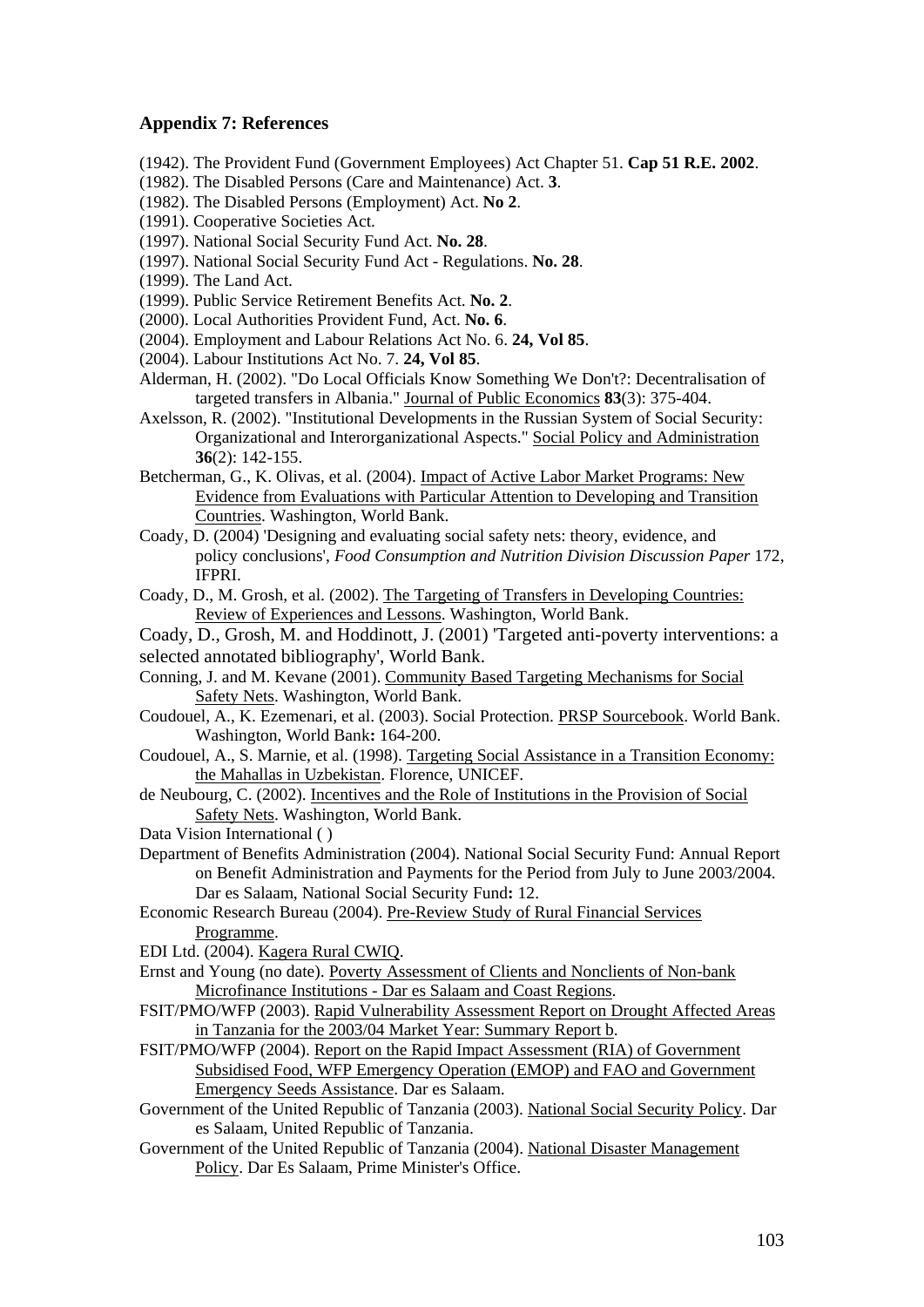- Hoogeveen, J. (2004). Measuring Welfare for Small but Vulnerable Groups Poverty and Disability in Uganda. (mimeo).
- Hoogeveen, J., E. Tesliuc, et al. (no date). A Guide to the Analysis of Risk, Vulnerability and Vulnerable Groups.
- International Social Security Association (2003). Social security programs throughout the world: Africa, 2003. Washington, Social Security Administration.
- Jamhuri ya Muungano wa Tanzania (2004). Wizara ya Maendeleo ya Jamii, Jinsia na watoto: Majedwali na Michoro ya Hotuba ya Bajeti 2004/05. Dar es Salaam, Government of Dar es Salaam.
- K & Associates Professional Services and Daima Associates (2003). Comparative study on the impact of labour-based and equipment-based methods in road works in Tanzania.
- Kamuzora, P. (1999). Extension of Formal Social Security Schemes in the United Republic of Tanzania. Social Security for the Excluded Majority: case studies of developing countries. W. van Ginneken. Geneva, International Labour Organisation**:** 95-114.
- Klugman, J. (1997). Decentralization: A Survey from a Child Welfare Persepective. Florence, United Nations Children's fund.
- Larson, D., J. Anderson, et al. (2004). "Policies on Managing Risk in Agricultural Markets." World Bank's Research Observer **19**(2).
- Lerisse, F., D. Mmari, et al. (2003). Vulnerability and Social Protection Programmes in Tanzania. Dar es Salaam, Research and Analysis Working Group.
- Ministry of Agriculture and Food Security (2004). National Food Security Policy (Draft). Dar es Salaam, United Republic of Tanzania.
- Mwakisyala, J. (2004). Tea Growers Join Parastatal Pension Fund, The East African. **http://allafrica.com/stories/200409150093.html, 2004**.
- National Bureau of Statistics (2002) Household Budget Survey 2000/01 Dar es Salaam.
- National Bureau of Statistics (2003) Tanzania Census  $24<sup>th</sup>$  August to  $4<sup>th</sup>$  September 2002, President's Office, Planning and Privatization
- Norton, A., T. Conway, et al. (2001). Social Protection Concepts and Approaches: implications for policy and practise in international development, *Working Paper 143*. London, Overseas Development Institute.
- Parastatal Pension Fund (2004). Parastatal Pension Fund, Parastatal Pension Fund. **www.ppftz.org, 2004**.
- Public Service Pension Fund (2001). Annual Report 2000/2001. Dar es Salaam, Public Service Pension Fund**:** 30.
- Randhawa and Gallardo (2003). Microfinance Regulation in Tanzania: Implications for Development and Performance of the Industry.
- Ravallion, M. (2003). Targeted Transfers in Poor Countries: Revisiting the Trade-Offs and Policy Options. Washington, World Bank.
- Research Analysis Working Group (2002). Tanzania Participatory Poverty Assessment. Dar es Salaam.
- Research and Analysis Working Group (2002). Vulnerability and Resilience to Poverty in Tanzania: Causes, Consequences and Policy Implications - Tanzania Participatory Poverty Assessment: Main report. Dar es Salaam.
- Rogers, B. L. and J. Coates (2002). Food-Based Safety Nets and Related Programs. Washington, World Bank.
- Sarris, A., P. Karfakis, et al. (2004). Household Income Risks and the Willingness to Pay for Coffee Price Insurance in the Kilimanjaro Region of Tanzania (draft). Dar es Salaam.
- Semboja, J. (2004). Rural Credit and Poverty Reduction: paper prepared for the 3rd annual conference on micro-finance at AIIC Arusha. (mimeo).
- Steinwachs, L. (2002). Extending Health Protection in Tanzania: Networking between health financing mechanisms. Geneva, International Labour Organisation.
- Subbarao, K. (2003). Systemic Shocks and Social Protection: Role and Effectiveness of Public Works Program. Washington, World Bank.
- Taal, H. (1993). Decentralization and Community Participation for Improving Access to Basic Services: An Empirical Approach. Florence, United Nations Children's Fund.